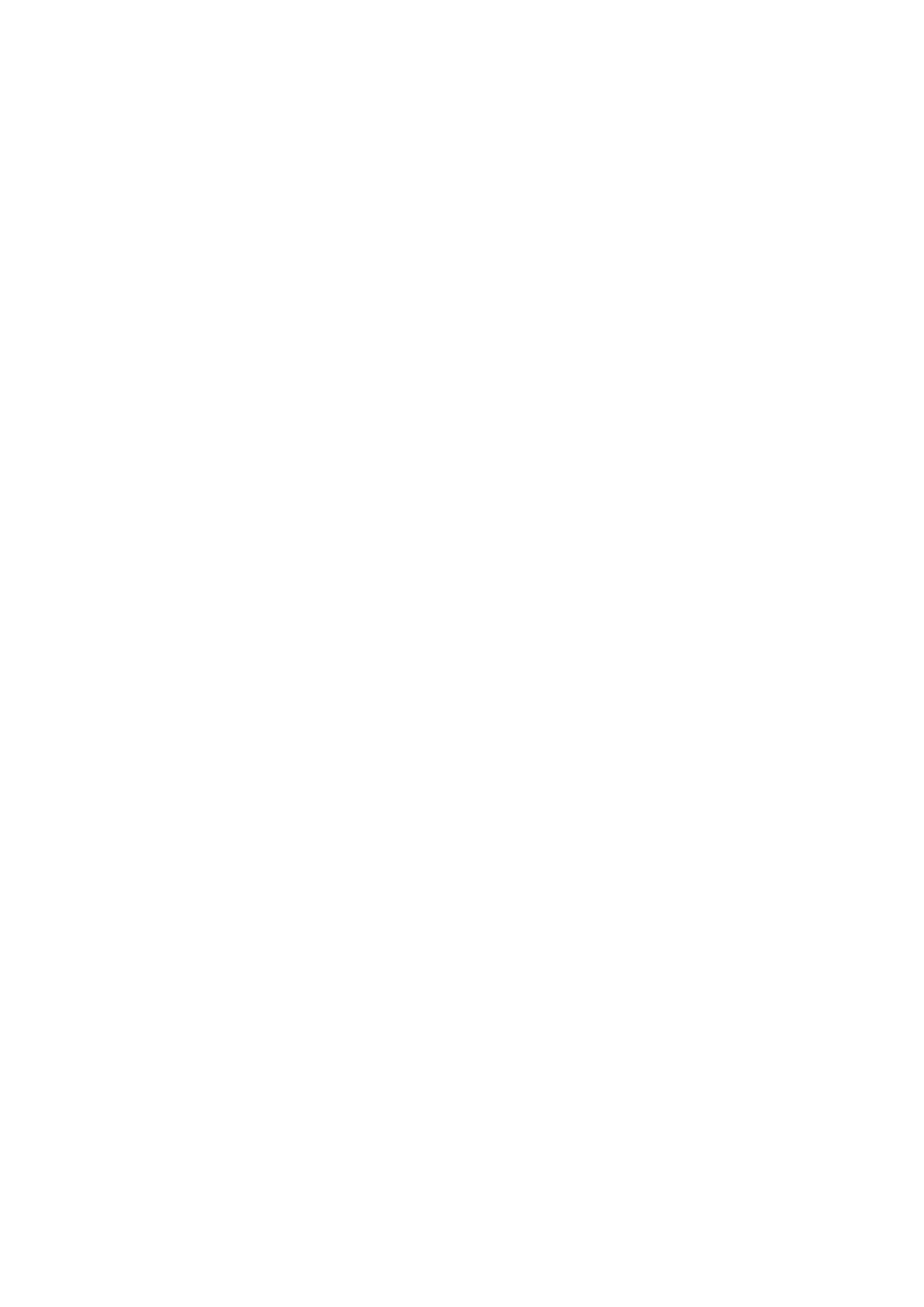## **Declaration**

This thesis is the result of my own work and includes nothing which is the outcome of work done in collaboration except as declared in the Preface and specified in the text. I further state that no substantial part of my thesis has already been submitted, or, is being concurrently submitted for any such degree, diploma or other qualification at the University of Cambridge or any other University or similar institution except as declared in the Preface and specified in the text. It does not exceed the prescribed word limit for the relevant Degree Committee.

> Michael Edward Hill June 2021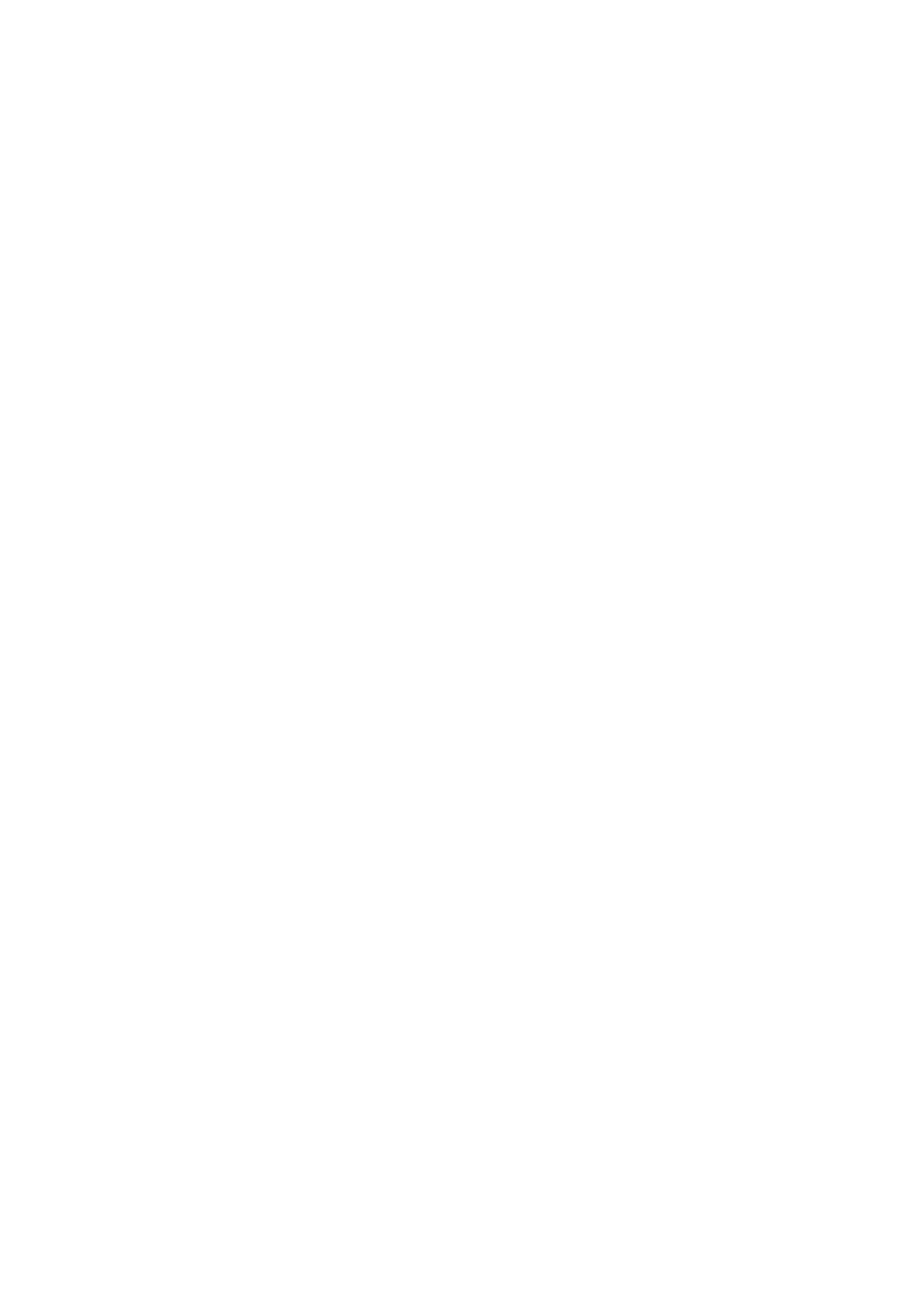## Acylindrical and strong accessibility

*Michael Edward Hill*

#### Abstract

Weidmann has produced a bound on the number of edges of a graph of groups splitting for when a finitely generated group acts on a tree  $(k, C)$ -acylindrically [\[25\]](#page-98-0). In the same paper Weidmann conjectures a common generalisation between their result and a theorem of Bestvina and Feighn [\[2\]](#page-96-0); which provides a similar bound for finitely generated groups acting on a tree with small edge stabilisers. We will produce an example which shows this conjecture is false. We then extend Weidmann's result to actions which are  $k$ -acylindrical except on some set of subgroups with finite height. We then apply this result to a couple of specific cases. The first gives us a bound for actions of hyperbolic groups which are  $k$ -acylindrical on non virtually-cyclic subgroups. The second give a bound for a RAAG acting  $k$ -acylindrically on non-abelian subgroups. We also provide a sharp bound for finitely generated groups acting  $k$ -acylindrically.

We also touch on the subject of strong accessibility. In particular we give an account of a theorem by Louder and Touikan [\[19\]](#page-97-0) which shows that many hierarchies consisting of slender JSJ-decompositions are finite; in particular JSJ-hierarchies of 2-torsion-free hyperbolic groups are always finite.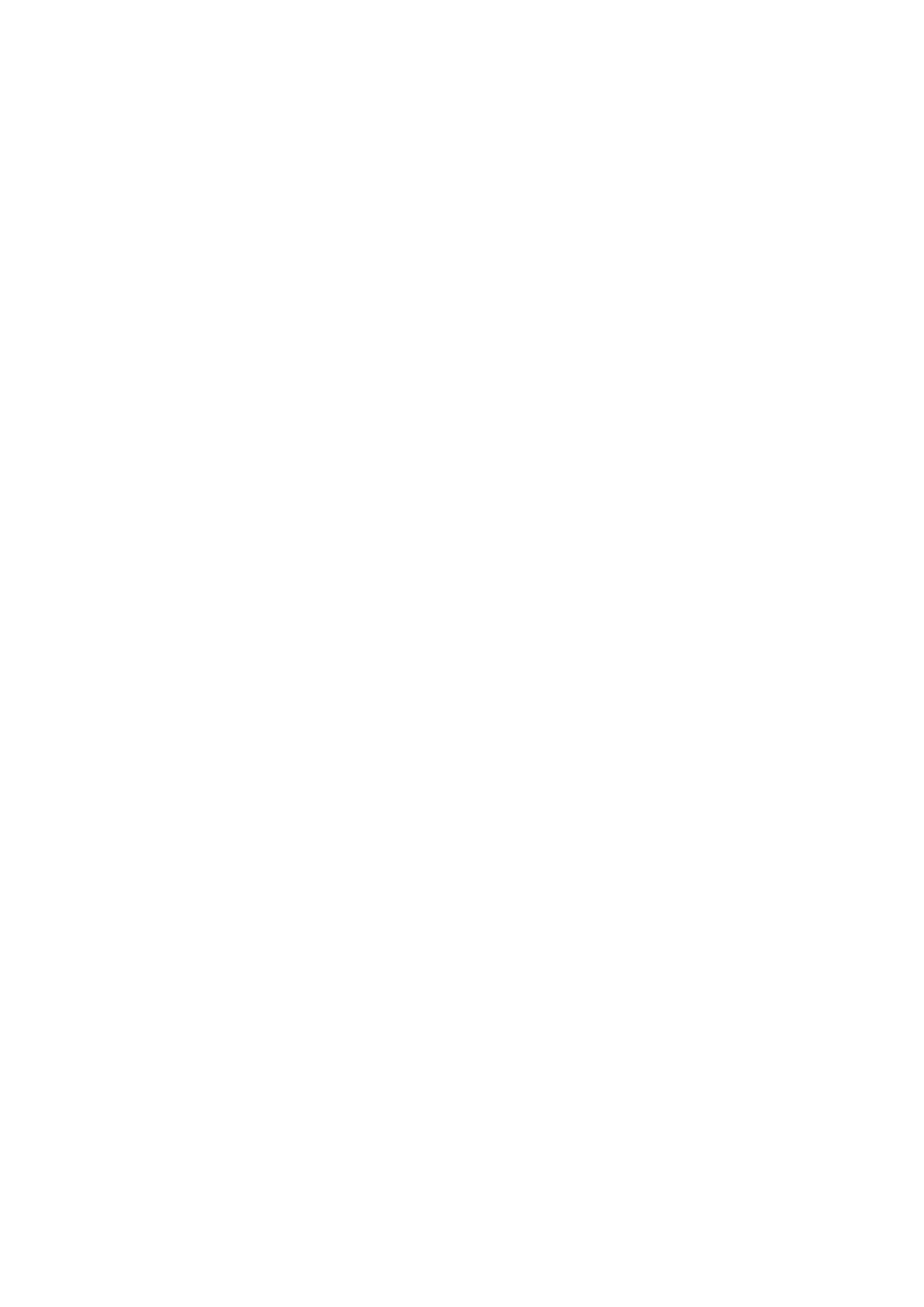### Acknowledgements

Firstly I would like thank my supervisor Henry Wilton; whose insight, guidance and encouragement have been vital throughout the entire process. This thesis wouldn't have possible without their help.

I owe my parents the world for their continued love and belief in me, even when I didn't believe in myself. I also wish to give extra thanks to my Dad for being an extra typo checker, despite barely understanding a word!

The company of other mathematicians has also been a crucial stabilizing factor for me. Most notably Michal Buran, Matthew Conder and Calum Ashcroft; but also the other geometric group theorists at Cambridge as well. Additionally the GGSE conferences have been a continual source of both mathematical interest and human connection.

I also wish to give thanks to my various non-academic friends. Particularly those from the group known as the "Selwyn Ninja Turtles" and from the local Super Smash Brothers community. Additionally I wish to thank my mentor Fiona Whelan for all their non-academic help, as well as chocolate cake!

Finally I wish to thank Andrew, who is the best brother ever simply by virtue of being himself.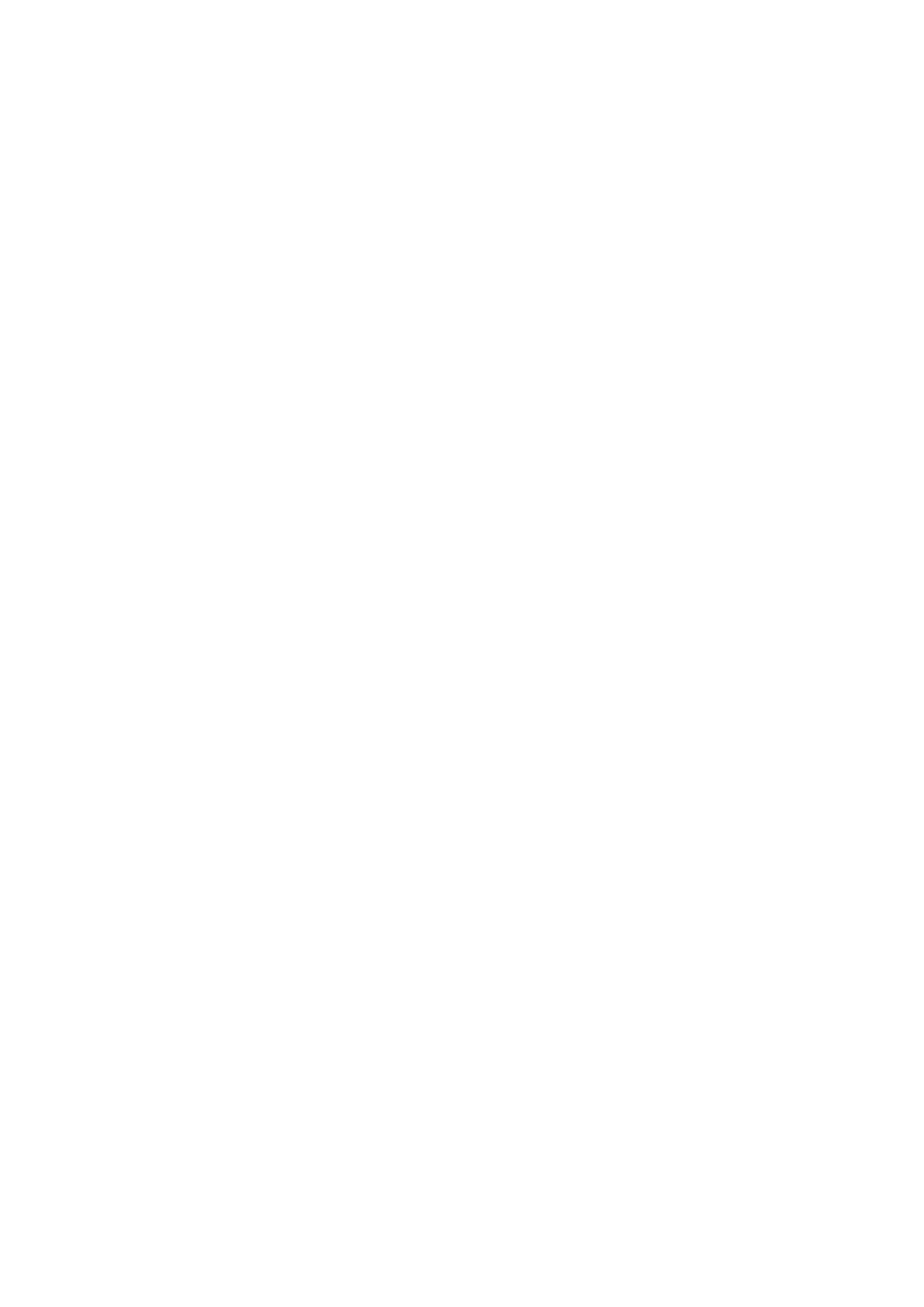# Table of contents

| 1                       |                                       | <b>Introduction</b>                                                                          | $\mathbf{1}$ |
|-------------------------|---------------------------------------|----------------------------------------------------------------------------------------------|--------------|
| 2                       | <b>Background</b>                     |                                                                                              | 7            |
|                         | 2.1                                   | Splittings over finite edge groups $\ldots \ldots \ldots \ldots \ldots \ldots \ldots \ldots$ | $\tau$       |
|                         | 2.2                                   | Stallings folds                                                                              | 13           |
|                         | 2.3                                   |                                                                                              | 18           |
|                         | 2.4                                   |                                                                                              | 24           |
| 3                       | <b>Partially acylindrical actions</b> |                                                                                              | 29           |
|                         | 3.1                                   |                                                                                              | 29           |
|                         | 3.2                                   |                                                                                              | 34           |
|                         | 3.3                                   |                                                                                              | 46           |
|                         | 3.4                                   | Extending to the main results $\dots \dots \dots \dots \dots \dots \dots \dots \dots \dots$  | 50           |
|                         | 3.5                                   |                                                                                              | 56           |
| $\overline{\mathbf{4}}$ |                                       | <b>Strong accessibility</b>                                                                  | 63           |
|                         | 4.1                                   |                                                                                              | 63           |
|                         | 4.2                                   |                                                                                              | 68           |
|                         | 4.3                                   |                                                                                              | 70           |
|                         | 4.4                                   |                                                                                              | 71           |
|                         | 4.5                                   |                                                                                              | 79           |
|                         | <b>References</b>                     |                                                                                              |              |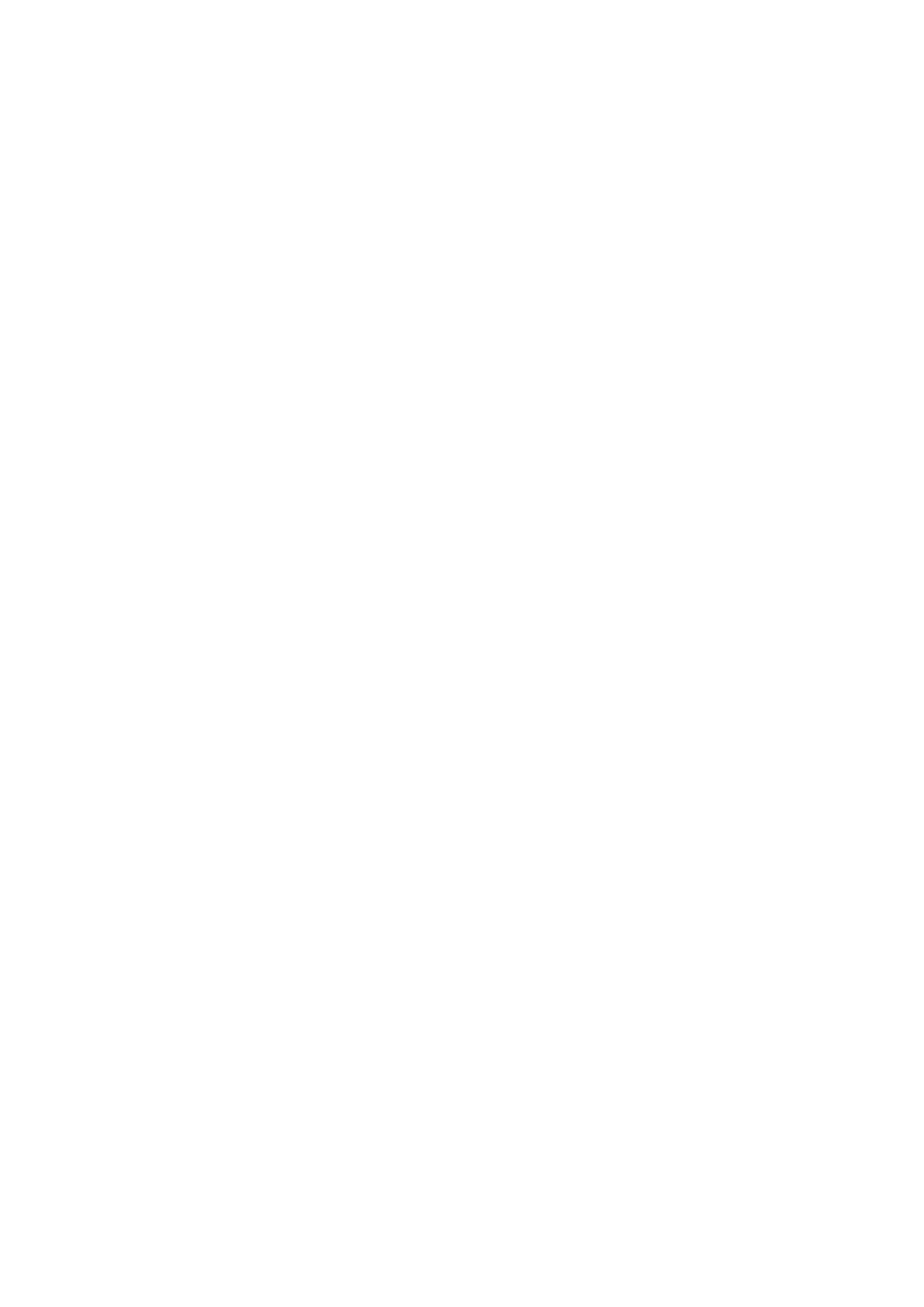## <span id="page-10-0"></span>Chapter 1

## Introduction

Remark 1.0.1. *Throughout mathematical literature there is a split on the exact meaning of the symbol*  $\leq$  *'* when applied to groups. Throughout this thesis we use the notation  $H \leq G$  to *indicate that*  $H$  *is a* proper *subgroup of*  $G$ *. If we wish to include the possibility that*  $H = G$ *we will instead use the notation*  $H \le G$ *.* 

Suppose we are given a pair of groups and wish to combine them to create a new larger group. A natural way to do this is to take a subgroup which is common to both of them and "glue" the two groups together along this subgroup to create an *amalgamated free product*. Similarly we can extend a group by taking two isomorphic subgroups and "attaching a cylinder along these subgroups" to create a *HNN-extension*. We can combine combinations of these operations and represent them by a graph, called a *graph of groups*.

Graphs of groups have a natural correspondence with the actions of groups on trees. More explicitly the quotient of a group action on a tree (which doesn't invert any edges) can naturally be turned into a graph of groups. Conversely for any graph of groups there is a corresponding tree, called the *Bass-Serre tree*, together with a group action of the *fundamental group* of the graph of groups. This correspondence forms the basis of *Bass-Serre theory*. Basic facts about Bass-Serre theory will henceforth be assumed; which can be found in [\[21\]](#page-97-1). Also unless otherwise specified all group actions will be on trees.

Given that we now have this useful way of combining groups it's natural to ask to what extent we can do the converse. In other words we would like to know how a given group  $G$  can be decomposed as a graph of groups. For example we can ask if there is a limit on how complex these decompositions of our group can become; typically with some extra restriction such as the permissible edge groups. It's these sorts of *accessibility* questions that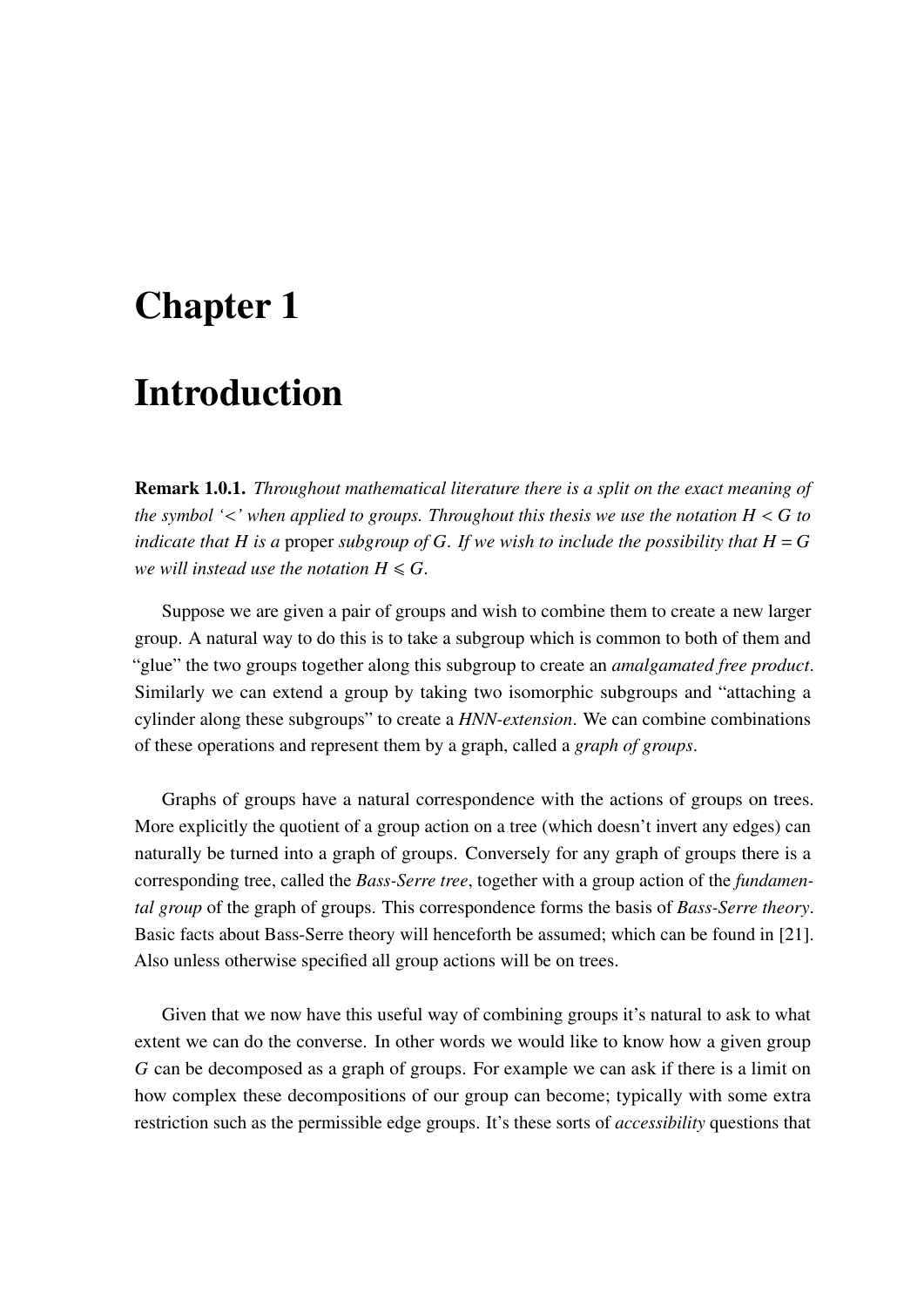we will be focused on here.

The earliest example of an accessibility result is Grushko's theorem [\[13\]](#page-97-2). This implies that a free decomposition of a finitely generated group  $G$  has at most rank( $G$ ) vertices with non-trivial label. (The *rank* of a finitely generated group is the size of its smallest generating set.) Further examples include a result by Dunwoody [\[11\]](#page-97-3) which gives a bound for the number of edges of a (reduced) splitting over finite edge groups for a given finitely presented group. Later Bestvina and Feighn [\[2\]](#page-96-0) would extend this to any decomposition with *small* edge groups. (A group is *small* if it doesn't act hyperbolically on any tree. An action on a tree is *hyperbolic* if it doesn't fix a point of the tree, a point on the boundary of the tree or a line of the tree.) These results do not extend to finitely generated groups; for instance Dunwoody [\[10\]](#page-97-4) gives an example of a finitely generated group which has splittings over finite edge groups with an arbitrary number of edges.

It's also possible to obtain bounds by imposing restrictions other than restricting the class of edge groups. We call an action *–acylindrical* if the fixed point set of any non-trivial element of the acting group has diameter at most  $k$ . Sela [\[20\]](#page-97-5) showed that there is a bound for the size of a (minimal) splitting where the action on the corresponding Bass-Serre tree is  $k$ –acylindrical, assuming that  $G$  is freely indecomposable and finitely generated. Weidmann [\[26\]](#page-98-1) later reproved this and gave a nice bound of at most  $2k$  (rank  $G-1$ ) edges for the splitting. Afterwards Delzant [\[8\]](#page-96-2) showed that a bound for  $(k, C)$ –acylindrical actions exists provided that the acting group is finitely presented. (An action of a group G is  $(k, C)$ –acylindrical if the fixed point set of any subgroup of  $G$  with cardinality greater than  $C$  has diameter at most  $k$ .) Weidmann [\[25\]](#page-98-0) then extended this to finitely generated groups and suggested that there should be a common generalisation between this and Bestvina and Feighn's aforementioned result on actions with small edge stabilisers. We formalise this question into the following conjecture.

**Conjecture [2.4.4.](#page-34-0)** [\[25,](#page-98-0) *pg.213] Given a finitely presented group* G and  $k > 0$  there some  $C(G, k)$  such that any reduced action of G which is  $k$ -acylindrical on large subgroups has *at most*  $C(G, k)$  *orbits of edges.* (A group is large if it's not small. Note that this definition is *different to the standard one of mapping onto a non-abelian free group.)*

In Chapter [2](#page-16-0) we will give an overview of the proofs of the above results of Dunwoody, Bestvina—Feighn and Weidmann with emphasis on ideas which will be useful moving forward. We will also construct original examples which give a negative answer to Conjecture 2.4.[4](#page-34-0). These examples also give significant restrictions on what partial versions of Conjecture [2](#page-34-0).4.4 could hold.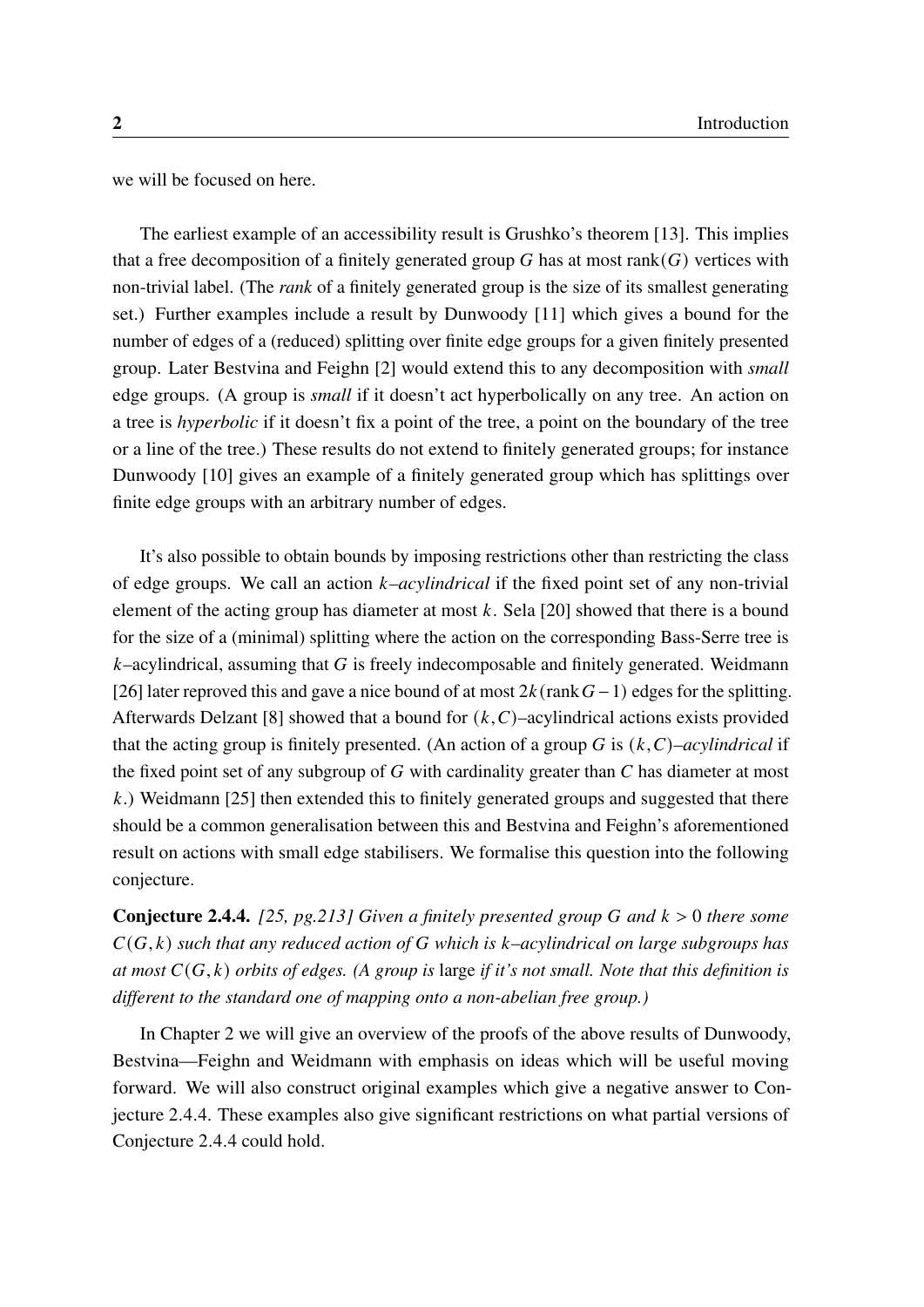**Theorem [2.4.5.](#page-34-1)** *There is a finitely presented group* G which for any  $N > 0$  acts on a reduced *tree which is* 1*–acylindrical on infinite subgroups and has orbits of edges.*

**Theorem [2.4.6.](#page-36-0)** For any  $N > 0$  there is an action of  $F_2$  on a reduced tree which is 1– *acylindrical on non-cyclic subgroups and has orbits of edges.*

These constructions use the fact that the set of subgroups on which the acylindrical condition applies (finite subgroups in the case of Theorem [2](#page-34-1).4.5 and infinite cyclic groups in the case of Theorem [2](#page-36-0).4.6) can have chains of subgroups  $H_1 < H_2 < \cdots < H_n$  with arbitrary length. We say a set of subgroups  $P$  has *height* equal to the supremum of the length of these chains for groups in  $\mathcal P$ . (See Definition [3](#page-40-0).1.8 for a full definition of the height of  $\mathcal P$ .) We also say an action of a group G on a tree T is P-closed if whenever a subgroup  $K \leq G$  is contained in a member of P and fixes an edge e of T there is some  $H \in \mathcal{P}$  with  $K \le H \le$  Stabe. In light of the constructions in Theorem [2](#page-34-1).4.5 and Theorem [2](#page-36-0).4.6 we now recast Conjecture 2.[4](#page-34-0).4 into the following.

Question 1.0.2. *Let be a finitely generated group and let* P *be a conjugation invariant set of subgroups of* G with finite height. Is there a constant  $C(G, k, P)$  *such that any reduced action of* G on a tree which is P-closed and *k*-acylindrical on groups larger than  $P$  has *at most*  $C(G, k, P)$  *orbits of edges?* (A group is larger than P if it's not contained in any *member of* P*.)*

In Chapter [3](#page-38-0) we will prove Theorem 3.1.[12](#page-40-1) which gives a positive answer to the above in many cases. As the exact statement is somewhat technical we will skip it for now. Instead we will give a couple of interesting applications of this result in specific cases. In the first we consider hyperbolic groups which act  $k$ -acylindrically on subgroups which aren't virtually cyclic. In the second we consider right-angled Artin groups which act  $k$ -acylindrically on non-abelian subgroups.

**Definition [3.1.3.](#page-38-2)** *Suppose*  $P$  *is a class of subgroups of G which is closed under conjugation. A minimal action is said to be* partially-reduced *over* P *if either*

- *T*/*G* is a circle consisting of a single vertex and edge; or
- whenever a vertex v of T has stabiliser equal to that of an edge and which is contained *in a subgroup of a member of*  $P$  *then*  $v/G$  *has valence at least* 3 *in*  $T/G$ *.*

**Definition [3.1.15.](#page-42-0)** Let G be a hyperbolic group. We say a virtually  $\mathbb{Z}$  subgroup  $H \le G$  is malmost maximal *if whenever we have a virtually cyclic*  $K \le G$  *with*  $H \le K$  *then*  $[H: K] \le m$ . Let  $P_m$  be the collection of subgroups of G which are either finite or *m*-almost maximal.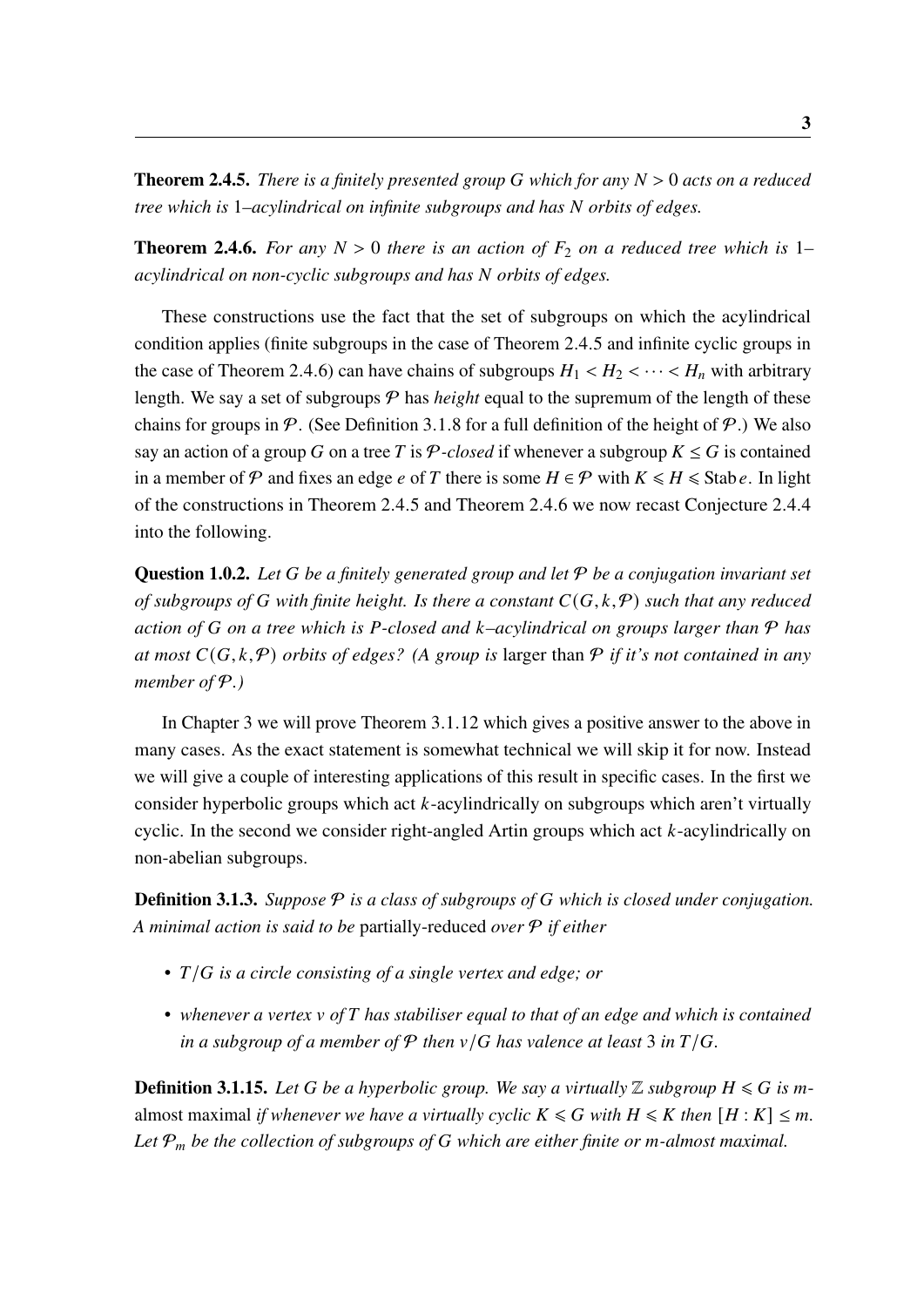**Corollary [3.1.16.](#page-42-1)** Suppose G acts on a tree T which is partially reduced on  $P_m$  and  $k$ *acylindrical on groups larger than*  $P_m$ . Suppose also that T is  $P_m$ -closed. Then the number of edges of  $T/G$  is bounded above by  $(2k+1)C'(G)$  (where  $C'(G)$  is a constant determined *by ).*

**Corollary [3.1.18.](#page-42-2)** *Let*  $G = A(\Gamma)$  *be a RAAG. An abelian subgroup*  $H \le G$  *is said to be* rank maximal *if whenever we have an abelian subgroup*  $K \le G$  which contains H with finite index *we have*  $K = H$ . Let  $P$  *be the collection of rank maximal abelian subgroups of G. Suppose acts on a tree which is partially reduced on abelian subgroups and –acylindrical on non-abelian subgroups. Suppose also that* T is  $P$ -closed. Then the number of edges of  $T/G$  is bounded above by  $(2k+1)2<sup>n</sup>C(G)$  (where *n* is the size of the largest complete *subgraph of* Γ *and*  $C(G)$  *is the same constant determined by Dunwoody's Resolution Lemma (Theorem* 2.1.[12](#page-18-0)*)).*

We also give some attention to the original  $k$ -acylindrical case where the condition applies to all non-trivial subgroups. We have already mentioned Weidmann's result from [\[26\]](#page-98-1), which gives a good bound of  $2k$ (rank  $G-1$ ) edges for the splitting. Theorem 3.1.[12](#page-40-1) recovers this bound immediately in this case. We will show that it is possible to tighten this bound further to  $\left| \left( 2 \text{ rank } G - \frac{5}{2} \right) \right|$ 2  $k$  edges and even further to  $\lfloor (2 \text{rank} G - 3) k \rfloor$  if the underlying group is torsion-free. Moreover we construct examples to show that these new bounds are sharp.

Theorem [3.5.1.](#page-65-1) *Let be a (non-cyclic) finitely generated group acting –acylindrically on a minimal tree*  $T$  (where  $k \geq 1$ .) Suppose that each edge of  $T$  has non-trivial stabiliser. *Then*  $T/G$  has at most  $\Big| \Big( 2 \text{rank} G - \frac{5}{2} \Big)$ 2  $\left\{ \left| k \right. \right\}$  *edges. If* G is torsion-free then this bound can be *improved to*  $(2 \text{rank} G - 3) k$ .

**Theorem [3.5.2.](#page-65-2)** *For any*  $k > 0$  *and*  $r \ge 2$  *there is a finitely presented group* G *with* rank  $G = r$ *which acts –acylindrically on a minimal tree where each edge of has non-trivial stabiliser and T* / *G* has exactly  $\left| \left( 2\mathrm{rank}\, G - \frac{5}{2}\right) \right|$ 2  $\left| k \right|$  *edges.* 

*Similarly*  $F_r$  admits a k–acylindrical action on a minimal tree T where each edge of T *has non-trivial stabiliser and*  $T/F_r$  *has exactly*  $(2r - 3)$  *k edges.* 

A natural extension of our original question about the properties of a single splitting is to ask what happens if we allow ourselves to recursively consider splittings of the vertex groups. We naturally get the notion of a *hierarchy* as a rooted tree with a group associated to each vertex, where the immediate descendants of a vertex correspond to the vertex stabilisers of a splitting of its group. We would like to know if our group has finite hierarchies with terminal vertices which have indecomposable groups and so is *strongly accessible* in some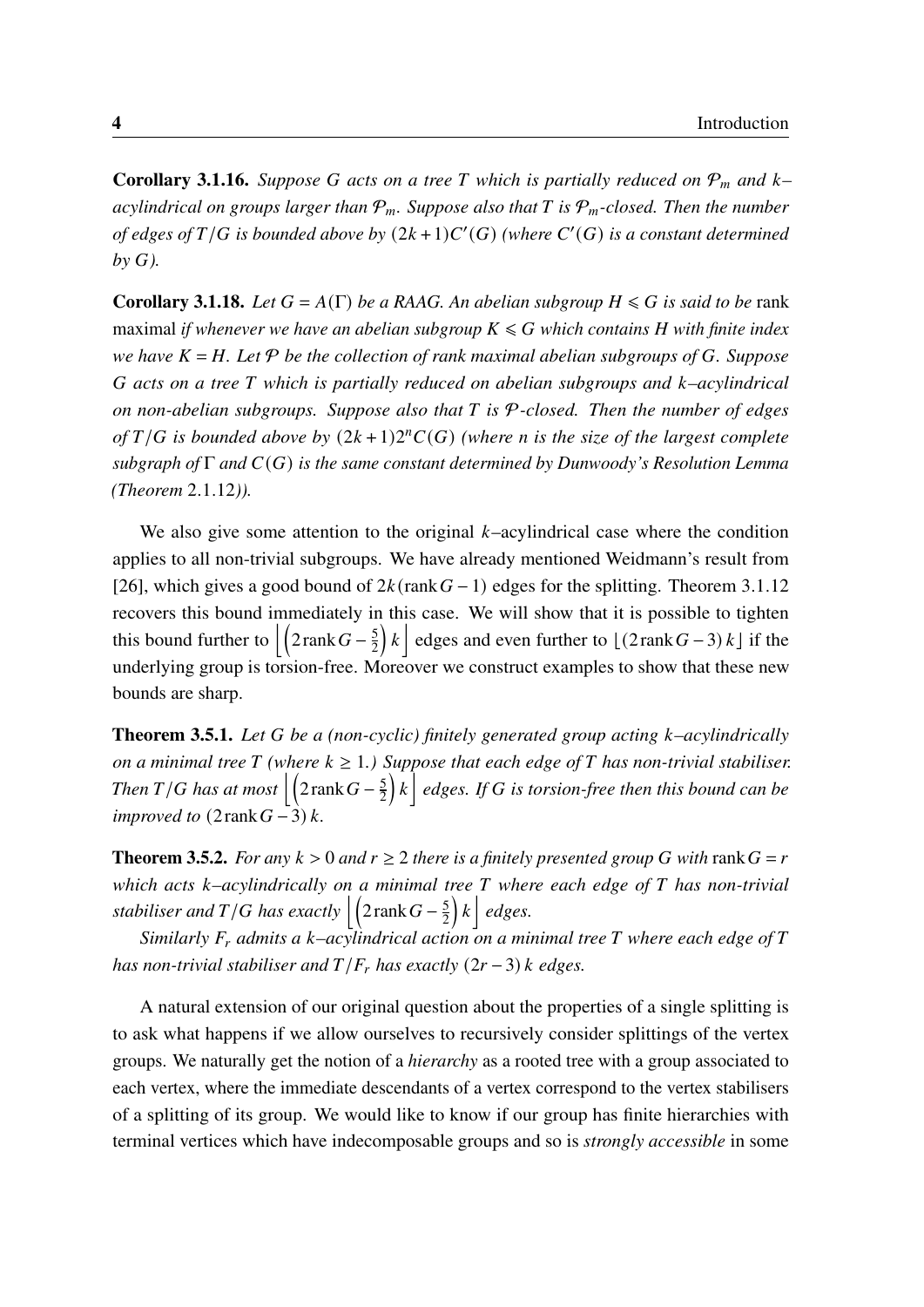sense. Over finite edge groups this question immediately reduces to the regular accessi-bility question as finite subgroup always fixes a point of a tree [\[21\]](#page-97-1); however we run into problems as soon as we begin looking at infinite groups. For example since  $F_2 \cong (F_2) *_{\mathbb{Z}}$ (as  $F_2 \cong \langle a, b, c \mid cac^{-1} = b \rangle$ ) we can easily build an infinite hierarchy for free groups over cyclic edge groups. As such we instead try and show that some particular hierarchy with indecomposable terminal vertices is finite. For example the Haken hierarchy of a 3–manifold is finite [\[16\]](#page-97-6).

Delzant and Potyagailo [\[9\]](#page-96-3) attempted to show that such a finite hierarchy always exists for finitely presented 2–torsion-free groups over any elementary family of subgroups. Unfortunately their paper contains a fatal error which has been pointed out by Louder and Touikan [\[19\]](#page-97-0). In the same paper Louder and Touikan prove a weaker version of this result where an ascending chain condition is required to hold as well as showing that many hierarchies of JSJ-decompositions over slender edge groups are finite. (Recall that a group is *slender* if all its subgroups are finitely generated.) In Chapter [4](#page-72-0) we give full detailed account of Louder and Touikan's theorem on the finiteness of JSJ-hierarchies for virtually 2-torsion free hyperbolic groups.

Theorem [4.2.1.](#page-77-1) *(Louder, Touikan [\[19,](#page-97-0) Corollary 2.7]) Let be a hyperbolic group which is virtually* 2*–torsion-free. Then any JSJ-hierarchy for is finite.*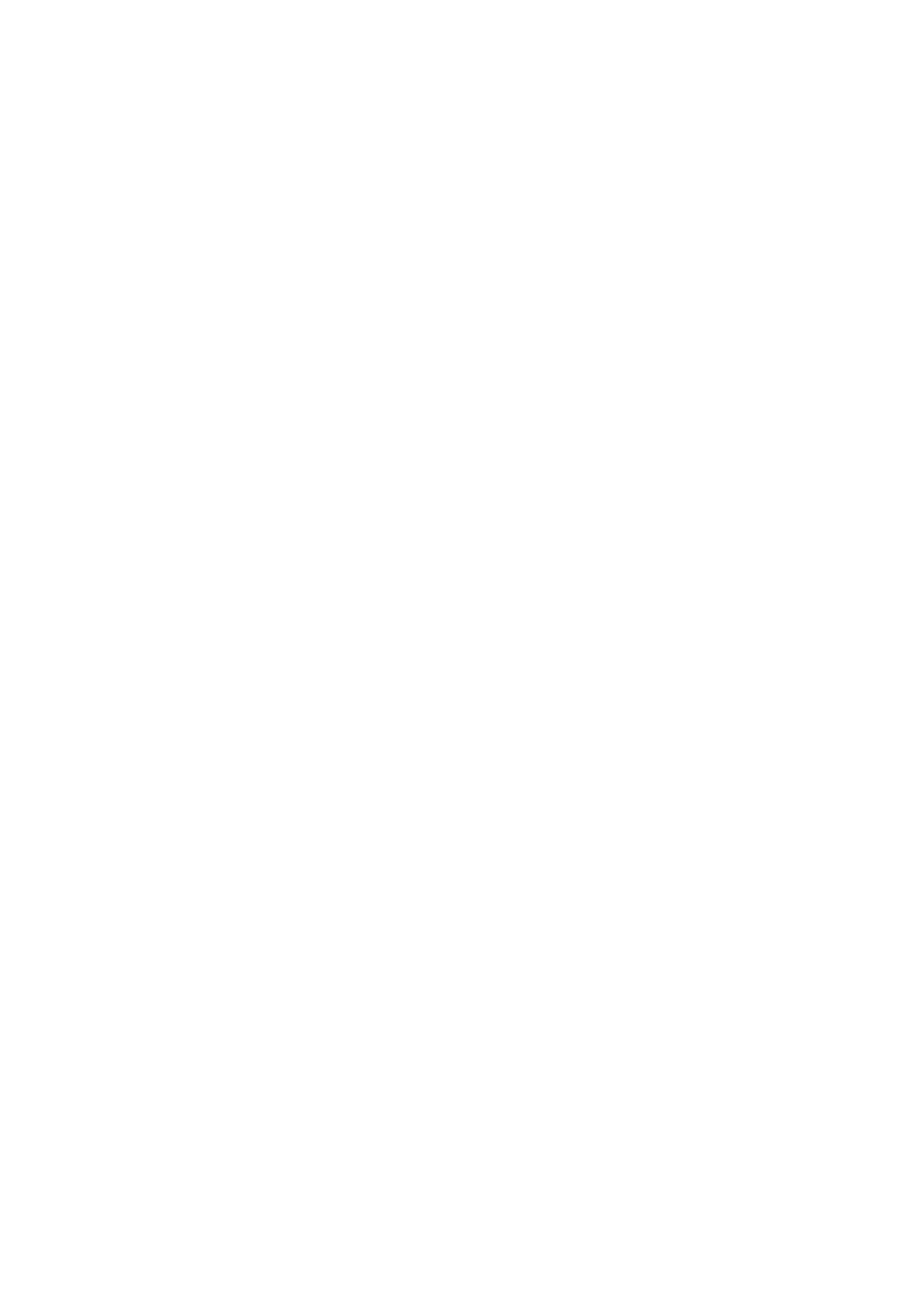## <span id="page-16-0"></span>Chapter 2

## Background

The purpose of this chapter is to give an overview of the existing literature on accessibility. As such almost all of the material presented here is the work of others with citations given as appropriate. The exceptions are Theorem [2](#page-34-1).4.5 and Theorem [2](#page-36-0).4.6 which give original counterexamples to a previously open conjecture.

#### <span id="page-16-1"></span>2.1 Splittings over finite edge groups

Firstly note that we can trivially make arbitrarily complicated splittings by adding additional "hanging" edges to a tree which our group acts on. For example the splitting  $G \cong G *_{H} H$ where  $H \le G$  tells us nothing about the structure of the group G. The following definition prevents these sorts of trivialities.

**Definition 2.1.1.** An action of a group G on a tree T is said to be minimal if T has no *-invariant proper subtrees.*

Our starting point will be Stallings theorem about ends of groups.

<span id="page-16-2"></span>Theorem 2.1.2 (Stallings [\[23\]](#page-98-2)). *A finitely generated group admits a (minimal) splitting*  $G \cong A *_{C} B$  or  $G \cong A *_{C}$  over a finite edge group if and only if G has multiple ends.

This naturally leads to the following question. Suppose we have a finitely generated group  $G$ . If  $G$  is multi-ended then Theorem [2](#page-16-2).1.2 says that  $G$  admits a non-trivial splitting over a finite edge group. For each of the vertex group of this splitting we can ask if it's multi-ended and if so we can split it over a finite group as well. We want to know if we keep iterating this procedure whether there must eventually come a point where all of the vertex groups have either zero or one end. If this is the case then we can refine our initial splitting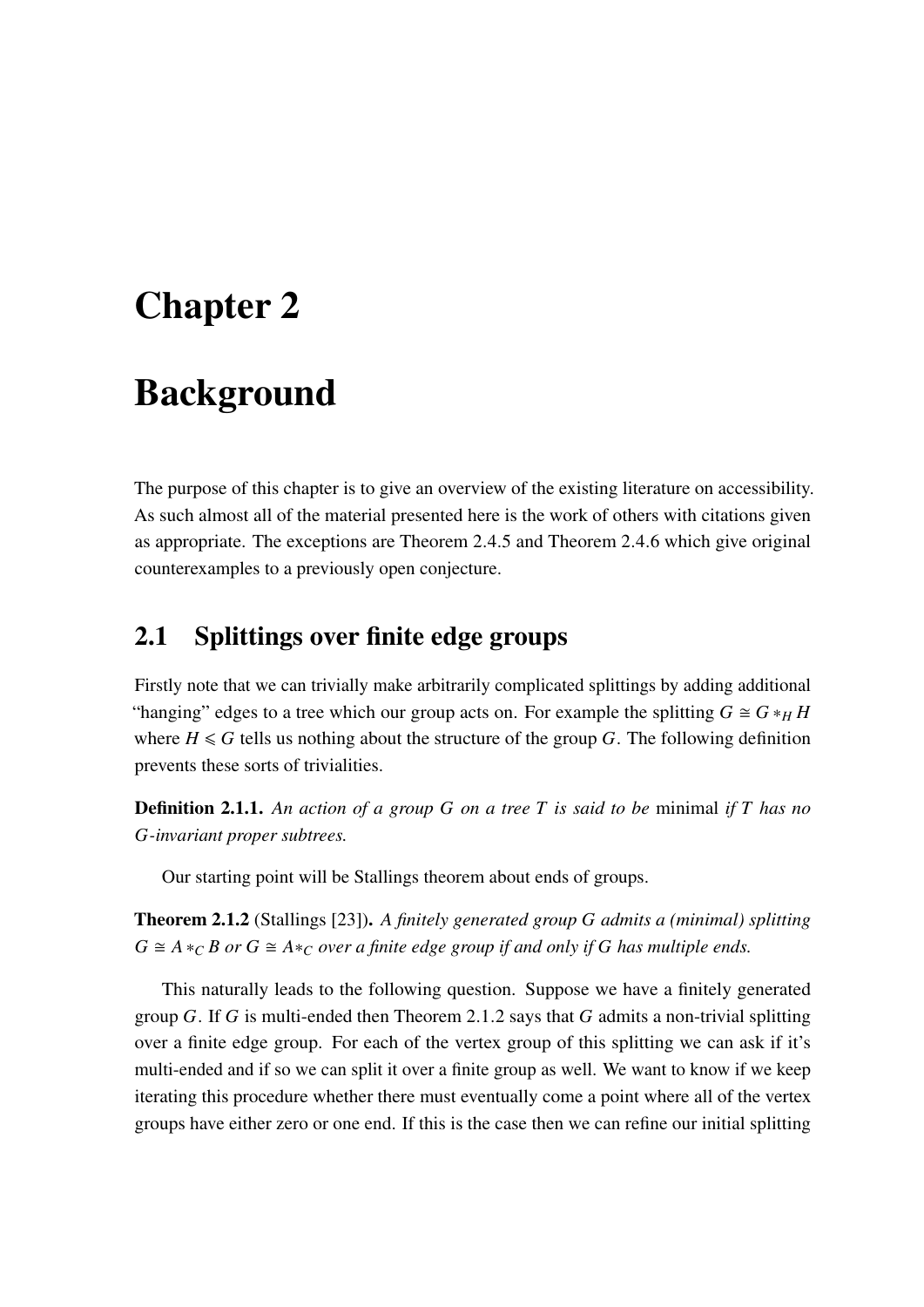to get a new splitting for  $G$  where all of the edge groups are finite and the vertex groups have either zero or one end. This leads us nicely to the following definition.

**Definition 2.1.3.** A group G is said to be accessible *if it has a finite graph of groups decomposition where the edge groups are finite and the vertex groups all have zero or one end.*

The previous question can now be neatly expressed as the following.

#### <span id="page-17-0"></span>Question 2.1.4. *Are all finitely generated groups accessible?*

Now another trivial way of creating arbitrarily complicated splittings is by repeatedly subdividing an edge of an existing one. For example if  $G \cong A *_{C} B$  then we also have  $G \cong A *_{C} C *_{C} \cdots *_{C} B$  which gives no new information about the structure of the group. We introduce a new restriction to prevent these sorts of pathologies.

**Definition 2.1.5.** A minimal action of a group G on a tree T is said to be reduced if either:

- *T*/*G* is a circle consisting of a single edge and vertex; or
- whenever a vertex  $\nu$  has the same stabiliser as that of an edge e the image of  $\nu$  in  $T/G$ *has valence of at least* 3*.*

The following easy fact gives a useful criterion for a group to be accessible.

**Proposition 2.1.6.** A finitely generated group G is accessible if there is a constant  $C(G)$ *such that any reduced graph of groups decomposition for with finite edge groups has at most*  $C(G)$  *edges.* 

In [\[18\]](#page-97-7) Linnell gives a partial answer to Question [2](#page-17-0).1.4. They show that a finitely generated group is accessible if its finite subgroups have bounded order. This includes many important classes of groups such as finitely generated linear groups (in characteristic 0), hyperbolic groups and any finitely generated torsion-free group. More precisely they prove the following.

<span id="page-17-1"></span>**Theorem 2.1.7** (Linnell Accessibility [\[18\]](#page-97-7)). *Let* G be a finitely generated group and  $n \in \mathbb{N}$ . *Then there is a constant*  $C_n(G)$  *such that any reduced graph of groups decomposition for* G *where the edge groups have order bounded above by n has at most*  $C_n(G)$  *edges.* 

Later Dunwoody [\[10\]](#page-97-4) showed that Question [2](#page-17-0).1.4 is false in its full generality. They produce an example of a finitely generated group which admits splittings over finite edge groups with an arbitrary number of edges.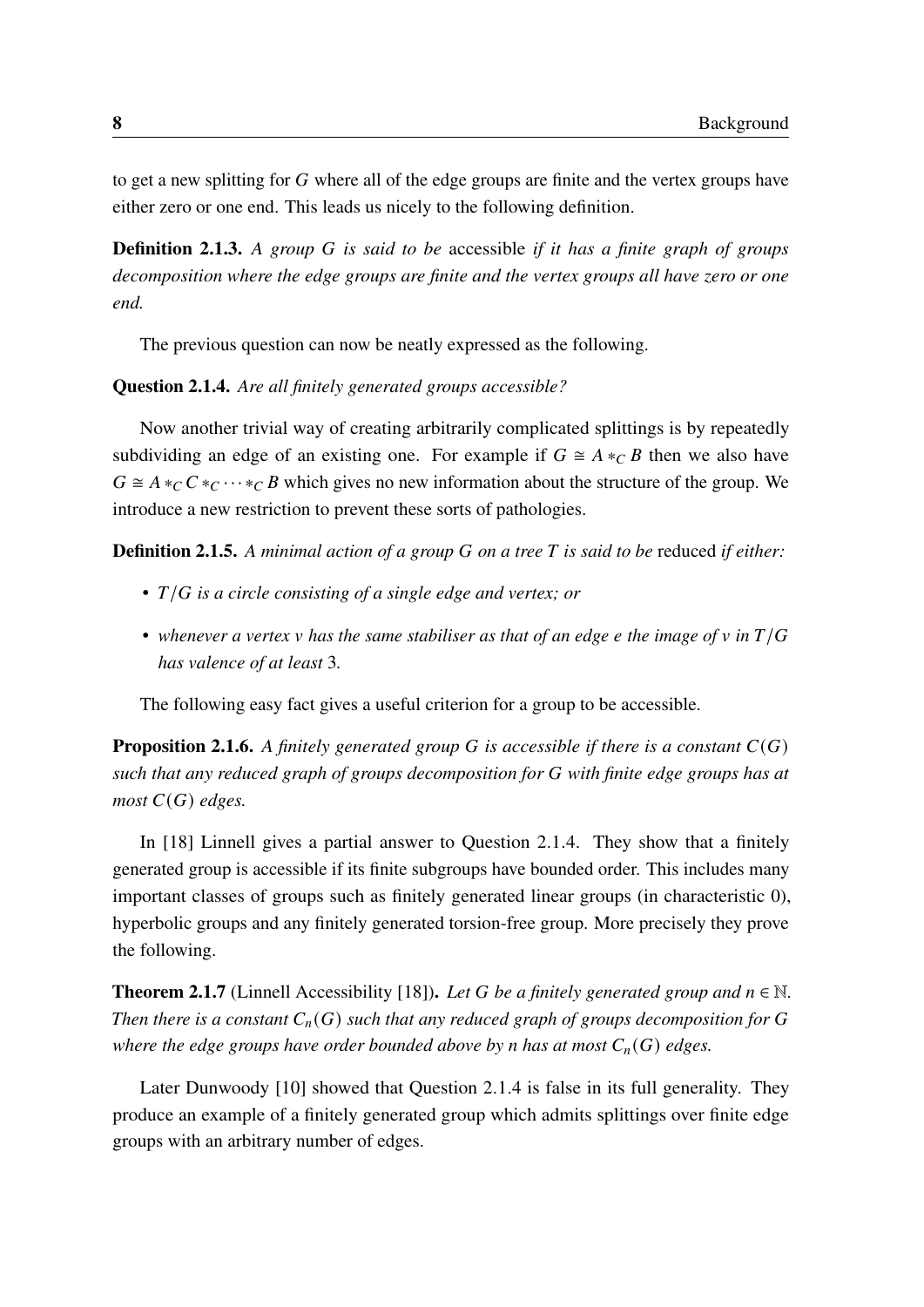Theorem 2.1.8 (Dunwoody [\[10\]](#page-97-4)). *There's a finitely generated group which isn't accessible.*

In a separate paper Dunwoody also showed that all finitely presented groups are accessible [\[11\]](#page-97-3). In fact they showed this is true for a slightly larger class of groups.

Definition 2.1.9. *A finitely generated group is said to be* almost finitely presented *if it acts freely and cocompactly on a simplicial complex with*  $H^1(X) = 0$ .

<span id="page-18-1"></span>Theorem 2.1.10 (Dunwoody [\[11\]](#page-97-3)). *Let be an almost finitely presented group. There is a constant*  $C(G)$  *such that any reduced graph of groups decomposition for*  $G$  *where the edge groups have finite order has at most*  $C(G)$  *edges.* 

Dunwoody's proof of Theorem 2.1.[10](#page-18-1) introduced a few important ideas. In particular they give us a very useful result showing the existence of certain resolutions.

**Definition 2.1.11.** *A* combinatorial map  $\Psi$  :  $S \rightarrow T$  is a *G*-equivariant map between trees *where each vertex gets sent to a vertex and each edge*  $e = [u, v]$  *gets sent to the reduced edge path from*  $\Psi(u)$  *to*  $\Psi(v)$ *.* 

<span id="page-18-0"></span>Theorem 2.1.12 (Dunwoody's resolution lemma). *For any almost finitely presented group G* there's a constant  $C(G)$  so that the following holds. Suppose G acts on a minimal tree *. Then acts on another minimal tree* ′ *with at most* () *orbits of edges and there's a combinatorial map*  $\alpha : T' \to T$ . (Without loss of generality we can assume that no edge gets *mapped to a point.)*

Remark 2.1.13. *Strictly speaking Theorem* 2.1.[12](#page-18-0) *doesn't appear in Dunwoody's paper [\[11\]](#page-97-3). However it's more or less an immediate consequence of the arguments it contains.*

We will now give an account of the proof of Dunwoody's resolution lemma (Theorem 2.1.[12](#page-18-0)). We begin by introducing the notion of a track, which can be thought of as a generalisation of a 1-dimensional sub-manifold of a surface.

**Definition 2.1.14.** Let *X* be a connected 2-dimensional simplicial complex. A track  $R \subset X$  is *a connected subset with the following intersection properties.*

- *R* doesn't contain any vertex of X.
- *For each* 2*-simplex of the intersection* ∩ *is the union of finitely many intervals joining distinct edges of*  $\sigma$ .
- For each edge e of X which is not a face of any 2-simplex the intersection  $e \cap R$  is *either empty or consists of a single point in the interior of .*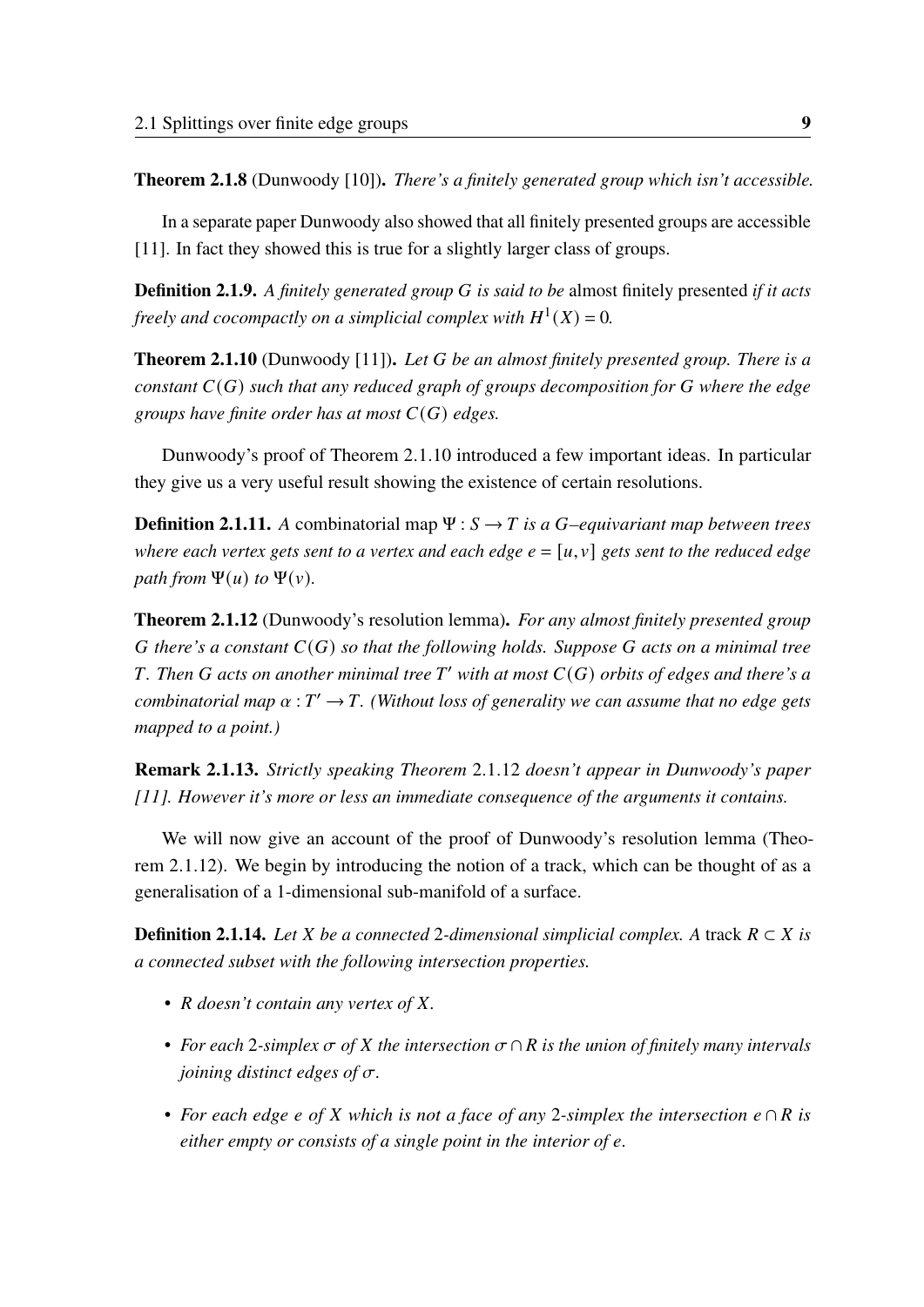**Definition 2.1.15.** *Let*  $X$  *be a connected* 2-dimensional simplicial complex. A band  $B \subset X$  is *a closed connected subset with the following intersection properties.*

- *B* doesn't contain any vertex of X.
- For each 2-simplex  $\sigma$  of X the intersection  $\sigma \cap B$  is the union of finitely many compo*nents consisting of quadrilaterals where two of the edges are closed subsets of distinct edges of*  $\sigma$ *. (See Figure [2.1.](#page-19-0))*
- <span id="page-19-0"></span>• For each edge  $e$  of  $X$  which is not a face of any 2-simplex the intersection  $e \cap B$  is *either empty or consists of a non-trivial closed interval in the interior of e.*



Fig. 2.1 An example of the intersection of a band with a triangle. The shaded area represents the band and the dashed line represents its midtrack.

Observe that a band is essentially just the product of a track with an interval.

Definition 2.1.16. *For a band we define its* midtrack *to be the track obtained by taking the midpoints of each component of*  $e \cap B$  *for each edge e in*  $X$  *and joining them by lines corresponding to the components of*  $\sigma \cap B$  *for each* 2*-simplex*  $\sigma$  *in X*. (See Figure [2.1.](#page-19-0))

Definition 2.1.17. *A band is said to be* twisted *if its boundary is connected. Otherwise consists of two disjoint tracks and we say that is* untwisted*. A track is* (un)twisted *if it's the midtrack of an (un)twisted band. Two disjoint tracks*  $R_1$  *and*  $R_2$  *are said to be* parallel *if there's an (untwisted) band*  $B$  *with*  $\partial B = R_1 \cup R_2$ *.* 

We will now show that a complex with lots of tracks on it must split into many distinct pieces.

<span id="page-19-1"></span>Lemma 2.1.18. *[\[11,](#page-97-3) Theorem 2.1] Let be a connected simplicial complex and suppose*  $\beta = dim(H^1(X,\mathbb{Z}_2))$  is finite. Let  $\{T_1, \cdots, T_n\}$  be a set of disjoint tracks on X. Then at most  $\beta$  of the  $T_i$  are twisted and  $X \setminus (\coprod T_i)$  contains at least  $n - \beta$  connected components.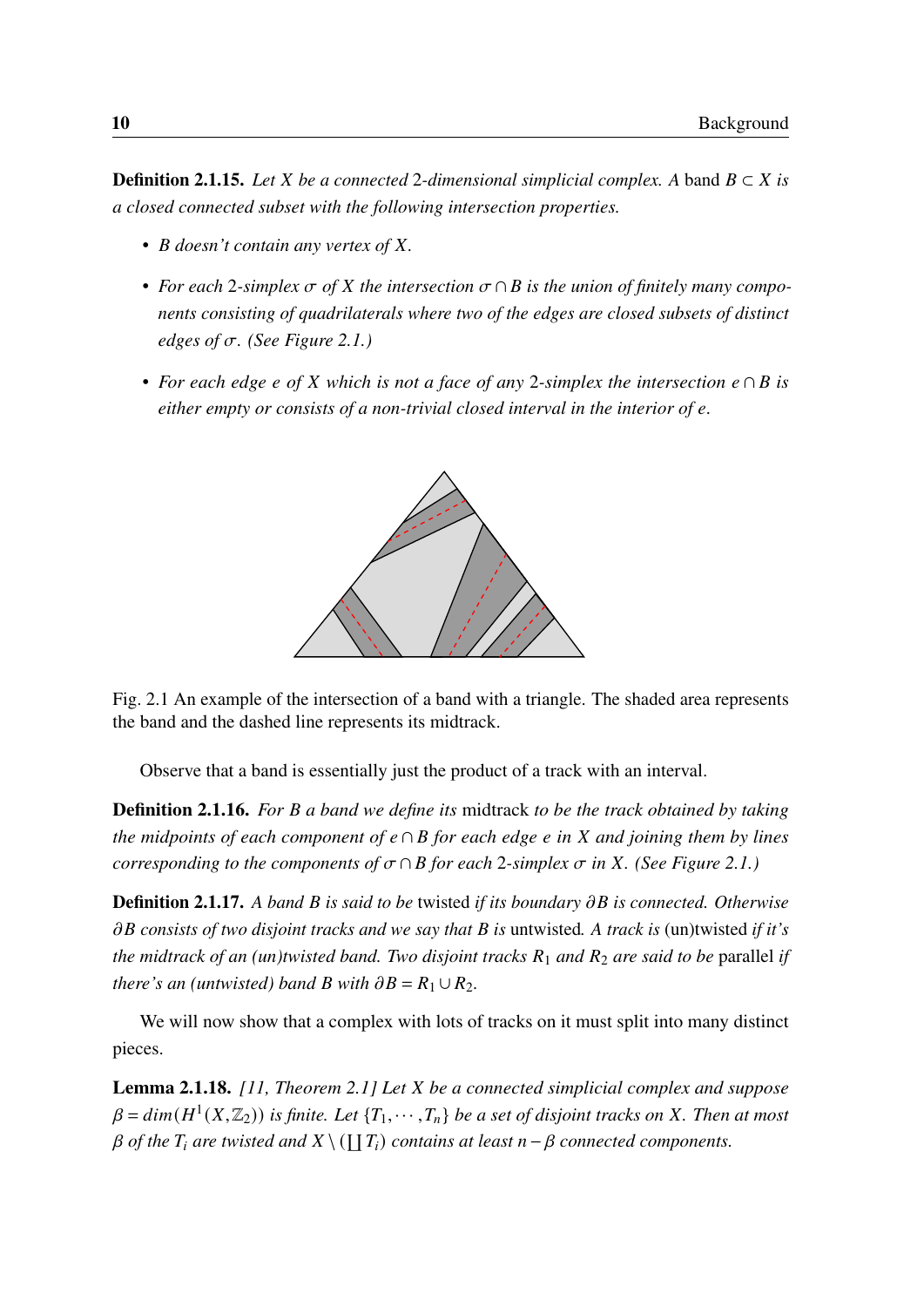*Proof.* Suppose T is a track on X. We define  $z_T \in H^1(X, \mathbb{Z}_2)$  to be the class containing the cocycle which sends an edge *e* to  $|T \cap e|$  (mod 2). Observe that  $z_T$  is the class containing the zero cocycle if and only if T separates X; thus  $z_T = 0$  implies that T is an untwisted track. Moreover any finite collection of twisted tracks cannot separate  $X$ ; so the twisted tracks give rise to a linearly independent set in  $H^1(X,\mathbb{Z}_2)$ . In particular there are at most  $\beta$  twisted tracks.

Consider the map  $\sigma : \mathbb{Z}_2 z_{T_1} \oplus \cdots \oplus \mathbb{Z}_2 z_{T_n} \to H^1(X, \mathbb{Z}_2)$ . Suppose  $X \setminus (\coprod T_i)$  has k connected components. For each component of  $X \setminus (\coprod T_i)$  we get an element of ker $\sigma$  defined as the sum of its boundary tracks; call these elements  $\{\tilde{z}_1, \dots, \tilde{z}_k\}$ . Observe that any member of ker  $\sigma$  can be represented as a collection of the tracks  $T_i$  which separate X; hence can be represented by a sum of the  $\tilde{z}_j$ . So  $\{\tilde{z}_1, \dots, \tilde{z}_k\}$  is a spanning set for ker $\sigma$  and hence by rank-nullity we see that  $k \geq n - \beta$ .

If a complex has many disjoint tracks it seems likely that many pairs of these tracks will be parallel. As such if we split this complex into lots of components along these tracks many of resulting components will just be untwisted bands. These bands tell us nothing about the topology of the complex and so we can ignore them. We formalise this into the following theorem.

<span id="page-20-0"></span>**Lemma 2.1.19.** [\[11,](#page-97-3) Theorem 2.2] Let X be a finite simplicial complex and  $\beta = dim(H^1(X))$ . *Let*  $C(X) = 2\beta + N_V + N_T$  where  $N_V$  is the number of vertices of X and  $N_L$  is the number of 2-simplices. Suppose  $T_1, \dots, T_{C(X)+1}$  is a collection of pairwise disjoint tracks on X. Then *there are distinct i and j such that*  $T_i$  *and*  $T_j$  *are parallel.* 

*Proof.* We will consider the structure of the connected components of  $X \setminus (\coprod T_i)$  and show that there must be many bands. First let  $\sigma$  be any 2-simplex of X and observe that a connected component Y of  $\sigma \setminus (\sigma \cap (\coprod T_i))$  must be of one of the following three forms. (See Figure [2.2.](#page-21-0))

- *Y* contains one of the vertices of  $\rho$ . (There are at most 3 of these.)
- $\bullet$  Y is a quadrilateral where two of the sides are parts of tracks and the other two sides are disjoint parts of different edges of  $\sigma$ .
- $Y$  is a hexagon where three of the sides are parts of tracks and the other three sides are disjoint parts each of the edges of  $\sigma$ . Call such a component *bad* and note that at most a single component can be of this form.

Now we look at the components of  $X \setminus (\coprod T_i)$ . Lemma 2.1.[18](#page-19-1) implies that there must be at least  $C(X) + 1 - \beta$  such components. Now at most  $N_V$  of these components contain a vertex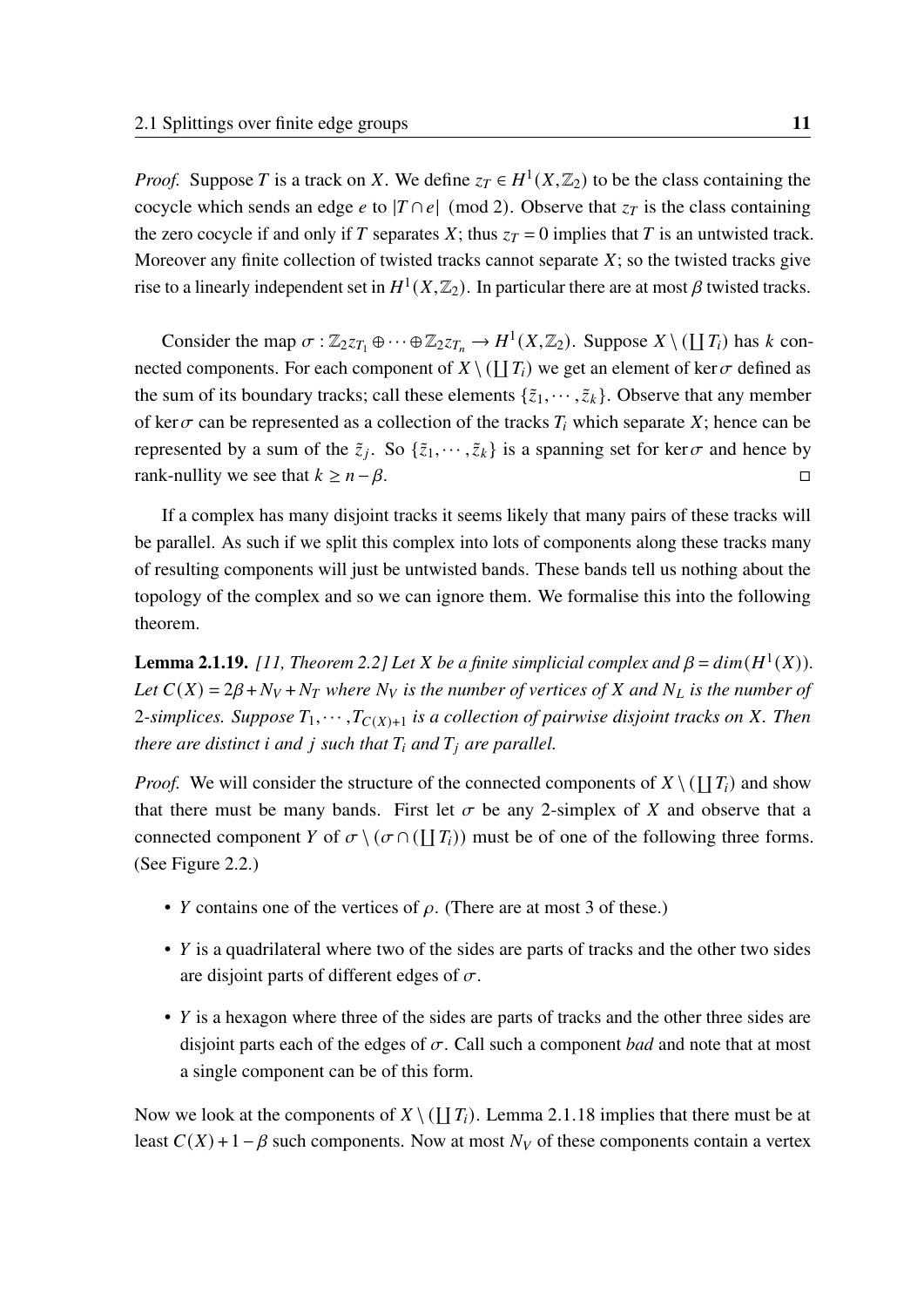<span id="page-21-0"></span>

Fig. 2.2 An example of the intersection of  $\sigma$  with a triangle T. Observe that there is always exactly one component of  $\sigma$ \T which intersects each edge. (The "central" component.)

and at most  $N<sub>T</sub>$  of them contain a 'bad' piece. The rest of the components are bands and so we have a collection of at least  $(C(X) + 1) - (\beta + N_V + N_T) = \beta + 1$  bands with disjoint interiors and boundaries consisting of the tracks  $T_i$ . Applying Lemma 2.1.[18](#page-19-1) to the midtracks of these bands we see that at least one of them is untwisted; which exactly says that two of the  $T_i$  are parallel.  $\Box$ 

We are now ready to prove Dunwoody's resolution lemma. (Theorem 2.1.[12](#page-18-0))

*Proof of Theorem* 2.1.[12](#page-18-0). Let X be any simplicial complex of dimension 2 with  $H^1(X,\mathbb{Z}_2)$  =  $0$  which  $G$  acts on freely and cocompactly by simplicial automorphisms. Pick any representative set of vertices  $V_0$  for X (under the action of G) and pick any map  $\rho : V_0 \to T$  which maps into the vertices of  $T$ . First extend this map equivariantly to every vertex of  $X$ , then to each edge of X by mapping to T linearly. It remains to extend  $\rho$  to each triangle of X. Pick a triangle  $\Delta$  in X with vertices  $v_1$ ,  $v_2$  and  $v_3$ . If the  $v_i$  all get mapped to the same vertex then map all of  $\Delta$  to this vertex. Now suppose that the  $v_i$  all get mapped to different vertices in T. We will define  $\rho$  on  $\Delta$  by determining  $\rho^{-1}(y)$  for each y in the image of  $\partial \Delta$ . Set  $\rho^{-1}(y)$  to be the polygon in  $\Delta$  where the vertices are the points on  $\partial \Delta$  which map to y. (This polygon will be an interval for all choices of  $\nu$  except possibly for a single point  $x$  which may be a triangle and the images of the  $v_i$  which may be a single point. See Figure [2.3.](#page-22-1)) Each point of  $\Delta$  lies in exactly one these polygons and so  $\rho$  is well defined. The case where exactly two of the  $v_i$  gets sent to the same point is essentially the same. (See Figure [2.4.](#page-22-2))

Let  $m_e$  be the midpoint of an edge *e* of T. Observe that  $\rho^{-1}(m_e)$  consists of a disjoint collection of tracks on X. Let  $\lambda$  be one of the tracks of  $\rho^{-1}(m_e)$ . By considering  $\rho$  we see that a neighbourhood of  $\lambda \subset X$  is isomorphic to  $\lambda \times I$  where I is an interval representing the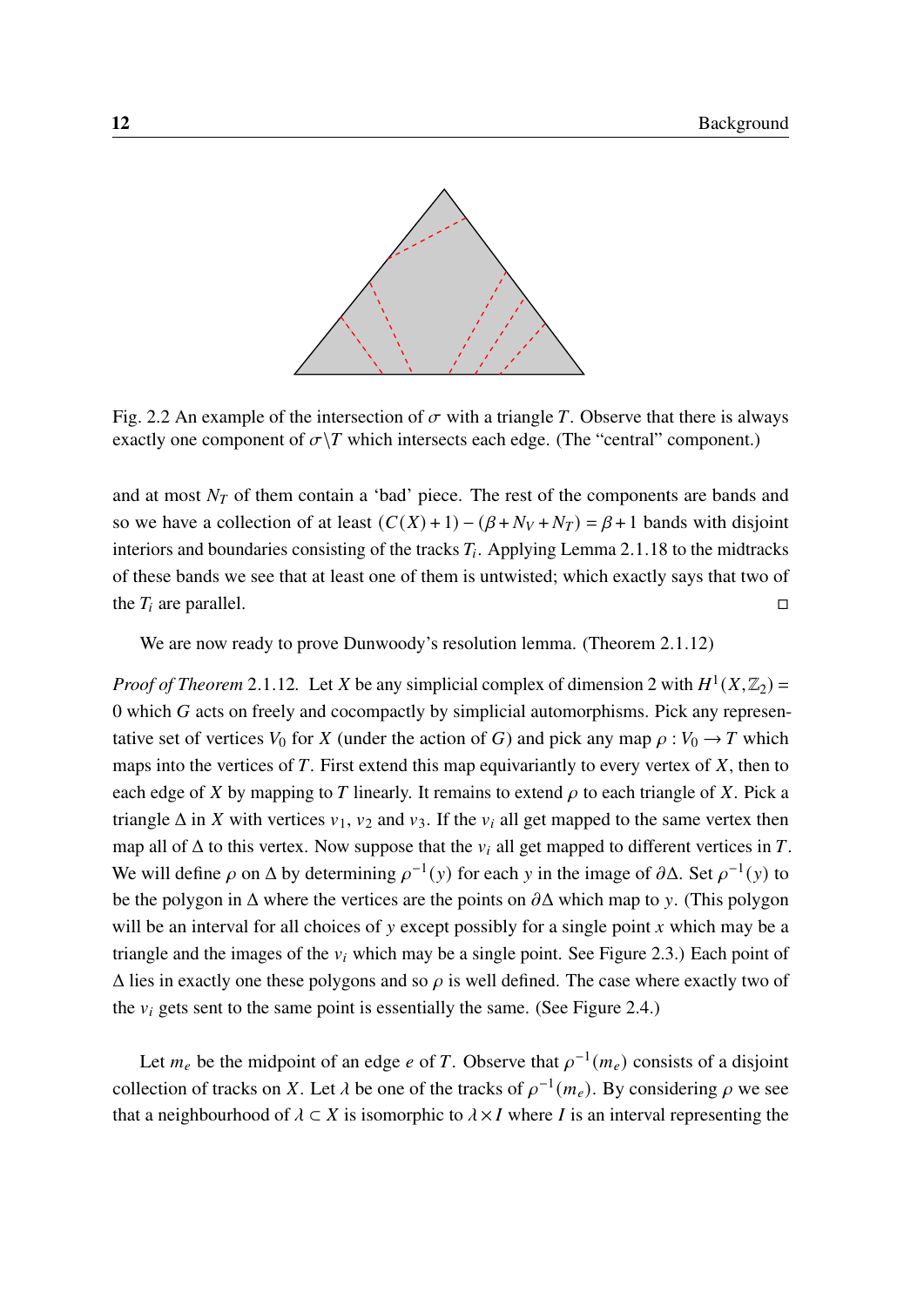<span id="page-22-1"></span>

Fig. 2.3 An example of extending  $\rho$  over a triangle where its vertices get sent to different points in  $T$ .

<span id="page-22-2"></span>

Fig. 2.4 An example of extending  $\rho$  over a triangle where exactly 2 vertices get sent to the same vertex in  $T$ .

middle third of e. In particular we see that  $\lambda$  is untwisted. Let  $\Lambda := \coprod \rho^{-1}(m_e)$  and let  $\Lambda^* \subseteq \Lambda$ be a maximal G-invariant subset of non-parallel tracks for X. Define a graph T' where the vertices correspond to the connected components of  $X \setminus \Lambda^*$  and the edges correspond to the tracks in  $\Lambda^*$ . (The edges connect to the vertices in the obvious way.) Since  $H^1(X, \mathbb{Z}_2) = 0$ each track in  $\Lambda^*$  splits X and so T' is a tree. Also the map  $\rho$  induces a combinatorial map  $\alpha: T' \to T$ .

It remains to check that T' has boundedly many orbits of edges. Observe that  $\Lambda^*$  induces a finite non-parallel collection of tracks on  $X/G$ . Hence by Lemma 2.1.[19](#page-20-0) we see that  $\Lambda^*$ consists of at most  $C(X)$  orbits of tracks, which correspond to orbits of edges in  $T'$  $\Box$ 

#### <span id="page-22-0"></span>2.2 Stallings folds

The idea of a fold will be of vital importance. Recall the following.

**Definition 2.2.1.** [\[2\]](#page-96-0) Let G act on a tree T. Let  $e_1 = [x, y_1]$ ,  $e_2 = [x, y_2]$  be distinct edges *with a common endpoint x and let*  $\phi$  *: e*<sub>1</sub> → *e*<sub>2</sub> *be the linear map which leaves x fixed. Let* ∼ *be the minimal equivalence relation on* T such that  $z \sim \phi(z)$  for each  $z \in e_1$  and such that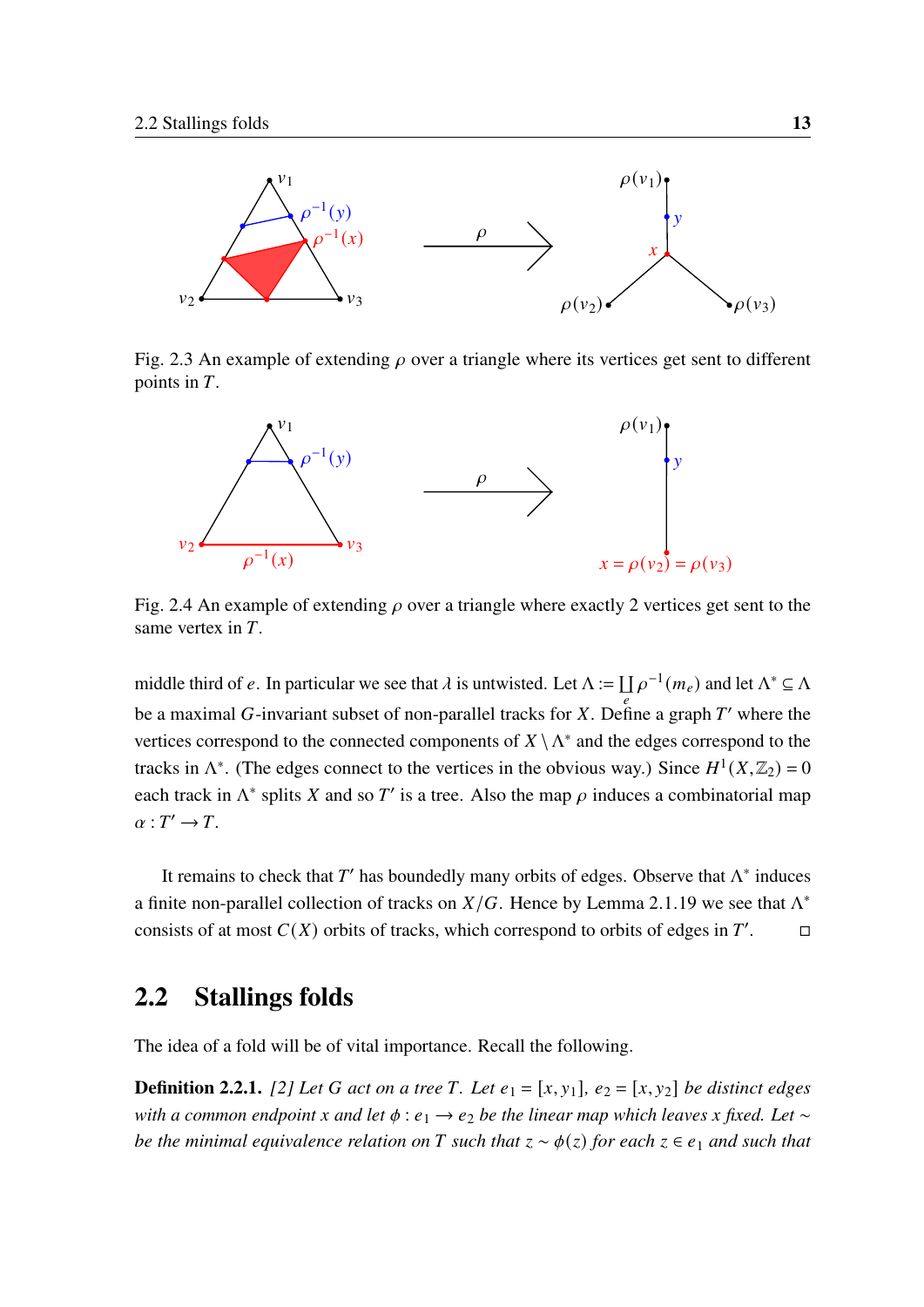/∼ *is naturally a tree on which acts. Equivalently* ∼ *is the minimal equivalence relation such that*  $g \cdot z \sim g \cdot \phi(z)$  *for each*  $z \in e_1$  *and*  $g \in G$ . A fold *is the map*  $T \rightarrow T/\sim$ *.* 

Folds were introduced by Stallings in [\[22\]](#page-97-8). In particular they showed that maps between trees with finitely generated edge stabilisers can be decomposed into a finite sequence of folds. We will need something similar for trees whose edge groups need not be finitely generated. Fortunately we can "add in" generators of each edge group one at a time, then take a limit to see that our maps are a composition of (potentially infinitely many) folds. This is formalised into the following theorem, the proof of which is largely the same as the one given in [\[2,](#page-96-0) p.455] with the aforementioned limiting process to deal with the fact that the edge stabilisers aren't necessarily finitely generated.

<span id="page-23-0"></span>**Theorem 2.2.2** (Stallings folding theorem). Let G be a countable group. Suppose  $\Psi$  :  $S \rightarrow T$ *is a surjective simplical equivariant map between trees which* G acts on with  $S/G$  finite and *where no edge of gets mapped to a point by* Ψ*. Then* Ψ *can be viewed as a (possibly infinite) composition of folds. i.e.*  $\alpha = \cdots \alpha_2 \alpha_1$  where each  $\alpha_i$  is a fold (without edge inversions). *Moreover if each edge group of is finitely generated then this composition consists of only finitely many folds.*

**Remark 2.2.3.** *The codomain of*  $\cdots \alpha_2 \alpha_1$  *is*  $S/\sim$  *where*  $\sim$  *is the equivalence relation generated by all the . This is a tree which acts on in the obvious way with vertex and edge stabilisers equal to the natural direct limit of their preimages.*

*Proof.* Throughout we'll let  $\alpha_i$  fold the tree  $S_{i-1}$  into the tree  $S_i$ . Also we let  $\beta_i := \alpha_i \circ \cdots \circ \alpha_1$ and  $\gamma_i$  be the map such that  $\Psi = \gamma_i \circ \beta_i$ .

First suppose that we have a surjective simplical map  $m : A \rightarrow B$  between finite trees where no edge gets mapped to a point. Claim that  $m$  can be considered to be a finite series of folds; a fact we shall refer to as  $(\star)$ . If *m* is injective then as *T* is minimal we see that *m* is an isomorphism and so the result is trivial. Otherwise we have distinct vertices  $u, v \in A$ with  $m(u) = m(v)$ . Let p be the reduced edge path from u to v. Since every edge of A is mapped to an edge in B and B is a tree we see that there must be a vertex  $z \in p$  such that  $m|_p$  is not locally injective at z. Let  $e_1$  and  $e_2$  be the edges in p which contain z as an endpoint and observe that  $m(e_1) = m(e_2)$ . Thus m factors though the fold with edges  $e_1$ and  $e_2$ . Repeat this process until the map is injective, which must happen as the number of edges is finite and decreasing at each stage. This completes the decomposition of  $m$  into folds.

Now suppose we have an equivariant simplical map  $\delta : R \to R'$ . Let A be a finite subtree of R. We can apply  $(\star)$  to  $\delta|_A$  to obtain a finite series of folds  $\delta' : R \to R''$  which factors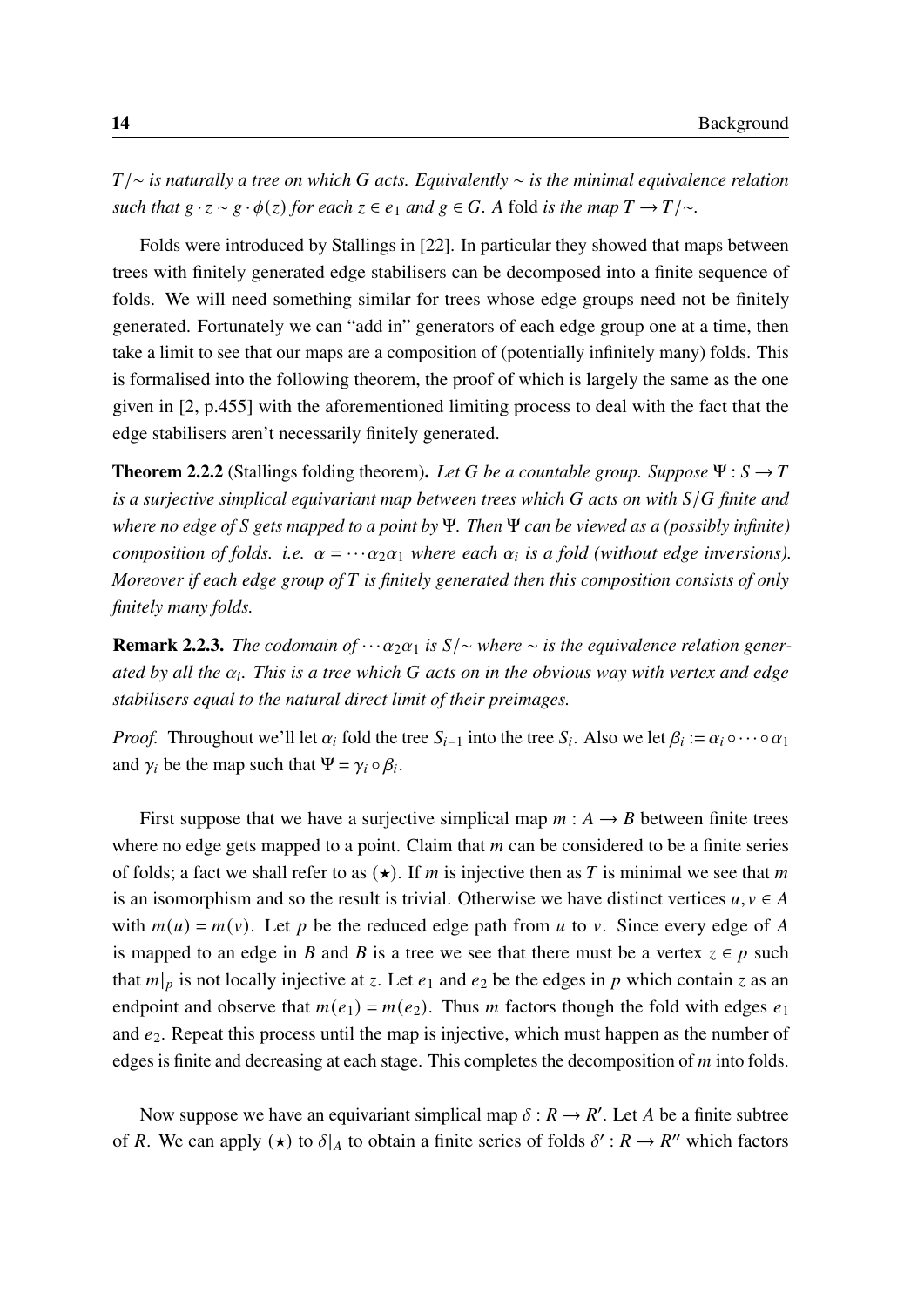through  $\delta$  and where the corresponding  $\delta'' : R'' \to R'$  is injective on  $\delta'(A)$ . This is how we will apply  $(\star)$  in practice.

Our initial folds of Ψ will be to set  $S_i/G$  isomorphic as a graph to  $T/G$  for all sufficiently large *i*. Let F be the closure of a fundamental domain of  $S = S_0$ . We now use  $(\star)$  to find a series of folds  $\alpha_1, \cdots, \alpha_N$  such that  $\gamma|_{\beta_N(F)}$  is a homeomorphism onto its image. Thus  $\gamma_N/G$ is a homeomorphism of graphs.

Let  $K = \Psi(F)$ . Let v be a vertex in K and  $g \in \text{Stab}(v)$ . Let  $v_i$  be a preimage of v in  $F_i$ and let  $p_i$  be the reduced edge path from  $v_i$  to  $gv_i$ . Now we apply  $(\star)$  to  $p_i$  in order to get folds  $\alpha_i, \dots, \alpha_j$  which get g in the relevant vertex group in  $S_i/G$ . Now repeat this process for each vertex  $v \in K$  and  $g \in \text{Stab}(v)$ . (One can use a diagonalization process to give an order which insures no combination of  $\nu$  and  $g$  is missed.) This potentially gives an infinite sequence of folds as K has finitely many vertices and each  $Stab(v)$  is countable.

Now let  $\tilde{\gamma}$  be the map such that  $\Psi = \tilde{\gamma} \circ (\cdots \circ \alpha_2 \circ \alpha_1)$ . Claim that  $\tilde{\gamma}$  is a homeomorphism. Indeed by construction we see that  $\tilde{\gamma}$  induces a bijection between the orbits of vertices; moreover the stabiliser of each vertex is the same as that of its image. Hence  $\tilde{\gamma}$  induces a bijection between the vertices and hence is a homeomorphism between trees. Thus  $\cdots \circ \alpha_2 \circ \alpha_1$ is a decomposition of Ψ into folds.  $\Box$ 

Remark 2.2.4. *It should be straightforward to extend this result to the case where is uncountable and where*  $S/G$  *is not necessarily finite using the well ordering principle. We do not do this here because it is unnecessary to prove our main results.*

Remark 2.2.5. *The condition that no edge of gets collapsed is not a restrictive one in practice. In particular if* Ψ *maps an edge of to a point then let be the map which collapses each edge of S* which is sent to a point by Ψ. Then there is a natural composition  $\Psi = \Psi' \circ \pi$ *where no edge in the domain of*  $\Psi'$  *is sent to a point in T*.

Remark 2.2.6. *Theorem* [2](#page-23-0).2.2 *also works for combinatorial maps instead of just simplicial ones. By subdividing the edges of S* we can turn a combinatorial map into a simplicial one.

**Remark 2.2.7.** *We can extend the notion of a fold in the following way. Pick some*  $H \leq$ *Stabx. We define a* generalised fold *the same way as a regular fold except we now identify*  $e_1$  *with*  $he_2$  *for every*  $h \in H$ . The advantage of this is that we get a version of Stallings folding *theorem which only needs finitely many generalised folds. We forgo this notion here as the present author believes there is value in both approaches being represented in the literature.*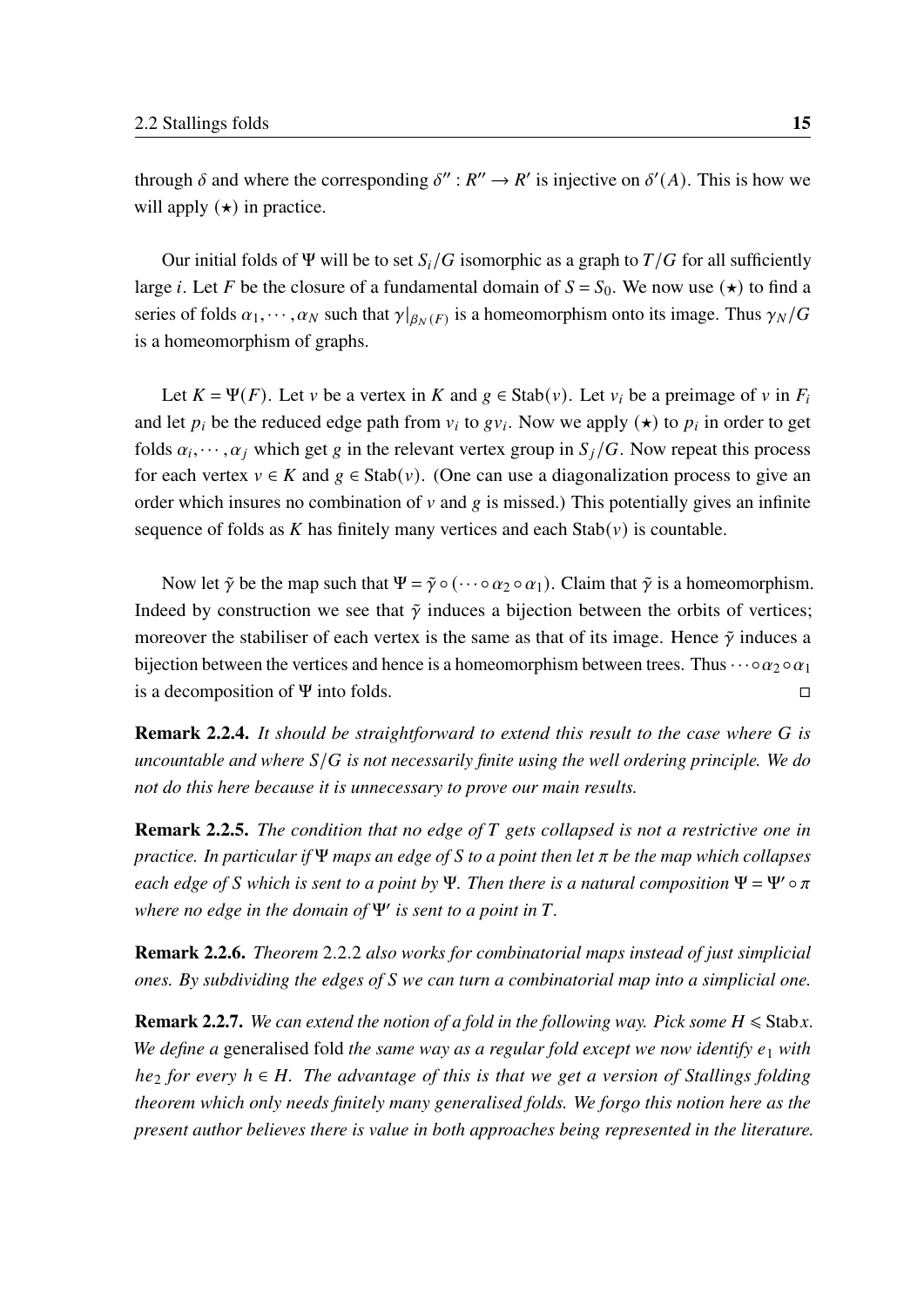Depending on which of the vertices and edges are in common  $G$ -orbits there are a few different cases that can arise from a fold. The following classification of folds is the same as the one found in [\[2\]](#page-96-0).

We make the distinction between whether  $x$  is in the same  $G$  orbit as one of the  $y_i$ . If x is not in the same G-orbit as either of the  $y_i$  we say that the fold is of type A. Otherwise WLOG we have  $gx = y_1$  for some  $g \in G$  and we say that the fold is of type B. Note that such a g must act hyperbolically on  $T$ , (with translation length 1), as it moves a vertex an odd distance.

Additionally we split each of these cases into three additional categories. We say the fold is of type I if  $y_1$  and  $y_2$  are in distinct orbits of G. We say the fold is of type II if  $e_1$  and  $e_2$  are in a common orbit of G. Finally we say the fold is of type III if  $y_1$  and  $y_2$  are in a common  $G$ -orbit, but  $e_1$  and  $e_2$  are not. We will now go into the specifics of each type of fold. Throughout we let  $e_i$  be the vertex between the vertices x and  $y_i$  and use capital letters to denote the group associated to the corresponding vertex or edge.

Remark 2.2.8. *The following diagrams represent what happens to the relevant subgraph of a particular graph of groups decomposition. Crucially the pictures for type I and III folds only give the correct groups if both*  $e_1$  *and*  $e_2$  *are in the fundamental domain for this decomposition. In general we need to conjugate certain groups in the decomposition before these pictures become accurate.*

- **Type I** We have  $y_1$  and  $y_2$  in distinct orbits of G. In this case the number of vertices and the number of edges of the graph of groups decomposition both decrease by one so the Euler characteristic of the underlying graph stays the same.
- **Type II** We have  $e_1$  and  $e_2$  in a common orbit of G, suppose that  $he_1 = e_2$ . Observe that if  $h$  acts hyperbolically on  $T$  then the action of  $G$  after the fold inverts an edge and so we will ignore this case. Thus we can assume that  $h \in X$ . In this case the underlying graph of the graph of groups decomposition doesn't change. Instead the element  $h$ gets "pulled" along the edge in the graph of groups decomposition.
- **Type III** We have  $y_1$  and  $y_2$  in a common orbit, but  $e_1$  and  $e_2$  are not. Suppose that  $hy_1 = y_2$ . Observe that  $h$  has to act hyperbolically on  $T$  with translation length 2. After the fold this h now fixes the image of  $y_1$  and  $y_2$  thus no longer acts hyperbolically. This type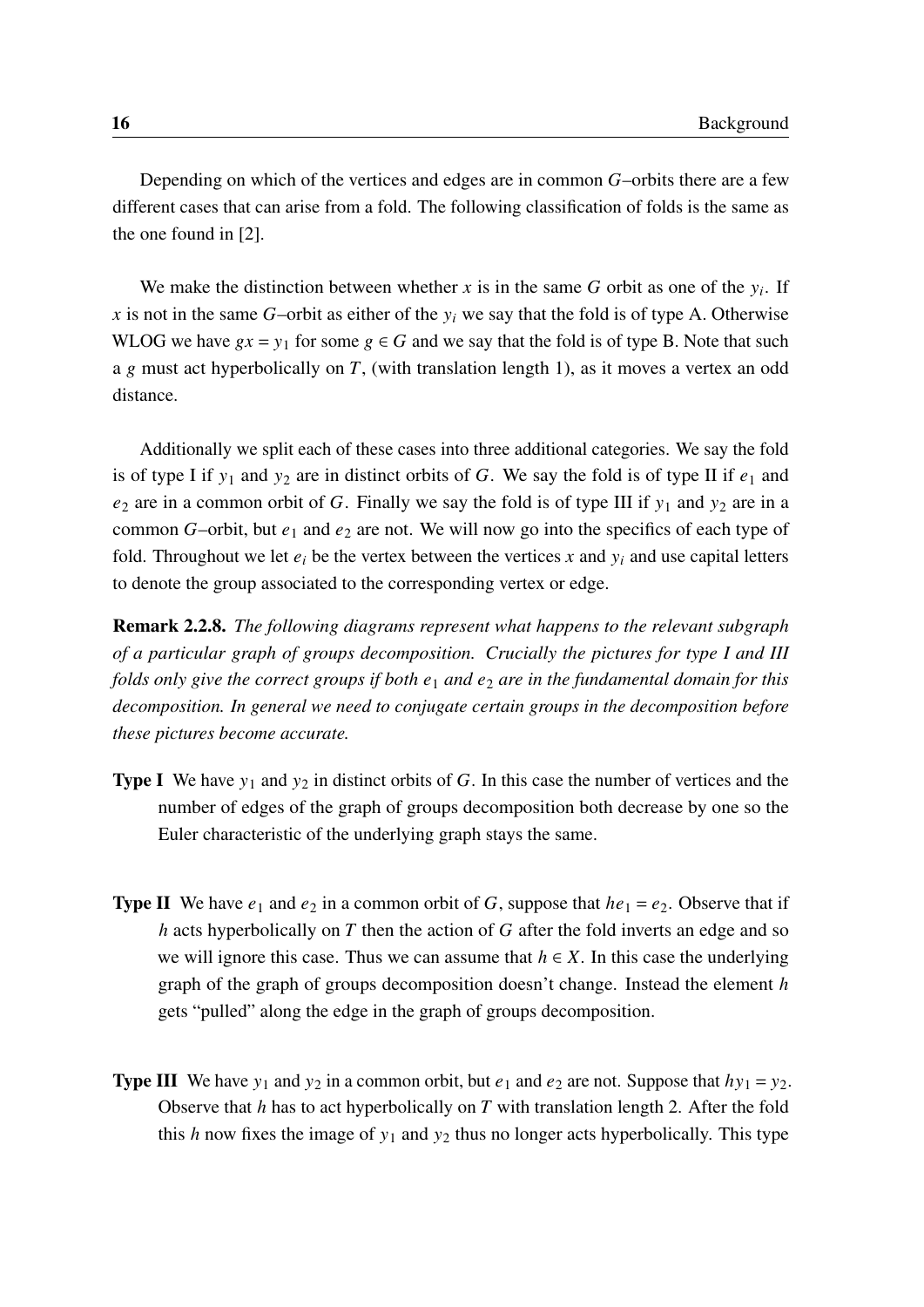

Fig. 2.5 A typical example of the effects of a type I fold on a graph of groups. The vertices  $y_1$  and  $y_2$  are inequivalent so the fold reduces the number of vertices by 1. Likewise for the edges  $e_1$  and  $e_2$ .



Fig. 2.6 A typical example of the effects of a type II fold on a graph of groups. The vertices  $y_1$  and  $y_2$  are equivalent so the fold keeps the number of vertices the same. Likewise for the edges  $e_1$  and  $e_2$ .

of fold reduces the number of edges of the graph of groups by one while keeping the number of vertices fixed. Thus the Euler characteristic of the underlying graph increases by one.

Folds can also be used to construct interesting examples of splittings. For example the following appears in a paper of Bestvina and Feighn [\[2\]](#page-96-0).

<span id="page-26-0"></span>**Theorem 2.2.9.** [\[2,](#page-96-0) *pg.450] For any*  $N \in \mathbb{N}$  *there is a reduced graph of groups decomposition for*  $F_2$  *with*  $N$  *edges.* 

*Proof.* Consider the one edge splitting corresponding to  $F_2 \cong \mathbb{Z} * \mathbb{Z} \cong \langle a \rangle * \langle b \rangle$ . First we subdivide this edge into N subedges. (In the diagrams we take  $N = 4$ .)

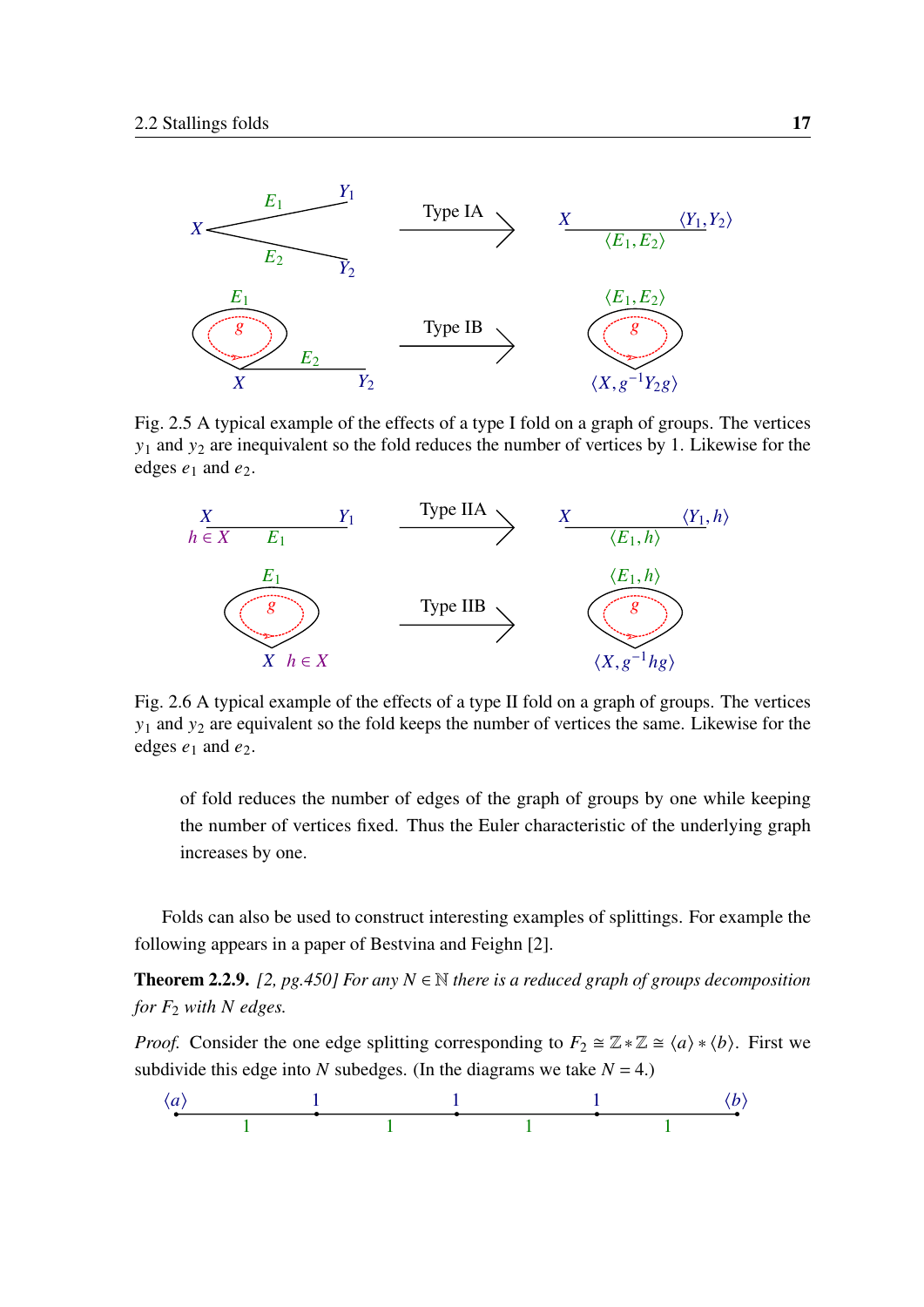

Fig. 2.7 A typical example of the effects of a type III fold on a graph of groups. The vertices  $y_1$  and  $y_2$  are equivalent so the fold keeps the number of vertices the same. However the edges  $e_1$  and  $e_2$  are inequivalent so the fold reduces the number of edges by 1.

Now we apply  $N-1$  folds of type II. The first "pulls"  $a^2$  across the first edge, the second "pulls"  $a^4$  across the second edge and so on, so that the *i*<sup>th</sup> fold "pulls"  $a^{2^i}$  across the *i*<sup>th</sup> edge.

$$
\langle a \rangle
$$
  $\langle a^2 \rangle$   $\langle a^4 \rangle$   $\langle a^8 \rangle$   $\langle b \rangle$ 

We now apply  $N-1$  folds in the opposite direction. The first "pulls"  $b<sup>2</sup>$  across the first edge, the second "pulls"  $b^4$  across the second edge and so on, so that the *i*<sup>th</sup> fold "pulls"  $b^{2}$ across the  $i<sup>th</sup>$  edge.

$$
\langle a \rangle \qquad \qquad \langle a^2, b^8 \rangle \qquad \qquad \langle a^4, b^4 \rangle \qquad \qquad \langle a^8, b^2 \rangle \qquad \qquad \langle b \rangle
$$

It's clear that this is a reduced decomposition of  $F_2$  with N edges.  $\Box$ 

#### <span id="page-27-0"></span>2.3 Splittings over small edge groups

In light of Theorem [2](#page-26-0).2.9 we see that it's impossible to extend Theorem 2.1.[10](#page-18-1) to arbitrary edge groups. In this section we will give a partial account of a theorem by Bestvina and Feighn [\[2\]](#page-96-0), which gives a bound on the number of edges of a (reduced) splitting of an (almost) finitely presented group with "small" edge groups. We will only consider the case where the edge groups act elliptically on any tree as the core principles remain the same as the full theorem but with fewer technical details. Even this is still a generalisation of Dunwoody's result (Theorem 2.1.[10](#page-18-1)) as finite groups always fix a vertex of a tree they act on [\[21\]](#page-97-1).

We will begin by recalling the different actions a finitely generated subgroup  $K \le G$  can have on a tree T. A group element  $g \in G$  either acts trivially on some subtree of T or has an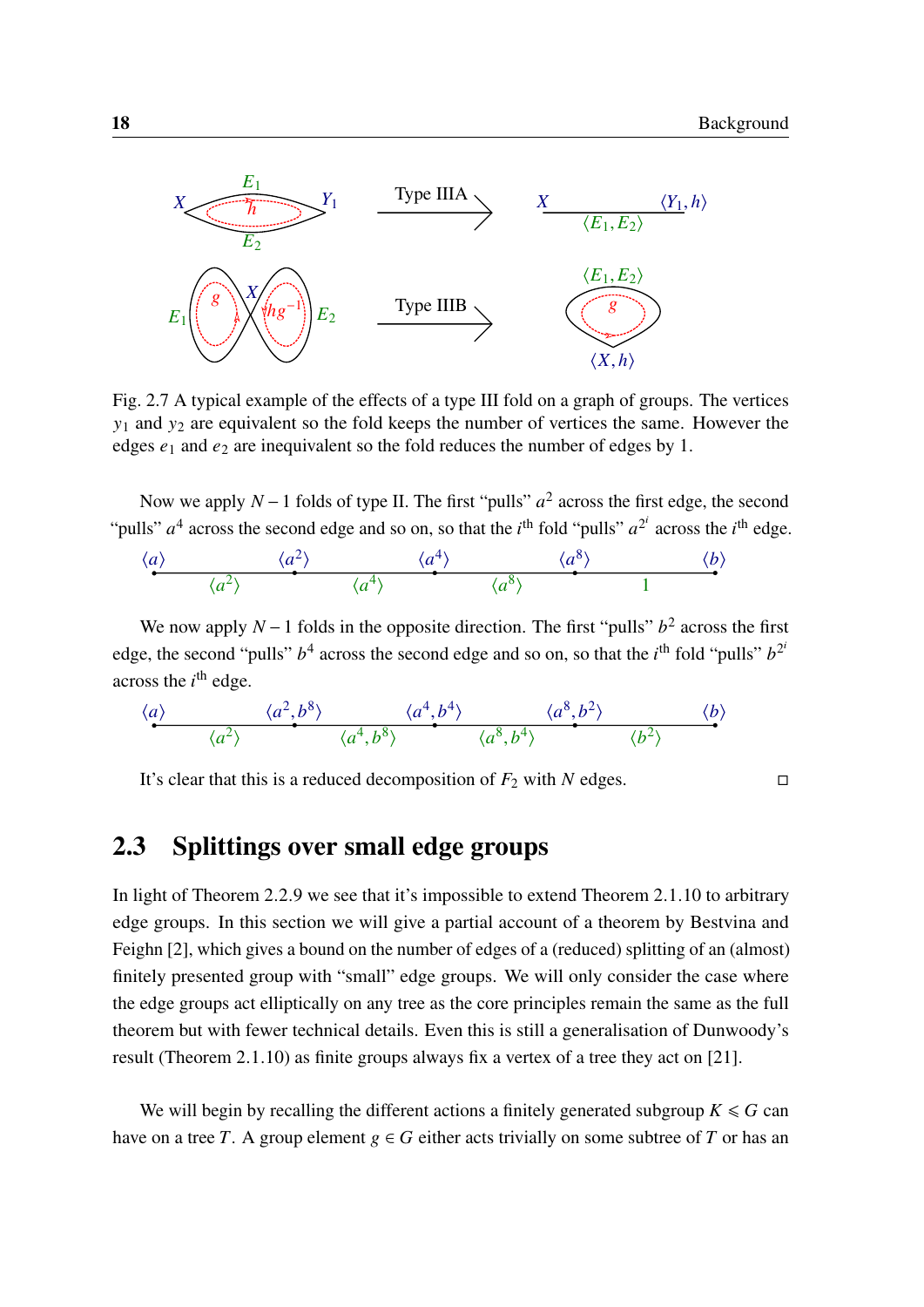invariant *axis* consisting of the points which are moved a minimal amount by  $g$  [\[21\]](#page-97-1). In the former case we call g *elliptic* and in the latter case we say g is *hyperbolic*. This leads to the following well known classification of actions, which is similar to the one given in [\[2\]](#page-96-0) except with a distinction between linear and parabolic actions.

- If every element of K is elliptic then there is some point in T which is fixed by all of K [\[21\]](#page-97-1). We call such an action *elliptic*.
- Suppose every hyperbolic element of  $K$  has a common axis. We call this action *linear* if the ends of this axis are fixed and *dihedral* if they are not. A linearly acting group can be written in the form  $K \cong E *_{E}$  where E is a subgroup of an edge group of T and the inclusion maps are isomorphic. Meanwhile a dihedral group can be written in the form  $K \cong A *_{E} B$  where E is a subgroup of an edge group of T and both A and B contain  $E$  as an index 2 subgroup.
- Suppose that the axes of any two hyperbolic elements of  $K$  have infinite intersection, but that no line is fixed by  $K$ . We call such a  $K$  *parabolic*. Such a group fixes a single point of  $\partial T$  and is a strictly ascending HNN-extension  $K \cong E *_{E}$  where E is a subgroup of an edge group of  $T$ . Observe that  $K$  has an infinitely generated subgroup which is generated by  $\{a^{t^n} \mid n \in \mathbb{Z}\}$  where t is the stable letter of the HNN-extension and  $a \in E$ is not contained in the non surjective end of the HNN-extension.
- Suppose that  $K$  contains two hyperbolic elements whose axes have compact (possibly empty) intersection. We call this action of *K* hyperbolic.

**Definition 2.3.1.** *A group G* is large *if it acts on some tree T* hyperbolicly. A group is small *if it's not large. A group has* Serre's property (FA) *if all its actions are elliptic.*

**Remark 2.3.2.** *The ping-pong lemma implies that any large group must contain*  $F_2$  *as a subgroup. The converse is not true; for example*  $SL_3(\mathbb{Z})$  *contains many subgroups isomorphic to*  $F_2$  *and has Serre's property (FA) [\[21\]](#page-97-1).* 

Now that we have the definition of a small and large group we are ready to state the main result of this section.

<span id="page-28-0"></span>Theorem 2.3.3. *(Bestvina, Feighn [\[2,](#page-96-0) Main theorem]) Let be an almost finitely presented* group. There is a constant  $C'(G)$  such that any reduced graph of groups decomposition for  $G$  where the edge groups are small has at most  $C'(G)$  edges.

As mentioned in the introduction to this section we will restrict our attention to the case where the edge stabilisers have Serre's property (FA). As such we will only prove the following weaker statement here.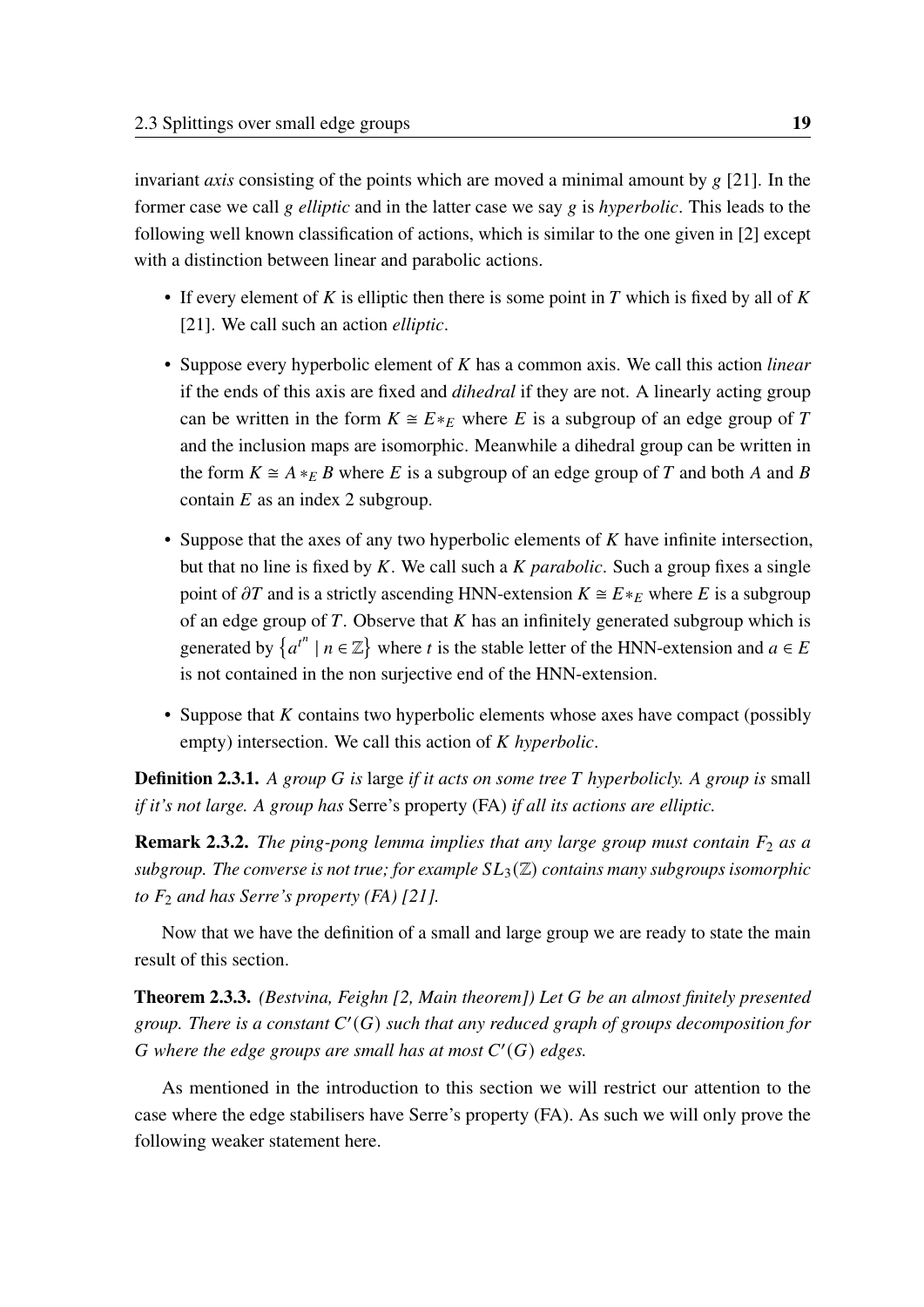<span id="page-29-1"></span>Theorem 2.3.4. *(Bestvina, Feighn [\[2,](#page-96-0) Section 4]) Let be an almost finitely presented group.* There is a constant  $C'(G)$  such that any reduced graph of groups decomposition for  $G$  where the edge groups have Serre's property  $(FA)$  has at most  $C'(G)$  edges.

The main idea behind the proof of this theorem is to use Dunwoody's resolution lemma (Theorem 2.1.[12](#page-18-0)) and Stallings' folding theorem (Theorem [2](#page-23-0).2.2) to determine a set of vertices of the splitting which essentially gives us all the information about possible vertex groups. (The so called "live" vertices.) We will then show that there can't be too long of a gap between these "live" vertices, thus bounding total number of vertices in the splitting.

**Definition 2.3.5.** Let G act on trees T and T' where there's a surjective combinatorial map  $\alpha: T' \to T$  where no edge gets mapped to a point. Subdivide the edges of T' so that  $\alpha$ *becomes a simplicial map and decompose*  $\alpha$  *into folds*  $\alpha = \alpha_n \circ \cdots \circ \alpha_2 \circ \alpha_1$ . A vertex  $\nu$  of T *is said to be live (with respect to our chosen decomposition of*  $\alpha$ *) if either:* 

- *there's a vertex*  $v'$  *of*  $T'$  *before subdivision with*  $\alpha(v') = v$ ; *or*
- there's some fold  $\alpha_i$  of type III which folds together  $[x, y_1]$  and  $[x, y_2]$  to get  $[x', y']$ *where*  $\alpha_n \circ \cdots \circ \alpha_{i+1}(y') = v$ .

*A vertex of is said to be* dead *if it's not live.*

The following simple results are rather useful.

<span id="page-29-2"></span>**Proposition 2.3.6.** Let G act on a tree T and suppose  $T/G$  is finite with  $v_1$  vertices of valence 1*. Then*  $T/G$  has at most  $2(\beta_1(T/G) - 1) + v_1$  vertices of valence at least 3.

*Proof.* Suppose  $T/G$  has  $v_i$  vertices of valence i. By summing the valency of each vertex we see that  $\sum_i iv_i$  is equal to twice the number of edges of  $T/G$ . Hence by the definition of the Euler characteristic we see that

$$
\chi(T/G) = 1 - \beta_1(T/G) = \sum_i \left(1 - \frac{i}{2}\right) v_i
$$
  

$$
\leq \frac{1}{2} \left(v_1 - \sum_{i \geq 3} v_i\right)
$$

Elementary rearrangement of terms now gives the result. □

<span id="page-29-0"></span>**Proposition 2.3.7.** [\[2,](#page-96-0) *Lemma 4 (i)] Let* G *act on a minimal tree* T. Suppose  $W \subseteq G$  *is a set of elements which act elliptically on*  $T$  and  $W \cup \{g_1, \dots, g_m\}$  normally generates G. Then  $m \geq \beta_1(T/G)$ . In particular by taking  $\{g_1, \dots, g_m\}$  to be a minimal generating set for G we *get that*  $\beta_1(T/G) \leq \text{rank } G$ .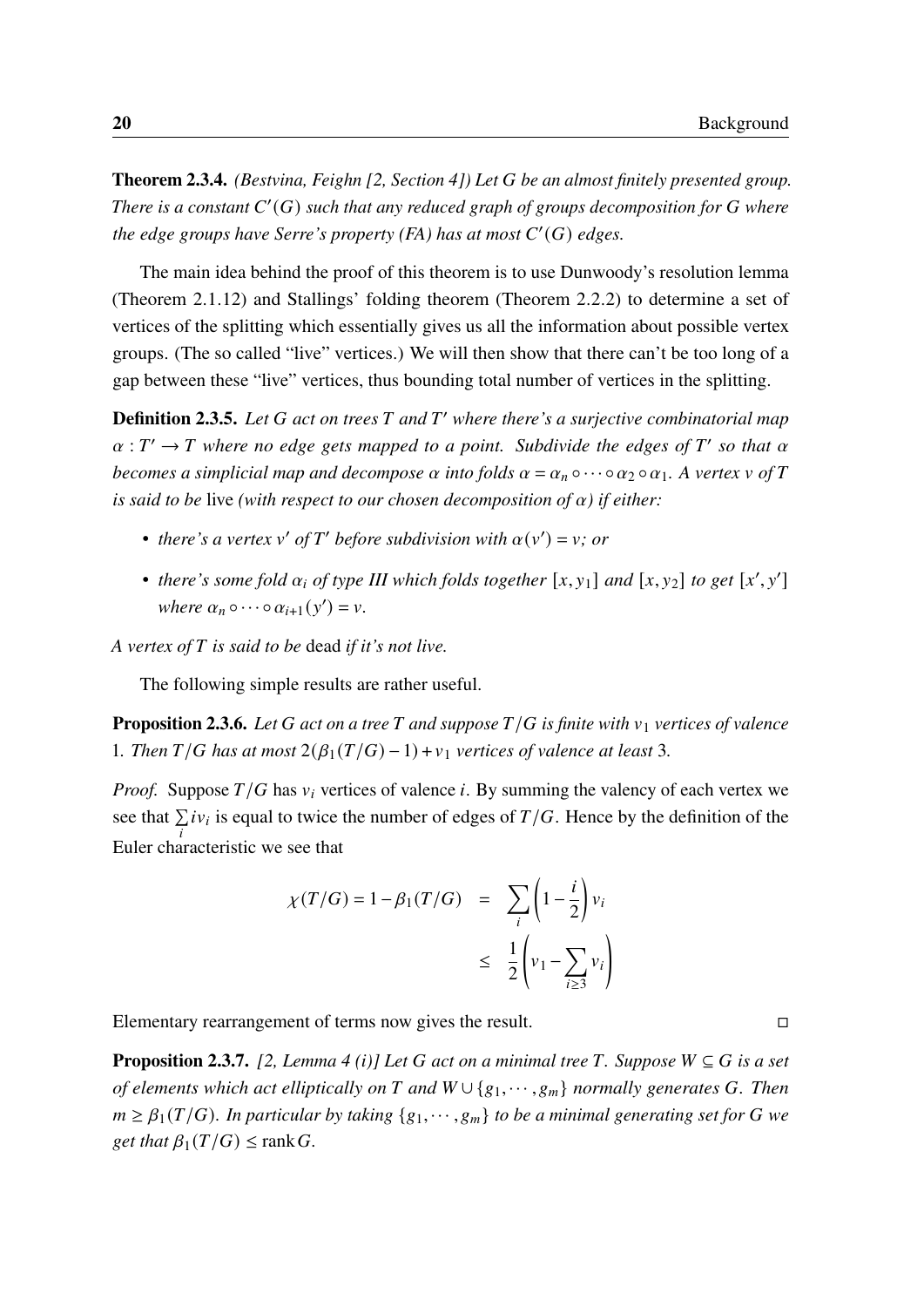*Proof.* Consider a graph of groups decomposition corresponding to  $T/G$ . By replacing each vertex and edge group with the trivial group we get a surjective group homomorphism  $\sigma: G \to F_{\beta_1(T/G)}$ . Consider the map  $Ab(\sigma): Ab(G) \to \mathbb{Z}^{\beta_1(T/G)}$  obtained by abelianization. Let  $H = \langle g_1, \dots, g_m \rangle$ . Then since  $W \cup H$  normally generates G and  $W \subseteq \text{ker}\,\sigma$  we see that  $Ab(\sigma)|_{Ab(H)}$  is also surjective. Hence  $\{Ab(\sigma)(g_1), \cdots, Ab(\sigma)(g_m)\}\$  is a generating set for  $\mathbb{Z}^{\beta_1(T/G)}$ ; which implies that  $m \geq \beta_1(T/G)$  as rank  $\left(\mathbb{Z}^{\beta_1(T/G)}\right) = \beta_1(T/G)$ .

<span id="page-30-2"></span>Remark 2.3.8. *Proposition* [2](#page-29-0).3.7 *implies that there's a bound on the number of live vertices* of T. More precisely the number of folds of type III in a folding decomposition of  $T' \to T$  is *bounded above*  $\beta_1(T'/G) \leq \text{rank } G$ . (This is easily seen by looking at the effect that each type *of fold has on the Euler characteristic of the graph of groups.) Hence if* ′ *is given to us by* Dunwoody's resolution lemma (Theorem 2.1.[12](#page-18-0)) we see that  $T$  has at most  $C'(G)$  +  $rank\ G$ (*orbits of*) live vertices, (where  $C'(G)$  is the constant determined by Theorem 2.1.[12](#page-18-0)). Thus *in order to prove Theorem* [2](#page-28-0).3.3 *we just need to bound the number of dead vertices.*

The following lemma justifies our previous assertion that the stabilisers of the live vertices contain all the useful information.

<span id="page-30-3"></span>Lemma 2.3.9. *[\[2,](#page-96-0) Dead vertex lemma] Let be a dead vertex in (with respect to some* decomposition of  $\alpha : T' \to T$ ).

- <span id="page-30-0"></span>*(a) The stabiliser*  $Stab(v)$  *is generated by the stabilisers of the edges containing v. So the vertex label for the corresponding vertex in the graph of groups is* normally *generated by the corresponding edge labels.*
- <span id="page-30-1"></span>*(b)* Whenever a finitely generated subgroup  $W \leq$  Stab(v) acts elliptically on T' we have *contained in the edge stabiliser of an edge containing .*

*Proof.* We will prove [\(a\)](#page-30-0) by induction on the number of folds in the decomposition of  $\alpha$ ; say  $\alpha = \alpha_n \circ \cdots \circ \alpha_2 \circ \alpha_1$ . First observe that a vertex of T' which is obtained by subdivision has the same stabiliser as its two edges. Now assume the result holds for  $\alpha_{n-1} \circ \cdots \circ \alpha_2 \circ \alpha_1$ . Suppose  $\alpha_n : T'' \to T$  is a fold of type I or II. Then from our prior discussion on the properties of different folds from page [19](#page-27-0) we see that the stabiliser of every vertex of  $T$  is generated by the union of the stabilisers of its edges and its preimages in  $T''$ . The result now follows as the preimage of a dead vertex is also a dead vertex. Instead suppose  $\alpha_n$  is a type III fold which identifies the edges  $e_1 = [x, y_1]$  and  $e_2 = [x, y_2]$  to  $e' = [x', y']$ . The above discussion still applies to every vertex in  $T$  except vertices in the same orbit as  $y'$ . However by definition the vertex y' is live and so the result follows as before.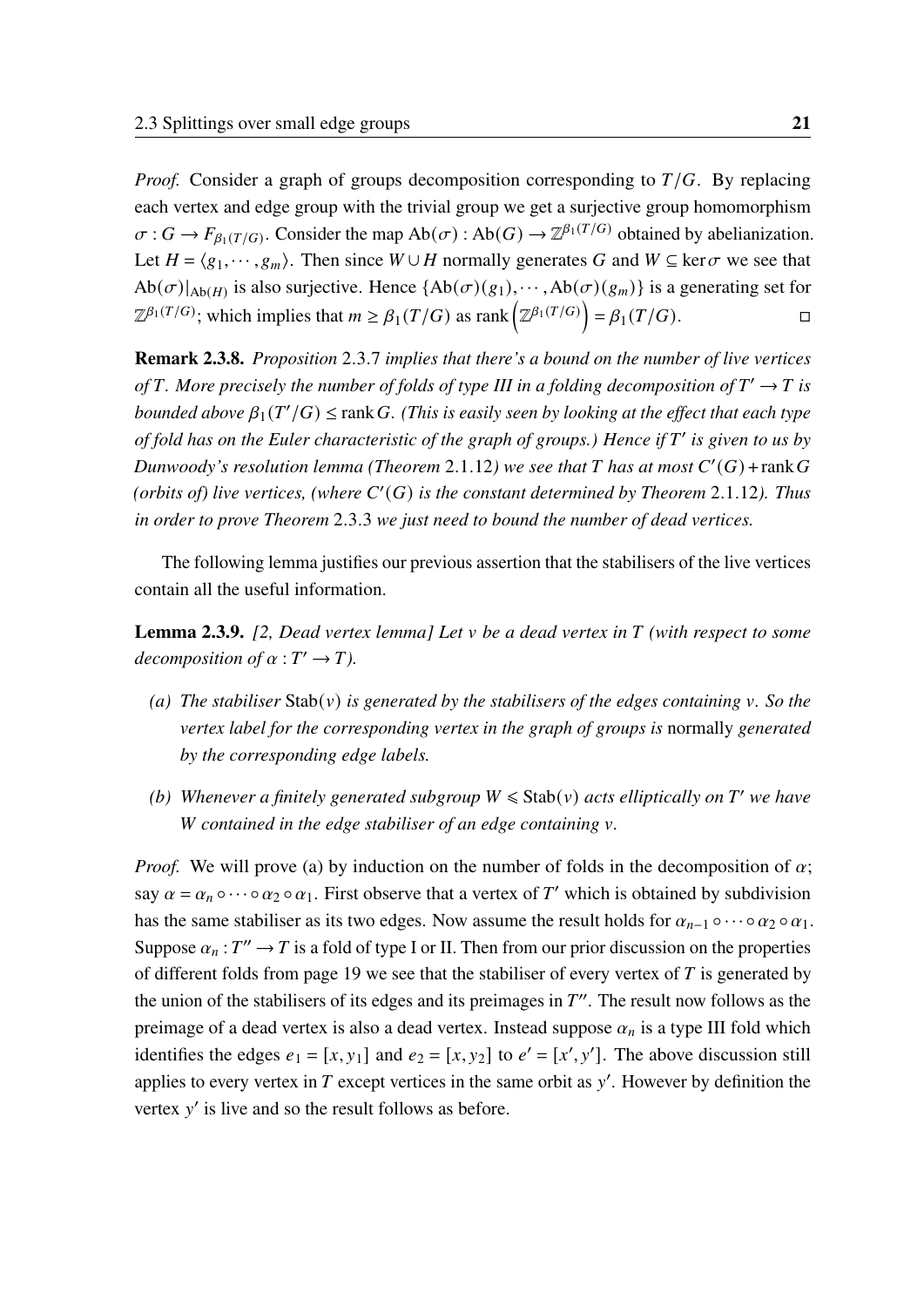For [\(b\)](#page-30-1) simply note that any finitely generated group acting elliptically on  $T'$  fixes a vertex of it; thus fixes a live vertex in T. So if  $W \leq$  Stab(v) acts elliptically on T' then it fixes a non-empty edge path from  $v$  to a live vertex of T.

We will need to examine how the stabilisers of dead vertices act on  $T'$ . The following will give us a very controlled structure in this case when combined with the dead vertex lemma.

<span id="page-31-0"></span>Lemma 2.3.10. *[\[2,](#page-96-0) Lemma 4 (ii)] Suppose is a finitely generated group which acts with a reduced action on a tree S. Let*  $\mathfrak{B} := \{v_1, \dots, v_n\}$  *be a set of inequivalent vertices for S* and let  $V_i \leqslant$  Stab  $v_i$ . Suppose that every vertex stabiliser of S is conjugate into one of the  $V_i$ . *Then there are subsets*  $\mathfrak{B}_1, \mathfrak{B}_2 \subseteq \mathfrak{B}$  which are sets of representatives for the valence 1 and *valence* 2 *vertices of*  $S/G$  *respectively. Moreover*  $V_i = Stab v_i$  *whenever*  $v_i \in \mathfrak{B}_1 \cup \mathfrak{B}_2$ .

*Proof.* Observe that for any  $w$  in  $T$  we have a path from  $w$  to a vertex in the orbit of some  $v_i$ which is stabilised by Stab w. If the image of w has valence 1 in  $S/G$  then this path must be trivial as T is minimal, hence w is in the same orbit as a  $v_i$  and hence there's a subset  $\mathfrak{B}_1 \subseteq \mathfrak{B}$ which is a set of representatives for the valence 1 vertices of  $S/G$ .

Now if  $v_i$  is in  $\mathfrak{B}_1$  then observe that there is some  $v_j \in \mathfrak{B}$  and  $g \in G$  such that Stab  $v_i \leq v_j^g$ .g<br>i The same argument as before implies that  $i = j$  and  $g \in V_i$ . Hence we have  $V_i \leq$  Stab  $v_i \leq V_i$ and hence Stab  $v_i = V_i$ .

An essentially identical argument works for the existence and properties of  $\mathfrak{B}_2$ .  $\Box$ 

*Proof of Theorem* [2](#page-29-1).3.4. Let T be a tree which G acts on where all the edges are stabilised by a group with property (FA). Dunwoody's resolution theorem (Theorem 2.1.[12](#page-18-0)) says there is a tree T' with at most  $C(G)$  orbits of edges together with a combinatorial map  $\alpha : T' \to T$ . Using Stallings' folding theorem (Theorem [2](#page-23-0).2.2) we fix some decomposition of  $\alpha$  into folds  $\alpha_N \circ \cdots \circ \alpha_1$ . We use this decomposition to label the vertices of T either dead or alive.

Recall that Remark [2](#page-30-2).3.8 says that we have a bound on the number of live vertices and so we only need to bound the number of dead ones. Moreover Proposition [2](#page-29-2).3.6 says that we get a bound on the number of vertices of valence 3 or greater as long as there is bound on the number of vertices of valence 1. In particular it's enough to bound the number of dead vertices of valence 1 or 2.

First we wish to show that any vertex  $v \in T$  of valence 1 in  $T/G$  is live. Suppose instead that v is dead. Let e be a representative edge with endpoint v. Let  $V =$  Stab v and  $E =$  Stab e.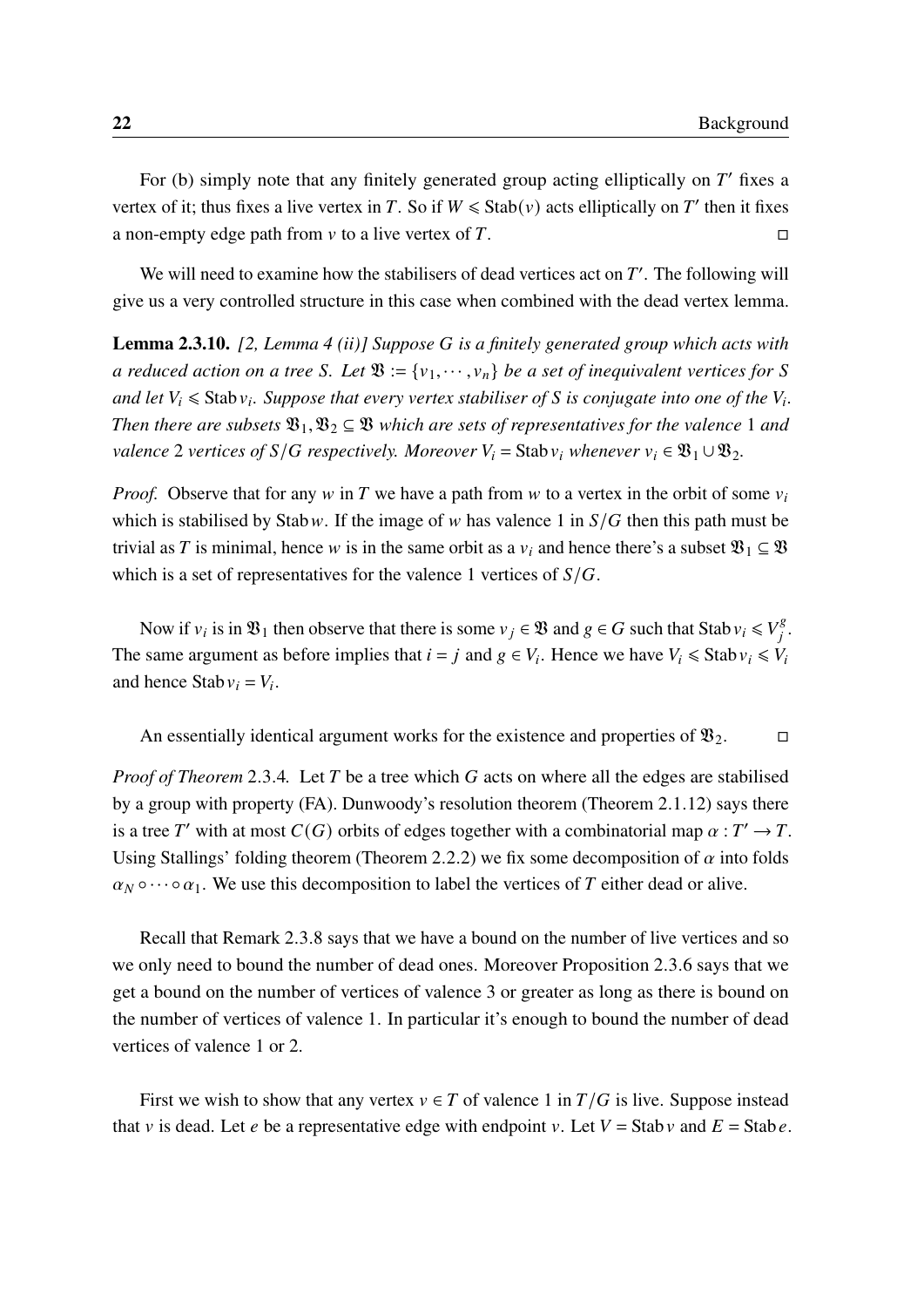By Lemma [2](#page-30-3).3.9 [\(a\)](#page-30-0) we see that V is normally generated by E. Let  $T_V'$  be a (reduced) minimal subtree of  $T'$  which is fixed by V. By Lemma [2](#page-30-3).3.9 [\(b\)](#page-30-1) we see that every vertex stabiliser of  $T_V'$  is conjugate into E. As E acts elliptically on T' we use Lemma 2.3.[10](#page-31-0) to see that  $T_V'$  has at most a single vertex of valence 1 and  $\beta_1(T_V/V) = 0$ . Thus  $T_V$  is a single vertex and  $E = V$ , contradicting the fact that  $T$  is reduced.

Now we examine a dead vertex  $v \in T$  with valence 2 in  $T/G$ . As before let  $e_1$  and  $e_2$ be inequivalent representative edges with endpoint v. Let  $V =$  Stab v and  $E_i =$  Stab  $e_i$ . By Lemma [2](#page-30-3).3.9 [\(a\)](#page-30-0) we see that *V* is normally generated by  $E_1 \cup E_2$ . Let  $T_V$  be a (reduced) minimal subtree of  $T'$  which is fixed by V. By Lemma [2](#page-30-3).3.9 [\(b\)](#page-30-1) we see that every vertex stabiliser of  $T_V'$  is conjugate into either  $E_1$  or  $E_2$ . As the  $E_i$  act elliptically on T' we use Lemma 2.3.[10](#page-31-0) to see that  $T_V^{\prime}/V$  has at most two vertices of valence 1 and these have labels conjugate to the  $E_i$ . Moreover  $T_V^{\prime}/V$  contains no vertices of valence greater than 1 and  $\beta_1(T_V/V) = 0$ . If  $T_V'$  is a point then we get a contradiction as in the valence 1 case. Hence  $T_V'/V$  corresponds to the non-trivial splitting  $V = E_1 *_{E_1 \cap E_2^s}$  $E_2^g E_2^g$  $e_2^g$  for some  $g \in V$ .

We now wish to show that there cannot be two adjacent dead vertices of valence 2 in  $T/G$ . Once we have shown this Theorem [2](#page-29-1).3.4 will follow immediately. Indeed our argument so far gives us gives us a bound on the number of edges of a modified version of  $T/G$  where we "ignore" the dead valence 2 vertices by "combining" its two edges. If dead vertices of valence 2 cannot be adjacent then the actual number of edges of  $T/G$  will be at most twice the number of this modified graph.

Suppose  $v_1 \in T$  and  $v_2 \in T$  are adjacent dead vertices both with valence 2 in  $T/G$ . Suppose e is the edge connecting the  $v_i$  and let  $e_i$  be a representative edge with endpoint  $v_i$  which is not in the same orbit as e. Let  $V_i =$ Stab  $v_i$ ,  $E_i =$ Stab  $e_i$  and  $E =$ Stab  $e$ . Now as in the proof of Lemma [2](#page-30-3).3.9 [\(b\)](#page-30-1) there is a path from a live vertex of T to either  $v_1$  or  $v_2$ , (without loss of generality it contains  $v_1$  and this path doesn't include e), which is fixed by E. Let e' be the final edge of this path. If e' is equivalent to  $e_1$  then E is conjugate into  $E_1$  and so by Lemma 2.3.[10](#page-31-0) we see that  $V_1 = E_1$ , which cannot happen as T is reduced. Instead suppose  $e' = ge$  where  $g \in V_1$ . By the previous paragraph recall the tree  $T_{V_1}$  corresponding to the non-trivial splitting  $V_1 = E_1 *_{E_1 \cap E} E$ . Now if  $g \notin E$  we see that E is contained in a conjugate of  $E_1$  and so fixes an edge in  $T_V$ ; which cannot happen as  $T_V$  is reduced. Hence  $g \in E$  and so  $e' = e$ ; but we already assumed this wasn't the case.  $\Box$ 

Remark 2.3.11. *In order to extend the argument to Theorem* [2](#page-28-0).3.3 *we consider each class of edges in turn. This is done by collapsing each edge which doesn't fit into the relevant*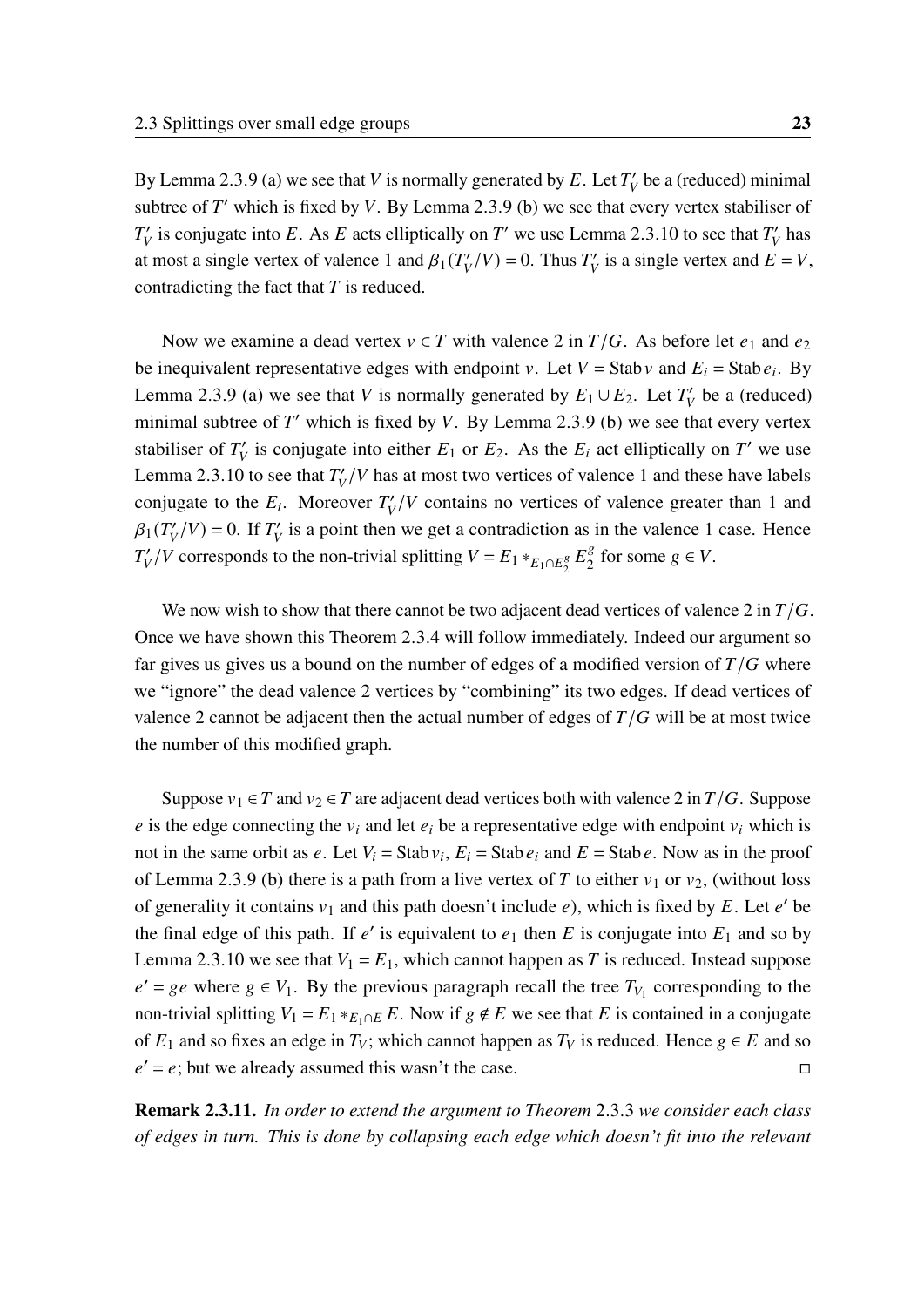*class. We have shown the elliptically acting case already. The parabolically acting case (which includes linear actions) is similar to the elliptic case with a moderate amount of extra steps. The dihedral case by contrast is significantly harder. It is curious that dihedral actions pose a challenge both here as well as for strong accessibility (see Chapter [4\)](#page-72-0), but there is no apparent reason as to why this is the case.*

### <span id="page-33-0"></span>2.4 Acylindrical actions

So far we've obtained bounds on the number of edges given a restriction on the class of allowed edge groups. We will now turn our attention to acylindrical actions, where there is no restriction on the class of edge groups and instead there is a bound on the diameter of the fixed point set of subgroups. More precisely we have the following definition.

Definition 2.4.1. *(Sela) Let be a group and be a non-negative integer. An action of on a tree*  $T$  *is*  $k$ -acylindrical *if whenever some non-trivial*  $H \le G$  *fixes every edge in a reduced edge path p* we have *p* containing at most *k* edges. Likewise an action is  $(k, C)$ –acylindrical *(for some positive integer C) if whenever some*  $H \le G$  *fixes every edge in a reduced edge path p* containing more than *k* edges we have  $|H| \leq C$ .

The first example of a bound for acylindrical actions is due to Sela [\[20\]](#page-97-5), who showed that there is a bound for the size of a (minimal) splitting where the action on the corresponding Bass-Serre tree is  $k$ -acylindrical, assuming that  $G$  is freely indecomposable and finitely generated. Later Delzant [\[8\]](#page-96-2) showed that a bound for  $(k, C)$ –acylindrical actions exists provided that the acting group is finitely presented. Weidmann [\[25\]](#page-98-0) then extended this to finitely generated groups and gives a nice bound in the process.

<span id="page-33-1"></span>Theorem 2.4.2. *(Weidmann [\[25\]](#page-98-0)) Let be a finitely generated group and suppose acts*  $(k, C)$ –acylindrically (where  $k \ge 1$ ) on a tree T and that this action is reduced. Then there is *some*  $C(G)$  (which depends only on G) such the that number of edges of  $T/G$  is bounded *above by*  $(2k+1)2^{\lfloor \log_2 C \rfloor} C(G)$ .

Remark 2.4.3. *Observe that Theorem* [2](#page-33-1).4.2 *is a generalisation of Linnell accessibility (Theorem [2](#page-17-1).1.7) by setting*  $k = 1$ *.* 

The methods used in Chapter [3](#page-38-0) are essentially a refined version of Weidmann's arguments and so will not be stated in detail here. However it involves using Stallings folding theorem (Theorem [2](#page-23-0).2.2) in a way which is reminiscent of Bestvina and Feighn's result for actions with small edge stabilisers (Theorem [2](#page-28-0).3.3). As a result Weidmann suggested that some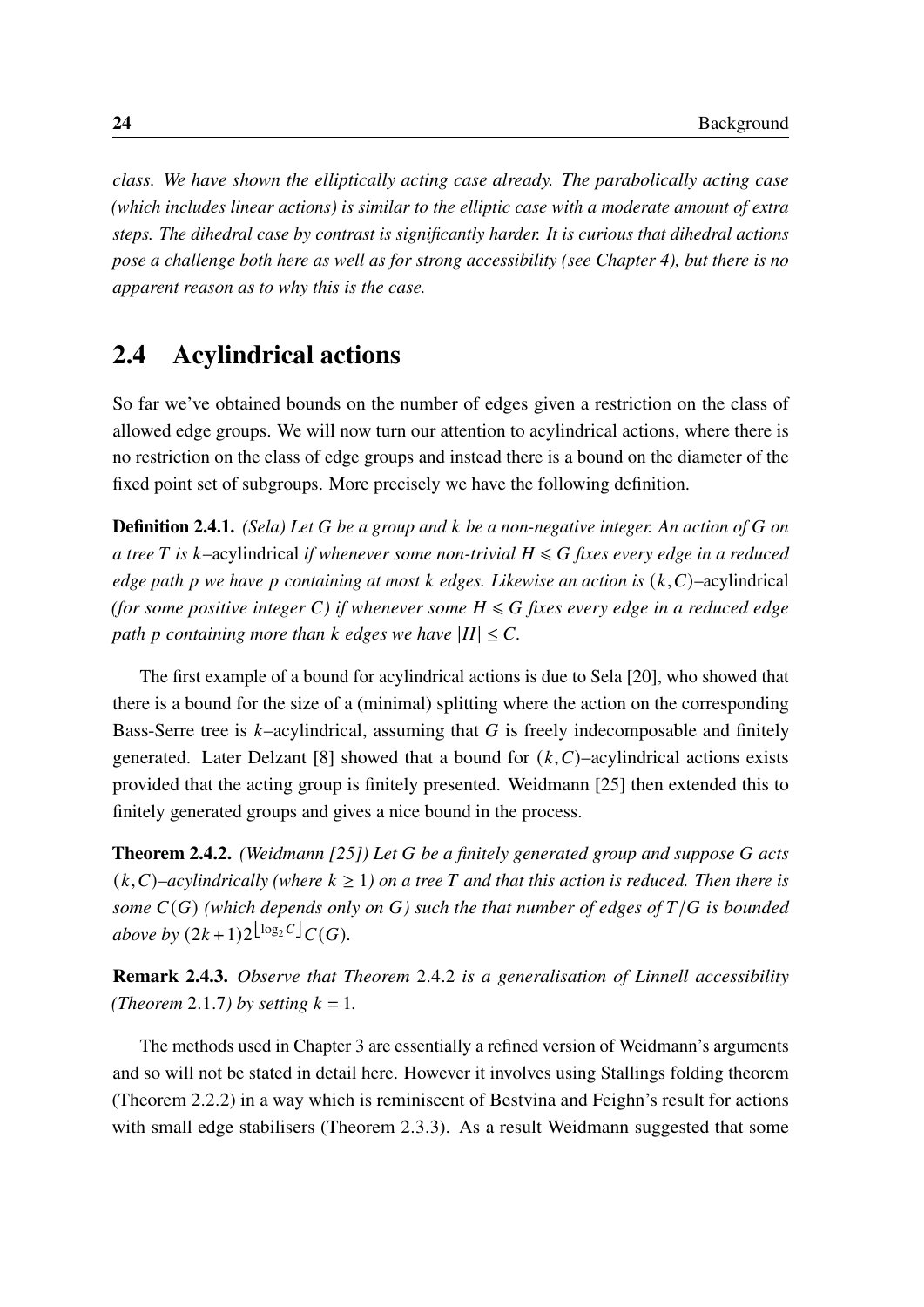sort of common generalisation between Theorem [2](#page-33-1).4.2 and Theorem [2](#page-28-0).3.3 should exist. We formalise this into the following conjecture.

<span id="page-34-0"></span>**Conjecture 2.4.4.** [\[25,](#page-98-0) pg.213] Given a finitely presented group G and  $k > 0$  there some  $C(G, k)$  such that any reduced action of G which is  $k$ -acylindrical on large subgroups (see *Definition* [3](#page-38-3).1.1 *for a precise definition*) has at most  $C(G, k)$  orbits of edges.

The rest of this section is dedicated to constructing counterexamples to the above conjecture. In contrast to the rest of this chapter these constructions are original.

<span id="page-34-1"></span>**Theorem 2.4.5.** *There is a finitely presented group* G which for any  $N > 0$  acts on a reduced *tree which is* 1*–acylindrical on infinite subgroups and has orbits of edges.*

*Proof.* Let  $D := \langle a_1, a_2, \cdots | a_1^2 \rangle$  $a_1^2 = 1, a_{i+1}^2 = a_i \,\forall i \ge 1$   $\ge \mathbb{Z} \left[ \frac{1}{2} \right]$  $\frac{1}{2}$  /Z; the additive group of dyadic rationals modulo  $\mathbb Z$  or the Prüfer 2-group. Let A be any finitely presented group into which D embeds; for example we can take A to be Thompson's group T [\[3\]](#page-96-4). Let  $B := \langle b \rangle \cong \mathbb{Z}$ . Take  $G := A * B$  and pick any  $N > 0$ . Start by taking the one edge splitting corresponding to  $G \cong A * B$  and subdividing this edge into N subedges. (In the diagrams we take  $N = 4$ .)



Now we apply N folds of type II. The first "pulls"  $a<sub>N</sub>$  across the first edge, the second "pulls"  $a_{N-1}$  across the second edge and so on, so that the *i*<sup>th</sup> fold "pulls"  $a_{N+1-i}$  across the  $i^{\text{th}}$  edge.

A 
$$
\langle a_4 \rangle
$$
  $\langle a_3 \rangle$   $\langle a_2 \rangle$   $\langle a_1, b \rangle$   
 $\langle a_4 \rangle$   $\langle a_3 \rangle$   $\langle a_2 \rangle$   $\langle a_1 \rangle$ 

Let  $b_0 := b$  and for  $1 \le i \le N$  we define  $b_i := b_{i-1} a_i b_{i-1}^2$ . We now apply  $N-1$  folds in the opposite direction. The first "pulls"  $b_1$  across the first edge, the second "pulls"  $b_2$  across the second edge and so on, so that the  $i<sup>th</sup>$  fold "pulls"  $b<sub>i</sub>$  across the  $i<sup>th</sup>$  edge.

A 
$$
\langle a_4, b_3 \rangle
$$
  $\langle a_3, b_2 \rangle$   $\langle a_2, b_1 \rangle$   $\langle a_1, b_0 \rangle$   
 $\langle a_4 \rangle$   $\langle a_3, b_3 \rangle$   $\langle a_2, b_2 \rangle$   $\langle a_1, b_1 \rangle$ 

It's clear that this is a reduced decomposition. It remains to show that the action on the corresponding Bass-Serre tree is 1–acylindrical on infinite subgroups. In other words it suffices to show that the intersection of the stabilisers of any two distinct edges with a common end vertex are finite. Observe that a generic vertex of this decomposition has label  $\langle a', b' | a'^{2^r} \rangle \cong \mathbb{Z} * (\mathbb{Z}/2^r \mathbb{Z})$  with two edges with labels  $\langle a'^2, b' \rangle$  and  $\langle a', b' a' b'^2 \rangle$  respectively.

$$
\frac{\langle a',b'|a'^{2^r}\rangle}{\langle a',b'a'b'^2\rangle} \frac{\langle a'^2,b'\rangle}{\langle a'^2,b'\rangle}
$$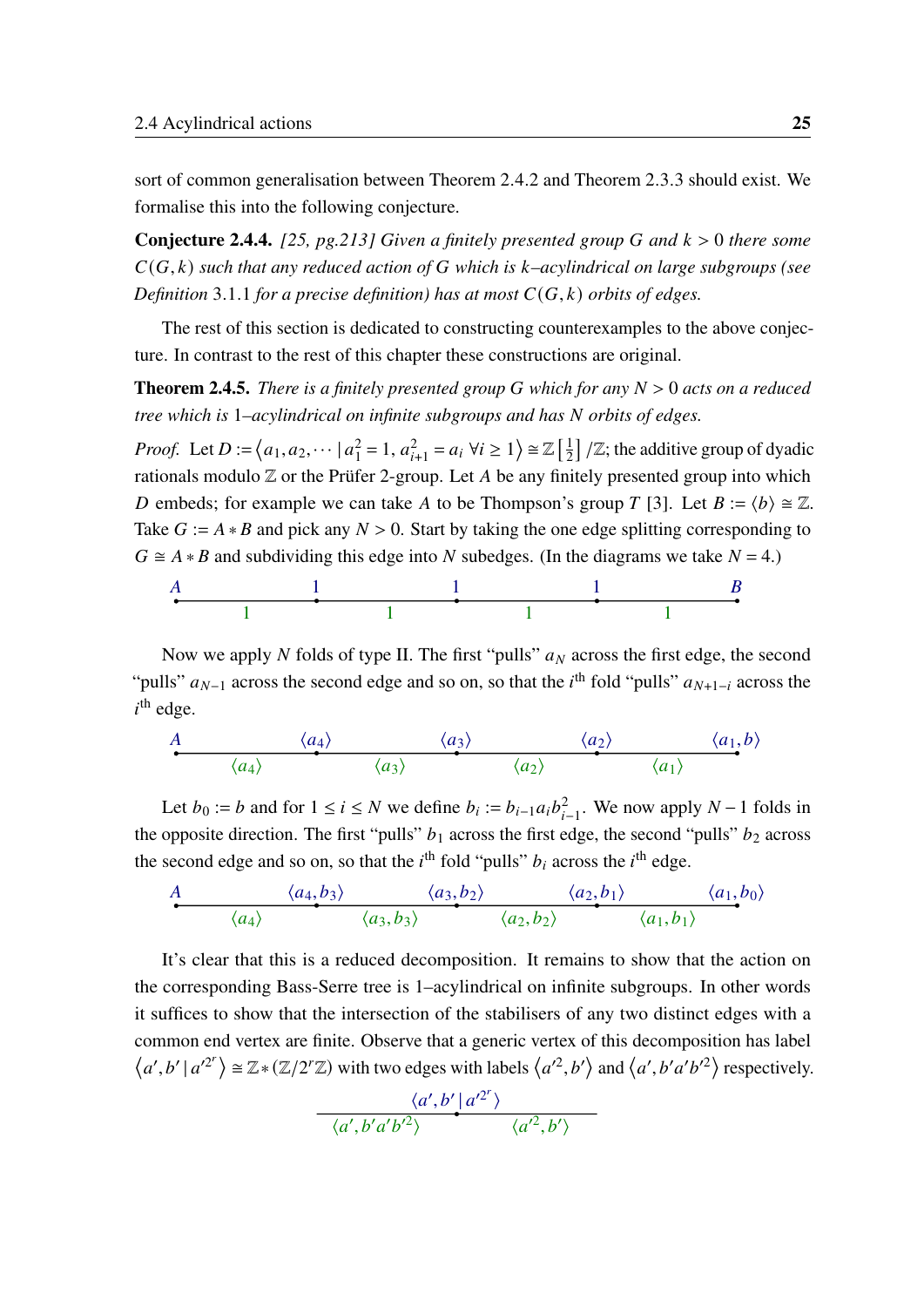So there are three different pairs of edges we need to consider.

**Case 1** The intersection of  $\langle a^2, b' \rangle$  and  $\langle a^2, b' \rangle^g$  for  $g \in \langle a', b' \rangle \setminus \langle a^2, b' \rangle$ .

Let  $\tilde{w} = \alpha_1 \alpha_2 \cdots \alpha_n$  and  $\tilde{w}^h$  be cyclicly reduced words in  $\{a'^{\pm 2}, b'^{\pm 1}\}$  for some  $h \in$  $\langle a', b' \rangle$ . Observe by cycling letters in  $\{a'^{\pm 1}, b'^{\pm 1}\}$  that either  $h \in \langle a'^2, b' \rangle$  or  $\alpha_i = a'^{\pm 2}$ for all  $i$  and  $h$  is an (odd) power of  $a'$ . It follows that every element in the intersection is conjugate to a power of a'. Moreover we see that  $w \in \langle a^{2}, b' \rangle \cap \langle a^{2}, b' \rangle^{8}$ if and only if there are  $g_1, g_2 \in \langle a'^2, b' \rangle$  and  $n \in \mathbb{Z}$  such that  $g = g_1 a' g_2$  and  $w = (a'^{2n})^{g_2}$ .

If we can show that g can only be expressed in the form  $g_1 a' g_2$  in an "essentially unique" way then it follows that the intersection is cyclic and hence finite as  $a'^2$ has finite order. More precisely it suffices to show that whenever  $g_1 a' g_2 = g'_1$  $\int_1^{\prime} a' g_2'$ 2 (where  $g_1, g'_1, g_2, g'_2 \in \langle a'^2, b' \rangle$ ) then  $a'^{g_2} = a'^{g'_2}$ . By the rigidity of reduced words in  $\langle a', b' | a'^{2^r} \rangle$  observe that this equality only happens if  $g'_1$  $y'_1 = g_1 a'^{-2r}$  and  $g'_2$  $y'_2 = a'^{2r} g_2$  for some  $r \in \mathbb{Z}$ . Thus

$$
a'^{g'_2} = a'^{(a'^{2r}g_2)} = (a'^{a'^{2r}})^{g_2} = a'^{g_2}
$$

As required.

**Case 2** The intersection of  $\langle a', b'a'b'^2 \rangle$  and  $\langle a', b'a'b'^2 \rangle^g$  for  $g \in \langle a', b' \rangle \setminus \langle a', b'a'b'^2 \rangle$ .

Let  $\tilde{w} = \alpha_1 \alpha_2 \cdots \alpha_n$  and  $\tilde{w}^h$  be cyclicly reduced words in  $\{a'^{\pm 1}, (b' a' b'^2)^{\pm 1}\}$  for some  $h \in \langle a', b' \rangle$ . Observe by cycling letters in  $\{a'^{\pm 1}, b'^{\pm 1}\}$  that we must have  $h \in \langle a', b'a'b'^2 \rangle$ . It follows that every element in the intersection is trivial unless  $g \in \langle a', b'a'b'^2 \rangle.$ 

**Case 3** The intersection of  $\langle a^2, b^2 \rangle$  and  $\langle a', b' a' b'^2 \rangle^g$  for  $g \in \langle a', b' \rangle$ .

Let  $\tilde{w}_1 = \alpha_1 \alpha_2 \cdots \alpha_n$  be a cyclicly reduced word in  $\{a'^{\pm 2}, b'^{\pm 1}\}$  and let  $\tilde{w}_2 = \beta_1 \beta_2 \cdots \beta_m$ be a cyclicly reduced word in  $\{a'^{\pm 1}, (b'a'b'^2)^{\pm 1}\}\$ . Suppose that  $\tilde{w}_1$  and  $\tilde{w}_2$  are conjugate to each other. Observe that  $(b'a'b'^2)^{\pm}$  can't be a subword of any cyclic permutation (in  $\{a'^{\pm 1}, b'^{\pm 1}\}$ ) of  $\tilde{w}_1$  and so  $\beta_j \neq (b'a'b'^2)^{\pm}$  for any j. Hence  $\tilde{w}_1$ and  $\tilde{w}_2$  are (even) powers of a'. Essentially the same argument also shows that  $\langle a'^2, b' \rangle \cap \langle a', b'a'b'^2 \rangle = \langle a'^2 \rangle.$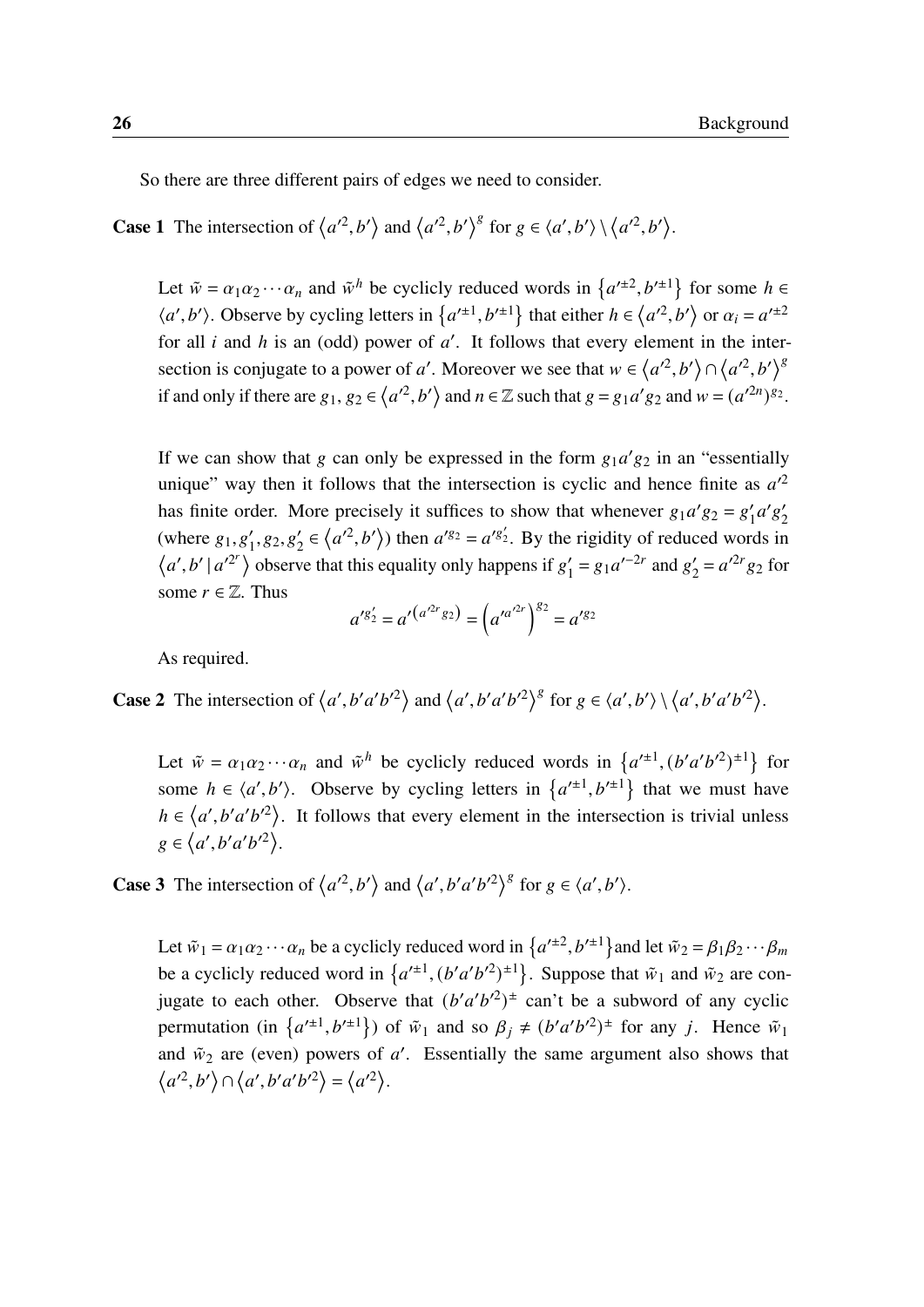The previous paragraph implies that if  $w \in \langle a^2, b' \rangle \cap \langle a', b' a' b'^2 \rangle^g$  then we must have  $w = (a'^{2n})^h$  for some  $h \in \langle a', b' \rangle$ . Now arguments from case 1 imply that either h or  $a'h$  must be in  $\langle a'^2, b'\rangle$  as  $w \in \langle a'^2, b'\rangle$ . Likewise arguments from case 2 implies that  $k^{-1} := hg^{-1} \in \langle a', b'a'b'^2 \rangle$  as  $w^{g^{-1}} \in \langle a'^2, b' \rangle$ . So  $g = kh$  and without loss of generality we have  $h \in \langle a^{2}, b' \rangle$ ; as if  $a'h \in \langle a^{2}, b' \rangle$  we can just replace h with  $a'^{-1}h$  and k with  $ka'.$ 

We wish to show that if  $kh = k'h'$  (where  $k, k' \in \langle a', b'a'b'^2 \rangle$  and  $h, h' \in \langle a'^2, b' \rangle$ ) then  $a'^h = a'^{h'}$ . Once we show this it follows that the intersection is cyclic and hence finite as  $a'^2$  has finite order. Since  $\langle a'^2, b' \rangle \cap \langle a', b'a'b'^2 \rangle = \langle a'^2 \rangle$  and by the rigidity of reduced words in  $\langle a', b' | a'^{2^r} \rangle$  we see that this only happens if  $k' = ka'^{-2r}$  and  $h' = a'^{2r} h$  for some  $r \in \mathbb{Z}$ . Once again we get  $a'^h = a'^{h'}$  in the same way as in case 1.

Note that a hyperbolic group G cannot satisfy Theorem [2](#page-34-0).4.5. This is because there are only finitely many conjugacy classes of finite subgroups of a hyperbolic group [\[6\]](#page-96-0); thus there is some bound on the order of finite subgroups. We can then apply  $(k, C)$ -acylindrical accessibility (Theorem [2](#page-33-0).4.2) to get a bound here. One may then wonder if Conjecture 2.[4](#page-34-1).4 holds for hyperbolic groups; however a slight tweak to our example shows that this isn't true either, even for free groups.

<span id="page-36-0"></span>**Theorem 2.4.6.** *For any*  $N > 0$  *there is an action of*  $F_2$  *on a reduced tree which is* 1– *acylindrical on non-cyclic subgroups and has orbits of edges.*

*Proof.* The construction is mostly the same as Theorem [2](#page-34-0).4.5 and so we will only detail the changes. This time we define  $A := \langle a \rangle \cong \mathbb{Z}$  so that  $G = \langle a, b \rangle \cong F_2$ . Pick any  $N > 0$  and define  $a_i = a^{2^i}$ . We now define the tree and see that it satisfies the necessary conditions in the same way as before.  $\Box$ 

□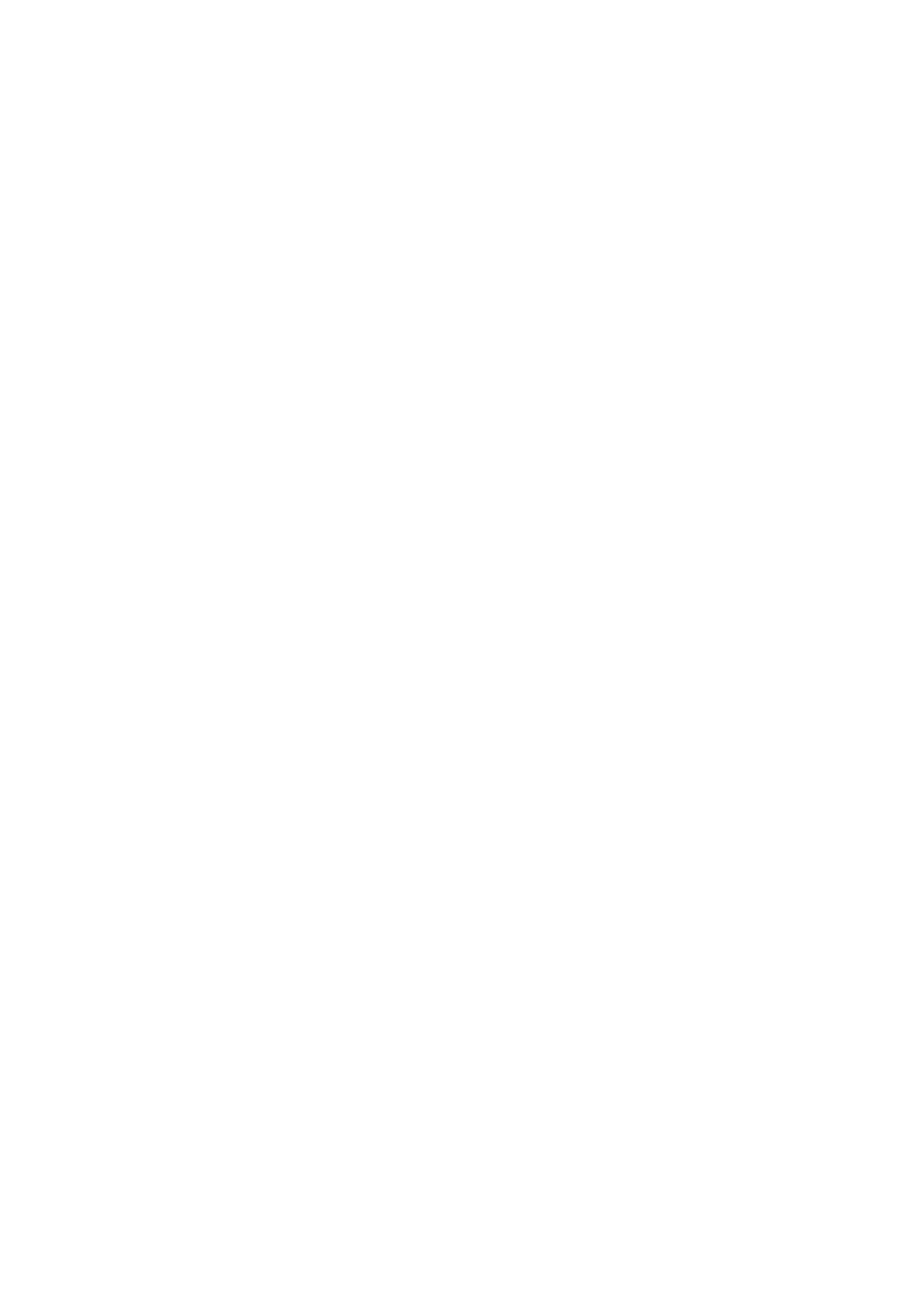## Chapter 3

# Partially acylindrical actions

In the constructions in Theorem [2](#page-36-0).4.5 and Theorem 2.4.6 we exploit chains of subgroups with arbitrary length. More precisely we have the chain of subgroups  $\langle a_0 \rangle > \langle a_1 \rangle > \cdots > \langle a_N \rangle$ and build the tree in such a way that each group in this chain fixes a vertex which isn't fixed by any of the larger ones. In this chapter we extend Theorem [2](#page-33-0).4.2 from accessible except on subgroups of bounded size to accessible except on a set of subgroups without long chains.

## 3.1 Statement of main theorems

Before stating the results of this section we need a series of basic definitions.

**Definition 3.1.1.** Let G be a group and k be a non-negative integer. Let Q be a class of *subgroups of*  $G$  which is closed under conjugation. An action of  $G$  on a tree  $T$  is (partially)  $k$ –acylindrical on (or over) Q *if whenever some*  $H \in Q$  *fixes every edge in a reduced edge path then contains at most edges.*

Remark 3.1.2. *If* Q *isn't specified then we will assume it contains all the non-trivial subgroups of ; matching our previous definition of a –acylindrical action. Observe that an action is*  $(k,C)$ –*acylindrical if it's*  $k$ –*acylindrical on the subgroups of*  $G$  with size *strictly greater than C.* 

Observe that an action being (partially)  $k$ -acylindrical prevents the unlimited subdivision of edges which motived the definition of a reduced action. As such we can replace it with the following weaker notion.

**Definition 3.1.3.** *Suppose*  $P$  *is a class of subgroups of G which is closed under conjugation. A minimal action is said to be* partially-reduced *over* P *if either*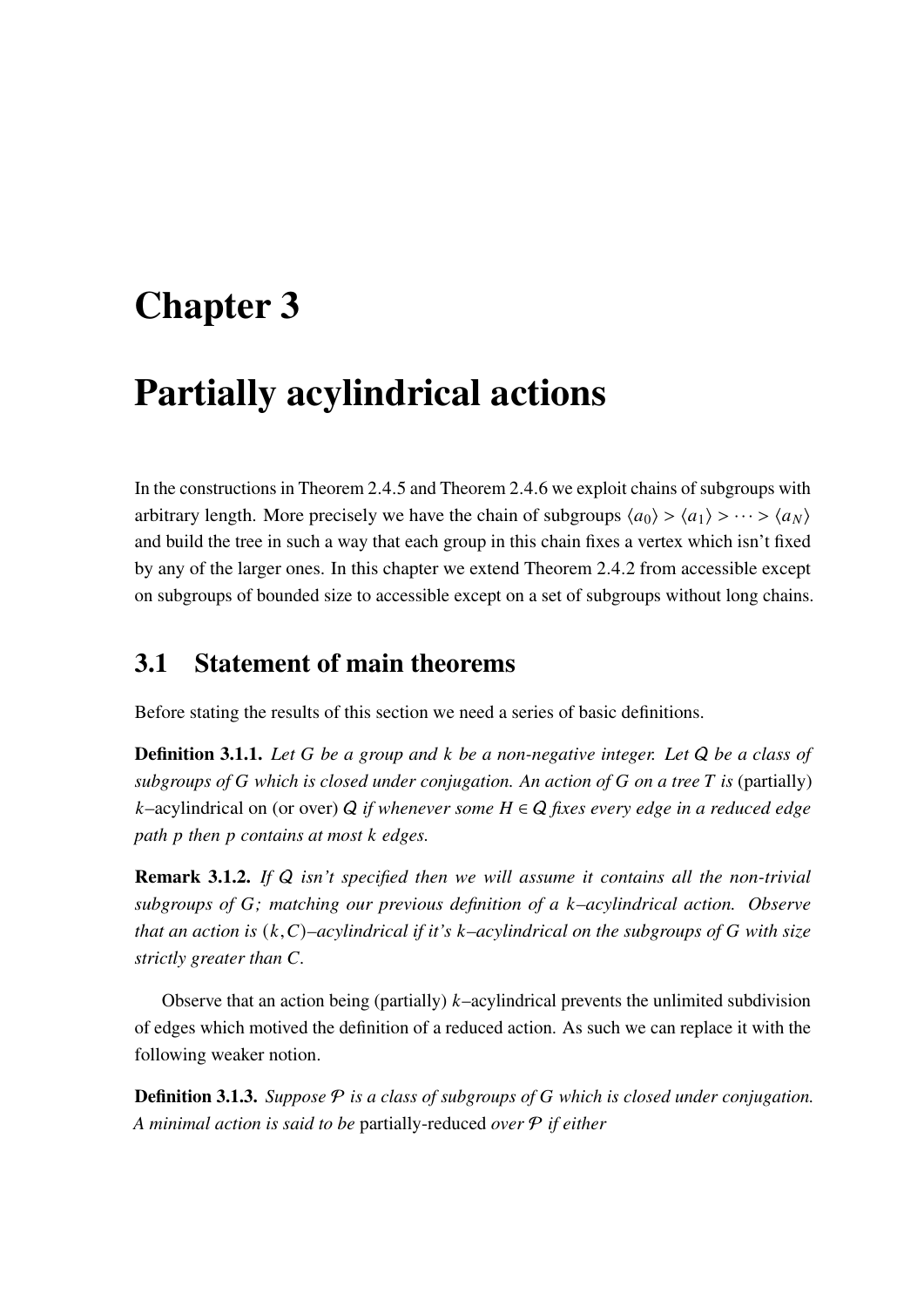- *T*/*G* is a circle consisting of a single vertex and edge; or
- *whenever a vertex of has stabiliser equal to that of an edge and which is contained in a subgroup of a member of*  $P$  *then*  $v/G$  *has valence at least* 3 *in*  $T/G$ *.*

Remark 3.1.4. *Observe that an action is reduced if it's partially-reduced over the class of all subgroups of . We say an action is* –partially-reduced *if it's partially-reduced over the class of all subgroups of size at most .*

The following gives us a way of measuring how "large" a given group is relative to  $P$ .

<span id="page-39-1"></span>**Definition 3.1.5.** Let P be a conjugation invariant set of subgroups of G. For a subgroup  $K \le G$  suppose there is some maximal integer *n* such that there are  $H_1, \dots, H_n \in \mathcal{P}$  with

$$
K\leq H_1
$$

We define the P-weight of K to be  $2^n$  and we denote this quantity by  $W_{\mathcal{P},K}$ . If chains of *arbitrary length exist we say the* P*–weight is equal to* ∞*. Finally if is not a subgroup of a member of*  $P$  *we say that*  $K \le G$  *is larger than*  $P$  *and define*  $W_{P,K} = 1$ *.* 

*If acts on then we define the* P*–weight of each edge to be the* P*–weight of its* stabiliser. We say that  $P$  has height  $M$  if the maximal weight of any  $K \leqslant G$  is  $2^M$ ; equivalently *if*  $W_{\mathcal{P},1} = 2^M$ .

Remark 3.1.6. *Since we insist that* P *is conjugation invariant we see that the* P*-weight of a subgroup is conjugation invariant. As such we define the* P*-weight of a conjugacy class of subgroups to be the* P*-weight of any representative of that class.*

We now state an easier version of our main results. We will prove this before moving on to the full theorems as it will demonstrate the important ideas of the argument without being obscured by as many technical details.

<span id="page-39-0"></span>**Theorem 3.1.7.** Let G be a finitely presented group and let  $P$  be a set of subgroups for G *with height and which is closed under conjugation and taking subgroups. Suppose acts on a tree and that this action is both –acylindrical on groups larger than* P *and partially reduced on groups in*  $P$ *. Then there is some*  $C(G)$  *(which depends only on*  $G$ *) such the that number of edges of*  $T/G$  *is bounded above by*  $(2k+1)2^MC(G)$ *.* 

Our main results are two different generalisations of the above. In the first we extend the result to certain cases where  $P$  isn't closed under taking subgroups, which is necessary for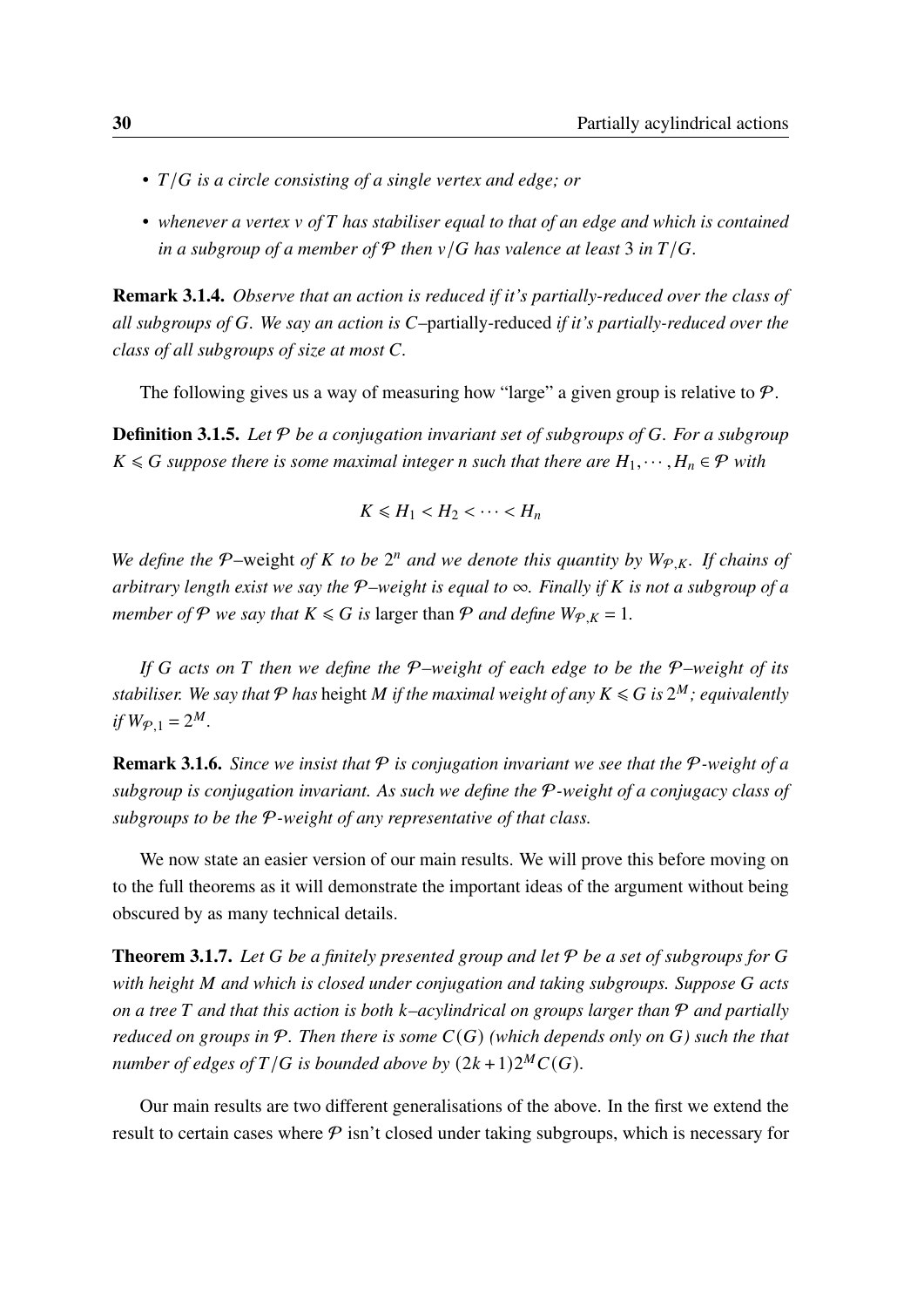including infinite subgroups in  $P$ . In the second we extend the result to groups which are merely finitely generated instead of just those which are finitely presented. In order to state the former we first need to make the following definitions.

**Definition 3.1.8.** Let  $P$  be a set of subgroups for G. Let K be a subgroup of G. We say *H* ∈  $\mathcal P$  *is a* minimal extension of *K* (to  $\mathcal P$ ) *if*  $K \leq H$  *and whenever*  $\tilde H \in \mathcal P$  *with*  $K \leq \tilde H \leq H$ *then*  $\tilde{H} = H$ . We say that K is P-closed if any subgroup of K has a minimal extension which *is contained in K. We say an action of G on a tree* T *is*  $P$ -closed *if all its edge stabilisers are* P*–closed.*

Remark 3.1.9. *If* P *has finite height then minimal extensions always exist for any group which isn't larger than* P*.*

<span id="page-40-2"></span>Definition 3.1.10. *We say that* P *satisfies condition* (†) *if the following conditions hold.*

- P *has finite height.*
- Suppose G acts on a tree T and let e be an edge of T. Then for any subgroup  $K \leq \text{Stab} e$ *which is not larger than* P *there is a vertex of which is fixed by some minimal extension of to* P*. In particular this always holds if each minimal extension is of finite index as a finite index extension of an elliptically acting group also fixes a point [\[21\]](#page-97-0).*
- If  $H_1$  and  $H_2$  are in  $\mathcal P$  then so is  $H_1 \cap H_2$ . An equivalent condition is that minimal *extensions to* P *are unique.*

<span id="page-40-1"></span>Example 3.1.11. *Suppose that is a torsion-free hyperbolic group. Take* P *to be the set of cyclic subgroups of which are root-closed. Equivalently* P *is the set of maximal cyclic subgroups of . This* P *satisfies* (†) *since every cyclic subgroup is contained (with finite index) in a unique maximal cyclic subgroup. Moreover a tree which* G acts on is  $P$ –closed if *and only if all its edge stabilisers are root-closed.*

We are now ready to state our main result, which as mentioned before is a pair of extensions of Theorem [3](#page-39-0).1.7.

<span id="page-40-0"></span>**Theorem 3.1.12.** Let G be a finitely generated group and let  $P$  be a set of subgroups for G *which is closed under conjugation and has height M. Suppose G acts on a tree T and that this action is both –acylindrical on groups larger than* P *and partially reduced on* P*. Then the following statements hold.*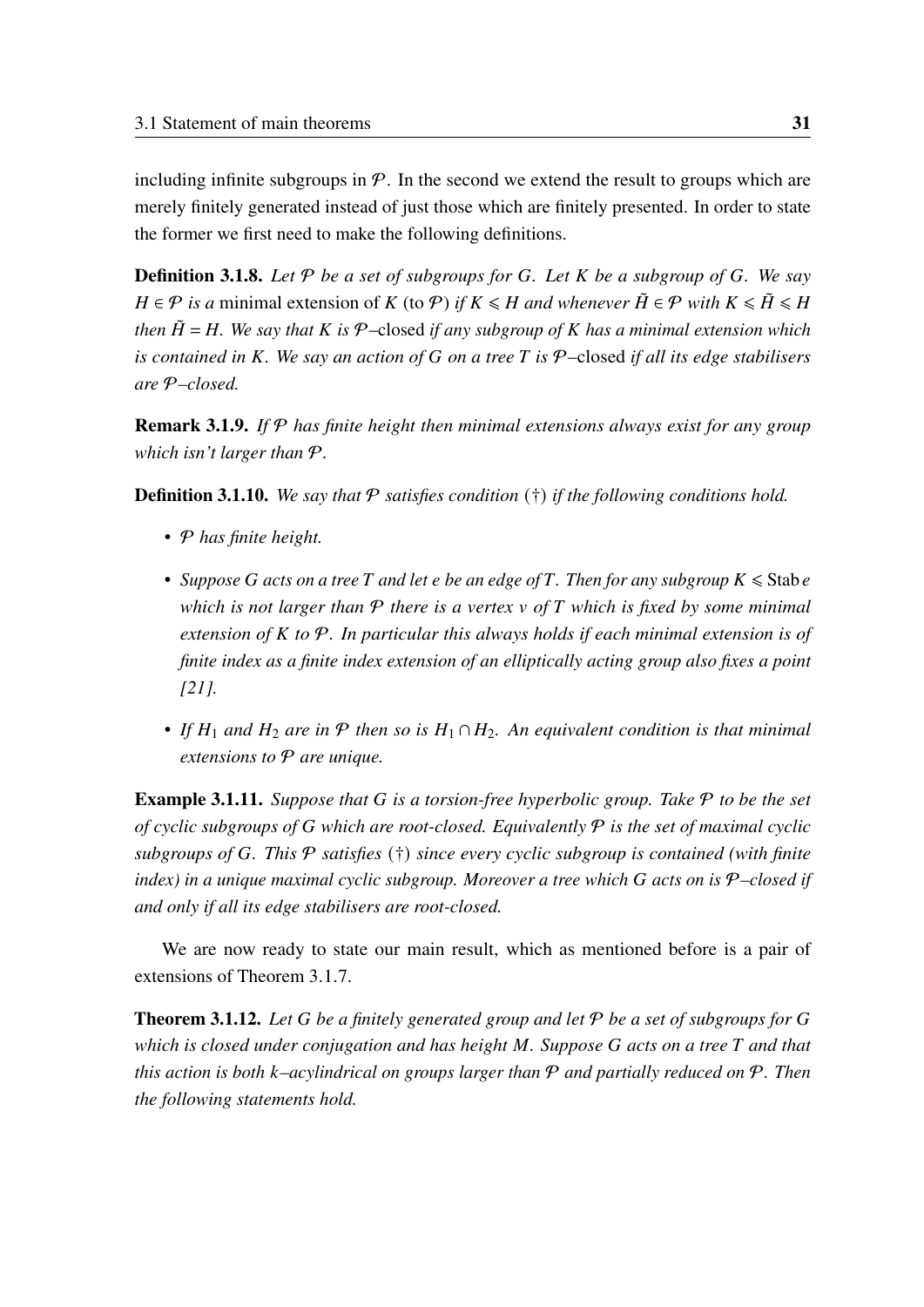- <span id="page-41-0"></span>*(a) Suppose is finitely presented,* P *satisfies* (†) *and is* P*–closed. Then there is some integer*  $C(G)$  *such that the number of edges of*  $T/G$  *is bounded above by*  $(2k +$  $1)2^MC(G).$
- <span id="page-41-1"></span>*(b)* If  $P$  *is closed under taking subgroups then the number of edges of*  $T/G$  *is bounded above by*  $\left(\frac{2k+1}{2}\right)$ 2  $\Big) 2^M$ (rank  $G - 1$ ). Moreover suppose either of the following conditions *hold*
	- *the action on*  $T$  *is reduced and*  $k > 1$ *; or*
	- *every edge stabiliser of is not in* P*;*

*then if*  $G$  isn't cyclic the number of edges of  $T/G$  is bounded above by  $2^M k$  (rank  $G - 1$ ).

**Remark [3](#page-39-0).1.13.** In Theorem 3.1.7 and Theorem 3.1.[12](#page-40-0) [\(a\)](#page-41-0) the bound  $C(G)$  is given by *Dunwoody's resolution lemma (Theorem* 2.1.[12](#page-18-0)*). Dunwoody's resolution lemma holds for so called* almost finitely presented groups *and this extends to both Theorem* [3](#page-39-0).1.7 *and Theorem* 3.1.[12](#page-40-0) *[\(a\).](#page-41-0) (A group is* almost finitely presented *if it's both finitely generated and* acts freely, simplicially and cocompactly on a simplicial complex X with  $H^1(X,\mathbb{Z}_2) = 0$ .)

The following is an immediate consequence of Theorem 3.1.[12](#page-40-0) [\(b\)](#page-41-1) and is an extension of Weidmann's result on  $(k, C)$ –acylindrical actions [\[25\]](#page-98-0). In particular this shows that the number of prime factors is the limiting factor, not the absolute size of the group.

**Corollary 3.1.14.** Let G be a finitely generated group and  $M \in \mathbb{N}$ . Suppose G acts on a tree *and that this action is both –acylindrical on groups which are infinite or have at least prime factors and partially reduced on subgroups with at most*  $M − 1$  *prime factors. (Where the number of prime factors is counted without multiplicity.) Then the number of edges of T*/*G* is bounded above by  $\left(\frac{2k+1}{2}\right)$ 2  $\int 2^M$ (rank  $G-1$ ). Moreover if either T is reduced and  $k > 1$ *or every edge stabiliser of is either infinite or has at least prime factors then the number of edges of*  $T/G$  *is bounded above by*  $2^M k$ (rank  $G - 1$ ).

*Proof.* Let  $\mathcal P$  be the set of finite subgroups of G whose order has at most  $M-1$  prime factors. Observe that  $P$  has height of at most M and is closed under taking subgroups. The result now immediately follows from Theorem 3.1.[12](#page-40-0) [\(b\).](#page-41-1)  $\Box$ 

We also apply Theorem 3.1.[12](#page-40-0) [\(a\)](#page-41-0) to a couple of specific cases to get some interesting results. The first case is a generalisation of Example 3.1.[11](#page-40-1); where a torsion-free hyperbolic group acts on a tree with root-closed edge stabilisers. We now allow the group to have finite order elements and the root closed condition is replaced by one which says that the maximal virtually  $\mathbb Z$  subgroups of edge stabilisers should be "almost" maximal in G. In the second we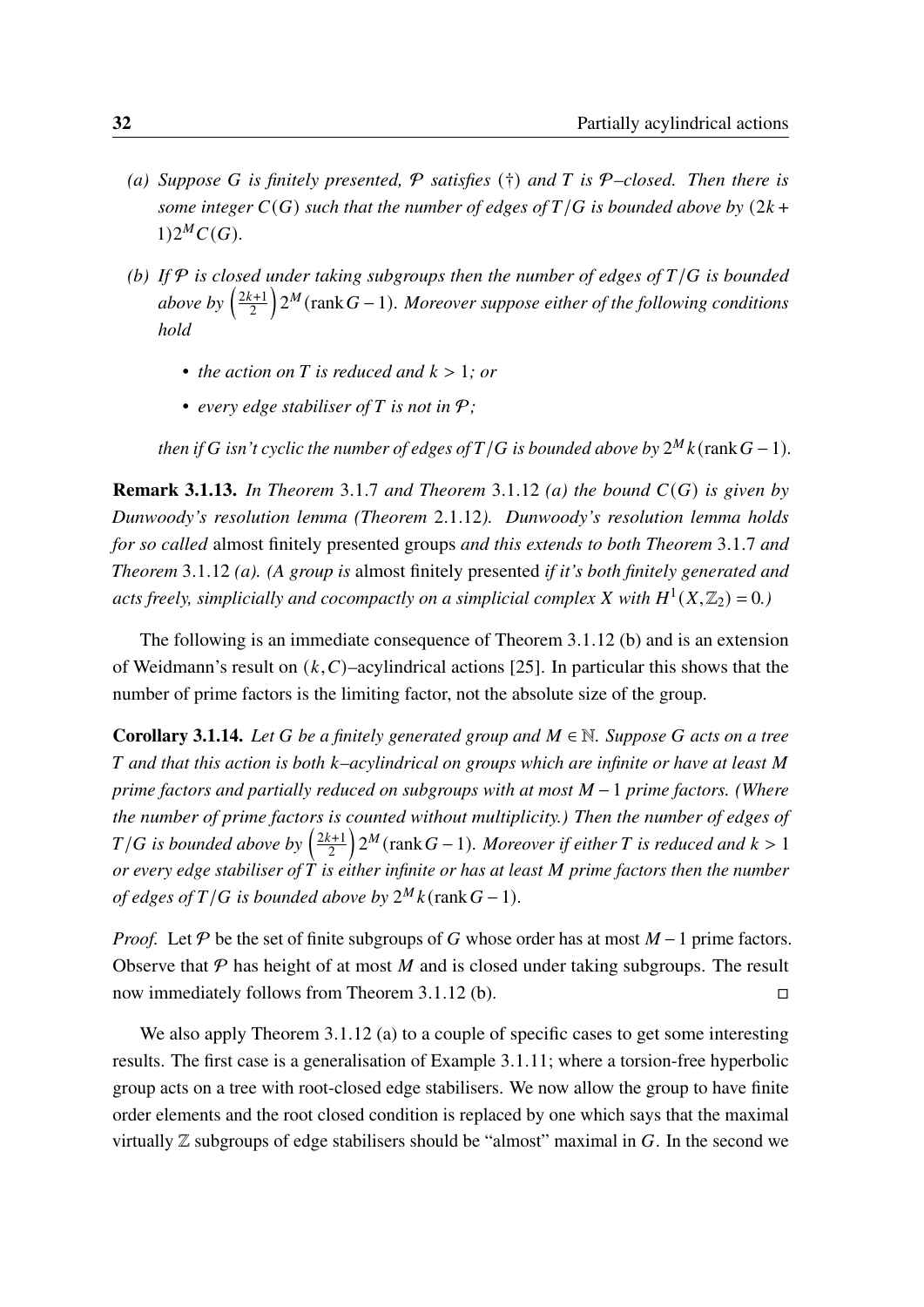consider splittings of RAAGs which are  $k$ -acylindrical on its non-abelian subgroups and the maximal abelian subgroups of edge stabilisers should be maximal for their rank.

**Definition 3.1.15.** Let G be a hyperbolic group. We say a virtually  $\mathbb{Z}$  subgroup  $H \le G$  is malmost maximal *if whenever we have a virtually cyclic*  $K \le G$  *with*  $H \le K$  *then*  $[H: K] \le m$ . Let  $P_m$  be the collection of subgroups of G which are either finite or m-almost maximal.

Corollary 3.1.16. Suppose G acts on a tree T with an action which is partially reduced *on*  $P_m$  and k–acylindrical on groups larger than  $P_m$ . Suppose also that the action on T is  $\mathcal{P}_m$ -closed. Then the number of edges of  $T/G$  is bounded above by  $(2k+1)C'(G)$ . (Where  $C'(G) = 2<sup>n</sup>C(G)$  for some  $n \in \mathbb{N}$ .)

*Proof.* Observe that  $P_m$  is not closed under intersections and so doesn't satisfy condition (†). Instead define  $P'_m$  to be the set of subgroups which are a (finite) intersection of groups in  $P_m$ . It's clear that if  $P'_m$  has finite height then it satisfies (†). As a hyperbolic group has only finitely many conjugacy classes of finite subgroups [\[4\]](#page-96-1) we just need to show that chains of infinite subgroups in  $P'_m$  have bounded length. It therefore suffices to show that given any index in N there is a uniform bound on the number of subgroups of that index for any virtually cyclic subgroup of  $G$ .

Recall that every virtually cyclic  $H \le G$  is either of the form  $H \cong K *_K$  where K is finite or  $H \cong A *_{C} B$  where A, B, C are finite and C is an index 2 subgroup of both A and B [\[17\]](#page-97-1). The general description of a subgroup of the fundamental group of a graph of groups [\[21\]](#page-97-0) now tells us there's a bound on the number of subgroups of  $H$  of a given index which depends only on the index and the size of either  $K$  or  $C$  respectively. Again a hyperbolic group has finitely many conjugacy classes of finite subgroups, which uniformly bounds the order of  $K$ and C. This implies the result.  $\Box$ 

Before stating the other application we briefly recall the definition of a RAAG.

**Definition 3.1.17.** *Let*  $\Gamma$  *be a finite graph. Let*  $v_1, \dots, v_n$  *be the vertices of*  $\Gamma$ *. The right-angled* Artin group *(RAAG)* associated to  $\Gamma$  *is the group*  $A(\Gamma)$  *where* 

 $A(\Gamma) := \langle v_1, \cdots, v_n | [v_i, v_j]$  wherever there's an edge between  $v_i$  and  $v_j$  in  $\Gamma$ .)

<span id="page-42-0"></span>**Corollary 3.1.18.** *Let*  $G = A(\Gamma)$  *be a RAAG. An abelian subgroup*  $H \le G$  *is said to be* rank maximal *if the following condition holds. Whenever an abelian subgroup*  $K \le G$  which *contains H* with finite index then we have  $K = H$ . Let  $P$  be the collection of rank maximal *abelian subgroups of . Suppose acts on a tree which is partially reduced on abelian*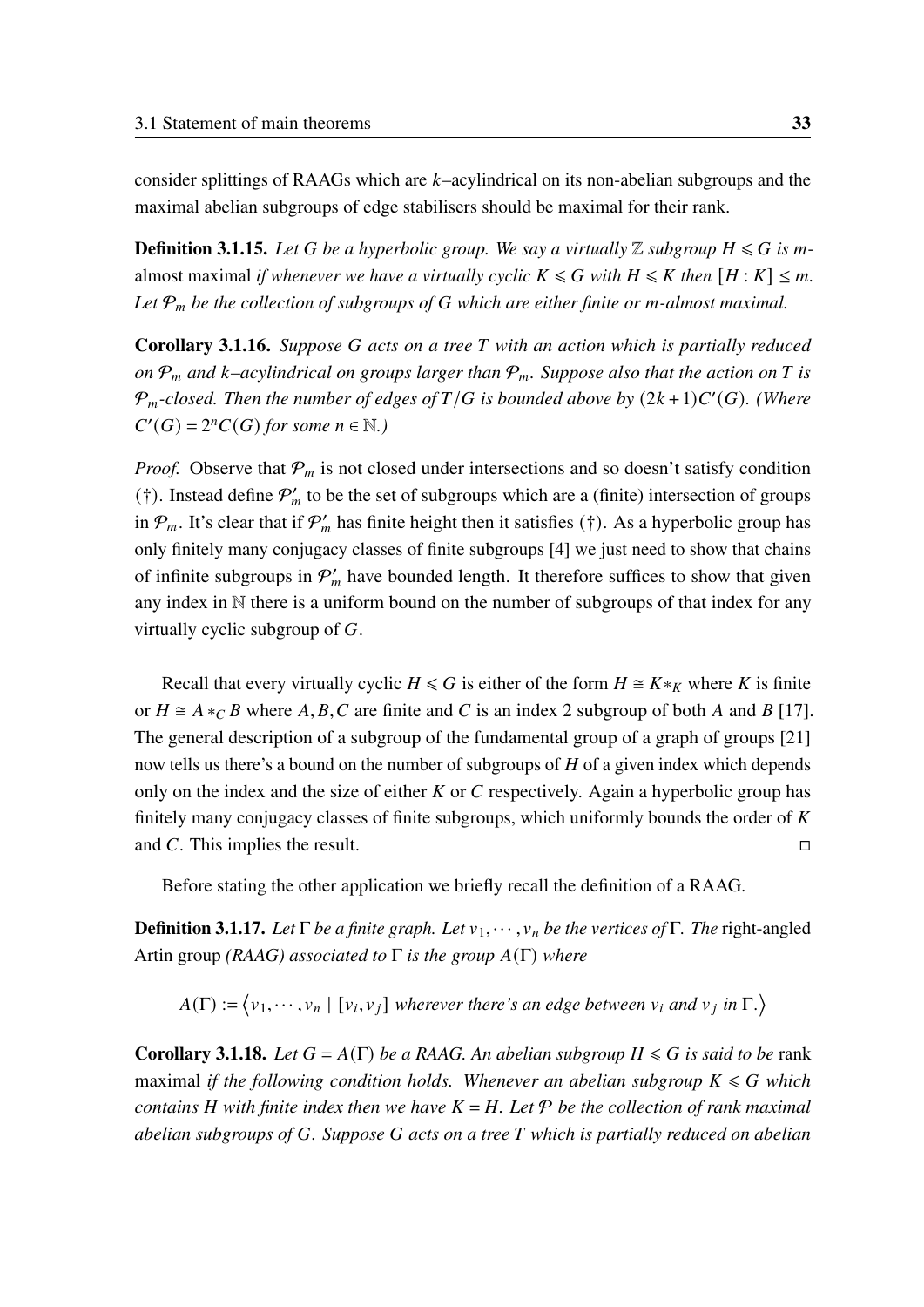*subgroups and –acylindrical on non-abelian subgroups. Suppose also that is* P*-closed.* Then the number of edges of  $T/G$  is bounded above by  $(2k+1)2<sup>n</sup>C(G)$  (where *n* is the size *of the largest complete subgraph of* Γ*).*

*Proof.* Recall that a RAAG acts freely and cocompactly on a simply connected CAT(0)-cube complex  $X_{\Gamma}$  whose dimension is equal to the size of the largest complete subgraph of  $\Gamma$ . The flat torus theorem [\[7,](#page-96-2) Theorem II.7.1] says that an abelian subgroup  $H \leq A(\Gamma)$  must act properly and cocompactly by isometries on a Euclidean hyperplane of  $X_{\Gamma}$ . In particular H must have rank at most equal to the size of the largest complete subgraph of  $\Gamma$ . Hence  $\mathcal P$  has finite height.

Now every rank 2 subgroup  $\langle u, v \rangle \leq A(\Gamma)$  is either free abelian or free [\[1,](#page-96-3) Theorem 1.2]. Suppose  $H \leq A(\Gamma)$  is an abelian subgroup, u is a root of an element of H and pick any  $v \in H$ . Since a power of u is in H and H is abelian we see that  $\langle u, v \rangle$  cannot be non-abelian free and so  $u$  and  $v$  must commute. Hence every member of  $P$  is root closed.

It remains to check that  $P$  satisfies condition (†), then we can apply Theorem 3.1.[12](#page-40-0) [\(a\)](#page-41-0) to get the result. Pick any  $H \in \mathcal{P}$  and  $K \le H$  and let  $M \in \mathcal{P}$  be a minimal extension of K. We must have  $M \le H$  as H is root closed and K is a finite index subgroup of M. Hence  $\mathcal P$  is  $P$ -closed and hence satisfies (†). □

**Remark 3.1.19.** For a general group G it need not be the case that P as defined in Corol*lary* 3.1.[18](#page-42-0) *satisfies* (†). For example if  $G \cong \mathbb{Z} *_{2\mathbb{Z}} \mathbb{Z}$  *then* G acts freely and cocompactly on *a* CAT(0) *space; but contains two rank maximal copies of* Z *whose intersection is another copy of* Z *which is not rank maximal.*

#### 3.2 Forests of influence

We'll now give an *extremely* rough outline of the core ideas of the argument. Suppose that G acts on a minimal tree T which is k–acylindrical on groups larger than  $\mathcal{P}$ . Use Dunwoody's resolution lemma to obtain a tree  $T'$  which has a bound on the number of edges and a map  $\Psi : T' \to T$ . If some edge of T' (before subdividing) has a stabiliser larger than  $\mathcal P$  then its image in  $T$  cannot have more than  $k$  edges because of the acylindrical condition. Thus we can collapse this edge in  $T'$  and only collapse at most  $k$  edges of  $T$ .

Now subdivide  $T'$  to make  $\Psi$  simplicial, but note that the initial vertices are 'more important' in the sense that every vertex stabiliser is contained in one of these. So we can build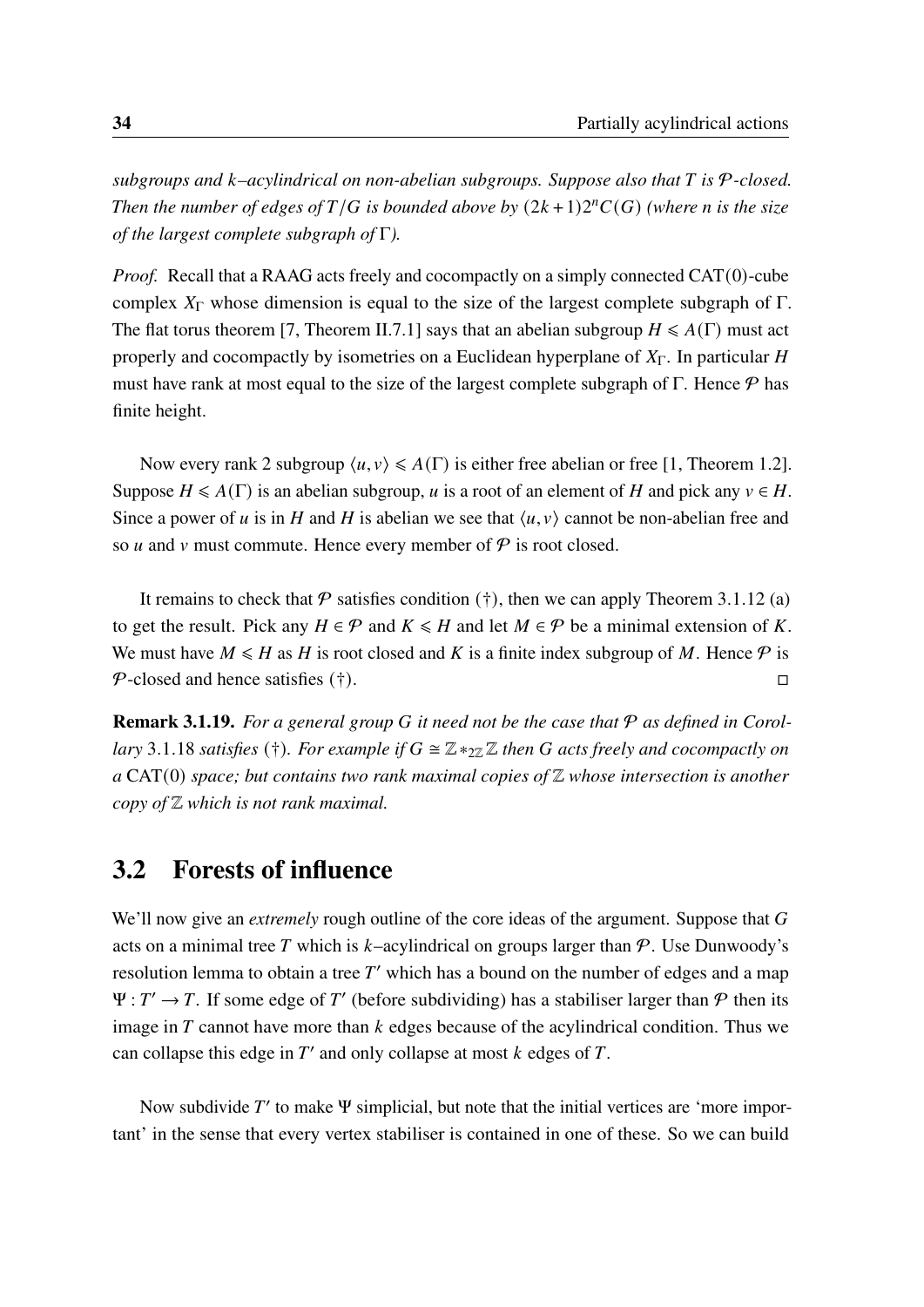a collection of disjoint subtrees for  $T'$  by starting with this set of initial vertices and then iteratively expanding to include vertices whose stabiliser is contained in the stabiliser of the corresponding initial vertex.

Now we subdivide Ψ into folds using Stallings' folding theorem (Theorem [2](#page-23-0).2.2) and apply the first fold. If every vertex stabilizer is still contained in a stabilizer for one of the initial vertices then we have still have a collection of subtrees with the same properties as before. Otherwise some vertex stabiliser isn't contained in one of the initial ones. This only happens if two of our subtrees gets folded together in some way which is unavoidable. We then add this vertex to our set of "initial" ones and then rebuild our collection of subtrees with the same properties as before. However we will see that the intersections of the stabilisers between one of the original initial vertices and this "new initial vertex" is strictly larger than the intersection of the original initial vertices. (See Figure [3.1](#page-44-0) for an example or Lemma 3.2.[14](#page-48-0) for a more precise statement.) If  $\mathcal P$  has finite height this means that this can only happen boundedly often before one of these intersections is larger than  $P$  and so can collapse down a path of length at most  $k$ . So either we can keep doing this until we are left with a single point or we get a set of "initial" vertices for  $T$ . In the latter case if  $T$ is  $P$ -partially reduced we can find a bound for the number of edges using our set "initial" vertices. (See Lemma [3](#page-55-0).3.1.)

<span id="page-44-0"></span>

Fig. 3.1 After applying a series of type II folds to an edge (with subdivisions) there may be a vertex whose stabiliser isn't contained in the stabiliser of either of the initial vertices. If this happens we see that the intersection of stabilisers between this vertex and either of the initial vertices must contain the original edge group as a *proper* subgroup.

In order to make the above precise we introduce the following notions.

**Definition 3.2.1.** *Suppose G* acts on a tree *T*. We call a subset of vertices *S* a set of seed vertices *if it's –invariant and for every vertex (with non-trivial stabiliser) there is some*  $u \in S$  with Stab  $v \leq$  Stab u. In particular if the action on T is free we also allow the empty set *to be a set of seed vertices, otherwise is necessarily non-empty.*

**Definition 3.2.2.** *Suppose G acts on a tree T*. A *G*-invariant subgraph  $\Gamma \subseteq T$  is a forest of influence *if the following conditions hold.*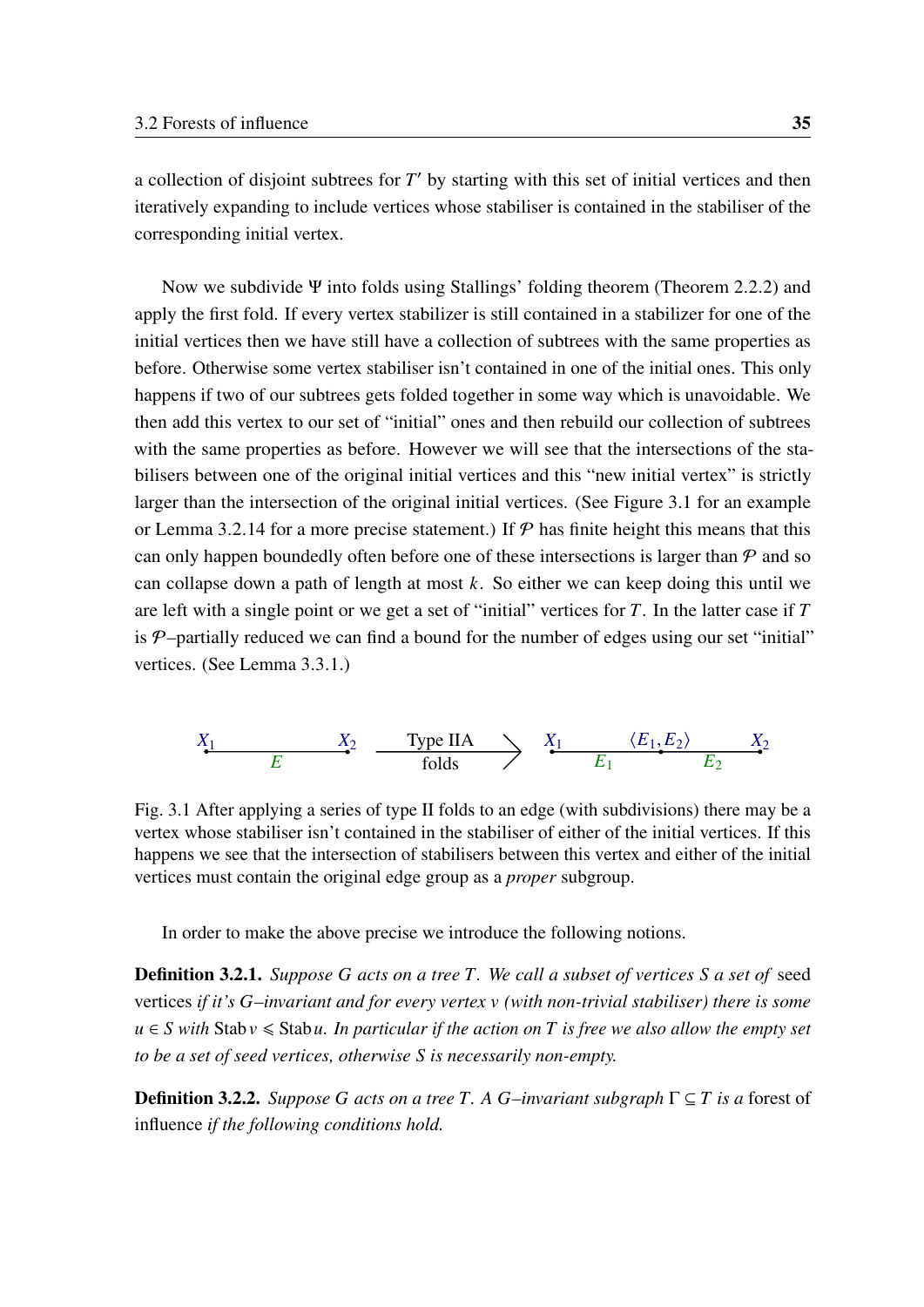- Γ *deformation retracts to a non-empty set of seed vertices S, equivalently every component of* Γ *contains exactly one member of . We say that* Γ *is* grown *from .*
- *If vertices u and v are in the same connected component of*  $\Gamma$  *with*  $u \in S$  *then* Stab  $v \leq$ Stab *u*. We call such a component the tree of influence of *u*, say that *v* is influenced by *and call the reduced edge path from to the* branch *of .*
- *Every vertex of is contained in* Γ*.*

<span id="page-45-2"></span>Remark 3.2.3. *The branch of any vertex is stabilised by* Stab*. As such the first edge on the branch of v* must have the same stabiliser as *v* as any edge cannot be fixed by more than *either of its endpoints.*

**Definition 3.2.4.** *Suppose* G acts on a tree T and that  $\Gamma \subseteq T$  is a forest of influence. We call *the edges of* \Γ *the* connecting edges *of* Γ*. Fix a representative set of connecting edges. The* connecting groups *are the conjugacy classes of the stabilisers of this (any) representative set of connecting edges, counted with multiplicity.*

Remark 3.2.5. *Observe that a connecting group is a conjugacy class and not a group. However we will often abuse this notation by saying that a representative of a connecting group (i.e. the stabiliser of a connecting edge)* is *the connecting group. The reason for this strange definition and abuse of notation is that we want a finite collection of objects which are uniquely determined, but also find it easier to work with groups directly.*

The following simple observation allows to better visualise forests of influence.

<span id="page-45-0"></span>**Proposition 3.2.6.** *Suppose G acts on a tree T and that* Γ⊆ *T is a forest of influence grown from the set of seed vertices S. Let*  $v$  *be a vertex of*  $T$  *and suppose it's influenced by*  $u \in S$ *and let*  $g \in G$ . *Then*  $v$  *and*  $g v$  *are in the same tree of influence if and only if*  $g \in$  Stab*u*.

*Proof.* If  $g \in$  Stab u then the reduced edge paths  $[u, v]$  and  $[u, gv]$  are both contained in Γ; so v and gv are in the same tree of influence. Now suppose  $g \notin$  Stab u and that v and gv are in the same tree of influence. Observe that u and  $\alpha$  are distinct seed vertices of S and that Γ contains the reduced edge paths  $[u, v]$ ,  $[gu, gv]$  and  $[v, gv]$ . In particular u and gu are in the same component of Γ; contradicting the fact that each component of Γ contains exactly one member of S. Hence if  $g \notin$  Stab u then v and  $g v$  are in different trees of influence.  $\Box$ 

<span id="page-45-1"></span>Corollary 3.2.7. *Suppose acts on a tree and that* Γ ⊆ *is a forest of influence. Then*  $\Gamma/G$  *is a forest contained in*  $T/G$ *.*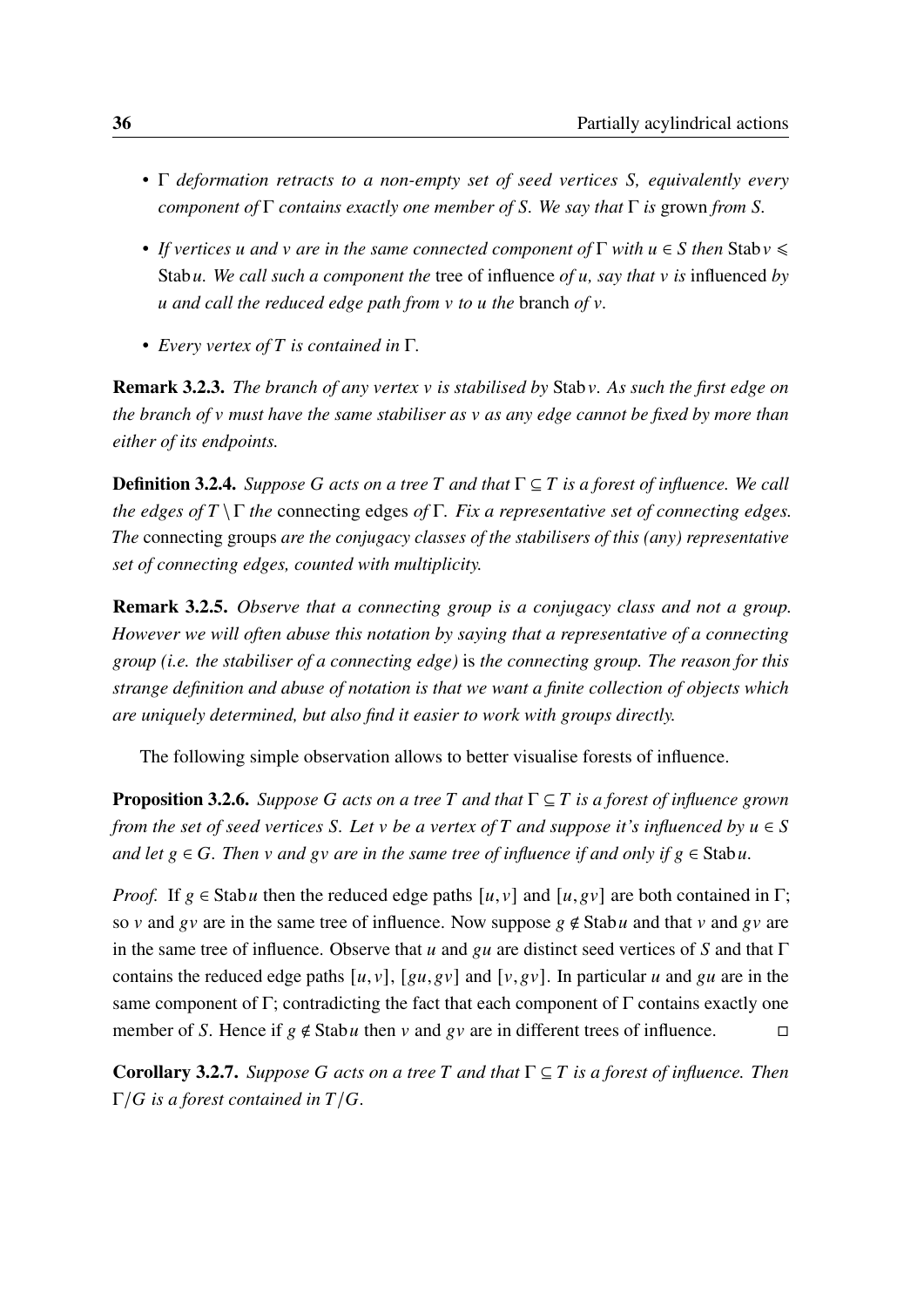*Proof.* If  $\Gamma/G$  contains a non-trivial loop then this corresponds to a path in  $\Gamma$  between vertices  $v$  and  $hv$  where  $h$  acts hyperbolically on  $T$ . But this is impossible because of Proposition [3](#page-45-0).2.6.  $\Box$ 

In general there is not a distinguished choice for a forest of influence. However the following proposition says there is something canonical lurking underneath. This will allow us to move between different choices with minimal complications.

<span id="page-46-1"></span>**Proposition 3.2.8.** *Suppose that*  $T$  *has finitely many orbits of vertices. Suppose also that*  $\Gamma_1$ *and*  $\Gamma$ <sub>2</sub> *are forests of influence which are both grown from the same set of seed vertices S*. *Then*  $\Gamma_1$  *and*  $\Gamma_2$  *have the same connecting groups. In other words the connecting groups are determined by .*

Before proving this we'll first we'll define an *elementary transformation* of a forest of influence. Take a forest of influence  $\Gamma$  and pick a vertex  $v \in \Gamma \setminus S$ . Suppose that v is contained in the tree of influence of u and let  $e_1$  be the first edge on the branch of v. Observe that Stab  $e_1$  = Stab v and let  $e_2$  be a connecting edge with endpoint v and with Stab  $e_2$  = Stab v. (If no such  $e_2$  exists then we cannot apply an elementary transformation at the vertex  $v$ .) We now define  $\Gamma' := (\Gamma \setminus G \{e_1\}) \cup G \{e_2\}$ . In other words we replace the orbit of  $e_1$  in  $\Gamma$  with the orbit of  $e_2$  in Γ'. (See Figure [3.2.](#page-46-0)) Since Stab  $e_1 =$  Stab  $e_2 =$  Stab v we see that Γ' is also a forest of influence grown from S and that both  $\Gamma$  and  $\Gamma'$  have the same connecting groups.

<span id="page-46-0"></span>

Fig. 3.2 An example of an elementary transformation. The edge  $e_1$  is removed and replaced with  $e_2$ . For Γ' to be a forest of influence we must have Stab  $e_1 =$  Stab  $e_2 =$  Stab v.

Proposition [3](#page-46-1).2.8 is now an immediate consequence of the following.

**Lemma 3.2.9.** *Suppose that*  $T$  *has finitely many orbits of vertices and that*  $\Gamma_1$  *and*  $\Gamma_2$  *are forests of influence which are both grown from the same set of seed vertices S. Then we can apply a finite series of elementary transformations to*  $\Gamma_1$  *to obtain*  $\Gamma_2$ *.*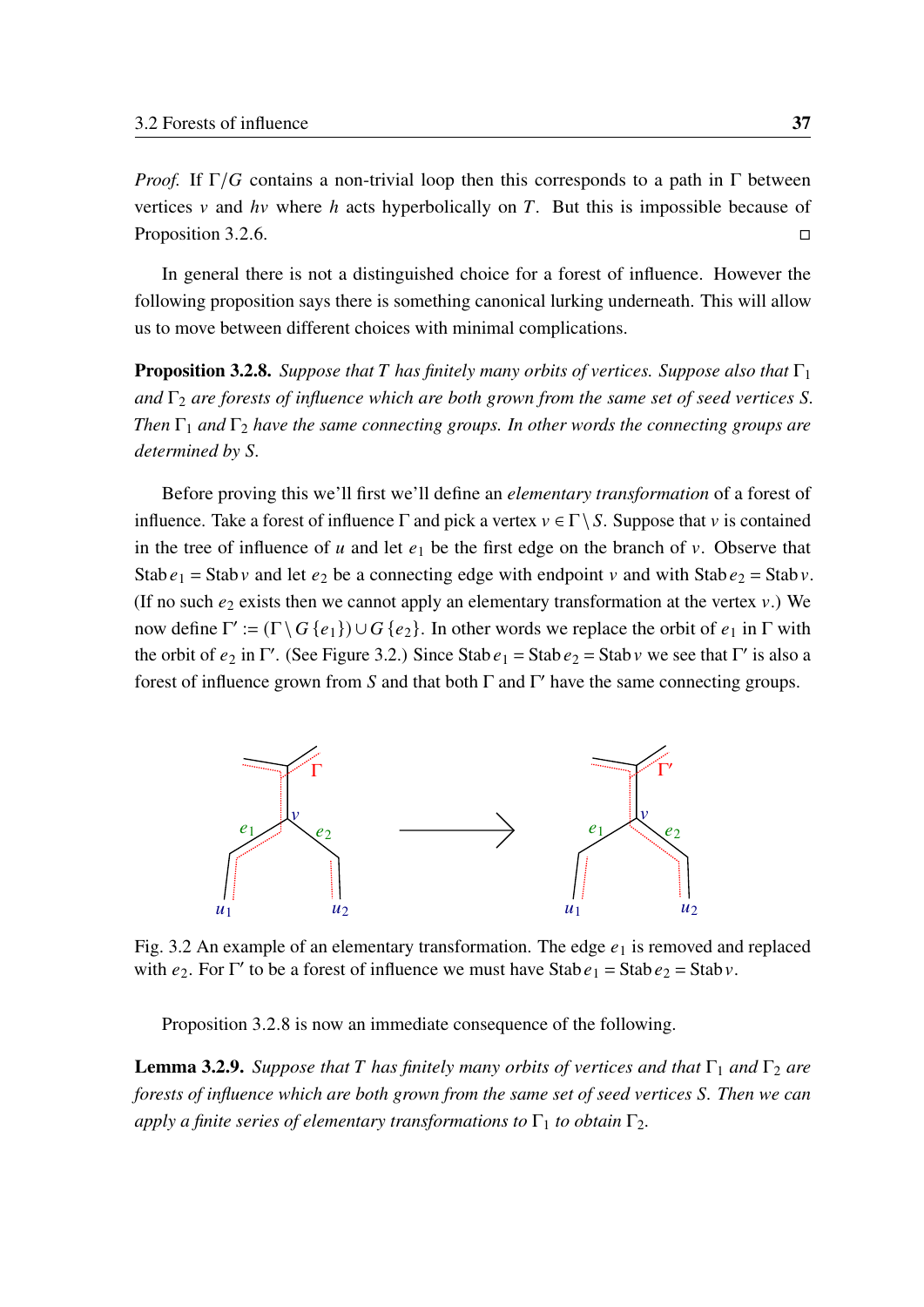*Proof.* Let  $d(\Gamma_1, \Gamma_2)$  be the number of (orbits of) vertices which are in trees of influence of different seed vertices in  $\Gamma_1$  and  $\Gamma_2$ . If  $d(\Gamma_1, \Gamma_2) = 0$  then  $\Gamma_1 = \Gamma_2$  and there is nothing to show.

If  $d(\Gamma_1,\Gamma_2) > 0$  pick a vertex v which is in the tree of influence of  $u_1$  in  $\Gamma_1$  and of  $u_2 \neq u_1$  in  $\Gamma_2$ . Let  $e'_2$  $\gamma$  be the final edge in the branch of v (in  $\Gamma_2$ ) which is not contained in  $\Gamma_1$  and so is a connecting edge of  $\Gamma_1$ . Let v' be the endpoint of  $e'_2$  which is not in the tree of influence of  $u_2$  in  $\Gamma_1$ . Observe that v' is in the tree of influence of  $u_2$  in  $\Gamma_2$  as v is. Suppose that  $v'$  is in the tree of influence of  $u'_1$  $\int_1$  in  $\Gamma_1$  and let  $e'_1$  $\frac{1}{1}$  be the first edge on the branch of v' (in  $\Gamma_1$ ). Since Stab v' = Stab e'  $\gamma_1'$  = Stab  $e'_2$  we can apply an elementary transformation to  $\Gamma_1$  by removing the orbit of  $e'_1$  $\frac{1}{1}$  and adding the orbit of  $e_2'$  $\frac{1}{2}$  to get  $\Gamma_1'$  $j_1'$ . (See Figure [3.3.](#page-47-0))

<span id="page-47-0"></span>

Fig. 3.3 An example of a situation where  $d(\Gamma_1, \Gamma_2) > 0$ . By replacing  $e'_1$  with  $e'_2$  $'_{2}$  in  $\Gamma_{1}$  we can make it "more similar" to  $\Gamma_2$ . This idea of how similar two forests of influence are is formalised by the metric  $d$ .

If we can show that  $d(\Gamma'_1)$  $T_1$ ,  $\Gamma_2$ ) <  $d(\Gamma_1, \Gamma_2)$  then we are done by induction. Observe that v' is in the tree of influence of  $u_2$  in  $\Gamma'_1$  $T_1'$  and  $\Gamma_2$  but not in  $\Gamma_1$ . Thus we just need to show that any vertex which is influenced by the same seed vertex in  $\Gamma_1$  and  $\Gamma_2$  is also influenced by the same one in  $\Gamma'_1$  $\frac{1}{1}$ . This holds because the only vertices whose influencing vertex changed under the elementary transformation were those in (the orbit of) the tree of influence of  $u_1$  $\frac{7}{1}$  in  $\Gamma_1$  at and beyond v'. These can't be influenced by  $u_1$  $\frac{1}{1}$  in  $\Gamma_2$  as v' is influenced by  $u_2$  in  $\Gamma_2$ and so the tree of influence of  $u_1$  $\frac{1}{1}$  in  $\Gamma_2$  cannot contain them.

Recall the definition of the P–weight of a subgroup  $K \le G$  from Definition [3](#page-39-1).1.5 as  $W_{\mathcal{P}, K} \leq 2^N$  where N is the length of the longest chain of groups in  $\mathcal P$  which contain K. From this definition we note that the following properties are all obvious.

<span id="page-47-1"></span>**Proposition 3.2.10.** Let  $P$  be a conjugation invariant set of subgroups of G.

(a) If  $P$  has height M then  $W_{P,K} \leq 2^M$  for any  $K \leq G$ .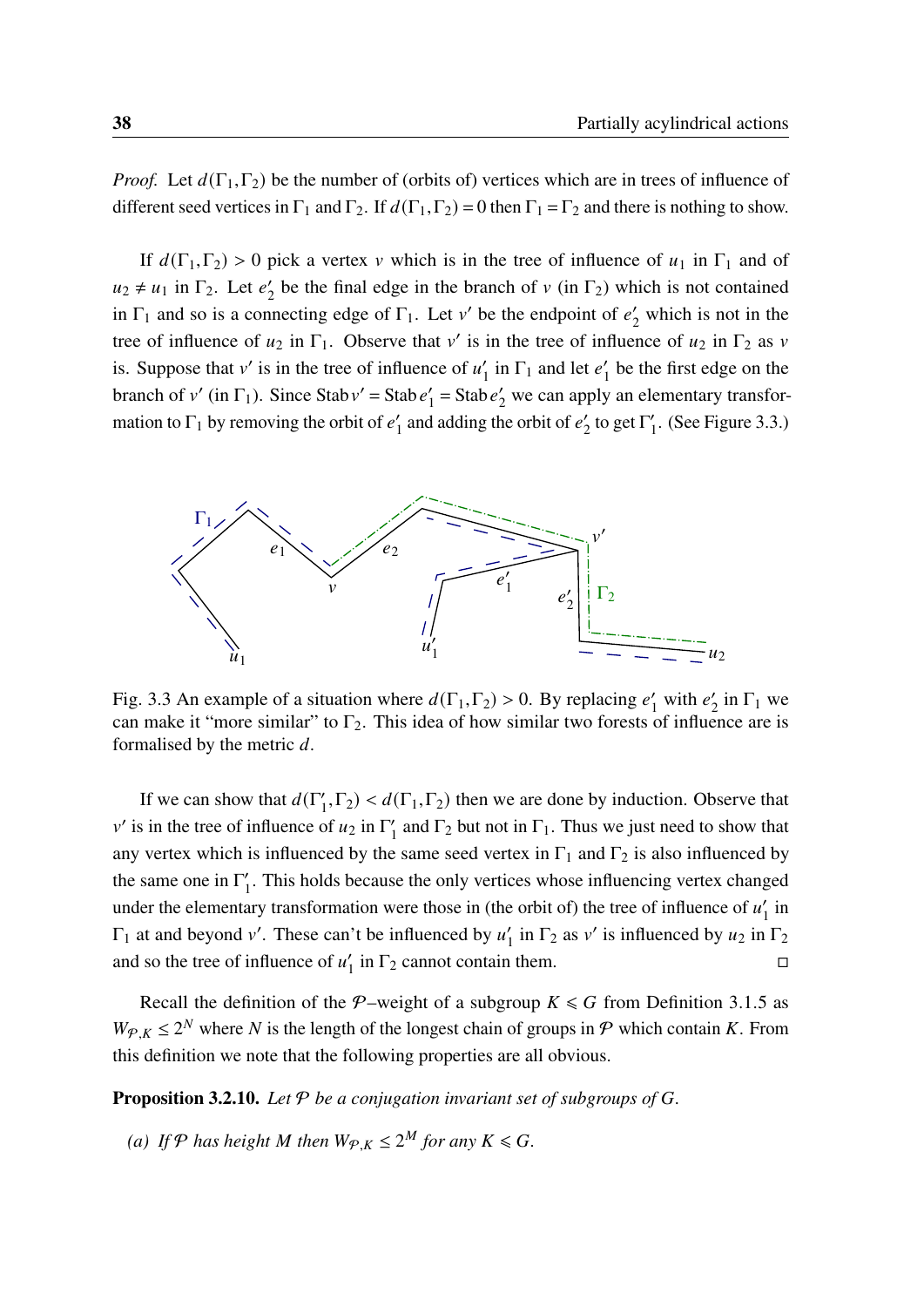- *(b)*  $K \le G$  has  $P$ -weight 1 *if and only if it's larger than*  $P$ *.*
- <span id="page-48-1"></span>(c) If  $H \in \mathcal{P}$  and  $K < H \leq G$  then  $W_{\mathcal{P},H} \leq \frac{1}{2}W_{\mathcal{P},K}$ .

We will now extend our definition of  $P$ –weight to sets of seed vertices. Proposition 3.[2](#page-46-1).8 ensures this is well defined.

**Definition 3.2.11.** *If* G acts on a tree T and S is a non-empty set of seed vertices for T then *we define its*  $P$ –weight  $W_{P,S}$  to be the sum of the  $P$ –weights of the corresponding connecting *groups (and* ∞ *if any of the connecting groups have infinite* P*–weight). If is empty then we instead define*  $W_{\mathcal{P}, S} := (\beta_1(T/G) - 1)W_{\mathcal{P}, 1}$ .

Remark 3.2.12. *The case of a free action is special because the stabiliser of each vertex is trivial. As there are no "interesting" stabilisers we aren't really missing anything by just forgoing seed vertices entirely. If the action is free and is non empty then we see that*

$$
W_{\mathcal{P},S} := (\beta_1(T/G) + |S/G| - 1)W_{\mathcal{P},1}.
$$

*This justifies the definition of*  $W_{P,S}$  *for empty S by setting*  $|S/G| = 0$  *in the above equation. On a more practical level we allow the empty set to be a set of seed vertices for a free action to prevent an otherwise guaranteed drop in* P*–weight if a fold causes a free action to become non-free. (See Lemma* 3.2.[15](#page-54-0)*.)*

With this in hand we are ready to state the key lemma. From this Theorem [3](#page-39-0).1.7 will follow quickly.

<span id="page-48-2"></span>Lemma 3.2.13. *Suppose is a non-cyclic countable group. Let* P *be a conjugation invariant set of subgroups of which is closed under taking subgroups. Let act on a tree where this action is both* P*–partially-reduced and –acylindrical on a subgroups larger than* P*.* Let G act on another tree T' and suppose that there is a G-equivariant combinatorial map  $\Psi: T' \to T$ . Suppose also that T' has a set of seed vertices S' with finite  $P$ -weight  $W_{\mathcal{P},S'}$ . *Then*  $T/G$  has at most  $\left(\frac{2k+1}{2}\right)$ 2  $\big)$   $W_{\mathcal{P},S'}$  edges.

The remainder of this section as well as the entirety of Section [3.3](#page-55-1) will be dedicated to providing the necessary tools to prove this.

Recall that our plan involves decomposing Ψ into folds. The following says that we can recursively find a nice set of seed vertices for each intermediate step.

<span id="page-48-0"></span>**Lemma 3.2.14.** *Suppose that*  $\alpha : R \to \tilde{R}$  *is a folding map between trees acted on by some group . Suppose that is a non-empty set of seed vertices for where all of the connecting*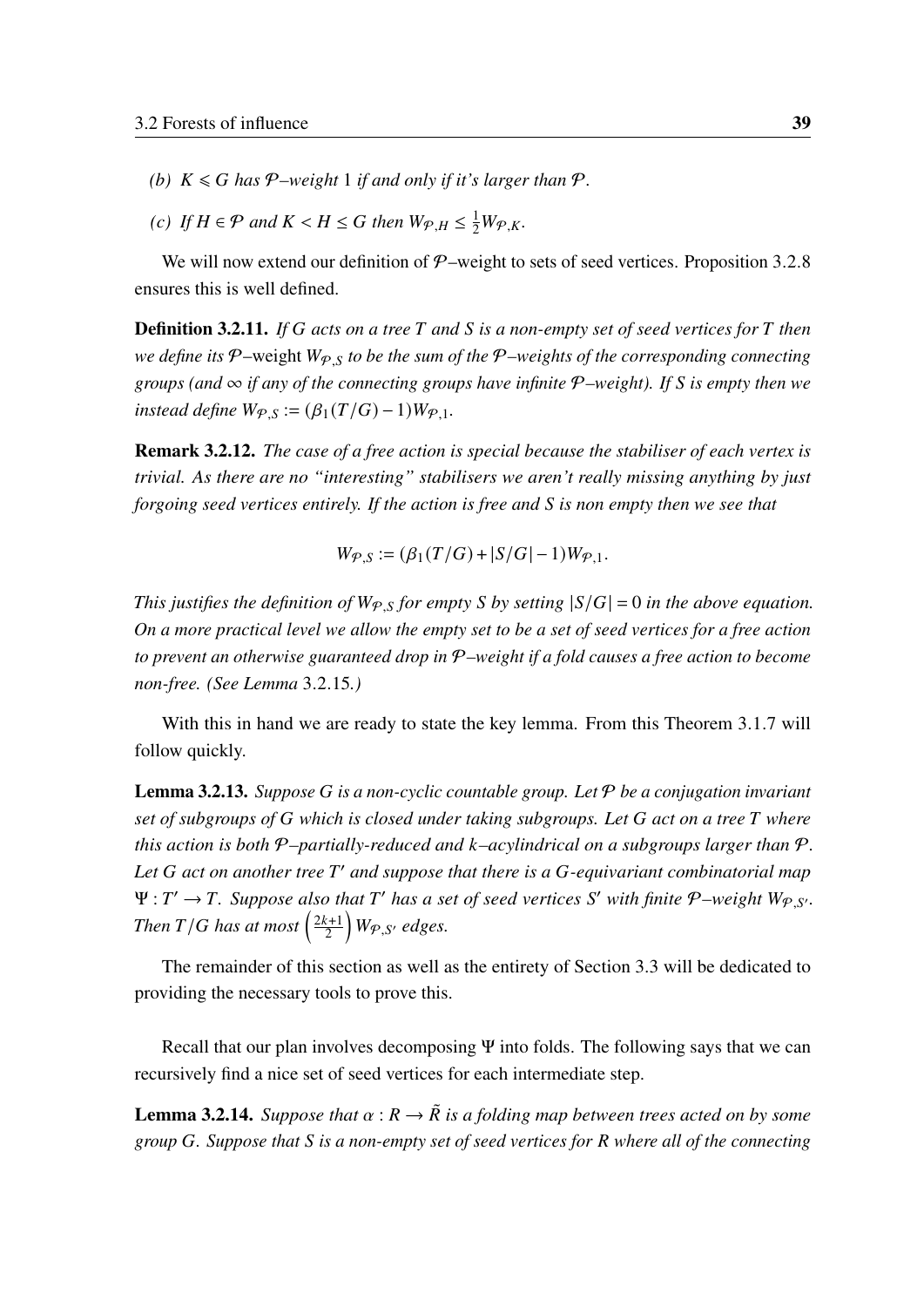*groups are in*  $\mathcal{P}$ *. Then there is a set of seed vertices*  $\tilde{S}$  *for*  $\tilde{R}$  *with*  $\alpha(S) \subseteq \tilde{S}$  *and*  $W_{\varphi}$   $\tilde{S} \leq W_{\varphi}$ *s. Moreover if*  $W_{\varphi, \tilde{S}} = W_{\varphi, S}$  *then*  $\alpha|_{S}$  *is injective.* 

*Proof.* Suppose that  $\alpha$  folds together the edges  $e_1 = [x, y_1]$  and  $e_2 = [x, y_2]$ . Suppose  $\alpha(e_1) = \alpha(e_2) = e'$  and  $\alpha(y_1) = \alpha(y_2) = y'$ . Let  $y_i$  be in the tree of influence of  $u_i$  and if  $y_i \neq u_i$  we also let  $f_i$  be the first edge in the branch of  $y_i$ . We will split into cases depending on if there is a forest of influence containing  $e_1$  and/or  $e_2$ . In the first two cases, (as well as for  $i = 2$  in the third and final case), we will assume that  $y_i \neq u_i$  and so  $f_i$  exists. The cases where  $y_i = u_i$  turn out to be essentially the same except the lack of  $f_i$  sometimes causes  $W_{\varphi,\tilde{S}}$ to be smaller.

**Case 1** There is a forest of influence  $\Gamma$  containing both  $e_1$  and  $e_2$ .



Fig. 3.4 The two pictures that can arise when  $\Gamma$  contains both  $e_1$  and  $e_2$ . In either case Stab $u_1$ contains Stab x, Stab  $y_1$  and Stab  $y_2$  and hence also contains Stab y'.

The fold cannot be of type III as otherwise  $y_1$  and  $y_2 = hy_1$  would be in the same tree of influence, contradicting Proposition [3](#page-45-0).2.6. So  $\alpha(\Gamma)$  is a forest of influence for  $\tilde{R}$ which is grown from  $\alpha(S)$ . The connecting edges of  $\Gamma$  are untouched by  $\alpha$  and so S and  $\alpha(S)$  have the same connecting groups.

**Case 2** There is no forest of influence containing either  $e_1$  or  $e_2$ .

Pick any forest of influence Γ. Observe that  $\tilde{S} = \alpha(S) \cup G \{y'\}$  is a set of seed vertices which grows into  $\alpha(\Gamma) \setminus G$  {  $f_1, f_2$ }. If Stab  $e_i =$  Stab  $f_i$  then we could apply an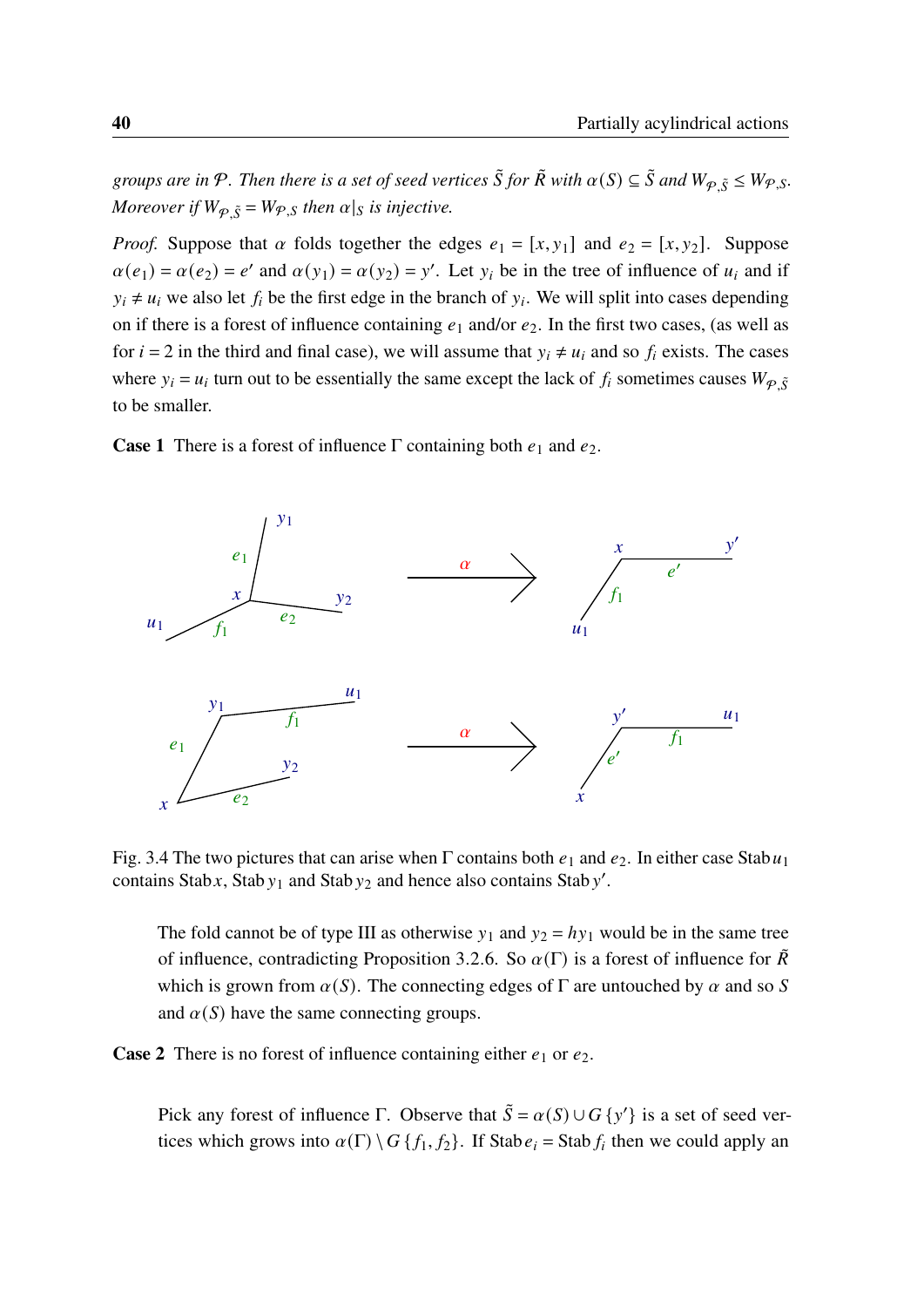

Fig. 3.5 The picture that arises when  $\Gamma$  cannot possibly contain either  $e_1$  or  $e_2$ . Observe that Stab  $e_i$  < Stab  $u_i$ . After applying the fold we remove the edges  $f_i$  (if they exist) from the forest of influence. Separate arguments depending on the type of fold are now required to show that this doesn't increase the  $P$ -weight. (In this diagram and the ones which follow the dashed lines indicate a connecting edge.)

elementary transformation to get a new forest of influence which includes  $e_i$  instead of  $f_i$ . However this contradicts our assumption that  $e_i$  is not contained in any forest of influence. Hence Stab  $e_i$  < Stab  $f_i$  and so  $W_{f_i, \mathcal{P}} \leq \frac{1}{2} W_{e_i, \mathcal{P}}$  by Proposition 3.2.[10](#page-47-1) [\(c\).](#page-48-1)

If  $\alpha$  is a fold of type I then  $e_1, e_2, f_1$  and  $f_2$  are pairwise inequivalent. Moreover  $e'$ contains the image of both  $e_1$  and  $e_2$ , so  $W_{e',\mathcal{P}} \le \min(W_{e_1,\mathcal{P}}, W_{e_2,\mathcal{P}})$  and hence

$$
W_{S,\mathcal{P}} - W_{\tilde{S},\mathcal{P}} = W_{e_1,\mathcal{P}} + W_{e_2,\mathcal{P}} - W_{f_1,\mathcal{P}} - W_{f_2,\mathcal{P}} - W_{e',\mathcal{P}}
$$
  
\n
$$
\geq \frac{1}{2} W_{e_1,\mathcal{P}} + \frac{1}{2} W_{e_2,\mathcal{P}} - \min(W_{e_1,\mathcal{P}}, W_{e_2,\mathcal{P}})
$$
  
\n
$$
\geq 0
$$

If  $\alpha$  is a fold of type II then  $e_1$  is equivalent to  $e_2$  and  $f_1$  is equivalent to  $f_2$ . Additionally Stab  $e' >$  Stab  $e_1$ . So by Proposition 3.2.[10](#page-47-1) [\(c\)](#page-48-1) we have

$$
W_{S,\mathcal{P}} - W_{\tilde{S},\mathcal{P}} = W_{e_1,\mathcal{P}} - W_{f_1,\mathcal{P}} - W_{e',\mathcal{P}}
$$
  
\n
$$
\geq W_{e_1,\mathcal{P}} - \frac{1}{2}W_{e_1,\mathcal{P}} - \frac{1}{2}W_{e_1,\mathcal{P}}
$$
  
\n
$$
= 0
$$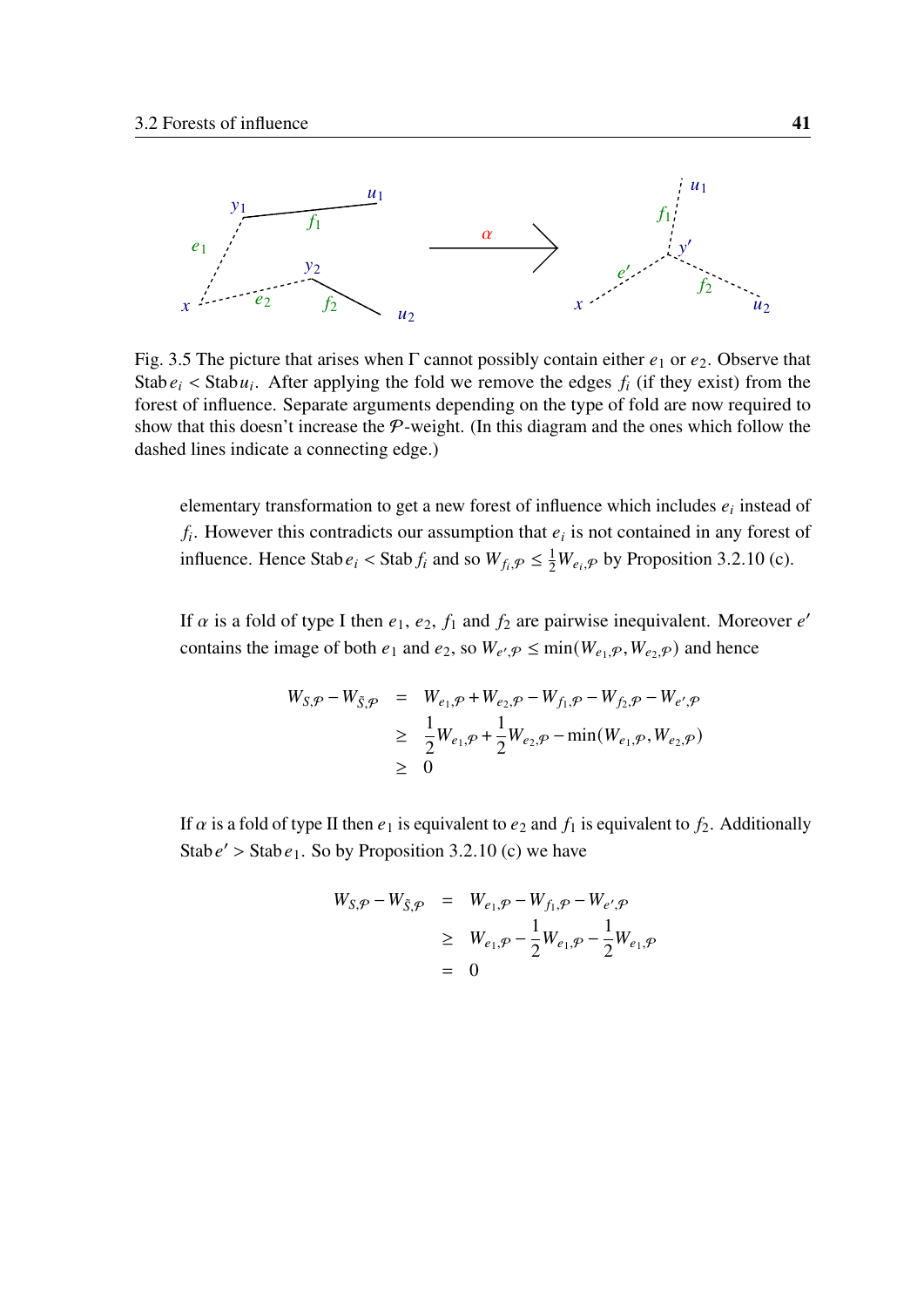Now assume  $\alpha$  is a fold of type III. We see that  $f_1$  and  $f_2$  are equivalent, while  $e_1$  and  $e_2$  are inequivalent. Thus

$$
W_{S,\mathcal{P}} - W_{\tilde{S},\mathcal{P}} = W_{e_1,\mathcal{P}} + W_{e_2,\mathcal{P}} - W_{f_1,\mathcal{P}} - W_{e',\mathcal{P}}
$$
  
\n
$$
\geq W_{e_1,\mathcal{P}} - W_{f_1,\mathcal{P}}
$$
  
\n
$$
\geq W_{e_1,\mathcal{P}} - \frac{1}{2}W_{e_1,\mathcal{P}}
$$
  
\n
$$
> 0
$$

**Case 3** There is a forest of influence Γ containing  $e_1$  but not  $e_2$ ; also there isn't one which contains both of them.

Note that  $\alpha$  cannot be a fold of type II (as then the  $e_i$  are equivalent) or type IIIB (as then both  $e_i$  are connecting edges by Corollary [3](#page-45-1).2.7). We will split into five subcases; corresponding to combinations of whether or not  $f_1$  is equal to  $e_1$  (if it exists at all) and whether or not Stab  $y_1$  is a subgroup of Stab  $y_2$ .

**Case 3ai**  $y_1 \neq u_1$ ,  $e_1 = f_1$  and Stab  $y_1 \leq$  Stab  $y_2$ .



Fig. 3.6 The picture that arises when  $\Gamma$  contains  $e_1$  but not  $e_2$ , the branch of  $y_1$  contains x, Stab  $y_2$  contains Stab  $y_1$  and the fold is of type I. Here we take the image of each connecting edge to still be a connecting edge.

If the fold is of type I then observe that  $\tilde{S} := \alpha(S)$  is a set of seed vertices for  $\tilde{R}$ . Observe that the image of the connecting edges of Γ are the connecting edges of a forest of influence grown from  $\tilde{S}$ ; hence the P–weight can't increase. If instead the fold is of type IIIA then  $\tilde{S} := \alpha(S) \cup G \{y'\}$  is a set of seed vertices. In this case we have a forest of influence  $\tilde{\Gamma} := \alpha(\Gamma) \setminus G\{f_2\}$ . Since the fold is of type III the  $y_i$  are in the same orbit and hence the  $f_i$  are as well. Hence the connecting edges of  $\tilde{\Gamma}$  are the image of the connecting edges of Γ with the orbit of  $e_2$  removed and the orbit of  $\alpha(f_1)$  added. (This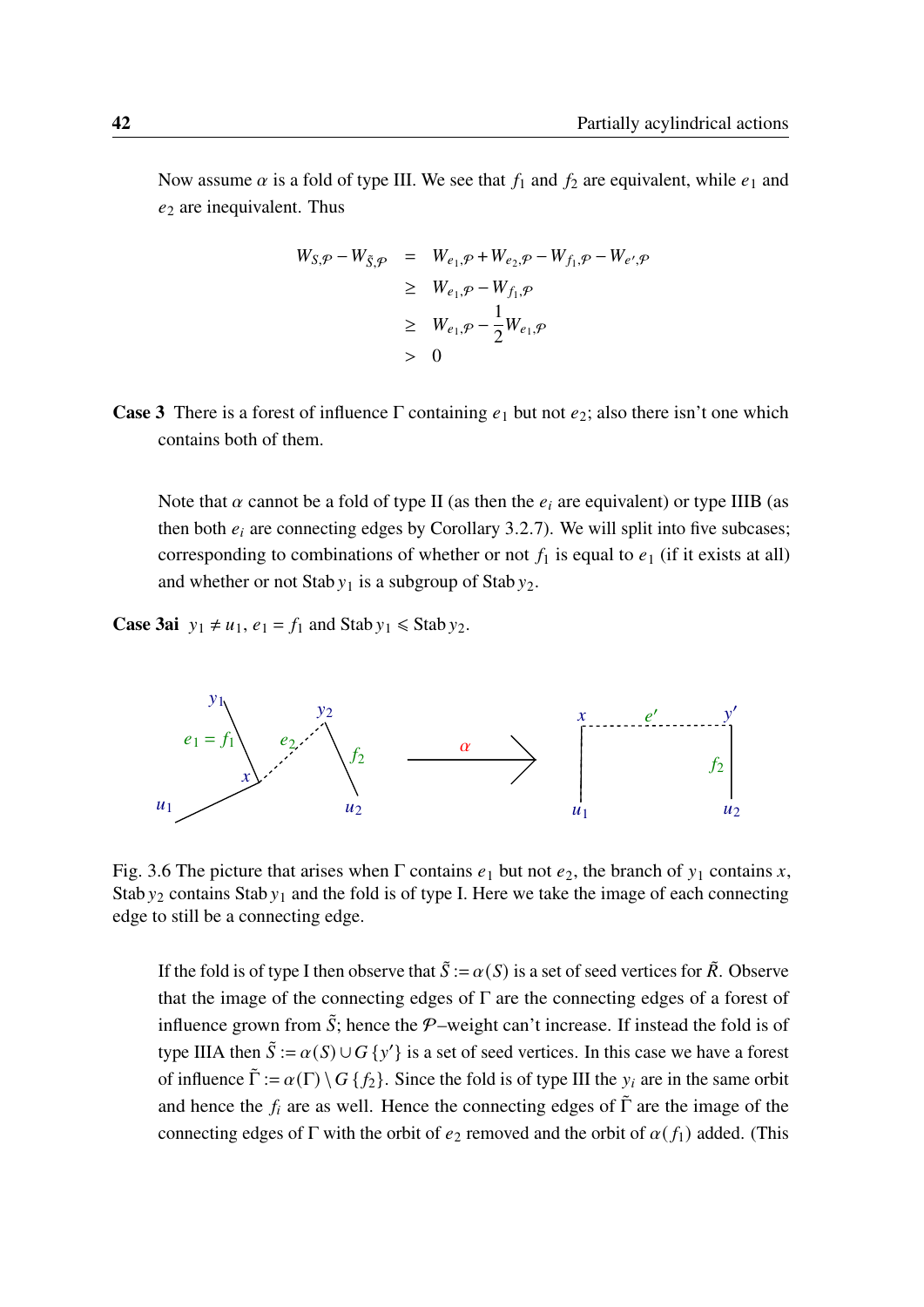gives the same picture as the one seen in Figure [3.7.](#page-52-0)) Since Stab  $e_2 \le$  Stab  $f_2$  we see that the  $P$ -weight can't increase in this case either.

**Case 3aii**  $y_1 \neq u_1$ ,  $e_1 = f_1$  and Stab  $y_1$  is not contained in Stab  $y_2$ .

<span id="page-52-0"></span>

Fig. 3.7 The picture that arises when  $\Gamma$  contains  $e_1$  but not  $e_2$ , the branch of  $y_1$  contains x and Stab  $y_2$  doesn't contain Stab  $y_1$ . Here we take the new connecting edges to be the image of the old connecting edges together with  $f_2$  (if it exists).

If the fold is of type IIIA then proceed as in case 3ai. Otherwise observe  $\tilde{S} = \alpha(S) \cup$  $G \{y'\}$  is a set of seed vertices for  $\tilde{R}$  and that  $\tilde{\Gamma} = \alpha(\Gamma) \setminus G \{e', f_2\}$  is a forest of influence grown from  $\tilde{S}$ . Since Stab  $y_1$  is not contained in Stab  $y_2$  and Stab  $y_1 =$  Stab  $e_1$  we have Stab  $e_2$  < Stab e'. We also have Stab  $e_2$  < Stab  $f_2$  because otherwise we could apply an elementary transformation to  $\Gamma$  to get a new forest of influence which is in case 1. Hence by Proposition 3.2.[10](#page-47-1) [\(c\)](#page-48-1)

$$
W_{S,\mathcal{P}} - W_{\tilde{S},\mathcal{P}} = W_{e_2,\mathcal{P}} - W_{f_2,\mathcal{P}} - W_{e',\mathcal{P}}
$$
  
\n
$$
\geq W_{e_2,\mathcal{P}} - \frac{1}{2}W_{e_2,\mathcal{P}} - \frac{1}{2}W_{e_2,\mathcal{P}}
$$
  
\n
$$
= 0
$$

**Case 3bi**  $y_1 \neq u_1, e_1 \neq f_1$  and Stab  $y_1 \leq$  Stab  $y_2$ .

If the fold is of type I then  $\tilde{S} := \alpha(S)$  is a set of seed vertices for  $\tilde{R}$ . If instead the fold is of type IIIA then  $\tilde{S} := \alpha(S) \cup G \{y'\}$  is a set of seed vertices instead. In either case observe that  $\alpha(\Gamma) \setminus G\{f_1\}$  is a forest of influence grown from  $\tilde{S}$ . (Note that if the fold is of type IIIA then  $f_1$  and  $f_2$  are in a common orbit, so  $f_2$  also becomes a connecting edge.) Since Stab  $e_2 \leq$  Stab  $x \leq$  Stab  $f_1$  we have  $W_{\tilde{S},C} \leq W_{S,C}$ .

**Case 3bii**  $y_1 \neq u_1, e_1 \neq f_1$  and Stab  $y_1$  is not contained in Stab  $y_2$ .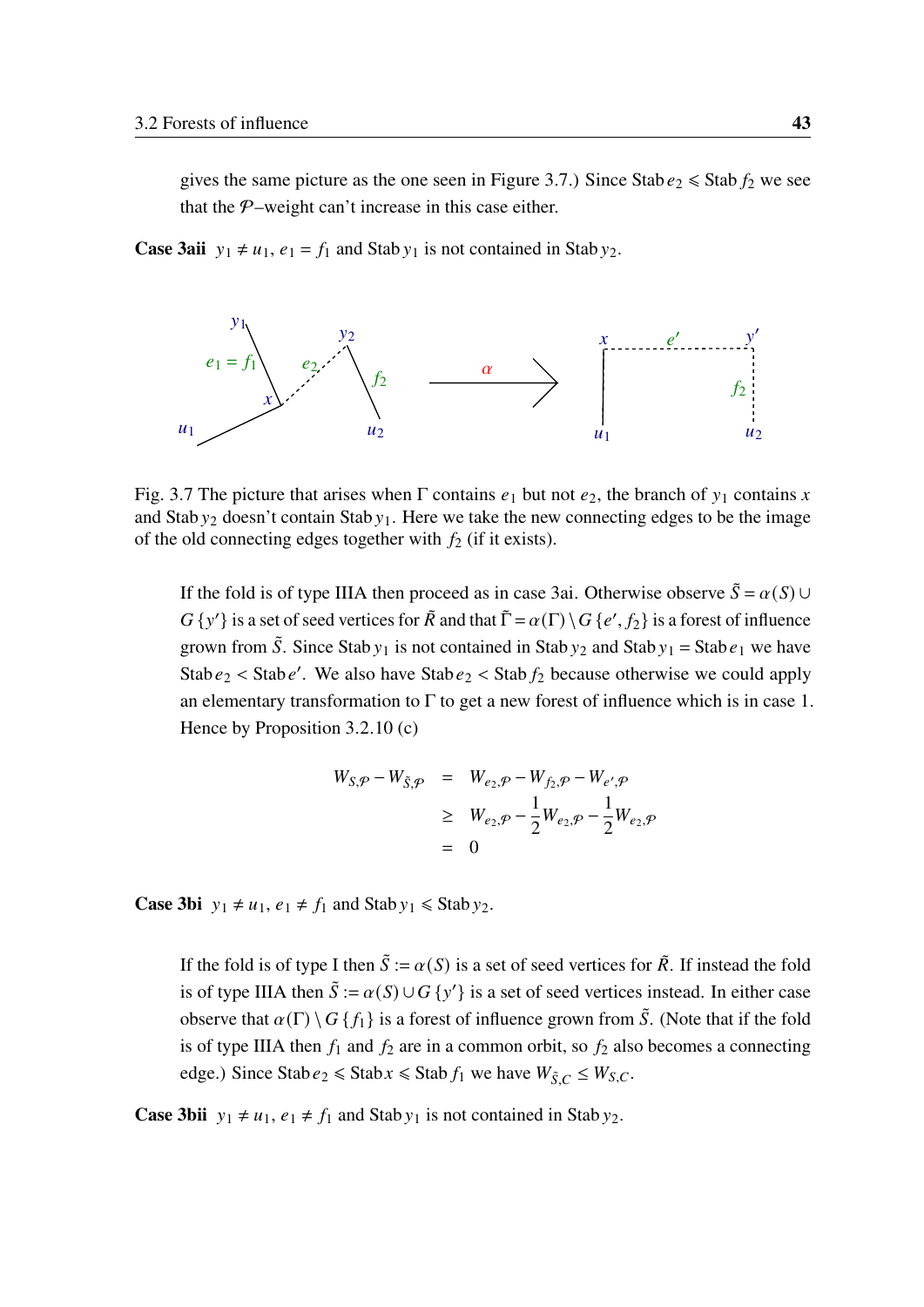

Fig. 3.8 The picture that arises when  $\Gamma$  contains  $e_1$  but not  $e_2$ , the branch of  $y_1$  doesn't contain x and Stab  $y_2$  contains Stab  $y_1$ . Here we take the new forest of influence to be the image of the old one with  $f_1$  removed.



Fig. 3.9 The picture that arises when  $\Gamma$  contains  $e_1$  but not  $e_2$ , the branch of  $y_1$  doesn't contain x and Stab  $y_1$  doesn't contain Stab  $y_2$ . Here we take the new forest of influence to be the image of the old one with both  $f_1$  and (if it exists)  $f_2$  removed.

If the fold is of type IIIA then proceed as in case 3bi. Otherwise observe that  $\tilde{S} =$  $\alpha(S) \cup G \{y'\}$  is a set of seed vertices which grows into a forest of influence  $\tilde{\Gamma} =$  $\alpha(\Gamma) \backslash G$  { $f_1, f_2$ }. If Stab  $e_2$  = Stab  $f_2$  then we could apply an elementary transformation to get both  $e_1$  and  $e_2$  in the same forest of influence and so we are in case 1; hence Stab  $f_2$  < Stab  $e_2$ . Also since Stab  $y_1$  is not contained in Stab  $y_2$  and Stab  $x \le$  Stab  $y_1$ we have

$$
\begin{aligned} \text{Stab}\,e_2 &= \text{Stab}\,y_1 \cap \text{Stab}\,y_2 \\ &< \text{Stab}\,y_1 \\ &= \text{Stab}\,f_1. \end{aligned}
$$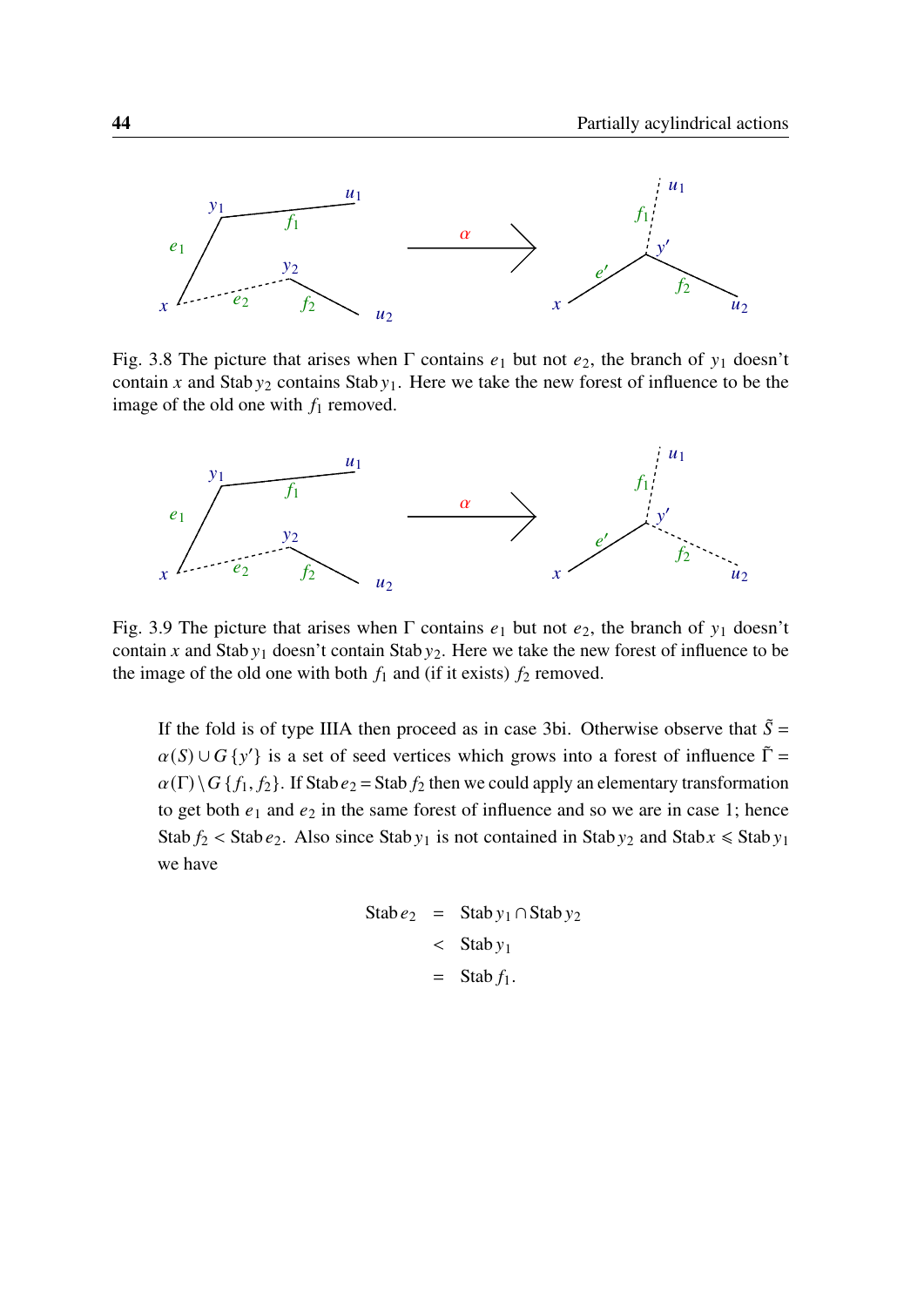Hence by Proposition 3.2.[10](#page-47-1) [\(c\)](#page-48-1)

$$
W_{S,\mathcal{P}} - W_{\tilde{S},\mathcal{P}} = W_{e_2,\mathcal{P}} - W_{f_1,\mathcal{P}} - W_{f_2,\mathcal{P}}
$$
  
\n
$$
\geq W_{e_2,\mathcal{P}} - \frac{1}{2}W_{e_2,\mathcal{P}} - \frac{1}{2}W_{e_2,\mathcal{P}}
$$
  
\n
$$
= 0
$$

**Case 3c**  $y_1 = u_1$  and so  $f_1$  doesn't exist.



Fig. 3.10 The picture that arises when  $y_1 = u_1$ . Here we take the new forest of influence to be the image of the old one with  $f_2$  removed (if it exists).

Observe that  $\tilde{S} = \alpha(S)$  is a set of seed vertices which grows into a forest of influence  $\tilde{\Gamma} = \alpha(\Gamma) \setminus G$  { $f_2$ }. Since Stab  $e_2 \leq$  Stab  $y_2 =$  Stab  $f_2$  we have  $W_{e_2, P} \geq W_{f_2, P}$  and so the P–weight can't increase.

$$
\Box
$$

Recall that a free action is a special case as we allow the set of seed vertices to be empty. Thus we must deal with this case separately.

<span id="page-54-0"></span>**Lemma 3.2.15.** *Suppose that*  $\alpha : R \to \tilde{R}$  *is a fold and S is a set of seed vertices for R*. *Suppose also that* P *has finite height. If acts freely on but not on* ˜ *then there is a set of seed vertices*  $\tilde{S}$  *for*  $\tilde{R}$  *such that*  $W_{\varphi, \tilde{S}} \leq W_{\varphi, S}$ *.* 

*Proof.* Recall from Definition 3.1.[5](#page-39-1) that we must have  $W_{P,S} \ge (\beta_1 (R/G) - 1)W_{P,1}$ . As the action on  $\tilde{R}$  is non-free and  $\alpha$  is a fold it follows that  $\alpha$  is a fold of type III. Moreover all the edge stabilisers of  $\tilde{R}$  are trivial and there is a single vertex  $u$  (up to equivalence) with a non-trivial stabiliser. We define  $\tilde{S} := G\{u\}$ . Since all the connecting groups of  $\tilde{S}$  are trivial we get that  $W_{\varphi \tilde{S}} = \beta_1 (\tilde{R}/G)W_{\varphi,1}$ . Since  $\alpha$  is a fold of type III we have  $\beta_1(\tilde{R}/G) = \beta_1(R/G) - 1$ and so the result follows. □

Now suppose that we have a map  $\Psi : T \to T'$  where T has a set of seed vertices S and the action on T' is k-acylindrical on groups larger than  $P$ . If a connecting group in S is larger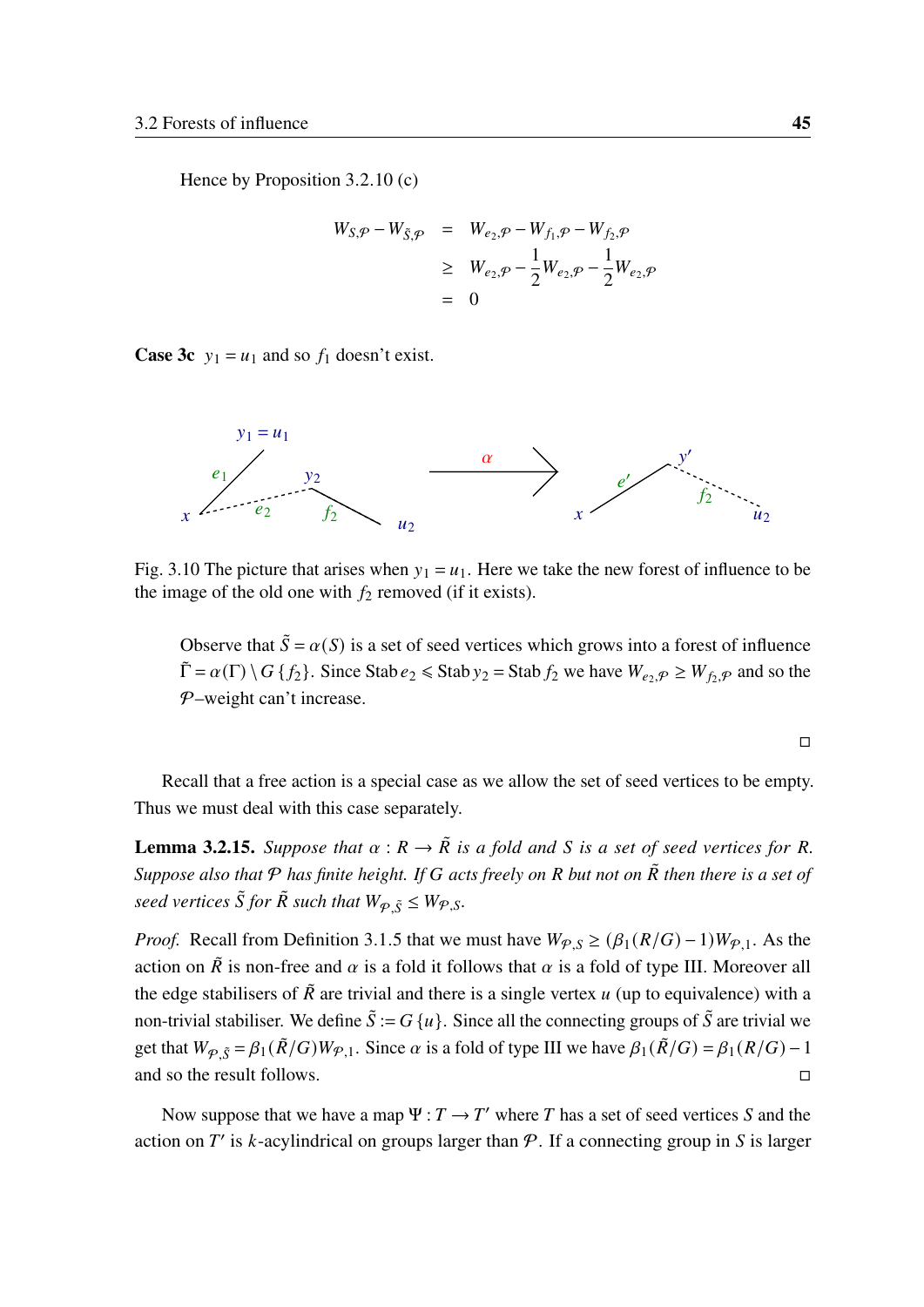than  $P$  then there are a pair of seed vertices, say  $u_1$  and  $u_2$ , whose images in  $T'$  are separated by distance at most  $k$ . Since we have control of the length of the path between these images we wish to collapse it to avoid unnecessary extra counting. However in general the image of the path between  $u_1$  and  $u_2$  need not lie in the path between  $\Psi(u_1)$  and  $\Psi(u_2)$ . For our core argument to work we require this containment and the following says we can do this with some extra folds.

<span id="page-55-2"></span>**Lemma 3.2.16.** Let  $\Psi: T \to T'$  be a simplical map where the action on T' is k-acylindrical *on groups larger than* P*. Let be a set of seed vertices for where at least one of the*  $R$  *connecting groups are larger than*  $P$  *. Then there are*  $\overline{T}$  *,*  $\overline{T'}$  *and a simplical*  $\overline{\Psi}$  *:*  $\overline{T}$  $\rightarrow$  $\overline{T'}$  *such* that the action on  $\overline{T'}$  is k-acylindrical on groups larger than  ${\mathcal P}$ , there's a set of seed vertices  $\overline{S}$  for  $\overline{T}$  with  $W_{\mathcal{P},\overline{S}} \leq W_{\mathcal{P},S'}-1$  and  $T'$  has at most  $k$  more edges than  $\overline{T'}$ .

*Proof.* Let *e* be a connecting edge of  $P$ –weight 1, (in some forest of influence Γ), which connects the trees of influence of  $u_1$  and  $u_2$ . Let  $\gamma$  be the reduced edge path between  $u_1$  and  $u_2$  $u_2$ . Recall statement ( $\star$ ) from the proof of Stallings folding theorem (Theorem 2.2.2) and apply it to  $\gamma$  to get a composition of folds  $\rho : T \to \tilde{T}$  so that the induced map  $\tilde{\Psi} : \tilde{T} \to T'$ is locally injective on  $\rho(\gamma)$ . The intersection of the stabilisers for  $u_1$  and  $u_2$  is larger than P since e has P-weight 1. So since the action on T' is k-acylindrical on groups larger than P the distance between the  $\rho(u_i)$  is at most k. Hence we can collapse at most k edges of T' to get a new tree  $\overline{T'}$  and an induced simplicial map  $\overline{\Psi} : \overline{T} \to \overline{T'}$ . (The action on  $\overline{T'}$  is k–acylindrical on groups larger than  $P$  as it is formed by collapsing edges of T', a process which cannot increase the diameter of a fixed point set.) Let  $\overline{S}$  be the image of S in  $\overline{T}$ . By construction we see that the stabiliser of every edge in  $\overline{T}$  is either conjugate into either a stabiliser of a member of S or  $\langle$ Stab $u_1$ ,Stab $u_2$ ). Hence  $\overline{S}$  is a set of seed vertices with  $W_{\mathcal{P}, \overline{S}} \leq W_{\mathcal{P}, S} - 1$  as the image of the connecting edges of  $\Gamma$  except the orbit of e is a set of connecting edges for  $S$ .  $\square$ 

## <span id="page-55-1"></span>3.3 Building partially reduced trees

It remains to bound the number of edges of a  $k$ -acylindrical action on a tree given a set of seed vertices.

<span id="page-55-0"></span>Lemma 3.3.1. Let  $P$  be a class of subgroups for a group G which is closed under conjugation. *Suppose* G acts on a tree T and that this action is both partially-reduced on  $P$  and  $k$ *acylindrical on groups larger than* P*. Suppose that is a non-empty set of seed vertices for T* with *n* orbits of connecting edges. Then  $T/G$  has at most  $(2k+1)n$  edges. Furthermore if *T* is reduced and  $k > 1$  then  $T/G$  has at most 2kn edges.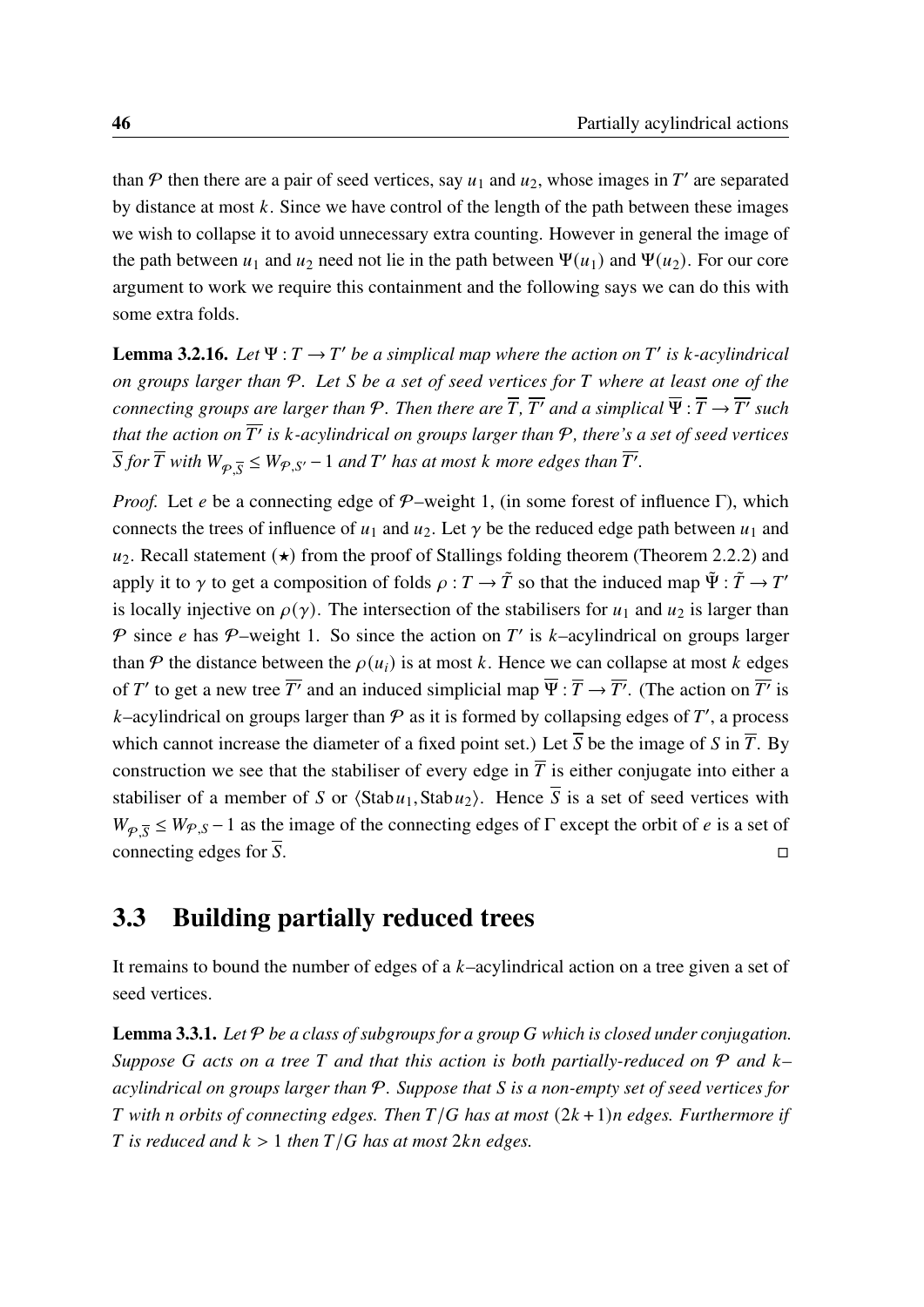*Proof.* First observe that we can assume that each connecting group is a subgroup of a group in P. Indeed suppose that there are  $r > 0$  connecting groups which are larger than P. For each of the corresponding connecting edges we see that path consisting of it together with the branches of both its endpoints must be fixed by the connecting group, which is larger than P. Since the action is k–acylindrical on groups larger than P each of these paths have length at most  $k$ . Thus we can collapse these paths to get a new tree with at most  $kr$  fewer edges and a set of seed vertices with  $r$  fewer connecting groups.

Let  $F \subset T$  be the forest consisting of S together with every edge and vertex whose stabiliser is larger than  $P$ . Since all of the connecting groups are contained in a member of  $P$  we see that F must deformation retract to S. Let  $R \subseteq T$  be a maximal subtree where every edge stabiliser is contained in a member of  $\mathcal{P}$ . Let  $A = R \cap F$ , the vertices with stabiliser larger than P and seed vertices which are in R. We define  $\tilde{R}$  as the union of R and the branches of each  $v \in A$ .



Fig. 3.11 An example of what this construction may look like in the graph of groups. Here we see that  $p := |A| = 3$ ,  $\chi(R/G) = 0$  and that R contains three orbits of connecting edges; the bottom right one and any two of the other three in  $R/G$ . Note the leftmost member of A has valence 1 in  $R/G$  and isn't in S, so if the tree is reduced F must extend beyond it. Because of this the length of the branch of this vertex is actually bounded above by  $k - 1$ instead of just the usual  $k$ .

Let  $|A/G| = p$  and suppose R contains q connecting edges (up to equivalence) of some forest of influence  $\Gamma$  grown from S. Now the branch of each vertex of R must contain a vertex in  $\Lambda$ . Moreover this is unique as two distinct members of  $\Lambda$  are influenced by different seed vertices and so must lie in different components of Γ. Therefore  $R \cap \Gamma$  deformation retracts to A and so  $\chi(R/G) = p - q$ .

Recall from Remark [3](#page-45-2).2.3 that every non-seed vertex has an edge with equal stabiliser to it and hence every vertex of  $R/G$  with valence 1 or 2 (in  $R/G$ ) must be in A as T is partially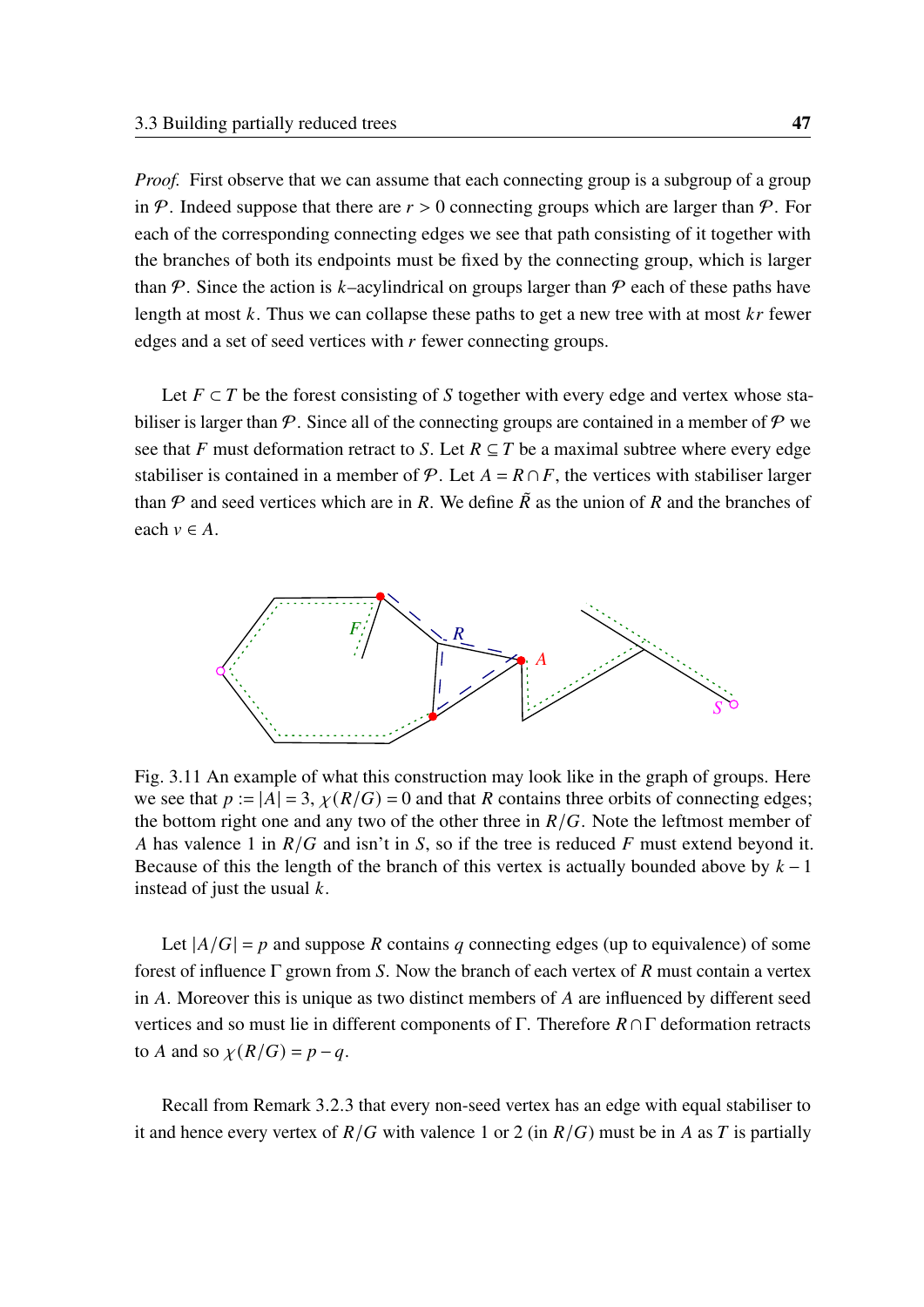reduced on P. Suppose that  $R/G$  has  $n_i$  vertices of valence *i* and observe that  $p \ge n_1 + n_2$ . Observe that  $\chi(R/G) = \frac{1}{2}$  $\frac{1}{2}(n_1 - n_3 - 2n_4 - \cdots)$  and hence  $\sum_{n=1}^{\infty}$  $i \geq 3$  $n_i \leq n_1 - 2\chi(R/G)$ . So

$$
\#(\text{edges of } R/G) = \#(\text{vertices of } R/G) - \chi(R/G)
$$
  

$$
\leq 2n_1 + n_2 - 3\chi(R/G)
$$

Now the length of the branch of each  $v \in A$  is at most k as the action is k–acylindrical on  $\mathcal{P}$ . (If  $v \in A \setminus S$  then Stab v is lager than P and fixes its branch.) Hence we see that

$$
\#(\text{edges of }\tilde{R}/G) \leq \#(\text{edges of } R/G) + kp
$$
  

$$
\leq 2n_1 + n_2 + kp - 3\chi(R/G)
$$
  

$$
\leq (k+2)p - 3\chi(R/G)
$$

We now split into cases depending on the value of  $\chi(R/G)$ . First suppose that  $\chi(R/G) \leq 0$ . Then  $q \geq p$  and so

$$
\#(\text{edges of }\tilde{R}/G) \leq (k+2)p - 3\chi(R/G)
$$
  
= (k-1)p+3(p-\chi(R/G))  

$$
\leq (k-1)q + 3q
$$
  
= (k+2)q

Otherwise  $\chi(R/G) = 1$  and we have  $q = p - 1$  and so

$$
\#(\text{edges of }\tilde{R}/G) \le (k+2)p - 3\chi(R/G)
$$
  
\n
$$
\le (k+2)(q+1) - 3
$$
  
\n
$$
= (k+2)q + (k-1)
$$
  
\n
$$
\le (k+2)q + (k-1)q
$$
  
\n
$$
= (2k+1)q
$$

Let  $\tilde{T}$  be the tree obtained by collapsing each edge of  $G\tilde{R}$  and let  $\pi : T \to \tilde{T}$ . Observe that  $\tilde{S} := \pi(S)$  is a set of seed vertices for  $\tilde{T}$  and that the number of connecting edges of  $\tilde{S}$  is  $n-q$ . Hence by induction  $\tilde{T}/G$  has at most  $(2k+1)(n-q)$  edges. Combining this with the above we see that  $T/G$  has at most  $(2k+1)n$  edges as required.

It remains to show the improved bound if T is reduced and  $k > 1$ . In this case any  $v \in A \setminus S$ where  $v/G$  has valence 1 in  $R/G$  must be the endpoint of at least 2 edges not contained in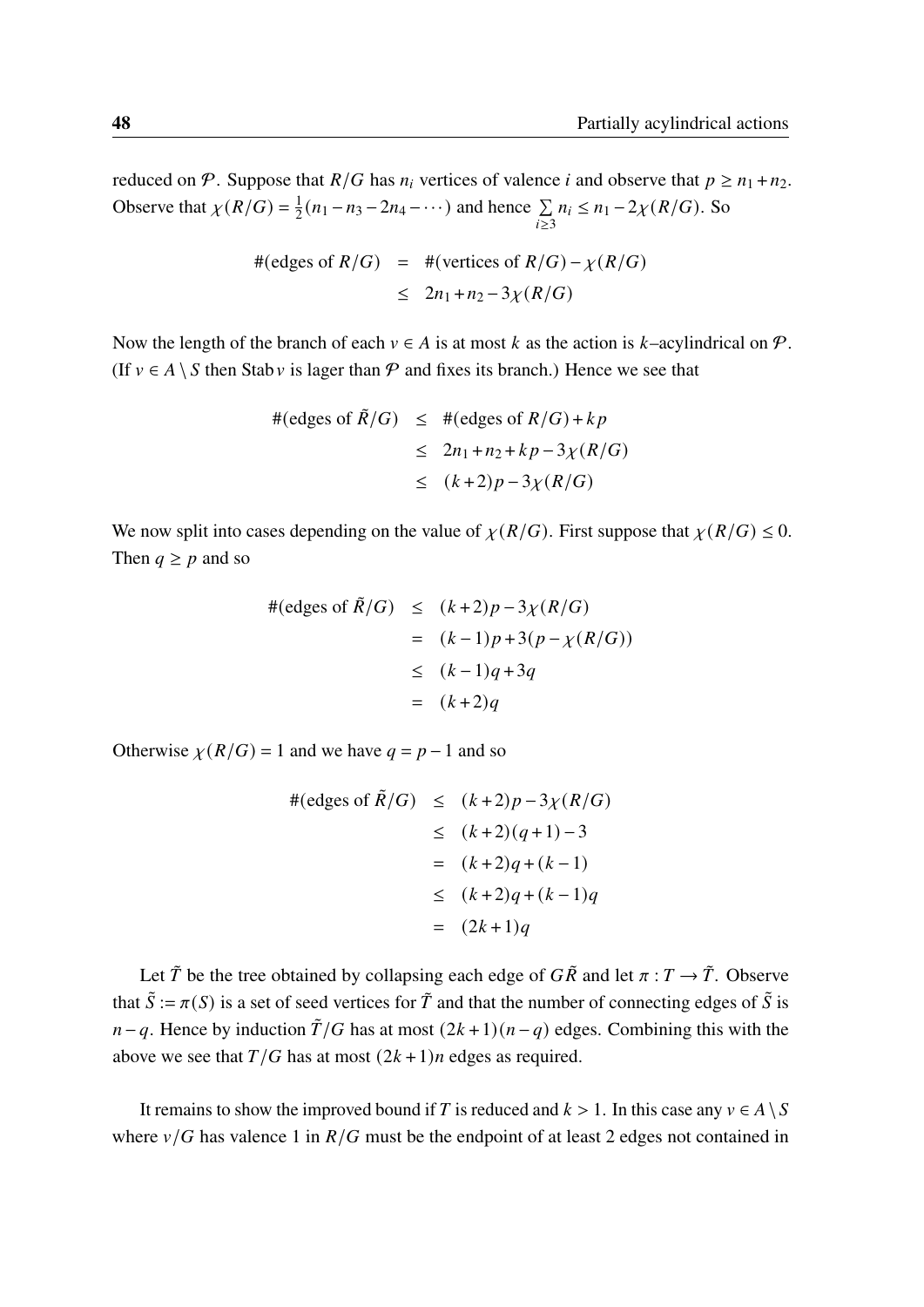$R/G$ . This means that the path from v to the corresponding  $u \in S$  actually has length at most  $k-1$ . Hence in this case

$$
# (edges of \tilde{R}/G) ≤ # (edges of R/G) + k(p - n1) + (k - 1)n1
$$
  
≤ (k + 1)n<sub>1</sub> + n<sub>2</sub> + k(p - n<sub>1</sub>) - 3χ(R/G)  
≤ (k + 1)p - 3χ(R/G)

The rest of the calculations are essentially the same as before and so are omitted for the sake of brevity. We will note however that we only actually obtain the improved bound if  $k > 1$ . (In the case where  $\chi(\tilde{R}/G) = 1$  we need  $(k-2) \le (k-2)q$ . Since  $q \ge 1$  we need  $k \geq 2.$ 

We now have all the pieces we need to prove Lemma 3.2.[13](#page-48-2) and hence Theorem [3](#page-39-0).1.7.

*Proof of Lemma* 3.2.[13](#page-48-2). We will proceed by induction on  $W_{\mathcal{P},S}$ . If  $W_{\mathcal{P},S'} = 0$  then since G isn't isomorphic to  $\mathbb Z$  the action isn't free and so there is a single seed vertex in T', which must be fixed by  $G$ . The image of this vertex in  $T$  is fixed by  $G$  and so as  $T$  is minimal it must just consist of a single vertex.

So without loss of generality  $W_{\mathcal{P},S'} > 0$ . Start by using Stallings folding theorem (Theo-rem [2](#page-23-0).2.2) to decompose  $\alpha$  into folds  $\alpha_i : T_{i-1} \to T_i$  and let  $S_0 := S'$ . Recursively for each  $i > 0$  if  $S_{i-1}$  is defined and has connecting edge groups contained in P we obtain a set of seed vertices  $S_i$  for  $T_i$  at each step using either Lemma 3.2.[14](#page-48-0) or Lemma 3.2.[15](#page-54-0) (depending on if the action on  $T_{i-1}$  is free). If the P–weight at any step decreases then we are done by induction on  $W_{\mathcal{P},S}$ .

If instead  $S_{i-1}$  has a connecting edge which is larger than P we apply Lemma 3.2.[16](#page-55-2). We obtain  $\overline{\Psi}$ :  $\overline{T}_{i-1} \to \overline{T}$  where the action on  $\overline{T}$  is k-acylindrical on groups larger than  $\mathcal{P}$ . There's a set of seed vertices  $\overline{S}_{i-1}$  for  $\overline{T}_{i-1}$  with  $W_{\varphi,\overline{S}_{i-1}} \leq W_{\varphi,S'} - 1$  and T has at most k more edges than  $\overline{T}$ . Hence by induction on  $W_{\mathcal{P},S'}$  we see that  $\overline{T}/G$  has at most  $(W_{\mathcal{P},S'}-1)$ k edges, hence  $T/G$  has at most  $W_{\varphi, S'} k$  edges as desired.

So without loss of generality we can assume that  $S_i$  is always defined and that both the  $P$ –weight is constant and that we never have a connecting edge of  $P$ –weight 1. Recall that Lemma 3.2.[14](#page-48-0) says that  $\alpha_i(S_{i-1}) \subseteq S_i$  and since the number of connecting edges is bounded above by  $\frac{1}{2}W_{\mathcal{P},S'}$  we must have  $S_i = \alpha_i(S_{i-1})$  for all sufficiently large *i*. Thus by taking limits we see that there is a set of seed vertices S for T with  $W_{\mathcal{P}, S} = W_{\mathcal{P}, S'}$ . Now Lemma [3](#page-55-0).3.1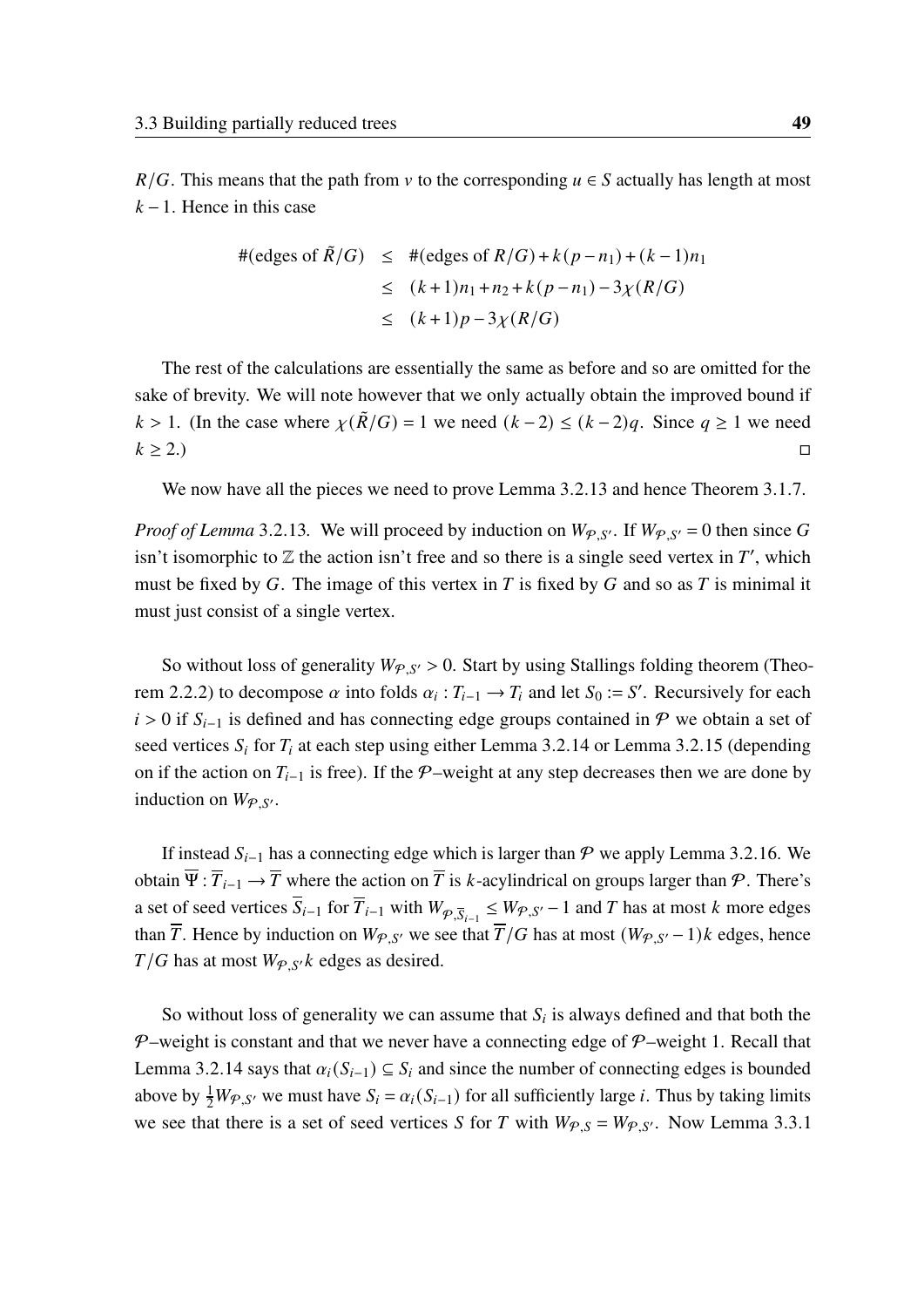$\Box$ 

implies that the number of edges of  $T/G$  is bounded above by  $\left(\frac{2k+1}{2}\right)$ 2  $W_{\mathcal{P},S}$ . (Since each connecting edge has weight of at least 2.)

*Proof of Theorem* [3](#page-39-0).1.7*.* First we use Dunwoody's resolution lemma (Theorem 2.1.[12](#page-18-0)) to get G acting on a tree T' which has at most  $C(G)$  orbits of edges together with a combinatorial map  $\Psi : T' \to T$ . Let S be the set of vertices of T' before subdividing. Observe that S is a set of seed vertices for T' and that it has P-weight of at most  $2^MC(G)$  since P has height M. Hence by Lemma 3.2.[13](#page-48-2) we see that  $T/G$  has as most  $(2k+1)2^{M-1}C(G)$  edges.

## 3.4 Extending to the main results

Now that we have finished proving our simplified result it's time to extend it to get our main theorems. The first way we're going to do this is to show that we don't require  $P$  to be closed under taking subgroups; although it still must satisfy condition (†). (See Definition 3.1.[10](#page-40-2) for the statement of (†).) The following is the analogue to Lemma 3.2.[13](#page-48-2) in this context.

<span id="page-59-0"></span>Lemma 3.4.1. *Let be a non-cyclic group and let* P *be a conjugation invariant set of subgroups of* G which satisfies (†). Let G act on a tree T and suppose this action is  $P$ *partially-reduced and –acylindrical on subgroups larger than* P*. Let act on another tree*  $T'$  and let there be a G-equivariant combinatorial map  $\Psi : T' \to T$ . Suppose that T' has a *set of seed vertices S* with finite  $P$ –weight  $W_{P,S}$  and *T* is  $P$ –closed. Then *T*/*G* has at most  $\frac{2k+1}{2}$ 2  $\big)$  W<sub>P,S</sub> edges.

The added difficulty is that Lemma 3.2.[14](#page-48-0) requires every connecting group to be in  $P$ . Previously this was not an issue as every subgroup of G was either in  $\mathcal P$  or larger than it. We will solve this problem by adding extra folds at each step which forces the connecting groups to be in  $\mathcal{P}$ .

<span id="page-59-1"></span>**Lemma 3.4.2.** *Suppose*  $\Psi : T' \to T$  and  $\beta : T' \to R$  are G-equivariant combinatorial maps *where β* factors through Ψ. Let *S* be a set of seed vertices for R with finite P–weight W<sub>P S</sub> *and where none of the connecting groups are larger than*  $P$ *. Suppose that*  $P$  *satisfies* (†)  $a$ nd T is  $P$ –closed. Then there is a simplicial map  $\rho : R \to R'$  which factors through  $\Psi$  such *that*  $R'$  has a set of seed vertices  $S' := \rho(S)$  with  $W_{\mathcal{P},S'} \leq W_{\mathcal{P},S}$  and all its connecting groups *are in* P*.*

*Proof.* Let  $\Gamma$  be any forest of influence which is grown from S. If each connecting group of S is in  $P$  then we are done; so without loss of generality there is some connecting edge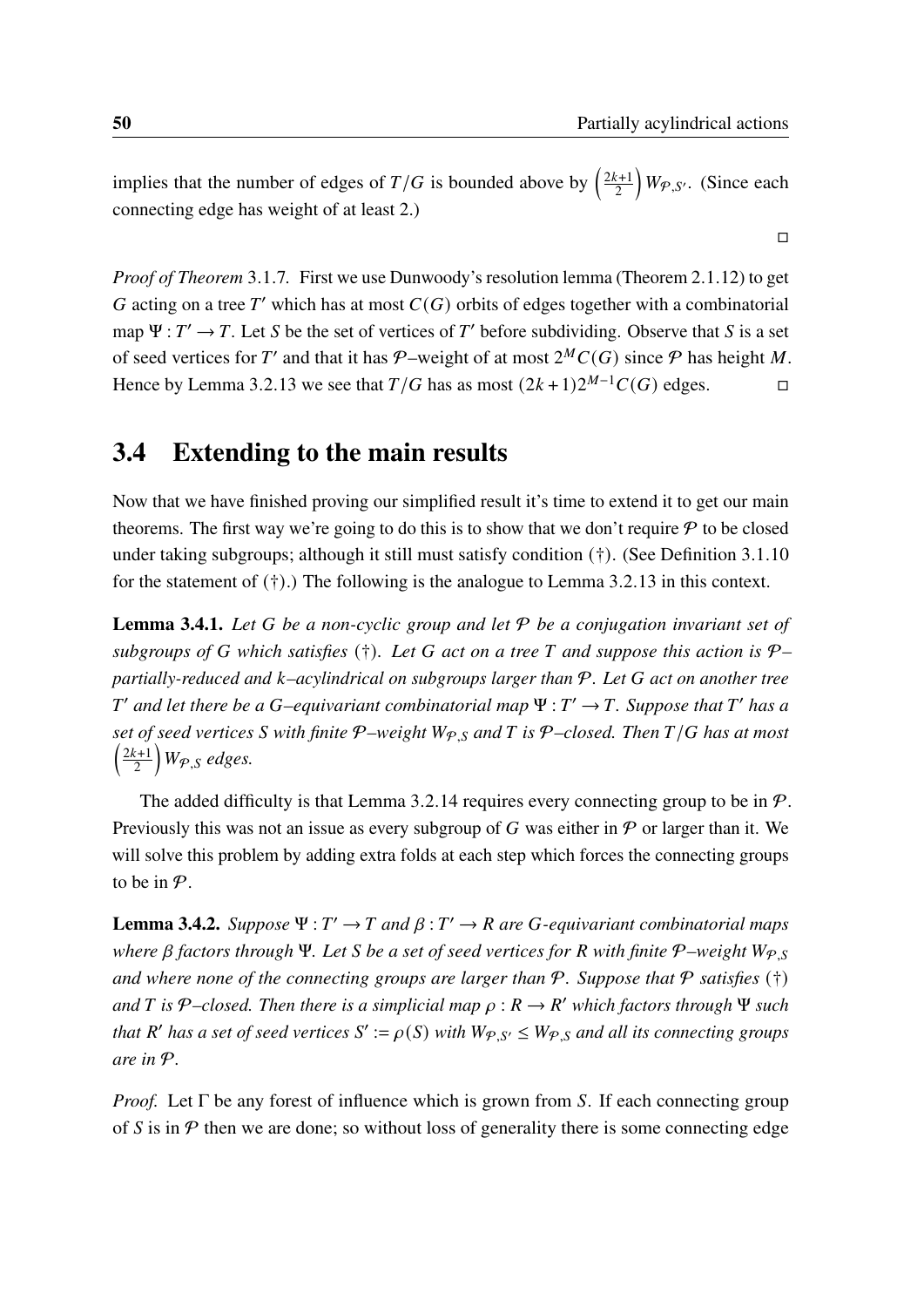group Stabe which is not in P. Since P satisfies (†) we have  $H \in \mathcal{P}$  which is a minimal extension of Stabe to  $\mathcal P$  and acts elliptically on R. Suppose H fixes the vertex  $\nu$  in R. Let p be the reduced edge path which starts at v and has final edge e. Let  $\tilde{p}$  be the union of p together with the branch of each vertex on p. (See Figure [3.12.](#page-60-0)) Since T is  $P$ –closed and the stabiliser of each edge f in  $\tilde{p}$  contains Stab e we see that image of f in T must be stabilised by H. Let  $\rho$  be the (possibly infinite) composition of type II folds which "pulls" H onto each edge of  $\tilde{p}$  and observe that this factors through  $\Psi$  since T is P–closed. Hence if e' is a connecting edge of  $\Gamma$  with stabiliser in  $\mathcal P$  then either Stab  $e' = \text{Stab}\rho(e')$  or  $W_{\mathcal P,e'} < W_{\mathcal P,e'}$ . Moreover  $\rho(\Gamma)$  is a forest of influence grown from the seed vertices  $\rho(S)$  with  $W_{\mathcal{P},S'} \leq W_{\mathcal{P},S}$ . Hence we can apply this process finitely many times until we get the result.

<span id="page-60-0"></span>

Fig. 3.12 An example of the domain we need to apply extra folds to. The reduced path from v to e is p while the entire diagram is  $\tilde{p}$ . We need to apply folds to get H fixing this whole region and not just  $p$  as otherwise we would need additional seed vertices.

*Proof of Lemma* [3](#page-59-0).4.1. As before we will proceed by induction on  $W_{P,S}$ . If  $W_{P,S} = 0$  then there is some vertex of  $T'$  which is fixed by  $G$ . So the image of this vertex in  $T$  is fixed by  $G$ and so as  $T$  is minimal it must just consist of just this single vertex.

Use Stallings folding theorem (Theorem [2](#page-23-0).2.2) to decompose  $\alpha$  into folds  $\alpha_i^{(0)}$  $T^{(0)}_{i} : T^{(0)}_{i-1} \to T^{(0)}_{i}$  $i^{(0)}$ . We will iteratively define trees  $T_i^{(j)}$  $S_i^{(j)}$  (for  $i \ge j - 1$ ) and sets of seed vertices  $S_i^{(j)}$  $\int_{i}^{(j)}$  for  $T_i^{(j)}$  $\int_{i}^{\left( f\right) }$  (for  $i = j$  and  $i = j + 1$ ) together with maps  $\alpha_i^{(j)}$  $T_i^{(j)}: T_{i-1}^{(j)} \to T_i^{(j)}$  $\mathcal{P}_i^{(j)}$  and  $\rho_i^{(j)}$  $T_i^{(j)}: T_i^{(j)} \to T_i^{(j+1)}$  $\sum_{i}^{(f+1)}$  as follows

$$
\Box
$$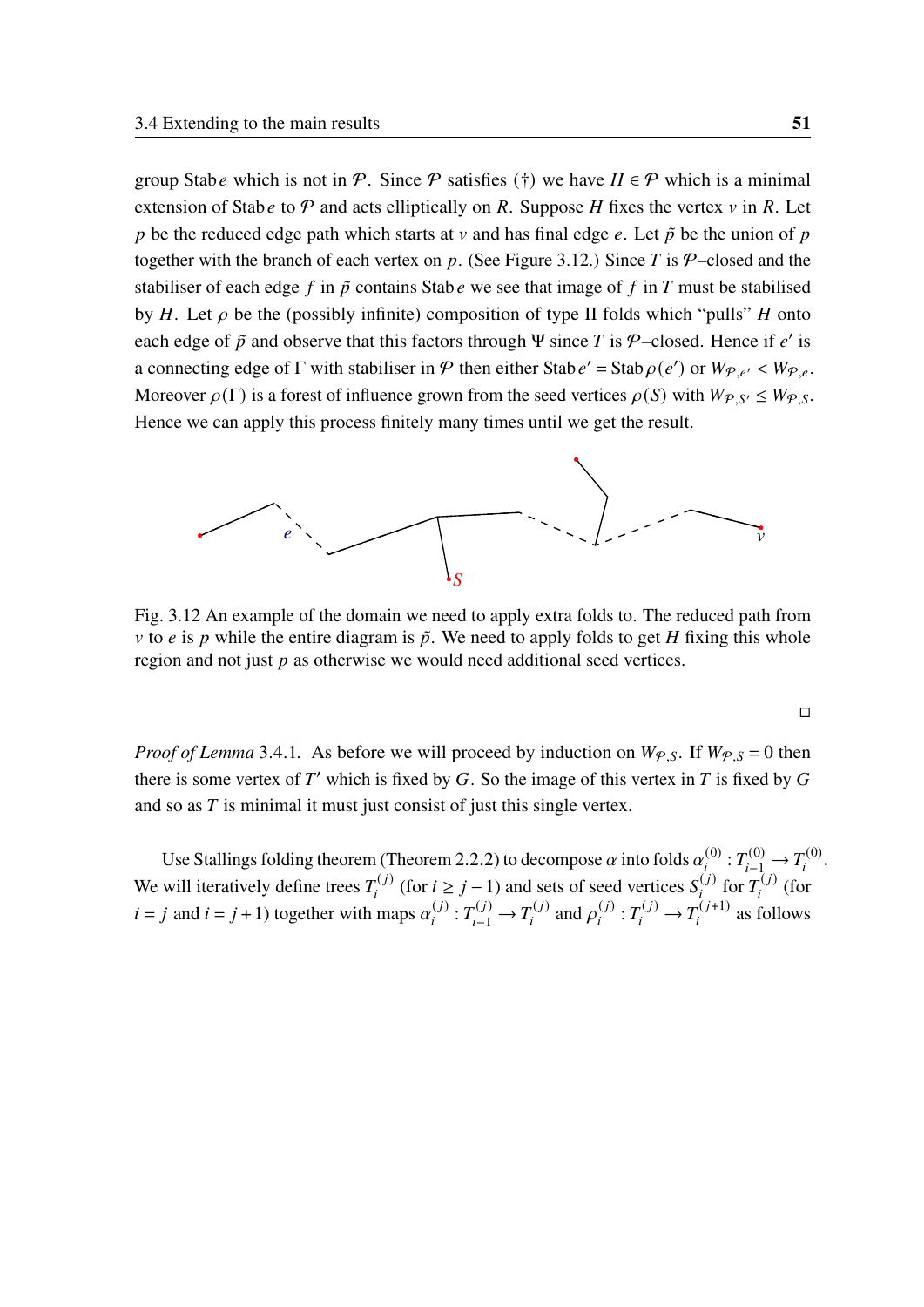for each  $j > 0$ .



First define  $\beta_i := \alpha_{i-1}^{(j-1)}$  $(j-1)$  o  $\rho_{j-2}^{(j-2)}$  $_{j-2}^{(j-2)}$  o  $\cdots$  o  $\rho_1^{(1)}$  $\alpha_1^{(1)} \circ \alpha_1^{(1)}$  $\frac{1}{1}^{(1)} \circ \rho_0^{(0)}$  $\int_{0}^{(0)}$ . (Part of the red path along the bottom of the diagram which ends with a right facing arrow.) Applying Lemma [3](#page-59-1).4.2 to  $\beta_j$  we obtain a map  $\rho_i^{(j)}$  $T_j^{(j)}: T_{j-1}^{(j-1)} \to T_{j-1}^{(j-1)}$  $S_{j-1}^{(j-1)}$  where  $S_{j-1}^{(j)}$  $j_{j-1}^{(j)} := \rho^{(j)}(S_{j-1}^{(j-1)})$  $\binom{(J-1)}{j-1}$  is a set of seed vertices where the connecting groups are in  $P$  and  $W_{P,S_{j-1}^{(j)}} \leq W_{P,S_{j-1}^{(j-1)}}$ . If  $\alpha_i^{(j)}$  $f_i^{(j)}$  folds together the edges  $e_1$  and  $e_2$  we define  $\alpha_i^{(j+1)}$  $\int_{i}^{(j+1)}$  (for  $i > j$ ) to be the fold (or identity) obtained by identifying the  $\rho_{i+1}^{(j)}$  $i+1$ images of the  $e_i$ . Finally define  $\rho_i^{(j+1)}$  $j_i^{(j+1)}$  (for  $i > j + 1$ ) to make the above diagram commute. Finally Lemma 3.2.[14](#page-48-0) says that the fold  $\alpha_i^{(j)}$  $\mathbf{S}_i^{(j)}$  induces a set of seed vertices  $\mathbf{S}_i^{(j)}$  $\bar{I}_i^{(j)}$  on  $T_i^{(j)}$  with  $W_{\varphi, S_j^{(j)}} \leq W_{\varphi, S_{j-1}^{(j)}}$ . (If a separating edge is larger than  $\varphi$  then we can reduce the  $\varphi$ -weight by collapsing at most *k* edges using Lemma 3.2.[16](#page-55-2) and then proceeding by induction on  $W_{\mathcal{P},S}$ .)

As  $\alpha = \cdots \alpha_2^{(0)}$  $\frac{1}{2}^{(0)} \circ \alpha_1^{(0)}$  $_1^{(0)}$  we see that  $\alpha = \cdots \alpha_2^{(2)}$  $\alpha_2^{(2)} \circ \rho(1) \circ \alpha_1^{(1)}$  $\eta_1^{(1)} \circ \rho_1^{(0)}$  by the definitions of  $\alpha_i^{(j)}$ ï and  $\rho^{(j)}$ . Moreover at each step we have a set of seed vertices with non-increasing P-weight, the number of orbits of connecting edges are non-decreasing and hence all but finitely many of the sets of seed vertices are the image of the seed vertices at the previous level. At this point the proof is exactly the same as the proof of Lemma 3.2.[13](#page-48-2).  $\Box$ 

*Proof of Theorem* 3.1.[12](#page-40-0) *[\(a\).](#page-41-0)* First we use Dunwoody's resolution lemma (Theorem 2.1.[12](#page-18-0)) to get G acting on a tree T' which has at most  $\alpha(G)$  orbits of edges together with a combinatorial map  $\Psi : T' \to T$ . Let S be the set of vertices of T' before subdividing. Observe that S is a set of seed vertices for T' and that it has P-weight of at most  $2^MC(G)$  since P has height M. Hence by Lemma 3.2.[13](#page-48-2) we see that T has as most  $(2k-1)2^{M-1}C(G)$  edges.  $\Box$ 

It remains to extend Theorem [3](#page-39-0).1.7 to finitely generated groups. An immediate hurdle for this is the lack of Dunwoody's resolution lemma (Theorem 2.1.[12](#page-18-0)), as this only holds for (almost) finitely presented groups. Instead take a finite generating set  $X$  for  $G$  and consider the free group  $F(X)$  acting freely on a tree T'. Whenever G acts on a tree T we see that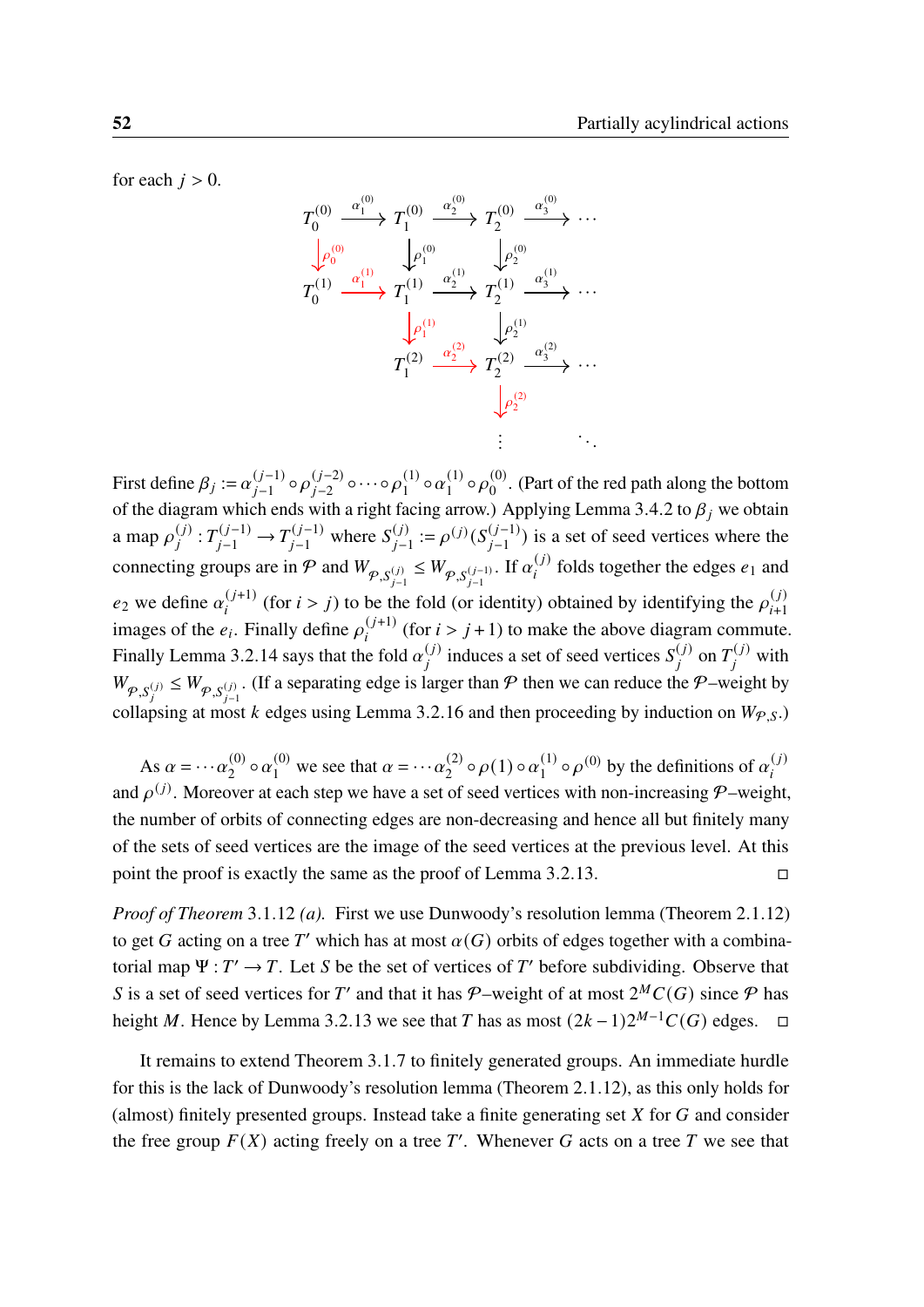there is an  $F(X)$ –equivariant combinatorial map  $T' \to T$ . It's this map which we intend to decompose into folds and apply our prior methods to.

Before stating the analogue to Lemma 3.2.[13](#page-48-2) we first need to extend the definition of  $P$ -weights.

**Definition 3.4.3.** Let  $\phi : H \to G$  be a surjective homomorphism of groups. Let P be a set *of subgroups for* G which is closed under conjugation. We define the P–weight of  $K \leq H$ , (denoted  $W_{\mathcal{P},\phi,K}$  or  $W_{\mathcal{P},K}$  if  $\phi$  is understood,) to be equal to  $W_{\mathcal{P},\phi(K)}$ . If H acts on a tree *with a non-empty set of seed vertices S then we define its*  $P$ -weight  $W_{P, \phi, S}$  (or  $W_{P, S}$  *if*  $\phi$  *is understood) to be equal to the sum of the* P*–weights of the connecting groups.*

<span id="page-62-1"></span>**Lemma 3.4.4.** Let P be a conjugation invariant set of subgroups of G which is closed under *taking subgroups. Let* G act on a tree T and suppose this action is P-partially-reduced *and –acylindrical on subgroups larger than* P*. Suppose also that* ′ *is a countable group acting on a tree* ′ *and that the following conditions hold.*

- *There is a surjective homomorphism*  $\phi$ :  $G' \rightarrow G$ .
- The kernel of  $\phi$  has trivial intersection with every edge stabiliser of T'.
- There is a G'-equivariant combinatorial map  $\Psi : T' \to T$ . (Where the action of G' on *T* is the natural one given by  $\phi$ .)
- *T'* has a set of seed vertices S' with  $P$ -weight  $W_{P,S'}$ .

*Then*  $T/G$  has at most  $\left(\frac{2k+1}{2}\right)$ 2  $\int W_{\mathcal{P},S'}$  edges. Furthermore if either T is reduced and  $k > 1$  or *all of the edges of*  $T$  *have stabiliser of size greater than*  $P$  *then*  $T/G$  *has at most*  $kW_P$   $s'$ *edges.*

First observe that the following variation of Lemma 3.2.[14](#page-48-0) and Lemma 3.2.[15](#page-54-0) holds with the exact same proof as before.

<span id="page-62-0"></span>**Lemma 3.4.5.** Let  $\phi : H \to G$  be a surjective homomorphism and P is a conjugation *invariant set of subgroups for G. Suppose that there is a H-equivariant map*  $\alpha : R \to \tilde{R}$ *which is a fold. Suppose that the kernel of has trivial intersection with each vertex stabiliser of . Suppose that is a set of seed vertices for where the image of each connecting group is in*  $P$ *. Then there is a set of seed vertices*  $\tilde{S}$  *for*  $\tilde{R}$  *with*  $W_{P,\phi,\tilde{S}} \leq W_{P,\phi,S}$ *. Moreover if*  $W_{\phi_{\phi}, \tilde{S}} = W_{\phi_{\phi}, S}$  then  $\alpha|_{S}$  is injective.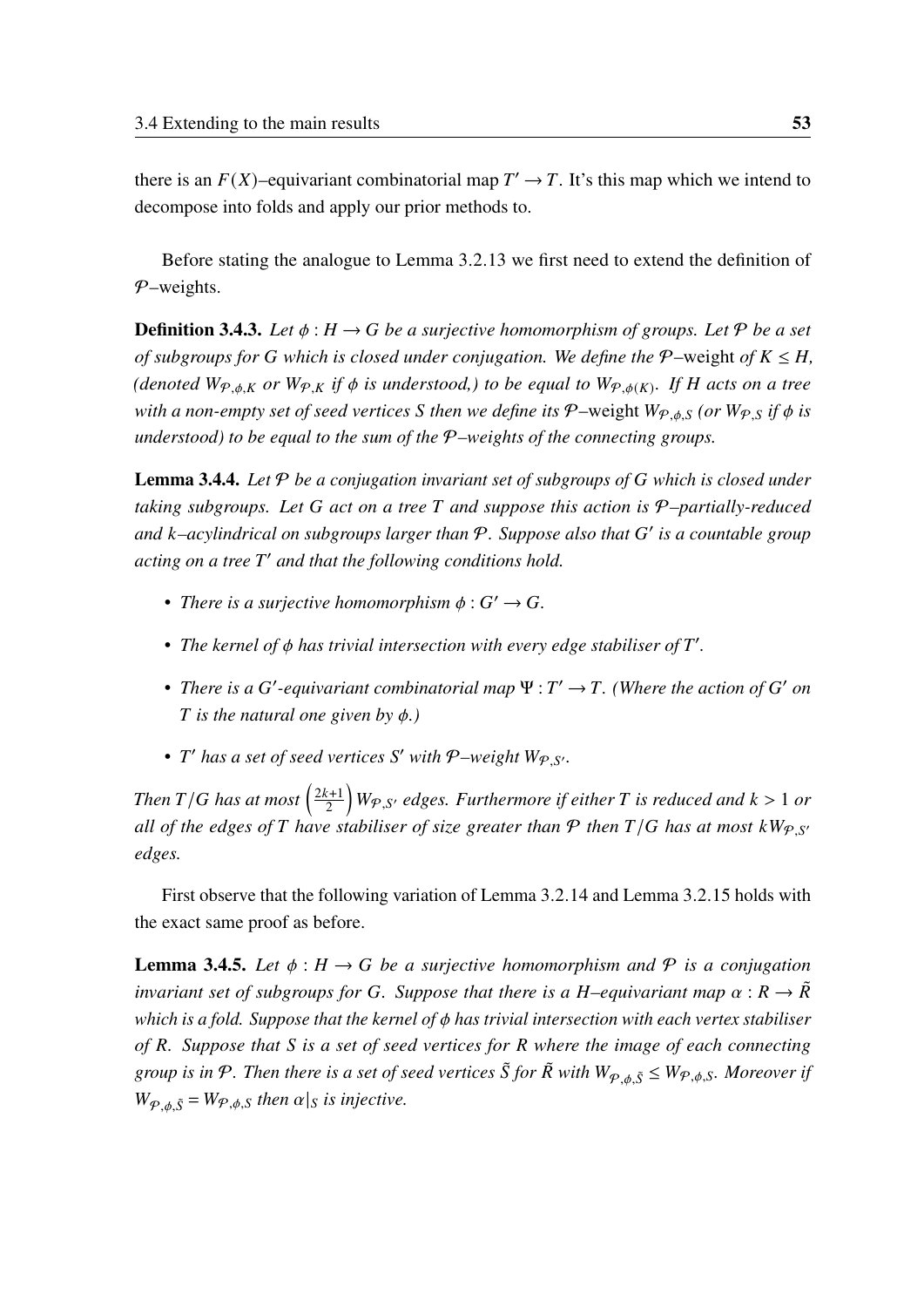Observe from our discussion of different fold types on page [19](#page-27-0) that the new edge stabilisers will always be contained in an old vertex group. The same is not true of the vertex groups however. In particular after applying Lemma [3](#page-62-0).4.5 it may be the case that elements in the kernel of  $\phi$  may end up acting elliptically on the intermediate tree, although they will only fix a single vertex. As such we need a way of modifying a group  $G_i$  and tree  $T_i$ which essentially keeps the action and map  $\Psi_i : T_i \to T$  but removes elliptically acting group elements found in the kernel of  $\phi : G_i \to G$ .

<span id="page-63-0"></span>**Lemma 3.4.6.** Let  $\phi$  :  $G' \to G$  be a surjective group homomorphism and suppose that  $G'$  acts *on a tree* ′ *where no element in the kernel of fixes an edge. Then there's a group* ′′ *acting on a tree* T'' together with surjective homomorphisms  $\phi' : G'' \to G$  and  $\sigma : G' \to G''$  with  $\phi = \phi' \circ \sigma$  and a G'-equivariant simplical map  $\rho : T' \to T''$  where the following conditions *hold.* (The action of G' on T" is given by  $\sigma$ .)

- The map  $\rho/G : T'/G \to T''/G$  is a homeomorphism of graphs.
- For each edge  $e$  of T' we have  $\sigma(\text{Stab } e) = \sigma(\text{Stab } \rho(e)).$
- The kernel of  $\phi'$  has trivial intersection with every vertex (and edge) stabiliser of  $T''$ .

In particular if T' has a set of seed vertices S' then  $S' := \rho(S')$  is a set of seed vertices for  $T''$  with  $W_{\mathcal{P}, \phi', S''} = W_{\mathcal{P}, \phi, S'}.$ 

Proof. We define G" as the fundamental group of a graph of groups decomposition corresponding to T' but with each vertex label replaced with its image under  $\phi$ . Let T'' be the Bass-Serre tree corresponding to this modified graph of groups. This naturally induces maps  $\phi' : G'' \to G$  and  $\tilde{\phi} : G' \to G''$  and  $\sigma : T'' \to T$  with all the desired properties.

*Proof of Lemma* [3](#page-62-1).4.4. As before we will proceed by induction on  $W_{P,S}$ . If  $W_{P,S} = 0$  then there is some vertex of  $T'$  which is fixed by  $G$ . So the image of this vertex in  $T$  is fixed by  $G$ and so as  $T$  is minimal it must just consist of this single vertex.

Use Stallings folding theorem (Theorem [2](#page-23-0).2.2) to decompose  $\alpha$  into folds  $\alpha_i^{(0)}$  $T^{(0)}_{i} : T^{(0)}_{i-1} \to T^{(0)}_{i}$ i and let  $G^{(0)} := G'$ . We will iteratively define groups  $G^{(j)}$  which act on trees  $T_i^{(j)}$  with sets of seed vertices  $S_i^{(j)}$  $(i)$  for  $T_i^{(j)}$  $\sigma^{(j)}$ . Also we will define maps  $\sigma^{(j)}$  :  $G^{(j)} \rightarrow G^{(j+1)}$  and  $\phi^{(j)}$  :  $G^{(j)} \rightarrow G^{(j)}$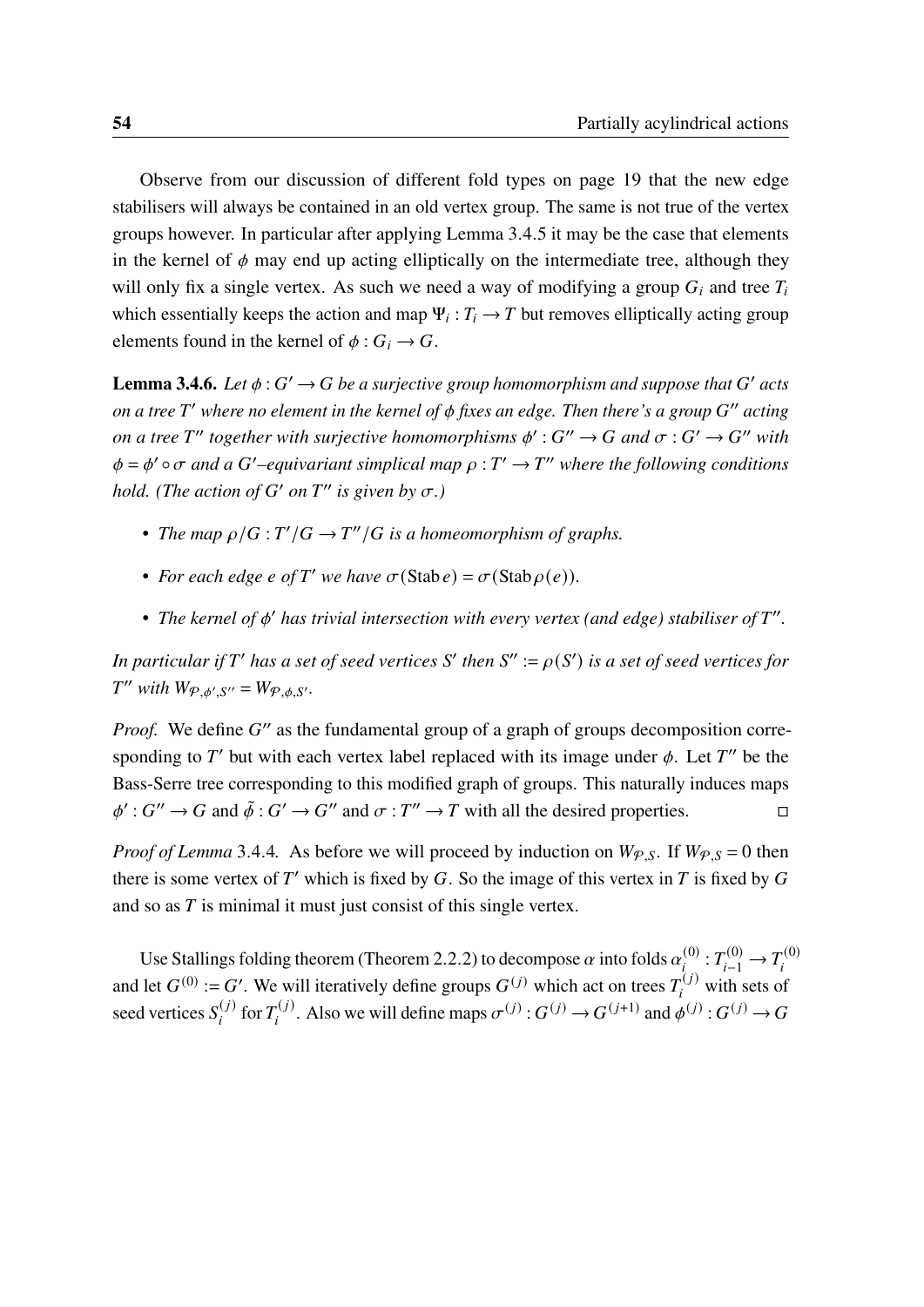together with  $\alpha_i^{(j)}$  $T_i^{(j)}: T_{i-1}^{(j)} \to T_i^{(j)}$  $p_i^{(j)}$  and  $p_i^{(j)}$  $T_i^{(j)}: T_i^{(j)} \to T_i^{(j+1)}$  $\int_{i}^{(j+1)}$  (for  $i \geq j-1$ ).

$$
T_0^{(0)} \xrightarrow{\alpha_1^{(0)}} T_1^{(0)} \xrightarrow{\alpha_2^{(0)}} T_2^{(0)} \xrightarrow{\alpha_3^{(0)}} \cdots
$$
  
\n
$$
\downarrow \rho_0^{(0)} \qquad \downarrow \rho_1^{(0)} \qquad \downarrow \rho_2^{(0)} \qquad \downarrow \rho_2^{(0)}
$$
  
\n
$$
T_0^{(1)} \xrightarrow{\alpha_1^{(1)}} T_1^{(1)} \xrightarrow{\alpha_2^{(1)}} T_2^{(1)} \xrightarrow{\alpha_3^{(1)}} \cdots
$$
  
\n
$$
\downarrow \rho_1^{(1)} \qquad \downarrow \rho_2^{(1)}
$$
  
\n
$$
T_1^{(2)} \xrightarrow{\alpha_2^{(2)}} T_2^{(2)} \xrightarrow{\alpha_3^{(2)}} \cdots
$$
  
\n
$$
\downarrow \rho_2^{(2)}
$$
  
\n
$$
\vdots
$$

First we define  $\beta_i := \alpha_i^{(j)}$  $j^{(j)} \circ \rho_{i-1}^{(j-1)}$  $\frac{(j-1)}{j-1}$   $\circ \cdots \circ \rho_1^{(1)} \circ \alpha_1^{(1)} \circ \rho_0^{(0)}$ . (Part of the red path along the bottom of the diagram which ends with a right facing arrow.) First use Lemma [3](#page-63-0).4.6 on  $\beta_j$  and  $\phi^{(j)}$  to obtain a map  $\rho^{(j)}: T_j^{(j)} \to T_j^{(j+1)}$  $t_j^{(j+1)}$  together with group homomorphisms  $\sigma^{(j)}$  :  $G^{(j)} \rightarrow G^{(j+1)}$ and  $\phi^{(j+1)}$ :  $G^{(j+1)} \rightarrow G$ . Also  $S_j^{(j+1)}$  $j_i^{(j+1)} := \rho^{(j)}(S_i^{(j)})$  $\binom{J}{i}$  is a set of seed vertices where the images of the connecting groups are in  $\mathcal P$  and  $W_{\mathcal P,S_{j-1}^{(j)}} \leq W_{\mathcal P,S_{j-1}^{(j-1)}}$ . If  $\alpha_i^{(j)}$  $f_i^{(J)}$  folds together the edges  $e_1$  and  $e_2$  we define  $\alpha_i^{(j+1)}$  $j_i^{(j+1)}$  (for  $i > j$ ) to be the fold (or identity) obtained by identifying the  $\rho^{(j)}$  $_{i+1}^{(j)}$  images of the  $e_i$ . Finally define  $\rho_i^{(j+1)}$  $j_i^{(j+1)}$  (for  $i > j + 1$ ) to make the above diagram commute.

Finally Lemma [3](#page-62-0).4.5 says that the fold  $\alpha_i^{(j)}$  $i_j^{(j)}$  induces a set of seed vertices  $S_j^{(j)}$  $\binom{(j)}{i}$  on  $T_i^{(j)}$  $\overline{1}$ with  $W_{\varphi, S_j^{(j)}} \leq W_{\varphi, S_{j-1}^{(j)}}$ . (If a separating edge is larger than  $\varphi$  then we can reduce the  $\varphi$ weight by collapsing at most  $k$  edges using Lemma 3.2.[16](#page-55-2) and then proceeding by induction.)

As  $\alpha = \cdots \alpha_2^{(0)}$  $\frac{(0)}{2} \circ \alpha_1^{(0)}$  $_1^{(0)}$  we see that  $\alpha = \cdots \alpha_2^{(2)}$  $2^{(2)} \circ \rho_1^{(1)}$  $\alpha_1^{(1)} \circ \alpha_1^{(1)}$  $\frac{1}{1}^{(1)} \circ \rho_0^{(0)}$  $\binom{0}{0}$  by the definitions of  $\alpha_i^{(j)}$ .<br>l and  $\rho_i^{(j)}$  $i^{(j)}$ . Moreover at each step we have a set of seed vertices with non-increasing P–weight, the number of orbits of connecting edges are non-decreasing and hence all but finitely many of the sets of seed vertices are the image of the seed vertices at the previous level. At this point the proof is exactly the same as the proof of Lemma 3.2.[13](#page-48-2).  $\Box$ 

*Proof of Theorem* 3.1.[12](#page-40-0) *(b)*. Pick a minimal generating set X for G and let  $G' := F(X)$ . Let  $\phi : G' \to G$  be the natural projection and let T' be the tree corresponding to the rose with rank G petals labelled by the elements of X. Let  $\Psi : T' \to T$  be any G'-equivariant combinatorial map. If  $G$  acts freely on  $T$  then the action is reduced and so every vertex in  $T/G$  has valence at least 3. Now Proposition [2](#page-29-0).3.7 says that  $\beta_1(T/G) \leq \text{rank } G$  and thus Proposition [2](#page-29-1).3.6 implies that  $T/G$  has at most  $3(\text{rank } G - 1)$  edges. Now suppose the action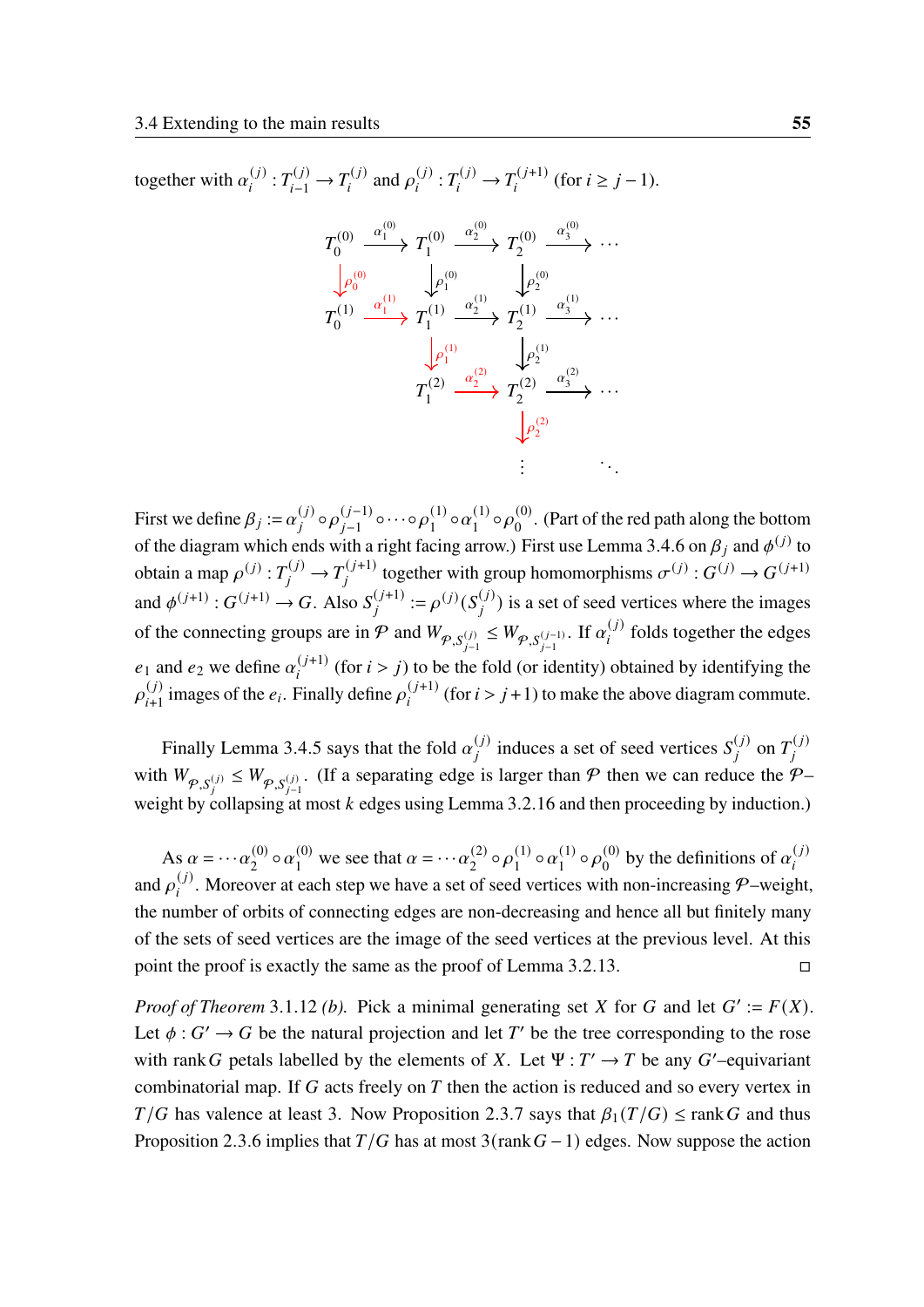on  $T$  is not free and let  $S$  be the set of vertices of  $T'$  before subdividing. Observe that  $S$  is a set of seed vertices for T' and that it has P-weight of at most  $2^M$  rank(G) since P has height *M*. Hence by Lemma [3](#page-62-1).4.4  $T/G$  has as most  $(2k+1)2^{M-1}$  (rank $(G) - 1$ ) edges. If all of the edges of T have stabiliser larger than  $\mathcal P$  or T is reduced with  $k > 1$  then the number of edges is in fact bounded by  $k2^M$ (rank(G) − 1). □

## 3.5 Sharpness of bounds

We will now restrict our attention to the case where  $P = 1$ , the collection which only contains the trivial subgroup. In other words we are to consider actions which are  $k$ -acylindrical. In [\[26\]](#page-98-1) Weidmann showed that a finitely generated group acting  $k$ -acylindrically on a tree where all the edges have non-trivial stabiliser has at most  $2k$ (rank  $G-1$ ) orbits of edges. Theorem 3.1.[12](#page-40-0) [\(b\)](#page-41-1) immediately implies this by setting  $k = 1$ . The purpose of this section is to improve this bound to one which is the best possible.

<span id="page-65-1"></span>Theorem 3.5.1. *Let be a (non-cyclic) finitely generated group acting –acylindrically on a minimal tree*  $T$  (where  $k \geq 1$ .) Suppose that each edge of  $T$  has non-trivial stabiliser. *Then*  $T/G$  has at most  $\Big| \Big( 2 \text{rank} G - \frac{5}{2} \Big)$ 2  $\left\{ \left| k \right. \right\}$  *edges. If* G is torsion-free then this bound can be *improved to*  $(2 \text{rank} G - 3) k$ .

<span id="page-65-0"></span>**Theorem 3.5.2.** *For any*  $k > 0$  *and*  $r \ge 2$  *there is a finitely presented group* G *with* rank  $G = r$ *which acts –acylindrically on a minimal tree where each edge of has non-trivial stabiliser and T* / *G* has exactly  $\left| \left( 2\mathrm{rank}\, G - \frac{5}{2} \right) \right|$ 2  $\left| k \right|$  *edges.* 

*Similarly*  $F_r$  *admits a k–acylindrical action on a minimal tree*  $T$  *where each edge of*  $T$ *has non-trivial stabiliser and*  $T/F_r$  *has exactly*  $(2r - 3)$  *k edges.* 

**Remark 3.5.3.** *Unlike in the previous results there is no requirement that* T needs to be *reduced. Instead the conditions that is –acylindrical and has no edges with trivial stabiliser are enough to completely prevent the unrestricted edge subdivision which motivated the definition of a reduced action.*

We will start by constructing the examples with many edges as this will motivate the argument for the sharp bound.

*Proof of Theorem* [3](#page-65-0).5.2. We need to show that for any integers  $k \ge 1$  and  $r \ge 2$  that there is a group of rank r acting k-acylindrically on a tree with  $2k \left(\text{rank } G - \frac{5}{4}\right)$  $\left(\frac{5}{4}\right)$  orbits of edges, none of which have trivial stabilisers. Pick distinct primes  $\overline{p}$  and  $q$  such that  $(p-1)(q-1) \ge$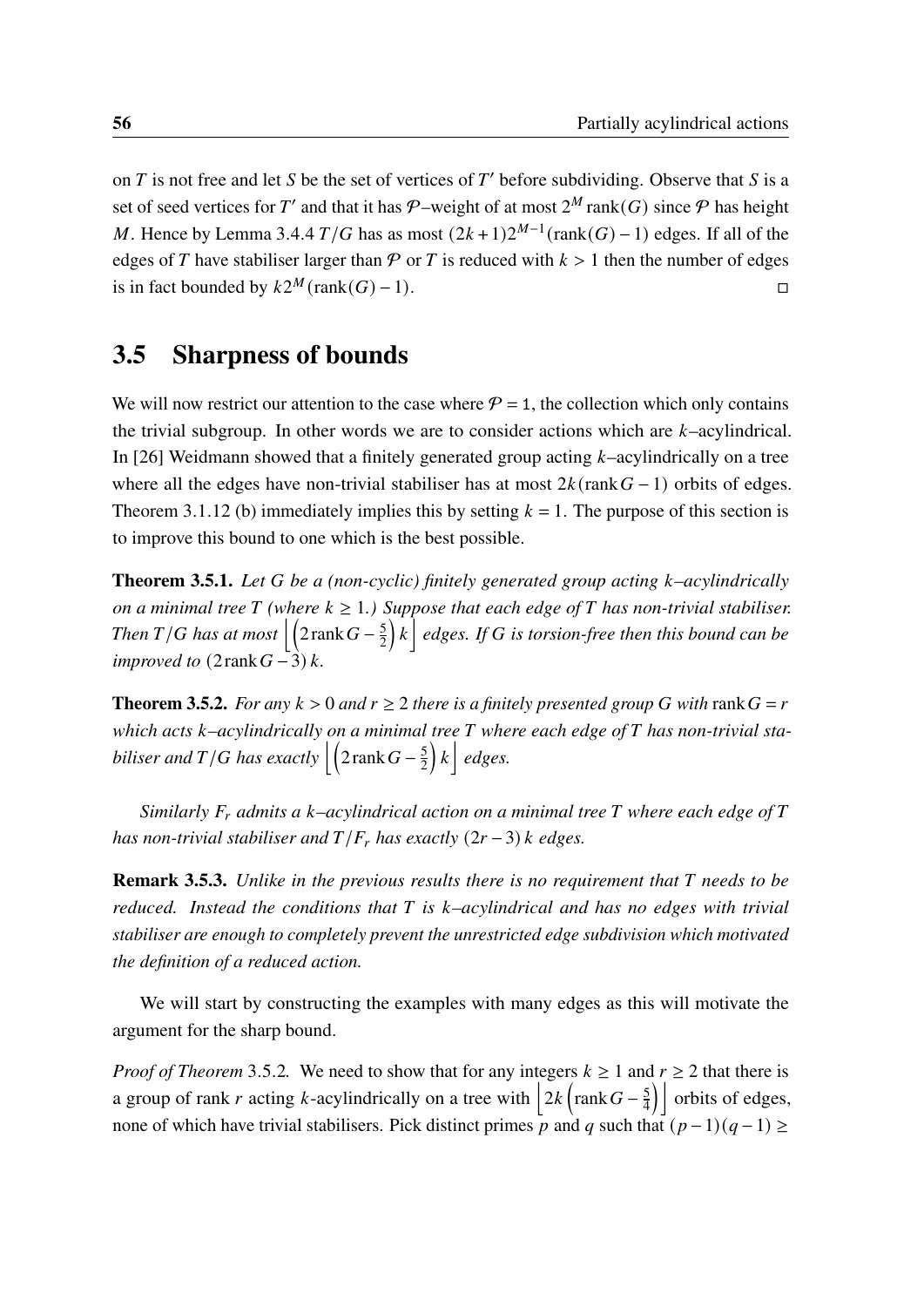$2(r-2)$ . Let  $G := \langle a, h_1, \cdots, h_{r-1} \mid a^{pq} = 1 \rangle \cong \left( \frac{\mathbb{Z}}{pq} \right)$  $\left(\frac{\mathbb{Z}}{pq\mathbb{Z}}\right) * F_{r-1}$  and note that rank  $G = r$ . We will now construct a tree  $T$  for  $G$  to act on. Start with the graph of groups decomposition consisting of the rose with  $r - 1$  petals representing the  $h_i$  and with a single vertex on the loop representing  $h_1$  with label  $\langle a \rangle$ . (In the diagrams we take  $k = 4$  and  $r = 3$ .)



Subdivide the loop representing  $h_1$  so that it consists of  $\left[\frac{k}{2}\right]$  $\frac{k}{2}$  + 2 edges. Apply folds of type II to "pull"  $a$  onto each vertex on the loop except the central one.



Next subdivide the edges on the loop representing  $h_1$  which are adjacent to the central vertex into  $\frac{k}{2}$  $\frac{k}{2}$  sub-edges. Apply folds of type II which "pull"  $a^p$  along one of these series of edges and "pull"  $a<sup>q</sup>$  along the other. We see that the central vertex has stabiliser  $H := \langle b, c \mid b^q = c^p = 1 \rangle \cong \left( \frac{\mathbb{Z}}{n^2} \right)$  $\left(\frac{\mathbb{Z}}{a\mathbb{Z}}\right) * \left(\frac{\mathbb{Z}}{a\mathbb{Z}}\right)$  $\left(\frac{\mathbb{Z}}{a\mathbb{Z}}\right)$  where  $b = a^p$  and  $c = (a^q)^{h_1}$ .



For  $i \le 2(r-2)$  we define  $g_i = b^{x+1}c^{y+1}$  where  $i = (p-1)x + y$  for  $x, y \in \mathbb{Z}$  with  $0 \le y \le$  $p-2$ . Since  $(p-1)(q-1) \ge 2(r-2)$  we see that these  $g_i$  represent pairwise non-conjugate elements of H. Subdivide the loop representing each  $h_i$  (for  $2 \le j \le r-1$ ) into 2k sub-edges, then apply folds of type II which "pulls"  $g_{2j-3}$  along k edges starting at one end and "pulls"  $g_{2i-2}$  along k edges starting at the other.



Observe that this decomposition has  $\left(2r - \frac{5}{2}\right)$  $\frac{5}{2}$ ) $k$  edges. (It's not reduced in general, but recall that this isn't a condition for this result.) It remains to check that the corresponding Bass-Serre tree is  $k$ -acylindrical. The elements of  $G$  which act elliptically (upto conjugacy)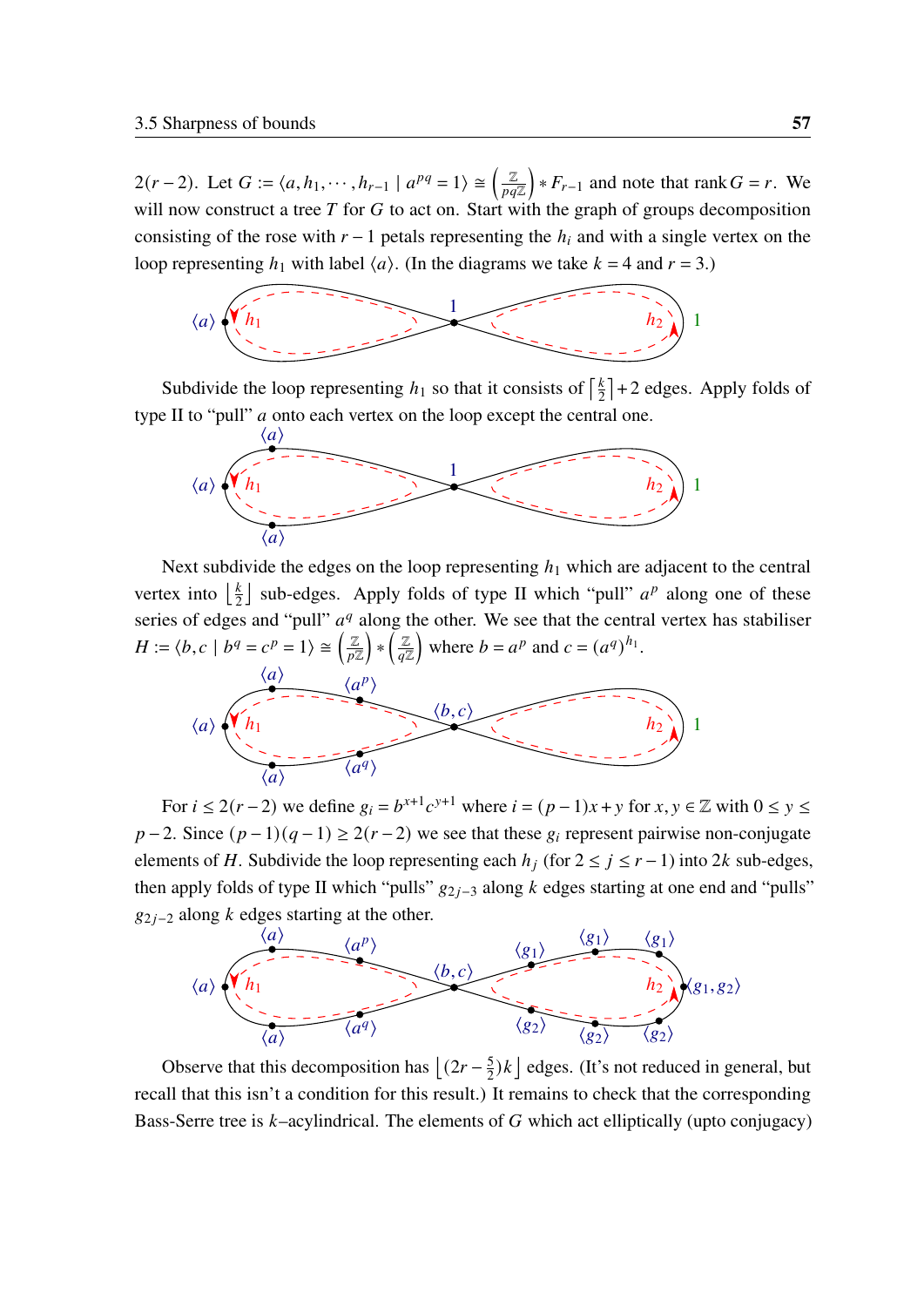are powers of  $a$  and elements of  $H$ ; so these are the ones we need to check that they fix a region of bounded diameter.

First consider elements of  $H$ . The elements which fix an edge of our tree are (powers of) the  $g_i$ , b and c (upto conjugacy). As b and c are conjugate to powers of a we'll leave these for now. Now observe that each  $g_i$  has a different image in the abelianization of H; hence distinct  $g_i$  are in different conjugacy classes. Moreover each cyclic root-closed subgroup of H is malnormal in it. Hence each (power of)  $g_i$  only fixes  $k$  edges.

<span id="page-67-0"></span>

Fig. 3.13 The region of the Bass-Serre tree which is fixed by some power of  $a$ , together with their stabilisers. The central arc with stabiliser  $\langle a \rangle$  has length  $\left[\frac{k}{2}\right]$  $\frac{k}{2}$  while each "offshoot" with stabiliser either  $\langle a^p \rangle$  or  $\langle a^q \rangle$  has length  $\frac{1}{2}$  $\frac{k}{2}$ .

We now need to consider powers of a. Let  $1 \le m < pq$  and look at the fixator of  $a^m$ . If p | m then the fixator of  $a^m$  consists of a central vertex with  $q + 1$  "offshoots", one of length  $\frac{k}{2}$  $\frac{k}{2}$  and the rest of length  $\frac{k}{2}$  $\frac{k}{2}$ . In other words the fixator consists of the left and the centre parts of Figure [3.13.](#page-67-0) This region has diameter  $k$  and so we are fine. Likewise for the case where  $q \mid m$ . We cannot have  $pq \mid m$  as  $m < pq$ . Finally if m is coprime to  $pq$  then  $p^m$  just fixes a path of length  $\left[\frac{k}{2}\right]$  $\frac{k}{2}$ ; the middle section of Figure [3.13.](#page-67-0)

Building an example which is maximal for torsion-free groups is similar. First we need  $a$ to have infinite order and so  $G \cong F_r$ . The initial splitting is defined in the same way as before. Next we subdivide the loop representing  $h_1$  into k subedges and apply folds of type II so that each edge in this loop has label  $\langle a \rangle$ . (If  $k = 1$  then we collapse either of the initial edges of the loop instead.) The label of the central vertex is now isomorphic to the free group of rank 2 which is generated by  $b := a$  and  $c := a^{h_1}$ . We now subdivide and fold onto the loops representing the rest of the  $h_i$  as before.

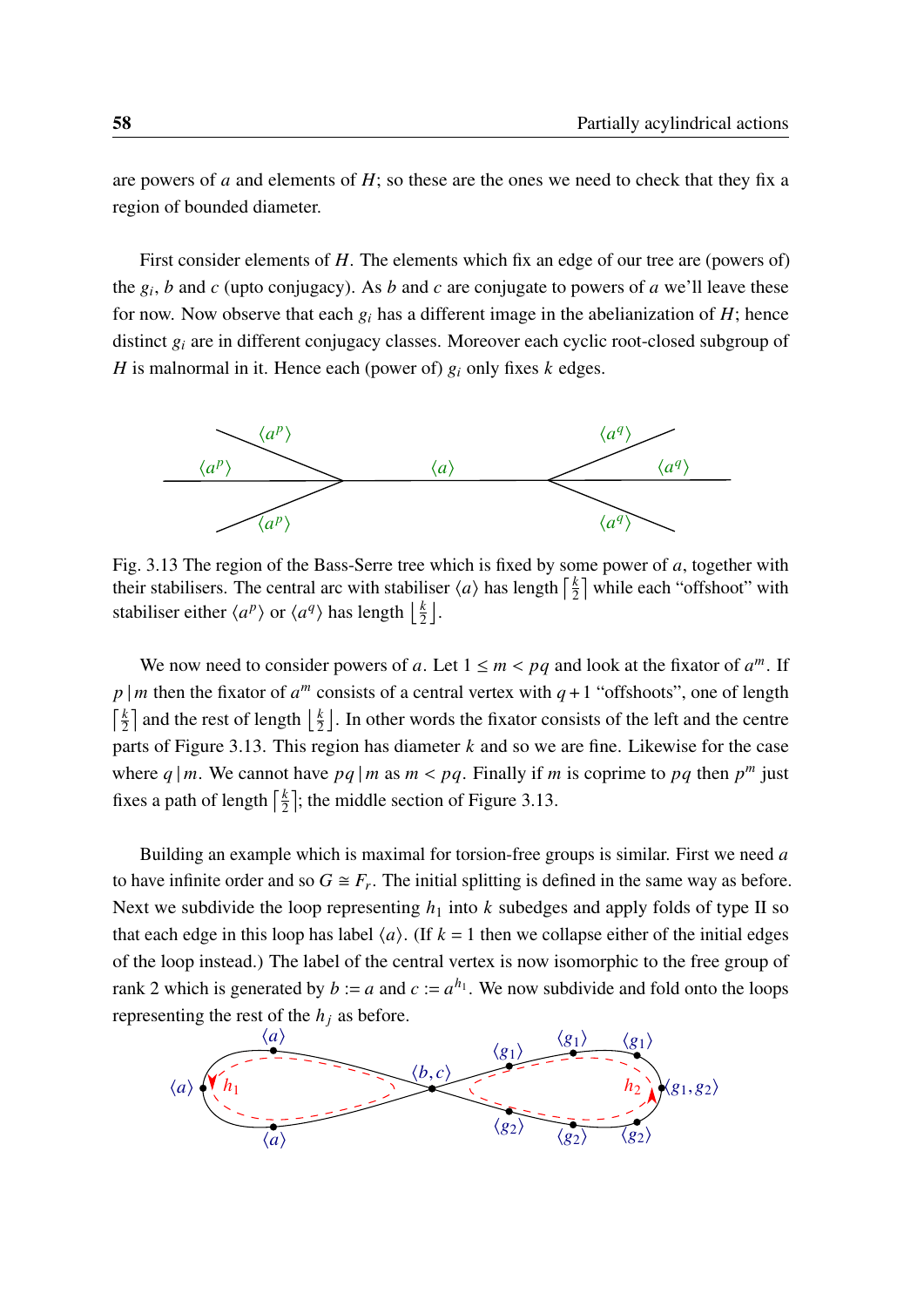Before proving Theorem [3](#page-65-1).5.1, which will show the above examples are the best possible, it's useful to compare their constructions to the proof of Lemma [3](#page-62-1).4.4. We start with a single orbit of seed vertices with representative stabiliser  $\langle a \rangle$ . Our initial folds induce a new orbit of seed vertices on the central vertex. Moreover the two connecting edges on the loop representing  $h_1$  are now non-trivial and so we collapse it. In doing this we'll reduce the 1–weight by two but only collapse either  $\frac{3k}{2}$  $\frac{3k}{2}$  or k edges, depending on which construction we're talking about. This is less than the  $2k$  edges theoretically allowed by the lemma. Continuing we then successively collapse each loop; getting rid of the maximally possible  $2k$  edges each time.

With this comparison in mind we will now show that such an inefficiency must occur at a particular point in Lemma [3](#page-62-1).4.4. Specifically whenever a vertex first obtains a non-cyclic stabiliser.

<span id="page-68-0"></span>**Lemma 3.5.4.** Let  $\alpha : R \to \tilde{R}$  be a fold which factors through  $\Psi : T' \to T$  and let S be a set *of seed vertices for . Suppose that the action on is –acylindrical. Suppose also that both every vertex stabiliser of is cyclic and every connecting group of is trivial. Then one of the following holds*

- *Every vertex stabiliser of R is cyclic and we can find a set of seed vertices*  $\tilde{S}$  *for*  $\tilde{R}$  *such that every connecting group of*  $\tilde{S}$  *is trivial and*  $W_{1,\tilde{S}} \leq W_{1,S}$ .
- *There is a simplicial map*  $\rho : \tilde{R} \to \tilde{R}'$  *which factors through*  $\Psi$  *and we can collapse at most*  $\frac{3k}{2}$  $\frac{dk}{2}$   $\rfloor$  *orbits of edges of*  $T$  *to get a new tree*  $\overline{T}$  *such that the following holds. Let*  $\overline{R}$ *be the tree obtained by collapsing the edges of*  $\tilde{R}'$  *corresponding to*  $T \rightarrow \overline{T}$ *. There is a* set of seed vertices  $\overline{S}$  for  $\overline{R}$  with  $W_{1,\overline{S}}\leq W_{1,S}$  – 2. Moreover if  $G$  is torsion-free then we *can obtain*  $\overline{T}$  *by collapsing at most k* edges of  $T$ .

*Proof.* Suppose that  $\alpha$  folds together the edges  $e_1 = [x, y_1]$  and  $e_2 = [x, y_2]$  to an edge  $e' = [x', y']$ . If there's a forest of influence containing both  $e_1$  and  $e_2$  then we can just take  $\tilde{S} := \alpha(S)$  and we end up in the first outcome listed in the statement. The same applies if the fold is of type I or II and either of the  $y_i$  have trivial stabiliser. Similarly we can take  $\tilde{S} := \alpha(S) \cup G \{y'\}$  if  $\alpha$  is a fold of type III and the  $y_i$  have trivial stabilisers.

Consider the case where  $\alpha$  is a fold of type III, the stabiliser of the  $y_i$  are non-trivial and  $hy_1 = y_2$ . Suppose that  $y_1$  is influenced by u and  $u' := \alpha(u)$ . Both u' and y' are fixed by the stabiliser of  $y_1$ ; hence as in the proof of Theorem [3](#page-39-0).1.7 we can apply a series of folds

□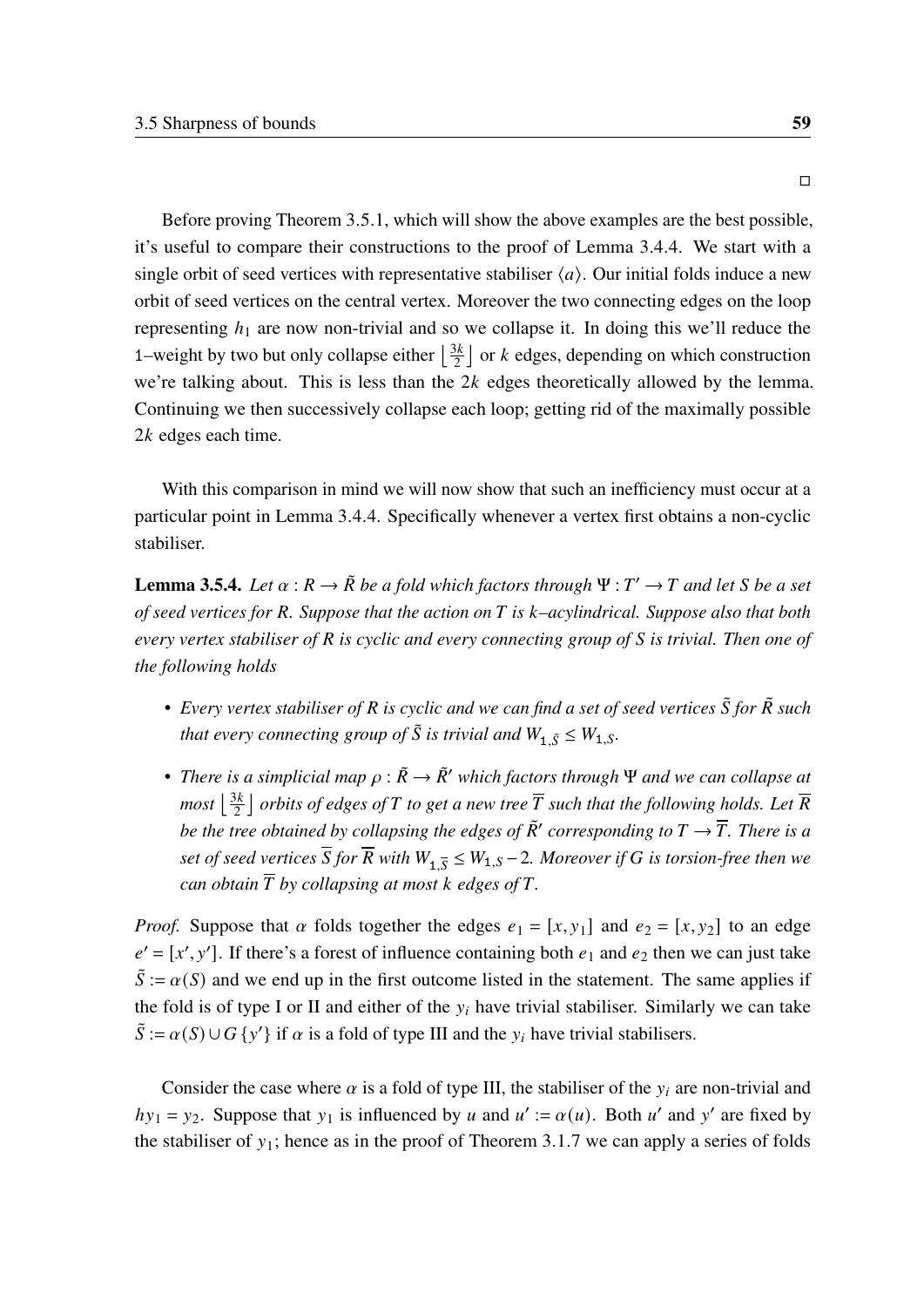$\rho : \tilde{R} \to \tilde{R}'$  which factors through  $\Psi$  such that the reduced edge path  $f'$  from u' to y' consists of at most k edges and is injective under  $\delta : \tilde{R}' \to T$ . Now we define  $\overline{T}$  by collapsing the image of f' in T and  $\overline{R}$  as in the statement. Note that the image of S in  $\overline{T}$  is a set of seed vertices with  $W_{1,\overline{S}} \leq W_{1,S} - 2$  as every connecting edge is trivial and  $\chi(\overline{R}/G) = \chi(R/G) + 2$ .



Fig. 3.14 The case where the fold  $\alpha$  is of type III. The edge path labelled f is fixed by some non-trivial member of G, hence its image in  $\tilde{R}$  has diameter at most k. In particular if we replace f with its image in  $\tilde{R}$  we see that the path  $f'$  has length at most k.

So now we can assume that the fold is of type I or II where the stabiliser of both  $y_1$  and  $y_2$ are non-trivial. If  $\alpha$  is a fold of type I we say that  $y_i$  is influenced by  $u_i$  and  $f_i$  be the branch of  $y_i$ . If instead  $\alpha$  is a fold of type II we say that x is influenced by  $u_1$  and  $y_2$  is influenced by  $u_2$ . We also let  $f_1$  be the union of the branch of x together with  $e_1$  and let  $f_2$  be the branch of  $y_2$ .

First consider the case where  $u_1$  is inequivalent to  $u_2$ . Let  $\rho : \tilde{R} \to \tilde{R}'$  be the composition of folds on  $f_1$  and  $f_2$  (separately) which causes  $\gamma : \overline{R'} \to T$  to be locally injective on  $f_1$  and  $f_2$ . Let  $u'_i$  be the vertex closest to  $y'' := \rho(y')$  with stabiliser equal to Stab  $y_i$  and let  $f'_i$  be the reduced edge path from  $u_i'$  to y''. We now define  $\overline{T}$  by collapsing the (orbits of the) images of ′  $f'_1$  and  $f'_2$  $\frac{1}{2}$  in T and  $\overline{R}$  as in the statement. Observe that we have a set of seed vertices  $\overline{S}$  for  $\overline{R}$ defined to be the union of the image of  $S \setminus G$  { $u_1, u_2$ } together with the image of  $G$  { $y''$ } and observe that  $W_{1,\overline{S}} \leq W_{1,S} - 2$ . It remains to bound the number of edges we've collapsed. If  $f_i'$ consists of more than a single vertex let  $g_i$  be a group element which fixes  $u'_i$  but no edge of  $f_i'$ . Then since Stab  $u_i' =$  Stab  $u_i$  is cyclic we see that Stab  $y_i$  fixes the reduced edge path  $f_i' \cup g_i f_i'$ . So since the action on T is k–acylindrical we see that  $f_i'$  $f'_1$  and  $f'_2$  $\frac{c_2}{2}$  each consist of at most  $\frac{k}{2}$  edges each and so we have collapsed at most k edges in total.

Now consider the case  $u_2 = hu_1$  for some  $h \in G$ . Define  $\rho : \tilde{R} \to \tilde{R}'$ ,  $u'_i$ ,  $y''$  and  $f'_i$  as before. Let  $\tilde{f}$  be the path from  $u_1$  $\int_1'$  to  $h^{-1}u_2'$  $\frac{1}{2}$ . Define  $\overline{T}$  by collapsing the images of  $f_1'$  $f'_1, f'_2$ 2 and  $\tilde{f}$  in T. We have a set of seed vertices  $\overline{S}$  for  $\overline{R}$  defined to be the union of the image of  $S \setminus G$  {u<sub>1</sub>} together with the image of  $G$  {y''} and again we have  $W_{1,\overline{S}} \leq W_{1,S} - 2$ . It now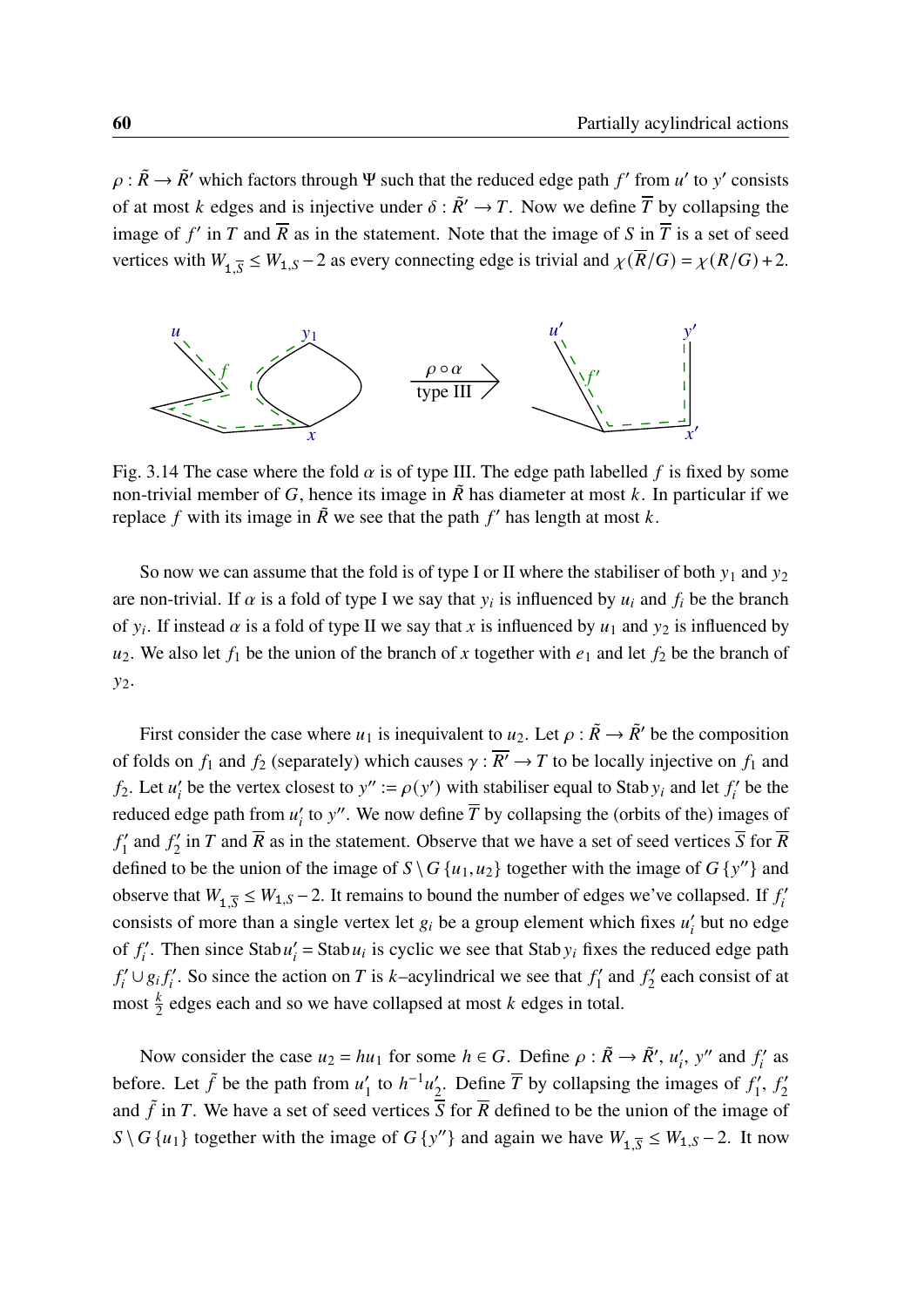

Fig. 3.15 The graph of groups in the cases where the  $u_i$  aren't equivalent.

remains to bound the number of edges collapsed. As before the paths  $f'_i$  have at most  $\frac{k}{2}$ edges. If  $\tilde{f}$  consists of just a single vertex  $u_1$  $\frac{1}{1}$  then we are done as before. If not then observe that  $f_1'$  $\tilde{f}_1'$ ∪ $\tilde{f}_2$ ∪ $h^{-1} f_2'$  $2^{i}$  is a reduced edge path from y'' to  $h^{-1}y''$ . If G is torsion-free then as Stab $u_1$  is cyclic then there is some non-trivial subgroup which fixes  $f_1'$  $f'_1 \cup f \cup h^{-1} f'_2$  $\frac{f'}{2}$  and so we've collapsed at most  $k$  edges. If  $G$  isn't torsion-free then we are only guaranteed to have a non-trivial subgroup which fixes  $f_1'$  $f'_1 \cup \tilde{f}$ . Thus  $f'_1$  $f'_1 \cup f \cup h^{-1} f'_2$  $\frac{k}{2}$  has at most  $k + \frac{k}{2}$  $\frac{k}{2} = \frac{3k}{2}$  $rac{3k}{2}$  edges.



Fig. 3.16 The graph of groups in the cases where  $u_1$  and  $u_2$  are equivalent.

□

*Proof of Theorem* [3](#page-65-1).5.1. Proceed as in the proof of Theorem 3.1.[12](#page-40-0) [\(b\).](#page-41-1) We have a homomorphism  $\phi : F(X) \to G$  where X is a minimal generating set for G and combinatorial map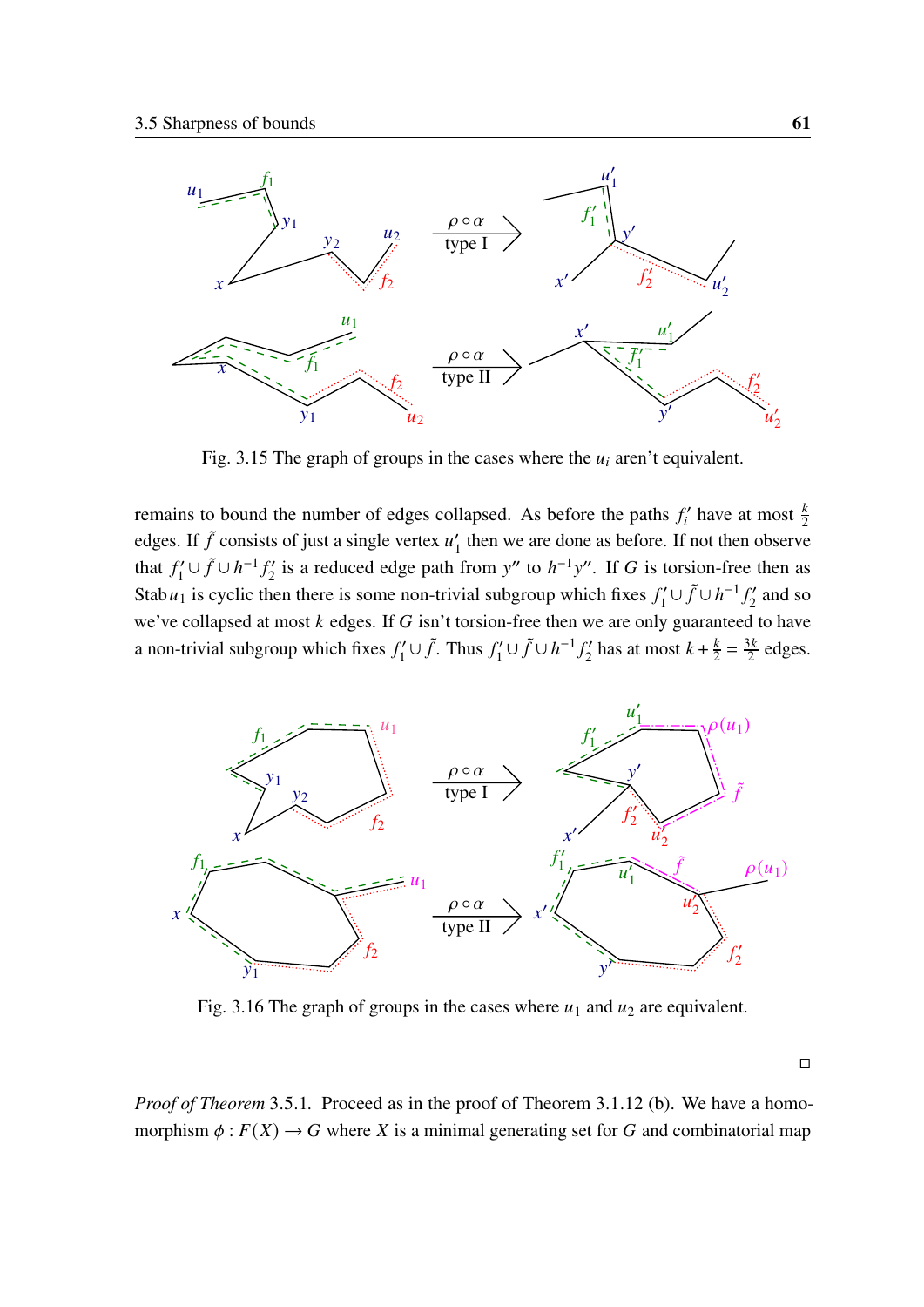$\Psi: T' \to T$ . As in the proof of Lemma [3](#page-62-1).4.4 we now decompose  $\Psi$  into folds  $\alpha_i: T_{i-1} \to T_i$ . We then apply Lemma [3](#page-68-0).5.4 to each  $\alpha_i$  in turn until one of them causes us to collapse edges. (This must happen eventually as all the edges of  $T$  have non-trivial stabiliser.) Then apply Theorem 3.1.[12](#page-40-0) [\(b\)](#page-41-1) to the collapsed tree to get the desired bound.  $□$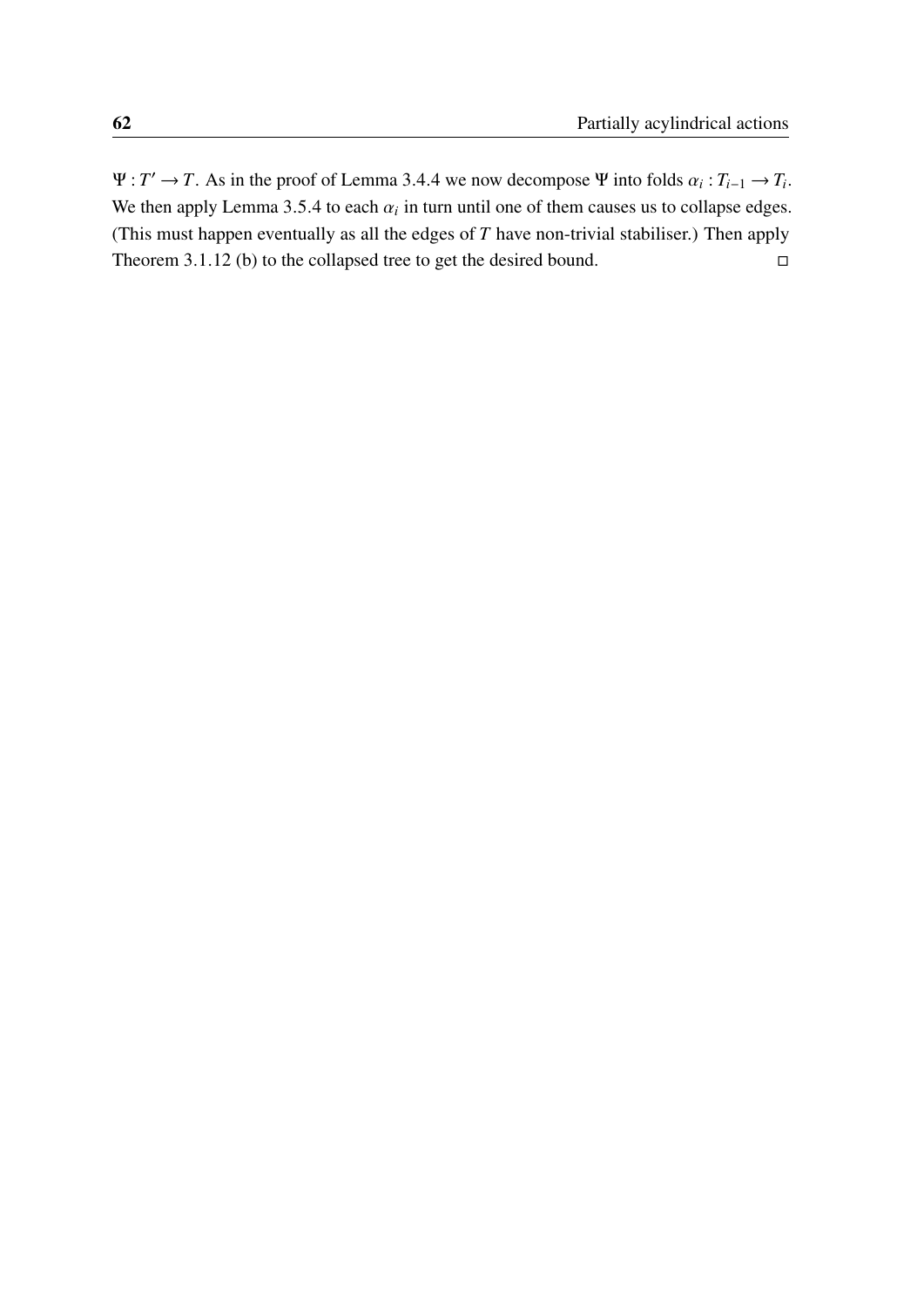# Chapter 4

# Strong accessibility

So far we have analysed the conditions required to give a bound on the complexity of a single splitting. Now consider the vertex group of a maximal splitting over some class of edge groups. It is possible that such a vertex also admits a splitting over the same class of groups. It is therefore natural to ask if such a process can go on indefinitely. In this chapter we give an account of a theorem of Louder and Touikan [\[19\]](#page-97-0)

## 4.1 Preliminaries

Before we give the statement of the main theorem we need several new definitions.

Definition 4.1.1. *A group is said to be* slender *if all its subgroups are finitely generated.*

Remark 4.1.2. *Note a slender group can only act elliptically, linearly or dihedrally on a tree. The analysis on page [19](#page-27-0) shows that parabolic and hyperbolic actions always have infinitely generated subgroups.*

We will use the definition of a JSJ-decomposition given by Guirardel and Levitt. [\[14\]](#page-97-1) First recall the definition of a minimal and reduced tree.

Definition 4.1.3. *The action of a group on a tree is* minimal *if there are no –invariant proper subtrees. Such an action is said to be reduced if either*  $T/G$  *is a circle consisting of a single vertex and edge or the label of every vertex of valence* 2 *in*  $T/G$  *properly contains its edge groups.*

**Definition 4.1.4.** *Given a group G and sets of subgroups*  $\mathcal{A}$  *and*  $\mathcal{B}$  *we let*  $S_{\mathcal{A},\mathcal{B}}$  *be the set of reduced trees which acts on with edge groups in* A *and where each group in* B *acts elliptically. We will assume that* A *is closed under conjugation and taking subgroups. If* B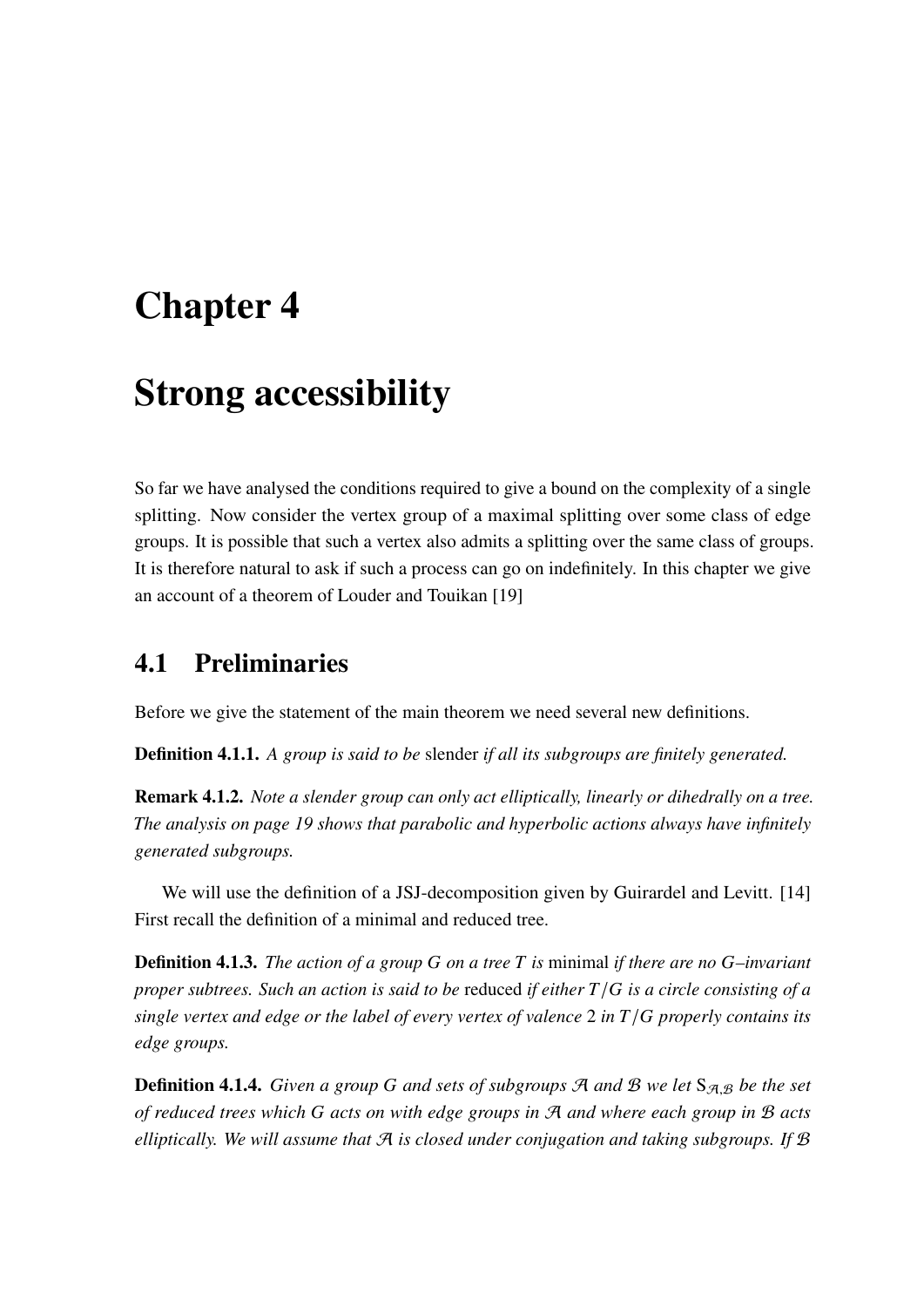*is empty then we shorten*  $S_{\mathcal{A},\mathcal{B}}$  *to*  $S_{\mathcal{A}}$ *.* 

*A tree*  $T \in S_{A,B}$  *is* universally elliptic *if every edge group of*  $T$  *is elliptic in any given tree in*  $S_{\mathcal{A},\mathcal{B}}$ *.* 

*A G*-tree  $T_1$  dominates *another*  $T_2$  *if there is a G*-map  $T_1 \rightarrow T_2$ *. Equivalently every vertex group of*  $T_1$  *is elliptic in*  $T_2$ *.* 

*A tree*  $T \in S_{A,B}$  *is a JSJ-tree (over the class A relative to B) if it's universally elliptic and* dominates all other universally elliptic trees in  $S_{A,B}$ . The graph of groups corresponding to *a JSJ-tree is called a* JSJ-splitting *or a* JSJ-decomposition *(over the class* A *relative to* B*).*

Roughly speaking, we restrict our attention to splittings which do not "exclude" any other, then choose a maximal one amongst these. A priori it need not be the case that a JSJ-splitting exists and in complete generality they do not. However in many important cases they do in fact exist. In particular the following is true.

Lemma 4.1.5. *[\[14,](#page-97-1) Theorems 2.16 & 2.20] Let be finitely presented (relative to some finite set of subgroups* B*). Then for any class* A *there exists some JSJ-splitting for over* A *(relative to* B*) with finitely generated edge groups.*

Uniqueness of JSJ-trees does not hold in general, although one can often find a canonical choice for one-ended groups. However all of the JSJ-trees in a class live in a common deformation space. (See [\[14\]](#page-97-1).) From this it follows that the stabilisers of the vertices (which aren't in  $\mathcal{A}$ ) do not depend on the choice of JSJ-tree. Further the vertices of a JSJ-tree can be split into two classes.

**Definition 4.1.6.** A vertex of a JSJ-tree is called rigid if it is elliptic in every tree in  $S_{\mathcal{A},\mathcal{B}}$ . *Otherwise it is called* flexible*.*

The flexible vertices should be thought of as analogous to the Seifert-fibred components of a JSJ-decomposition of a 3–manifold. The following result demonstrates this.

<span id="page-73-0"></span>Lemma 4.1.7. *[\[14,](#page-97-1) Theorem 6.2] Let be a flexible vertex of a slender JSJ-tree (relative to a finite set of finitely generated subgroups* B*.) Then the stabiliser of is either slender or QH (quadratically hanging) with slender fibre. In other words, if is not slender there is a short exact sequence*

$$
0 \to A \to G_{\nu} \to \pi_1(\Sigma) \to 0
$$

*where A is slender and*  $\Sigma$  *is a* 2–dimensional orbifold with a non-trivial boundary.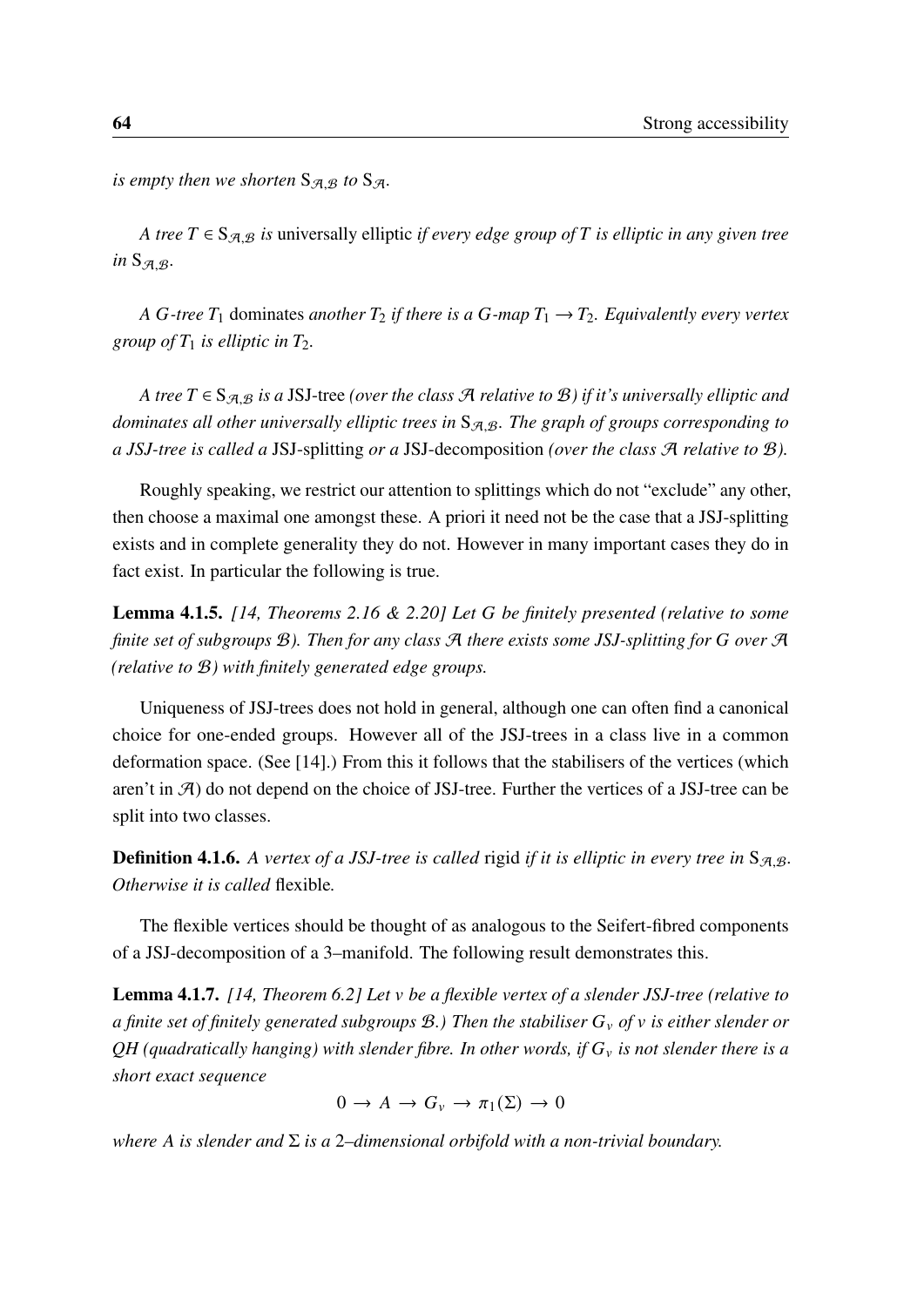Such groups have very controlled JSJ-decompositions.

Lemma 4.1.8. *Let be a non-slender group which is QH with slender fibre. The vertices of a slender JSJ-decomposition of have slender stabiliser.*

*Proof.* First suppose that the fibre is trivial, so that  $G = \pi_1(\Sigma)$  where  $\Sigma$  is a 2–dimensional orbifold with a non-trivial boundary. Observe that we can decompose G as  $G_1 * \cdots * G_k * F_r$ where  $G_1, \dots, G_k$  are the finite groups associated to the orbifold points of  $\Sigma$  and  $F_r$  is the free group of rank  $r$ . Hence  $G$  has Grushko decompositions over trivial edge groups with finite vertex stabilisers. Such decompositions are exactly the slender JSJ-splittings of  $G$ .

Now suppose the fibre  $A$  is non-trivial. Let  $G$  act on a (reduced) tree  $T$  with slender edge stabilisers. If A acts trivially on such a T then we get an action of  $\frac{G}{A} \cong \pi_1(\Sigma)$  on T. So if A acts trivially on T we can lift from  $\pi_1(\Sigma)$  to see that the slender JSJ-trees of G have slender vertex groups, containing A with finite index. Now fix  $T$ . If A acts elliptically on  $T$  then since A is normal in G we have some vertex  $v \in T$  such that  $A \le G_{gv}$  for any  $g \in G$ . Since T is reduced for any vertex  $u \in T$  there is  $g \in G$  such that  $u \in [v, gv]$  and so  $A \le G_u$ . Hence A acts trivially on T. If A doesn't act elliptically on T it must fix a line as it's slender. As A is normal in  $G$  we see that  $T$  must be exactly this line. However this implies that  $G$  is slender which contradicts our assumption on  $G$ .

We will define a hierarchy using Bass-Serre trees instead of the standard method using graphs of groups. While there are advantages to both approaches the present author believes this to be better one for this argument, particularly for Section [4.5.](#page-88-0)

Definition 4.1.9. *A* hierarchy H *for a group (over a class* A*) is a rooted tree where for each vertex v* of H we assign a subgroup  $G_v \le G$  with a minimal action on a tree  $T_v$  (with *edge groups in* A *and) where the following conditions are satisfied.*

- *The initial vertex of* H *is assigned as its group.*
- If  $T_v$  is a point for some  $v \in H$  then v is a terminal vertex of H.
- *Otherwise there is a natural one-to-one correspondence between the immediate descendants of a vertex*  $v \in H$  *and the vertices of the tree*  $T_v$ *. Natural in this context means that the associated groups do not change under the correspondence. Henceforth we will often abuse notation and treat the vertices related under this correspondence as the same object.*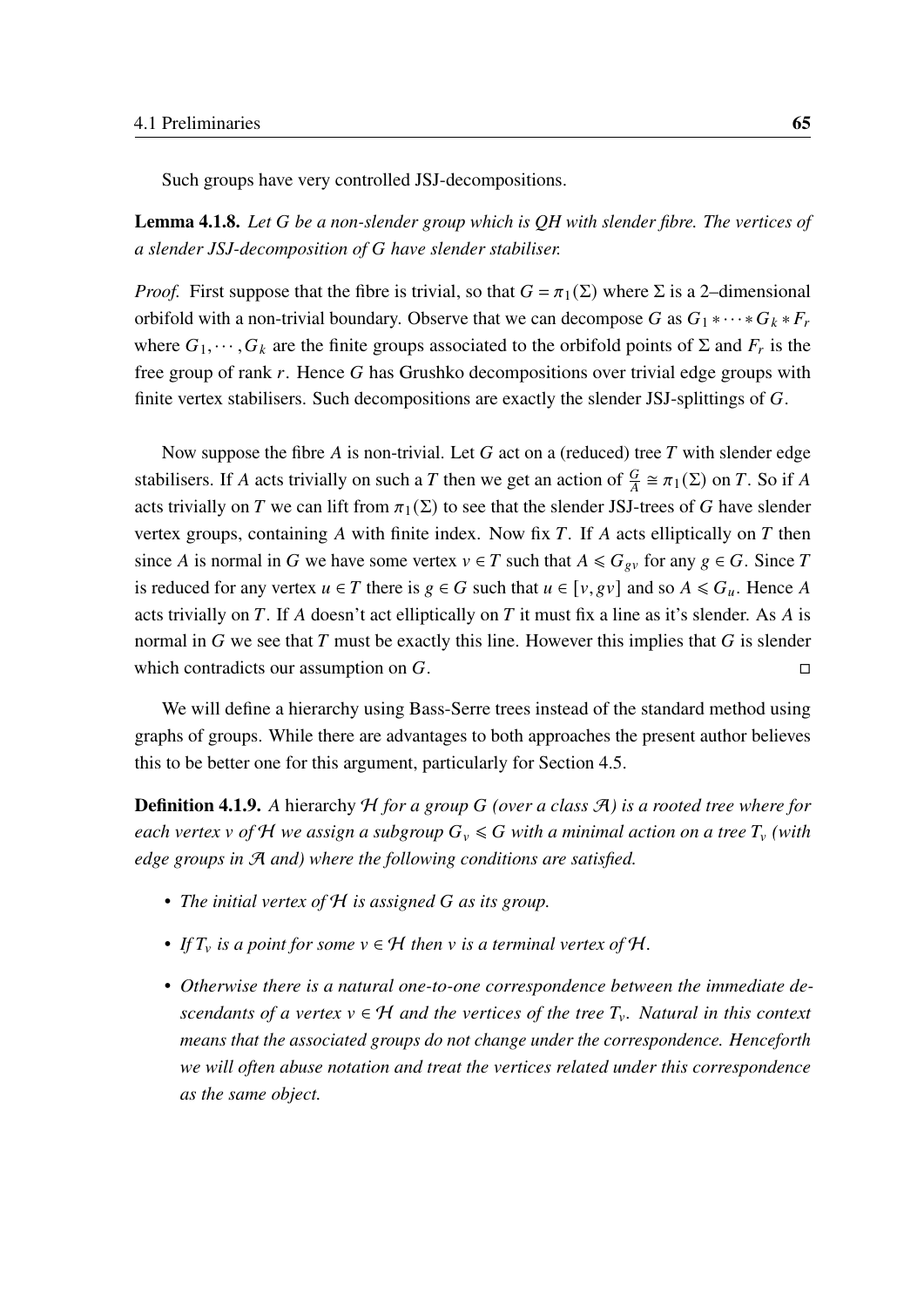• H is 'conjugation invariant'. More precisely if w and gw are vertices of some  $T_v$  (with  $g \in G_v$ , then the corresponding sub-hierarchies starting at w and gw are identical *except that all the groups and labels for the vertices are conjugated by g. Equivalently acts naturally on* H *and the stabiliser of any vertex is its associated group.*

It is clear that one reobtains the traditional definition of a hierarchy by quotienting everything by  $G$ .

**Definition 4.1.10.** *The* depth *of a vertex*  $\nu$  *in a hierarchy*  $H$ *, denoted by* depth $(\nu)$ *, is its distance from the initial vertex. The* depth *of a hierarchy* H*, denoted by* depth(H )*, is the supremum of the depths of its vertices.*

The n<sup>th</sup>–level of H, denoted by  $\mathcal{H}^n$ , is the set of all the vertices of H with depth *n*.

*We say that* H *is* finite *if* depth(H ) *is finite and the graph of groups associated to each action is finite. Equivalently* H *has finitely many –orbits of vertices.*

Definition 4.1.11. *A* JSJ-hierarchy *(over* A *relative to* B*) is a hierarchy where the action associated to every vertex is on a JSJ-tree (over* A *relative to* B*.) If the group associated to a vertex is in* A *then we insist that it is terminal.*

Unless mentioned otherwise all JSJ-hierarchies will be non-relative and over the class of slender subgroups. Also note that the JSJ-trees *don't* need be canonical (such the Bowditch JSJ-tree [\[5\]](#page-96-0)) and can instead be any maximal splitting.

In general the vertex groups of a splitting need not be finitely presented even if the original group was. However for hyperbolic groups we have the following.

Proposition 4.1.12. *[\[5,](#page-96-0) Proposition 1.2] If is a hyperbolic group, then any graph of groups decomposition of with quasiconvex edge groups also has quasiconvex vertex groups.*

<span id="page-75-0"></span>Theorem 4.1.13 (Tits alternative). *[\[12,](#page-97-2) Theorem 37] Every subgroup of a hyperbolic group G* is either virtually cyclic or contains  $F_2$  as a subgroup.

In particular every slender subgroup of a hyperbolic group is virtually cyclic and hence quasi-isometrically embeds into it. Thus since every virtually cyclic subgroup of a hyperbolic group embeds quasiconvexly we see that every vertex group of a slender splitting for a hyperbolic group is also hyperbolic. So JSJ-hierarchies always exist for hyperbolic groups.

Subgroups which are elliptic on each level of the hierarchy will play an important role.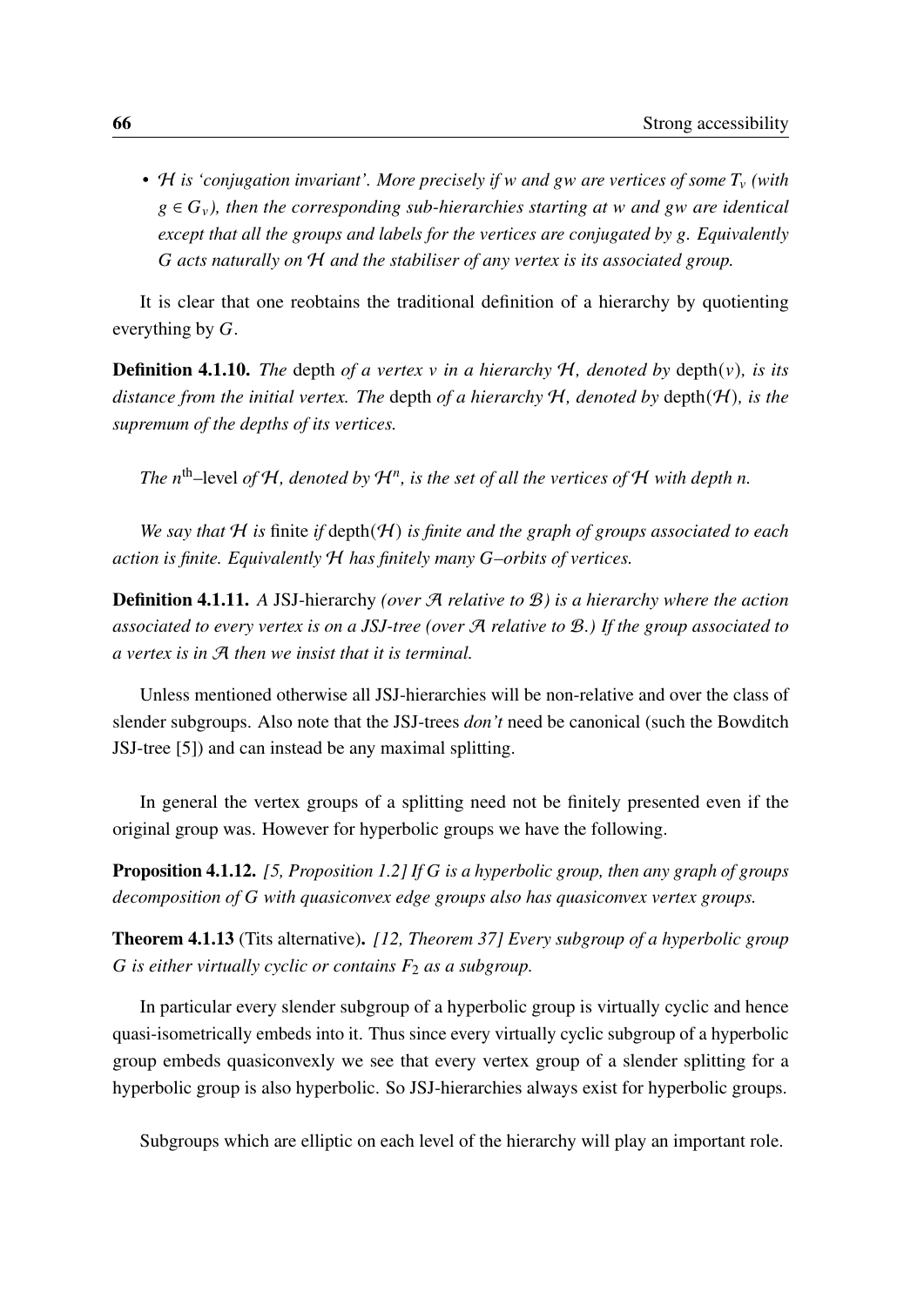**Definition 4.1.14.** A subgroup of  $H \le G$  is  $H$ -elliptic if it's either contained in a terminal *vertex of*  $H$  *or there is an infinite sequence of vertices*  $\{v_n\}$  *with*  $H \leq G_{v_n}$  *for all n and where each*  $v_{n+1}$  *is an immediate descendent of*  $v_n$ .

Suppose that  $H \le G$  is non-slender. Suppose that  $H \le G_v$  for some  $v \in H$ . Since  $T_v$  is a slender tree H can be contained in at most one vertex group of  $T_v$ . Thus by iterating we see that H is contained in at most one vertex at each level of  $H$ . So if H is also H-elliptic then it is contained in exactly one vertex at each level of H and so if  $H \le G_v$  then it acts elliptically on  $T_{v}$ .

<span id="page-76-0"></span>Lemma 4.1.15. *Suppose that* H *is a JSJ-hierarchy over slender edge groups (relative to* B*) for a group and that* K *is a finite slender hierarchy also for which has terminal vertex groups which are either slender or* H*-elliptic. Then* H *is also finite and moreover*

 $depth \mathcal{H} \leq depth \mathcal{K} + 1$ 

We'll save the proof of this for Section [4.4](#page-80-0) as it fits in naturally with what we are doing there.

The bulk of this chapter will be spent trying to massage hierarchies until they satisfy the conditions of Theorem [4](#page-77-0).2.1. As a way of measuring how far away from doing this we are we introduce the following notions.

Definition 4.1.16. *A* H–complex *is a* 2*–dimensional connected simplical complex with*  $H^1(X,\mathbb{Z}_2)$  = 0 and which some  $K \leqslant G$  acts on with cell stabilisers which are either slender *or* H*–elliptic.*

*The* covolume *of a* H*–complex is the number of orbits of triangles under the action. Denote this quantity as*  $covol(X)$ *.* 

*A*  $H$ -structure  $K$  *is a finite slender hierarchy for a group*  $K \le G$  *together with a*  $H$ *complex*  $X_w$  *acted upon by*  $G_w$  *for each terminal vertex*  $w \in \mathcal{K}$ *.* 

*The* covolume *of a* H*–structure* K *is the sum of the covolumes of the complexes associated to its terminal vertices (modulo equivalence.) Denote this quantity as covol* $(K)$ *.* 

In many important cases (such as for hyperbolic groups) we will be able to take all of the cell stabilisers of our  $H$ –complexes to be slender. This will streamline a few parts of the argument. Adding  $H$ –elliptic cell stabilisers is necessary if we wish to consider certain other applications such as relatively hyperbolic groups.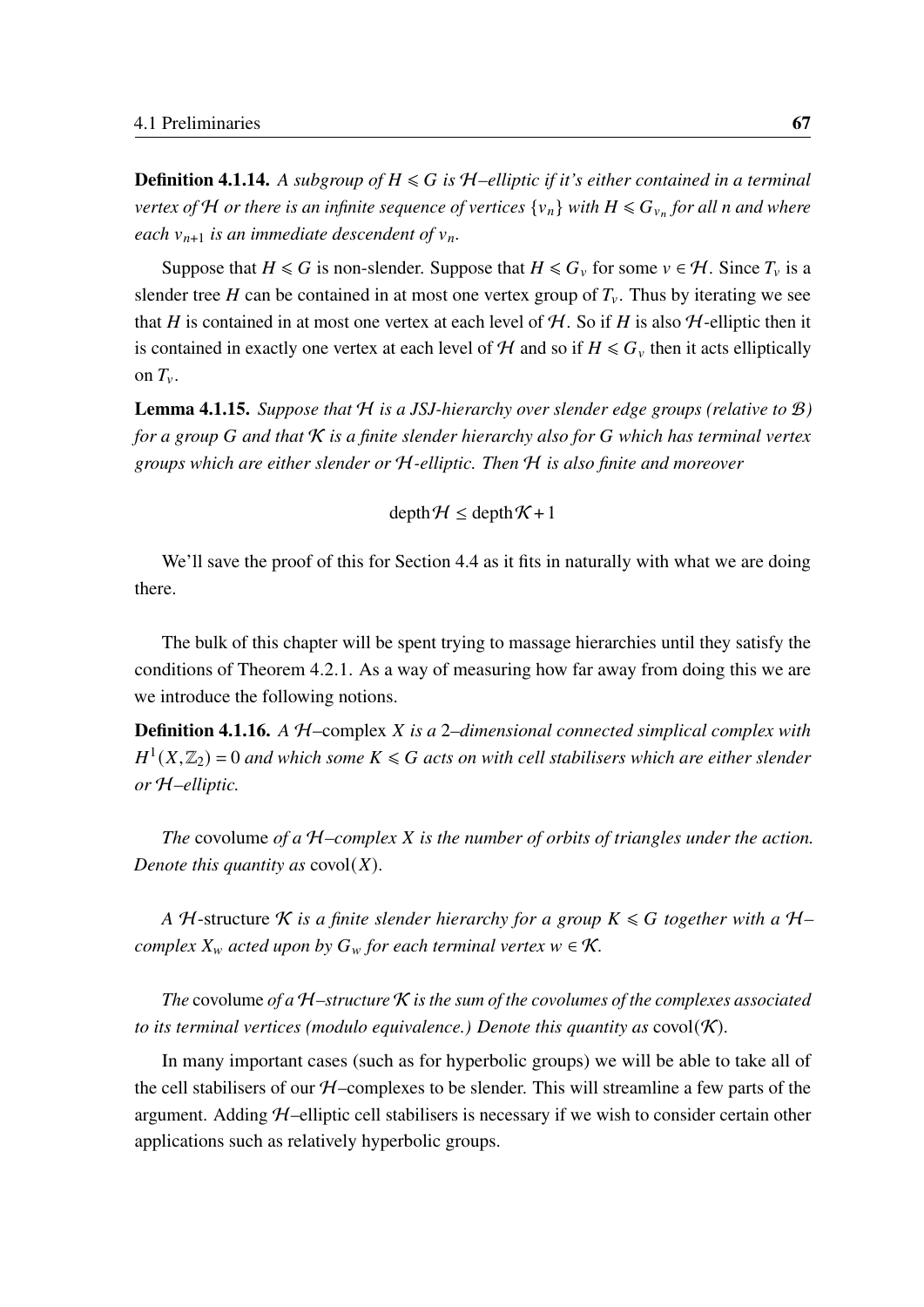#### 4.2 Main results

The focus of this chapter shall be proving the machinery necessary for showing the following fact to be true.

<span id="page-77-0"></span>Theorem 4.2.1. *[\[19,](#page-97-0) Corollary 2.7] Let be a hyperbolic group which is virtually* 2*–torsionfree. Then any JSJ-hierarchy for is finite.*

Note in particular that this implies that residually finite hyperbolic groups are strongly accessible. We will do this by proving the main result of Louder and Touikan [\[19\]](#page-97-0) in full generality, keeping the above goal in mind so as to keep us from getting too lost in the details. Before we can state this result we need a few technical definitions.

**Definition 4.2.2.** Let G be a finitely generated group and let H be a slender hierarchy of G. *We say that is* H–almost finitely presented *if it has a* H*–structure with finite covolume.*

Note that  $G$  being (almost) finitely presented means that it acts freely and cocompactly on some 2–dimensional simplicial complex X with  $H^1(X, \mathbb{Z}_2) = 0$ . Thus this notion genuinely extends the notion of being (almost) finitely presented.

The following restriction is rather technical and is essentially defined to be the exact condition which causes a step deep in the argument to work.

Definition 4.2.3. H *satisfies the* ascending chain condition *(henceforth abbreviated to ACC) if every ascending chain of subgroups*

$$
S_1 \leq S_2 \leq S_3 \leq \cdots,
$$

*where the following conditions are satisfied, eventually stabilises. (i.e. there exists N such that*  $S_N = S_i$  *for all*  $i \geq N$ *.*)

- $S_i \le G_{v_i}$  for some vertex  $v_i$  of H. Moreover  $S_i$  is a subgroup of a non H-elliptic edge *group in the action on*  $T_{v_i}$ *.*
- Each  $v_{i+1}$  is a descendent (although not necessarily an immediate one) of  $v_i$ .
- $S_i$  is  $H$ *-elliptic.*

This abstract condition is satisfied if an ACC on the slender subgroups of  $G$  holds. i.e. it is enough to say that every ascending chain of slender groups of  $G$  must stabilise. This is a more restrictive condition, however is much easier to internalise and is satisfied for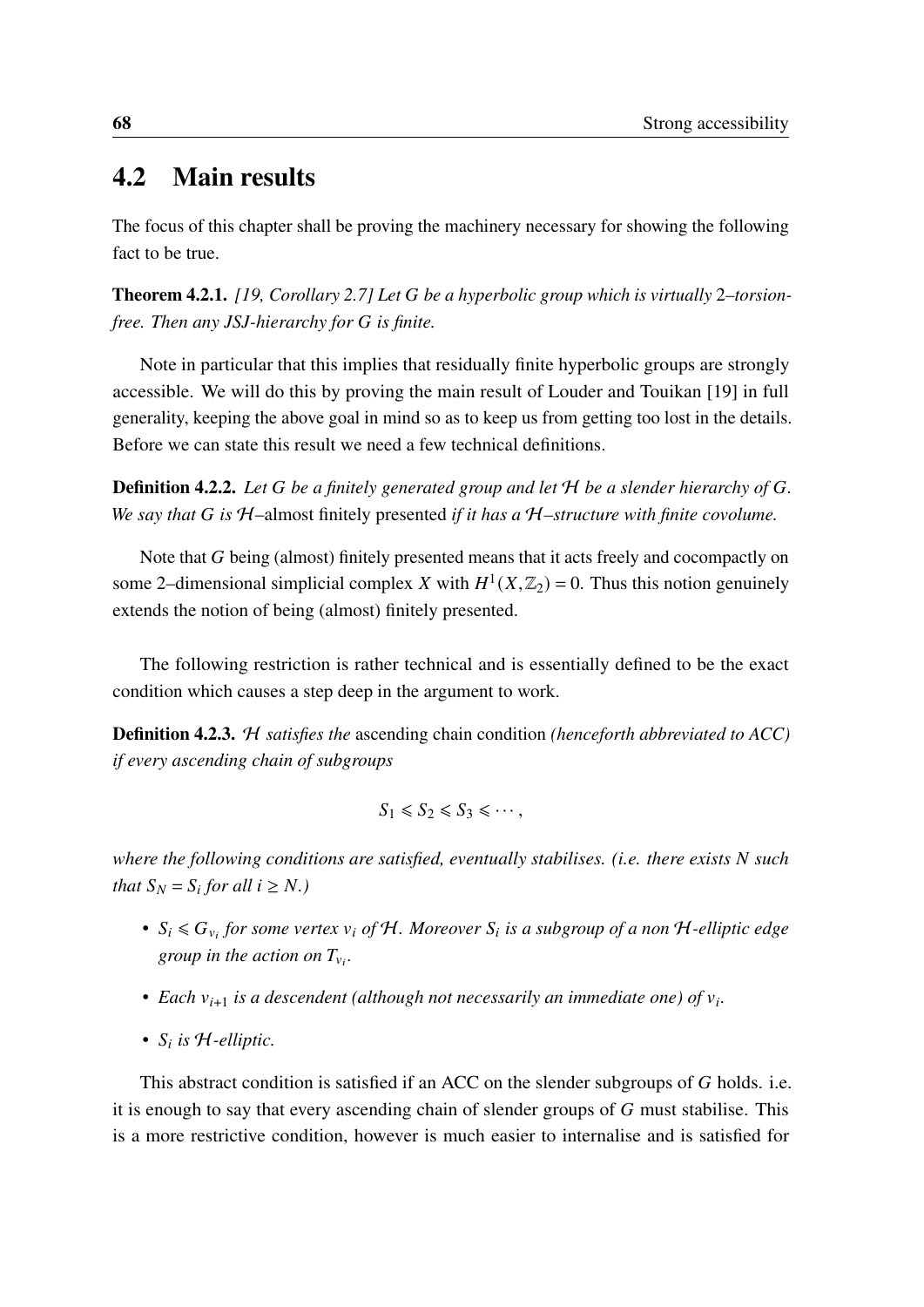hyperbolic groups. Indeed, given an ascending chain of slender subgroups  $\{S_i\}$ , the Tits alternative (Theorem 4.1.[13](#page-75-0)) implies that  $S_{\infty} = \bigcup_i S_i$  is either finite or virtually  $\mathbb{Z}$ . Thus every infinite  $S_i$  has finite index in  $S_{\infty}$  and so the ACC follows for free in this case.

For the argument to work we can only consider elliptic and linear actions. Hyperbolic and parabolic actions are excluded by the fact we are working with slender groups, however we still need to prohibit dihedral actions. The following definition allows us to classify when we can do this.

Definition 4.2.4. *A slender hierarchy* H *is said to be* linear *if whenever is an edge group of some*  $T_v$  *with*  $v \in H$  *we have*  $E \cap G_w$  *acting either elliptically or linearly on*  $T_w$  *for any*  $w \in H$ .

*A group G* is said to admit a  $D_{\infty}$ -quotient *(over the class A)* if there exists a subgroup  $H \le G$  which surjects onto  $D_{\infty}$  (with a kernel in A,) Observe that if a group admits no ∞*–quotients over slender groups then all its slender hierarchies are linear.*

Suppose we have subgroup  $D \cong A *_{C} B$  of a hyperbolic group G which surjects  $D_{\infty}$  with slender kernel C. Observe that  $D$  is slender, so the Tits alternative (Theorem 4.1.[13](#page-75-0)) now implies that  $D$  is virtually cyclic. Thus we see that  $A, B$  and  $C$  are all finite and in particular both  $\vec{A}$  and  $\vec{B}$  must contain group elements of order 2. Thus a 2–torsion-free hyperbolic group doesn't admit any  $D_{\infty}$ –quotients over its slender subgroups.

We are finally ready to state the main result in full. Note that  $H$  doesn't need to be a JSJ-hierarchy for the following to hold.

<span id="page-78-0"></span>Theorem 4.2.5. *[\[19,](#page-97-0) Theorem 2.5] Let be a group and let* H *be a linear slender hierarchy for . Suppose that is finitely presented (relative to* B*) and that* H *satisfies the ACC. Then there exist* N and C such that for every vertex v in H with depth at least N there exists a *finite hierarchy*  $\mathcal{K}_v$  *for*  $G_v$  *with* depth $(\mathcal{K}_v) \leq C$ .

Once we prove this our goal follows swiftly.

*Proof of Theorem* [4](#page-77-0).2.1. First consider the case where G is 2–torsion-free. Our prior discussions show that in this case the conditions for Theorem [4](#page-78-0).2.5 are satisfied and so its conclusions follow. Now Lemma 4.1.[15](#page-76-0) tells us that H is finite with depth $(H) \leq N + C + 1$ .

Now suppose G is virtually 2–torsion-free. Claim that if  $G_0$  is a finite index subgroup of  $G$  then non-slender vertex groups of a JSJ-tree of  $G$  are finite index supergroups of the non-slender vertex groups of a JSJ-tree of  $G_0$ . From this we see that a JSJ-hierarchy for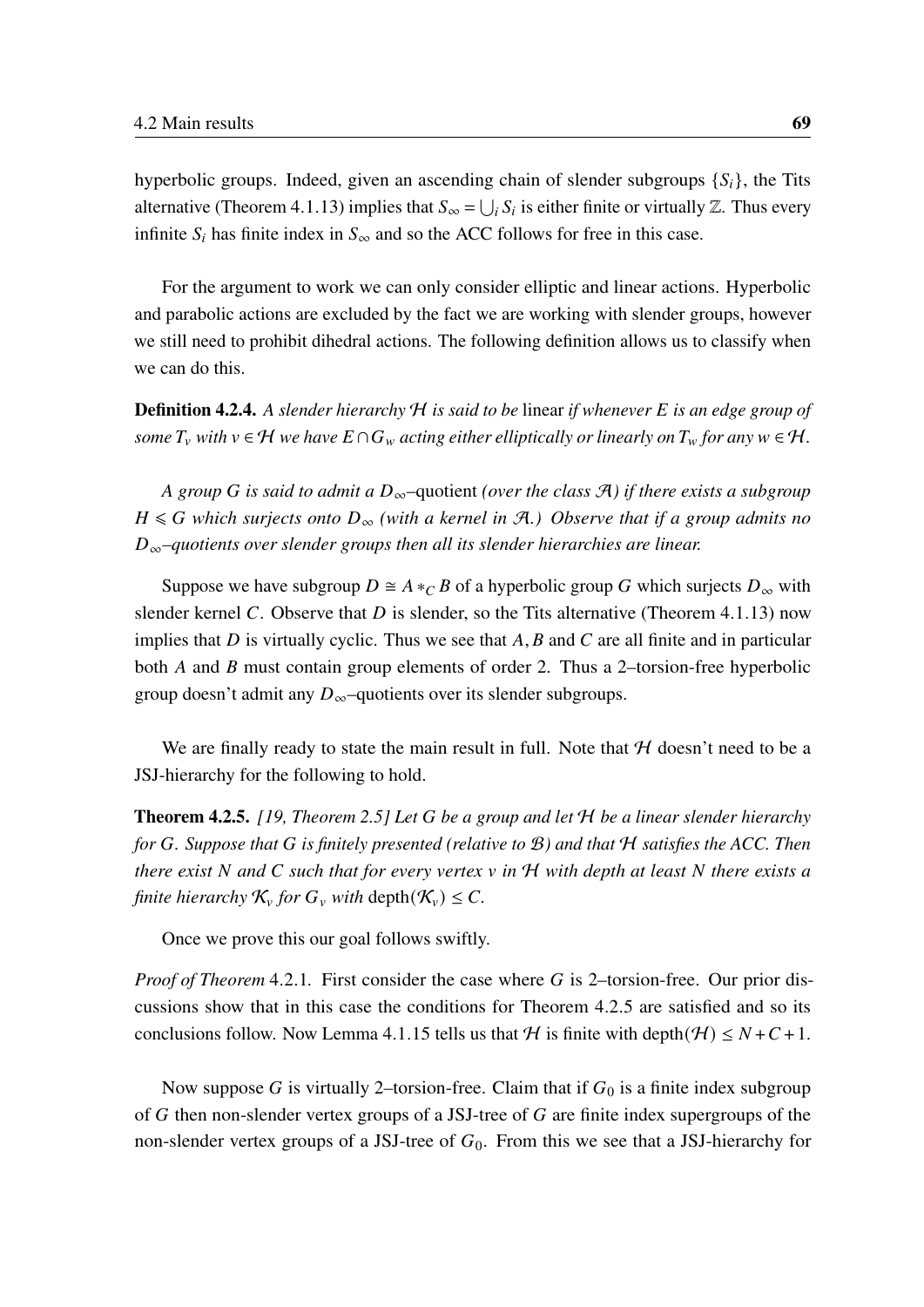$G$  has a non-slender group at level  $n$  if and only if the same holds for a JSJ-hierarchy of  $G<sub>0</sub>$ ; at which point the 2–torsion-free case implies that we are done. It remains to prove the claim. Guirardel and Levitt [\[14,](#page-97-1) Proposition 4.16] tell us that we can obtain a JSJ-splitting for  $G$  by taking a maximal splitting over finite edge groups and replacing each vertex with a JSJ-splitting for each of the (one-ended) vertex groups. In particular we can take the JSJsplittings for the one-ended groups to be the canonical Bowditch JSJ-splitting. [\[5\]](#page-96-0) Now since  $G_0 \leq f_i$ . G they act freely and cocompactly on a common geodesic metric space; meaning that if T is a maximal tree over finite edge groups for G then  $T_{G_0}$  is the same for  $G_0$ . (Possibly after reducing away some slender vertices.) Likewise the Bowditch JSJ depends only on the topology of boundary of the underlying group, hence is invariant under quasi-isometries. Thus we can build a JSJ-tree for G whose restriction to  $G_0$  (after reducing) is also a JSJ-tree. The claim now follows. □

The same argument as the above proof of Theorem [4](#page-77-0).2.1 can also be used to prove the following more general statement.

Theorem 4.2.6. *[\[19,](#page-97-0) Corollary 2.6] Let be a group and let* H *be a slender JSJ-hierarchy (relative to a class* B*) for . Suppose that is* H*–almost finitely presented and doesn't admit any*  $D_{\infty}$ *–quotients. Suppose also that*  $H$  *satisfies the ACC. Then*  $H$  *is finite.* 

**Remark 4.2.7.** *There is a separate notion of a subgroup*  $K \le G$  *being slender relative to a set of subgroups* B*; satisfied if fixes a point or a line on any tree which acts on where each group in* B *fixes a vertex of . We do not consider such subgroups here and bring them up only to clear up any confusion between them and the notion of a slender JSJ relative to* B*.*

Remark 4.2.8. *While it is possible to extract an explicit value for in terms of from the upcoming proof of Theorem* [4](#page-78-0).2.5*, (assuming that* H *is a JSJ-hierarchy,) there is no immediately obvious way to do the same for N. Thus this argument does not give an explicit bound on the height of* H*.*

### 4.3 A note on canonicalness of JSJ-hierarchies

JSJ-trees are not in general unique, however they share a common deformation space. Thus every vertex group of a JSJ-tree is either slender or is a vertex group in any other JSJ-tree for the same group [\[14,](#page-97-1) pg.6]. Thus we see that most of the resulting hierarchy is identical regardless of our choices of JSJ-trees. In particular this shows that the depth of a JSJ-hierarchy is constant for a given group.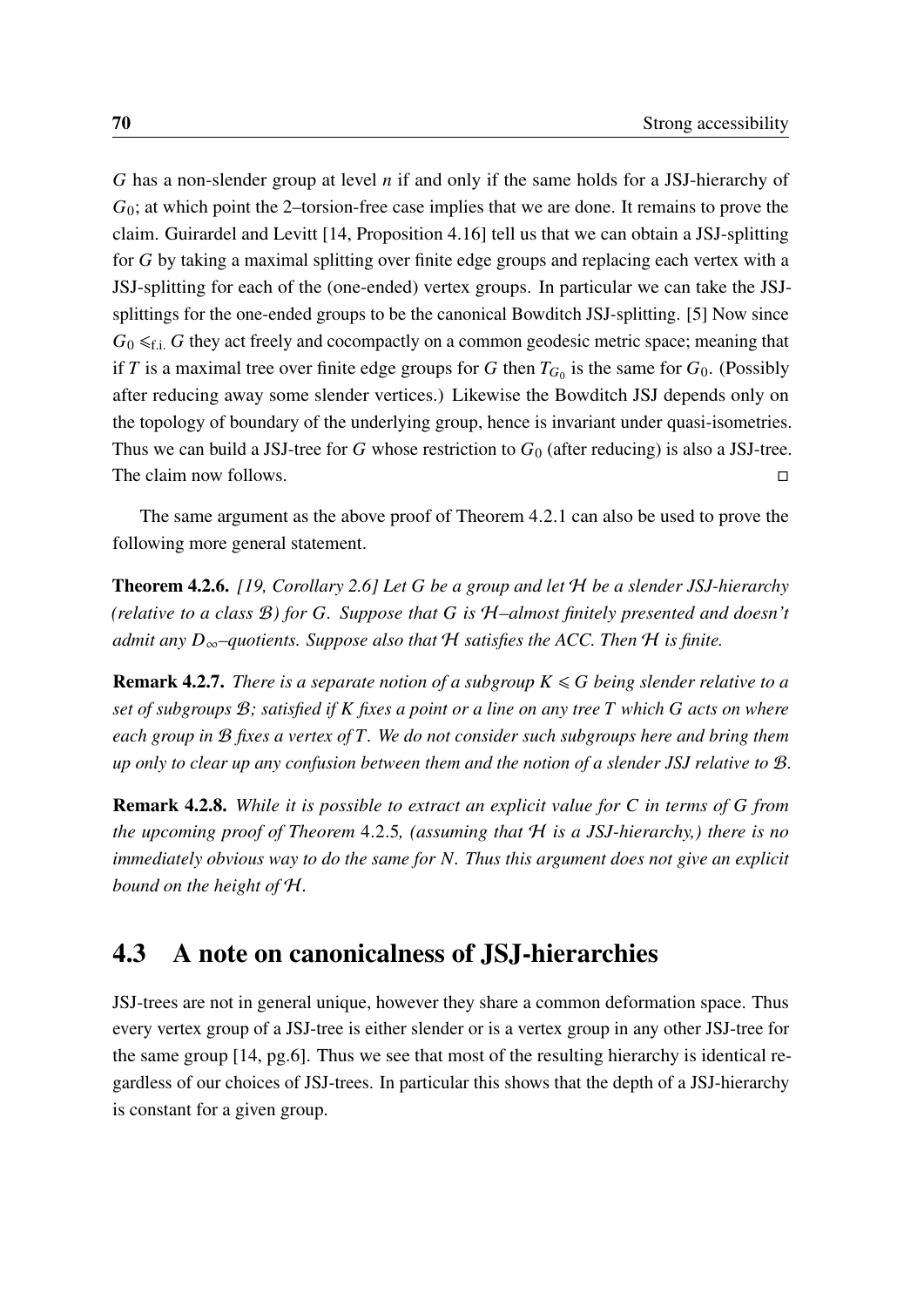If one still feels the need to consider a more canonical object then we can define one as follows. For one ended hyperbolic groups there is a canonical JSJ-tree, called the Bowditch JSJ-tree, which is invariant under outer automorphisms. (See [\[5\]](#page-96-0) or [\[15\]](#page-97-3) for details.) Moreover we can use Dunwoody accessibility [\[11\]](#page-97-4) (which are exactly JSJ-splittings over finite groups) to split multi-ended groups into one-ended ones and the resulting vertex groups to not depend on the exact choice of tree. Alternating between these we can thus get a hierarchy which is defined in an essentially canonical way; meaning that the vertices and their associated groups of the hierarchy are always the same. One can trivially modify the previous proof of Theorem [4](#page-77-0).2.1 to work for such hierarchies, to see that these hierarchies are also finite given that the underlying group is virtually without 2–torsion.

### <span id="page-80-0"></span>4.4 Passing hierarchies to subgroups

The key to proving Theorem [4](#page-78-0).2.5 will be to successively pass some 'bad' auxiliary hierarchies from one level of  $H$  to the next until eventually they become 'good'. We will thus begin by detailing a method for splitting a hierarchy over an unrelated tree.

<span id="page-80-5"></span>**Lemma 4.4.1.** Let T be a tree which a group G acts on with slender edge stabilisers and *let*  $K$  *be a finite slender hierarchy for*  $G$ . Then for each vertex  $v \in T$  there is a finite slender *hierarchy*  $K_v$  *for the vertex group*  $G_v$  *with the following properties.* 

- <span id="page-80-2"></span>*1.* depth $(\mathcal{K}_v) \leq$  depth $(\mathcal{K})$  *for any*  $v \in T$ .
- <span id="page-80-1"></span>*2. For each vertex*  $w \in \mathcal{K}_v$  the group  $G_w$  is a subgroup of some  $G_u$  where  $u \in \mathcal{K}$  and  $depth(w) \leq depth(u)$ .
- <span id="page-80-3"></span>*3.* If *K* is non-trivial and **T** is a JSJ-tree then depth( $\mathcal{K}_v$ ) < depth( $\mathcal{K}$ ) whenever v is a *rigid vertex of .*
- <span id="page-80-4"></span>*4. Suppose that the terminal vertices of* K *have associated groups which are either slender or act elliptically in* T. Then the terminal vertices of  $K_v$  have associated *groups which are either slender or equal to a terminal group of* K*.*

Later we will take T to be a tree in the hierarchy  $H$  and  $K$  to be one of the aforementioned auxiliary hierarchies. Louder and Touikan use the symmetric core of a product of trees to produce the  $\mathcal{K}_{\nu}$ ; however this is not necessary as a more direct approach also works.

*Proof.* For each  $v \in T$  we define  $\mathcal{K}_v$  with property [2](#page-80-1) listed above one level at a time. By definition the initial vertex of  $\mathcal{K}_v$  has associated group  $G_v$  which trivially satisfies the required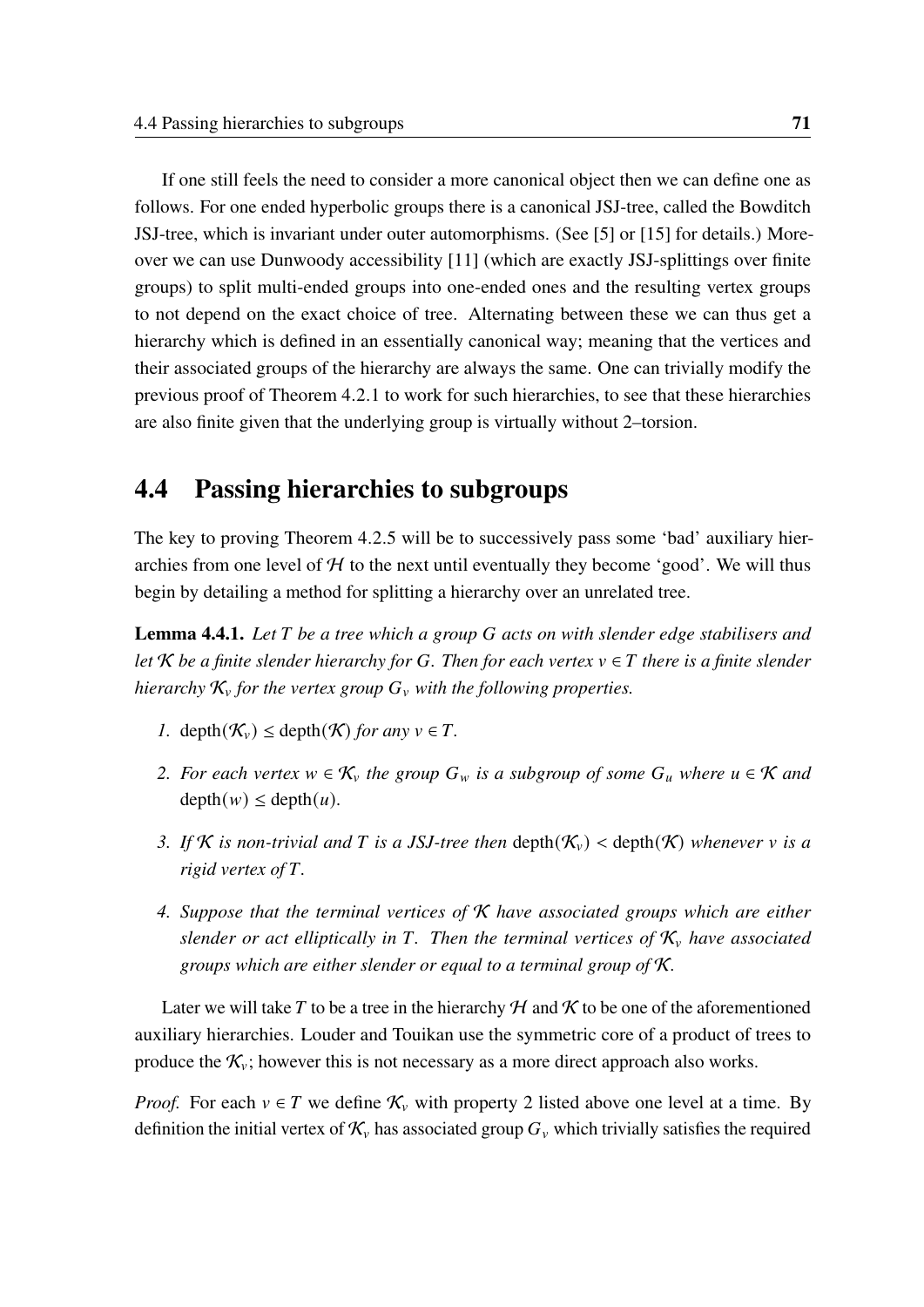property. So we just need a procedure to generate the action on a tree for a given vertex of  $\mathcal{K}_{\nu}$ .

Take a vertex  $w \in \mathcal{K}_v$  with associated group  $G_w$ . We are given that  $G_w \le G_u$  where  $u \in \mathcal{K}$ and depth $(w) \le$  depth $(u)$ . If u is a terminal vertex then we take  $T_w$  to be a point and so w is also terminal. Otherwise without loss of generality we may assume that  $G_w$  is non-elliptic in  $T_u$  by passing to vertex groups. We now just take  $T_w$  to be the unique minimal subtree of  $T_u$ which is invariant under  $G_w$ . (This exists because the action of  $G_w$  on  $T_u$  doesn't contain any global fixed points.) By definition the edge groups of  $T_w$  are slender and the vertex groups of  $T_w$  are subgroups of the vertex groups of  $T_G$ . The latter implies property [2](#page-80-1) by induction, thus completing the construction.

We now prove the remaining properties. Property [1](#page-80-2) is just a weaker version of property [2](#page-80-1) and so is immediately satisfied. Property [3](#page-80-3) holds because each rigid vertex of  $T$  is by definition elliptic in the top level of K and so in fact for every  $w \in \mathcal{K}_v$  we have  $u \in \mathcal{K}$  with  $G_w \le G_u$  and depth $(w)$  < depth $(u)$ .

For property [4](#page-80-4) consider a terminal vertex  $w \in \mathcal{K}_v$  where  $G_w$  is not slender. As usual consider a vertex  $u \in \mathcal{K}$  with  $G_w \leq G_u$  and observe that we can take u to be a terminal vertex of K. Suppose that  $G_u$  fixes a line of T. Then  $G_u \cup G_v$  either is or has an index 2 subgroup which is contained in an edge stabiliser of T. Hence  $G_w \le G_u \cap G_v$  is slender which contradicts our assumption. Thus  $G_u$  fixes some vertex  $v' \in T$  and so we have  $G_u \leq G_{v'}$ . Since the edges of T have slender stabiliser,  $G_w \leq G_v \cap G_{v'}$  and  $G_w$  is not slender we must have  $v = v'$ . Since  $G_u$  is K-elliptic and  $G_u \le G_v$  we see that  $G_u$  is also K<sub>v</sub>-elliptic from the construction of  $\mathcal{K}_{v}$ . Recall that since neither  $G_u$  nor  $G_w$  are slender they are both contained in exactly one vertex for each level of  $\mathcal{K}_{\nu}$ . Moreover since  $G_{\nu} \leq G_{\nu}$  they must both be contained in the same vertices. Hence  $G_u \le G_w$  by the definition of  $G_w$  and so  $G_u = G_w$ .  $\Box$ 

<span id="page-81-0"></span>**Remark 4.4.2.** *Essentially the same argument as the last part shows that if*  $\{w_i\}$  *is a* collection of distinct terminal vertices of  $\coprod_v \mathcal{K}_v$  with  $G_{w_i} \leqslant G_u$  where  $u \in \mathcal{K}$  is a terminal *vertex; then at most one of the*  $w_i$  can be non-slender and  $G_{w_i} = G_u$  for this i. This will be *important shortly when extending the construction to* H*–structures.*

We now have all the tools needed to prove Lemma 4.1.[15](#page-76-0).

*Proof of Lemma* 4.1.[15](#page-76-0). We prove by induction on depth  $\mathcal{K}$ . If depth  $\mathcal{K} = 0$  then  $\mathcal{K}$  is trivial and so G is either slender or  $H$ –elliptic; hence it cannot split in H and so H is trivial. Otherwise consider each vertex  $v \in \mathcal{H}^1$  in turn. Let  $\mathcal{H}_v$  be the subhierarchy of  $\mathcal H$  with initial vertex v. If  $G<sub>v</sub>$  is a rigid group in the action on the tree corresponding to the initial vertex of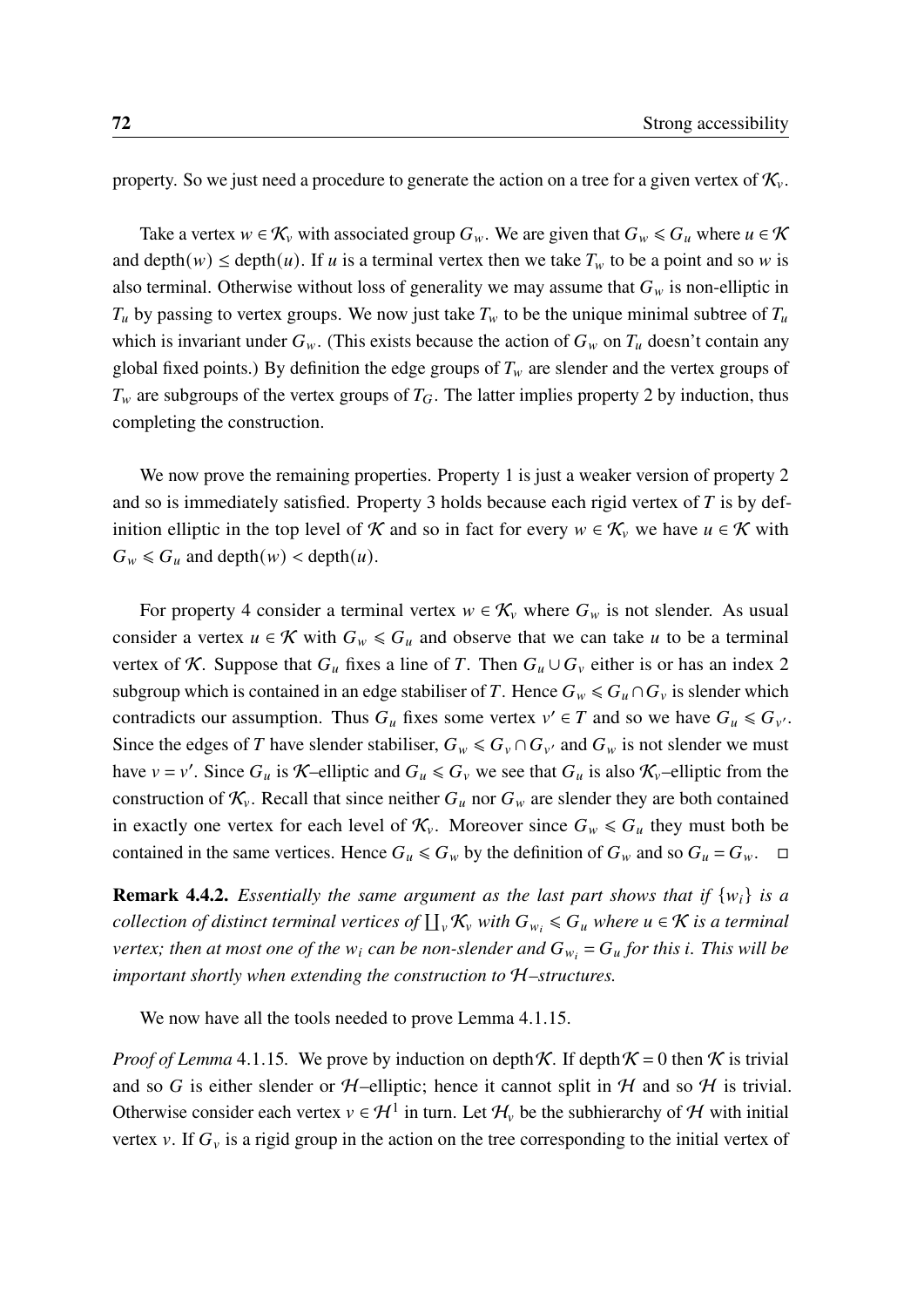H then Lemma [4](#page-80-5).4.1 implies that we have another hierarchy  $\mathcal{K}_v$  for  $G_v$  with depth $(\mathcal{K}_v)$  <  $depth(K)$  and with terminal vertices which have associated groups that are either slender or H–elliptic. Thus depth $(H_v) \le$  depth K by induction. If  $G_v$  is a flexible group in the action of top level of H then Lemma [4](#page-73-0).1.7 implies that  $G<sub>v</sub>$  is slender by orbifold; which implies that depth $(\mathcal{H}_v) \leq 1 \leq$  depth $(\mathcal{K})$ . Thus in any case we have depth $(\mathcal{H}_v) \leq$  depth $(\mathcal{K})$  for all  $v \in \mathcal{H}^1$  and hence depth $(\mathcal{H}) \leq$  depth $(\mathcal{K}) + 1$ .

We will measure how 'bad' our auxiliary hierarchies are by introducing some actions on some complexes. The following lemma shows us that these actions pass down nicely if the terminal vertices of our initial auxiliary hierarchy are elliptic in our tree.

<span id="page-82-0"></span>**Lemma 4.4.3.** Let  $K$  be a  $H$ –structure for  $K \le G$ . Suppose K acts on a tree T with slender *edge stabilisers. Suppose that the terminal vertices of*  $K$  *are either slender or elliptic in*  $T$ *. Then for each vertex*  $v \in T$  *we get that*  $K_v$  *(as defined in Lemma [4](#page-80-5).4.1) naturally inherits a* H*–structure from* K *and moreover we have*

$$
\sum_i \text{covol}(\mathcal{K}_{v_i}) = \text{covol}(\mathcal{K})
$$

*where*  $\{v_i\}$  *is a set of representatives for the orbits of vertices in T.* 

*Proof.* Recall from Lemma [4](#page-80-5).4.1 that for every terminal vertex  $w \in \mathcal{K}_v$  that  $K_w$  is either slender or equal to  $K_u$  for some terminal vertex  $u \in \mathcal{K}$ . Thus  $\mathcal{K}_v$  naturally inherits a H–structure by letting  $K_w$  act trivially on a point if it's slender or on the same complex as  $K_u$  otherwise.

It remains to prove the equality of covolumes. Let  $u$  be a terminal vertex of  $K$  and let  $\{w_j\}$  be a set of representatives for the terminal vertices of  $\prod_i \mathcal{K}_{v_i}$  which have  $K_{w_j}$ conjugating into  $K_u$ . Observe that for each  $w_j \in \mathcal{K}_{v_{i(j)}}$  we have a corresponding  $w'_j \in \mathcal{K}_{g_j v_{j(i)}}$ with  $(K_{w_j})^{g_j} = K_{w'_j} \le K_u$ . These  $w'_j$  are distinct as the  $w_j$  are in distinct orbits. Hence by Remark [4](#page-81-0).4.2 at most one of the  $K_{w_j}$  can be non slender and  $K_{w'_j} = K_u$  for this j. Such a j must exist as  $K_u$  is contained in some vertex group  $G_{v'} \leq G$  and moreover is  $\mathcal{K}_{v'}$ -elliptic. Thus there is a natural  $G$ -equivariant one to one correspondence between the non-slender terminal vertices of K and  $\prod_{v \in T} \mathcal{K}_v$  which implies the result.

Of course in general it won't be the case that the terminal vertices of  $\kappa$  will be elliptic in T. So our next goal shall now be to add additional layers to  $\mathcal K$  so this becomes true while not increasing the covolume. We thus require some sort of resolution in order to nicely split up our complexes. If every cell stabiliser of  $X$  acted elliptically on  $T$  then we could get this from an equivariant map  $X \to T$ . Since the cell stabilisers can also act linearly on T such a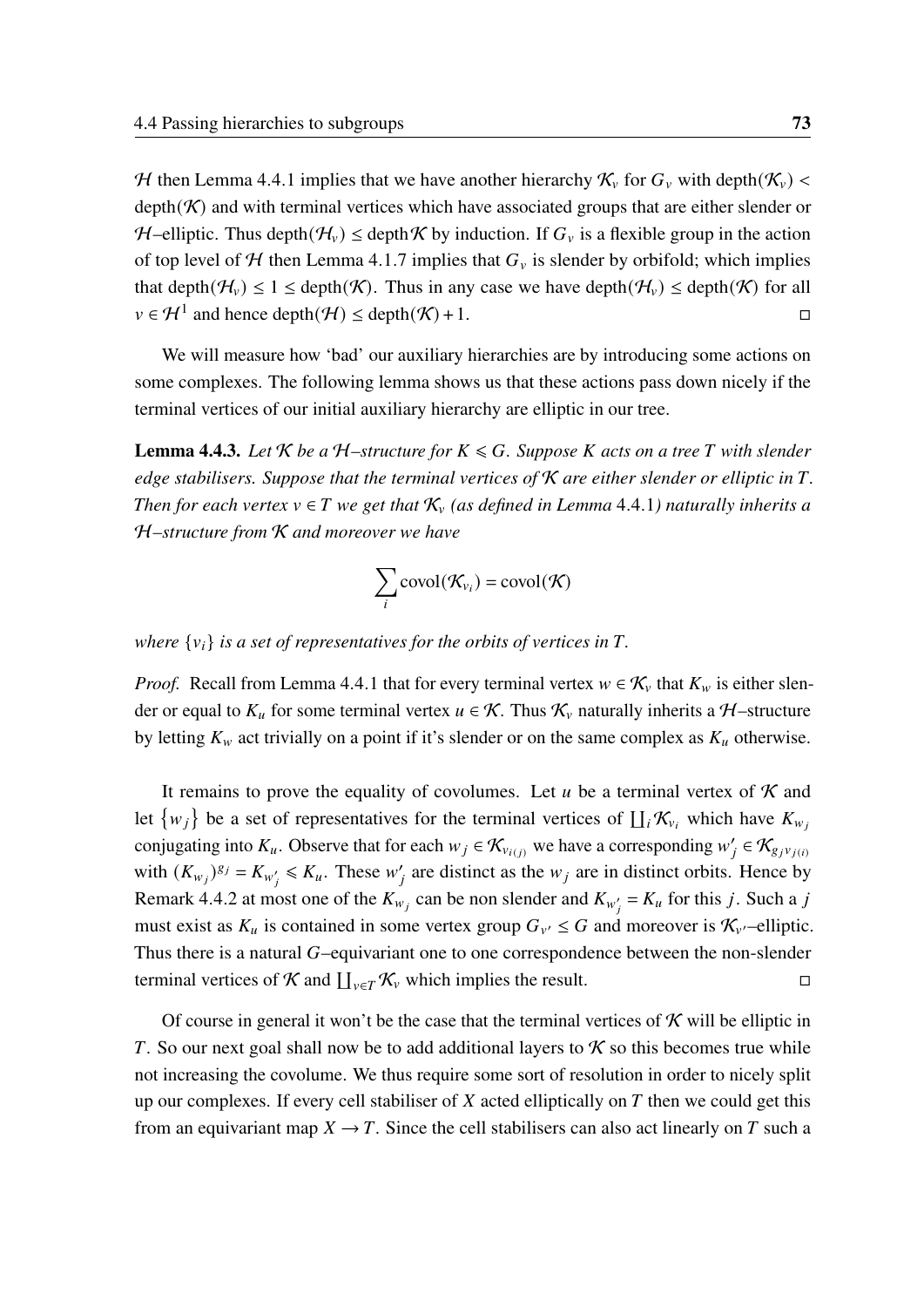map needn't exist and so we need to be more careful. We will modify  $X$  in order to isolate these bad points.

After making modifications to the complexes we may find that they fail to be simplical. For example if we collapse one edge of a triangle we are left with a bigon. We will get around this by *reducing* complexes as follows. Let *X* be a 2-dimensional cell complex where all the 2-cells are either triangles or bigons. Start defining a simplical complex  $X'$  by letting the vertex set be the same as X. Let  $[u, v]$  be an edge of X' if there is an edge between u and v in X and similarly let  $[u, v, w]$  be a triangle in X' if there is a triangle in X with vertices u, v and w. This X' is the reduction of X. Note that if X is connected with  $H^1(X,\mathbb{Z}_2) = 0$  then the same holds for  $X'$ .

In order to split the complex we will make use of the following Dunwoody-Delzant-Potyagailo resolution.

<span id="page-83-0"></span>**Lemma 4.4.4.** [\[19,](#page-97-0) Lemma 3.5] Let G be a group acting on a triangle complex X and a tree *. Suppose that*

- *the cell stabilisers of X fix a point of*  $\hat{T} := T \cup \partial T$ . (Where  $\partial T$  *is the* Gromov boundary *of .) i.e. they all act elliptically, linearly or parabolically on .*
- if  $W \subset X<sup>1</sup>$  is a connected subcomplex where the stabiliser of each edge acts linearly or *parabolically on*  $T$  *then the stabiliser of*  $W$  *fixes a point on*  $\partial T$ *.*

*Then there is a resolution*  $\rho: X \to \hat{T}$ .

Before constructing  $\rho$  we will show that the second condition is always satisfied for our purposes.

<span id="page-83-1"></span>**Lemma 4.4.5.** Let G be a group acting on a tree T and let  $K \leq G$  act on a H–complex *X*. Let  $W \subset X^1$  be a connected subcomplex such that the stabiliser of every cell in W acts *linearly or dihedrally on T. Then* Stab(*W*) *also acts linearly or dihedrally on T. Moreover if doesn't admit any*  $D_{\infty}$ -quotients then the action of Stab(W) on T is linear.

*Proof.* Suppose that  $E \leq V$  are subgroups of G which both act linearly or dihedrally on T. Then  $V$  must fix the same line as  $E$  as otherwise  $V$  would contain hyperbolic group elements with different axes, contradicting the fact that  $V$  fixes a line of  $T$ . It follows that every cell in W fixes a common line in T which implies the result.  $\Box$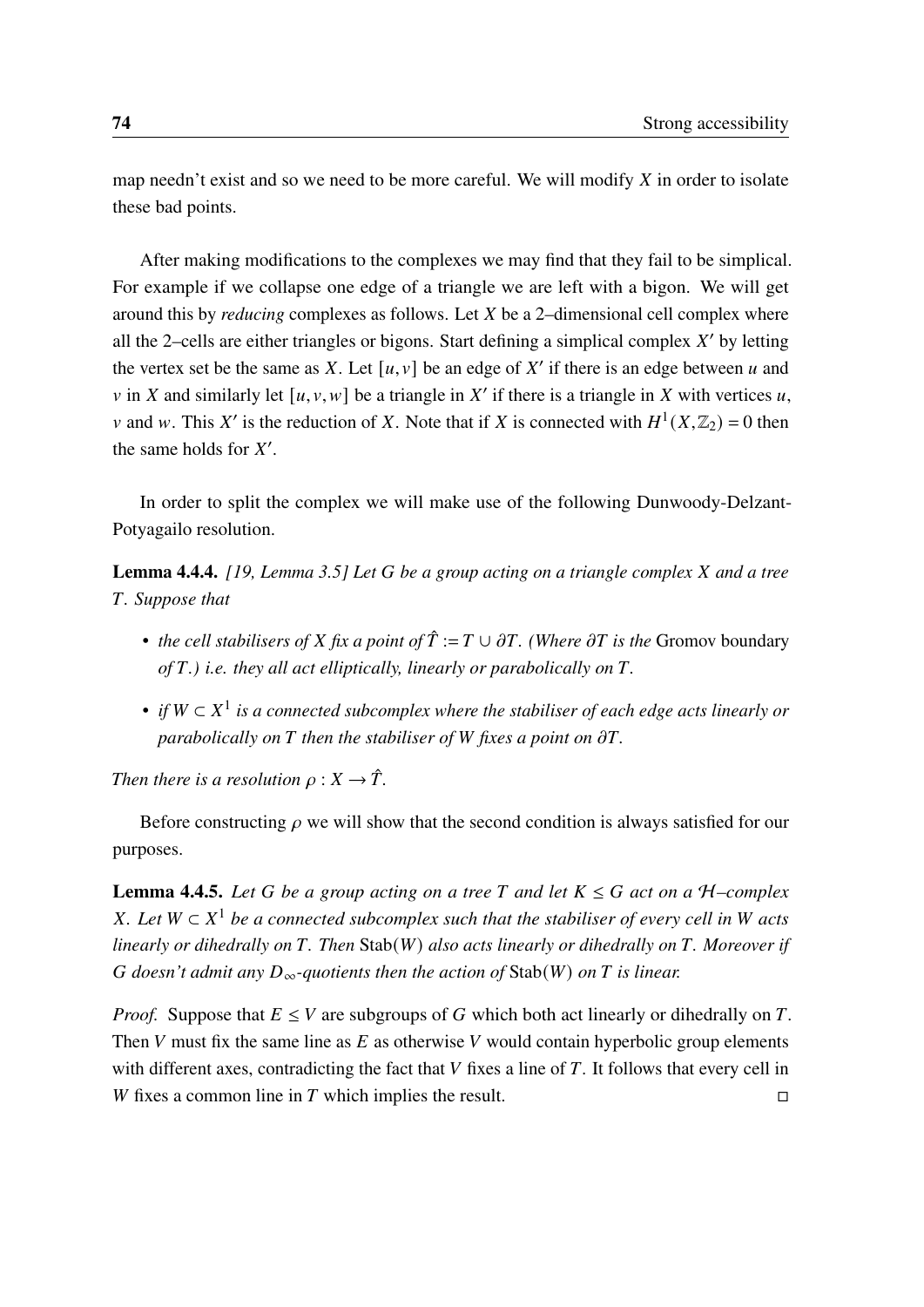*Proof of Lemma* [4](#page-83-0).4.4. First for each maximal subcomplex *W* as in the second condition of the statement we (equivariantily) choose a point in  $\partial T$  which it fixes.

Next we need to (equivariantily) map each vertex  $v$  of  $X$  to either a vertex of  $T$  or a point on  $\partial T$ . If a vertex is contained in a subcomplex W as above we define  $\rho(v)$  to be equal to the point on  $\partial T$  corresponding to W. Otherwise we just define  $\rho(v)$  to be any vertex of T which  $Stab(v)$  fixes.

Now let  $e = [u, v]$  be an edge of X. If  $\rho(u) = \rho(v)$  then we can just take  $\rho$  to be constant on e. Otherwise we want  $\rho(e)$  to be the reduced edge path from  $\rho(u)$  to  $\rho(v)$ ; however we need to be careful with the parametrisation if  $\text{Stab}(e) \neq \text{Stab}^+(e)$ . If  $\rho(u)$  and  $\rho(v)$  are in T we can just take the parametrisation to be linear as the midpoint of  $[\rho(u), \rho(v)]$  is fixed by Stab(e). If  $\rho(u)$  is in T but  $\rho(v)$  isn't then u and v are in different orbits and so Stab(e) = Stab<sup>+</sup>(e). Finally suppose  $\rho(u)$  and  $\rho(v)$  are in  $\partial T$ . By assumption Stab(e) fixes a vertex  $v \in T$ . Let  $y \in [\rho(u), \rho(v)]$  be the closest vertex to x. Since Stab(e) fixes x and preserves  $[\rho(u), \rho(v)]$  it must also fix y. Now map the midpoint of e to y and map the rest in any way which is symmetric through  $y$ .

Extending the map affinely over triangles works for similar reasons.  $\Box$ 

There are two different cases we will consider, depending on if an edge gets mapped to  $\partial T$  or not. If  $\rho^{-1}(\partial T)$  doesn't contain any edges then we say that this is a resolution of type I or a *splitting resolution*. Otherwise  $\rho^{-1}(\partial T)$  contains an edge and we call this a type II or a *contracting resolution*. The splitting resolutions will allow us to modify the hierarchy so that its terminal vertices are elliptic in  $T$ . The contracting resolutions are an issue but we will modify them so that they become splitting resolutions.

First we will describe what to do in the case of a splitting resolution. Let  $\rho : X \to \hat{T}$  be as above. Let  $\Lambda \subset X$  be the inverse images of the midpoints of the edges in T and observe that this is a collection of tracks (in the sense of Dunwoody [\[11\]](#page-97-4)). Let  $\Lambda^* \subset \Lambda$  be the tracks which partition X into two infinite parts and let  $X^* := X \setminus \rho^{-1}(\partial T)$ . Observe that  $X^* / \Lambda^*$  (obtained by collapsing each track in  $\Lambda^*$  to a point) is a 2-dimensional cell complex where all the 2–cells are either bigons or triangles. Finally  $X_T$  is defined to be the reduction of  $X^*/\Lambda^*$ . Observe that the image of each triangle of  $X$  in  $X_T$  contains at most one triangle and so  $\text{covol}(X_T) \leq \text{covol}(X)$ . (See Figure [4.1\)](#page-85-0)

<span id="page-84-0"></span>**Remark 4.4.6.** *Unlike with triangles, the image of an edge of X in X<sub>T</sub> need not be a single edge and is in general a (potentially infinite) sequence of edges. However suppose we are*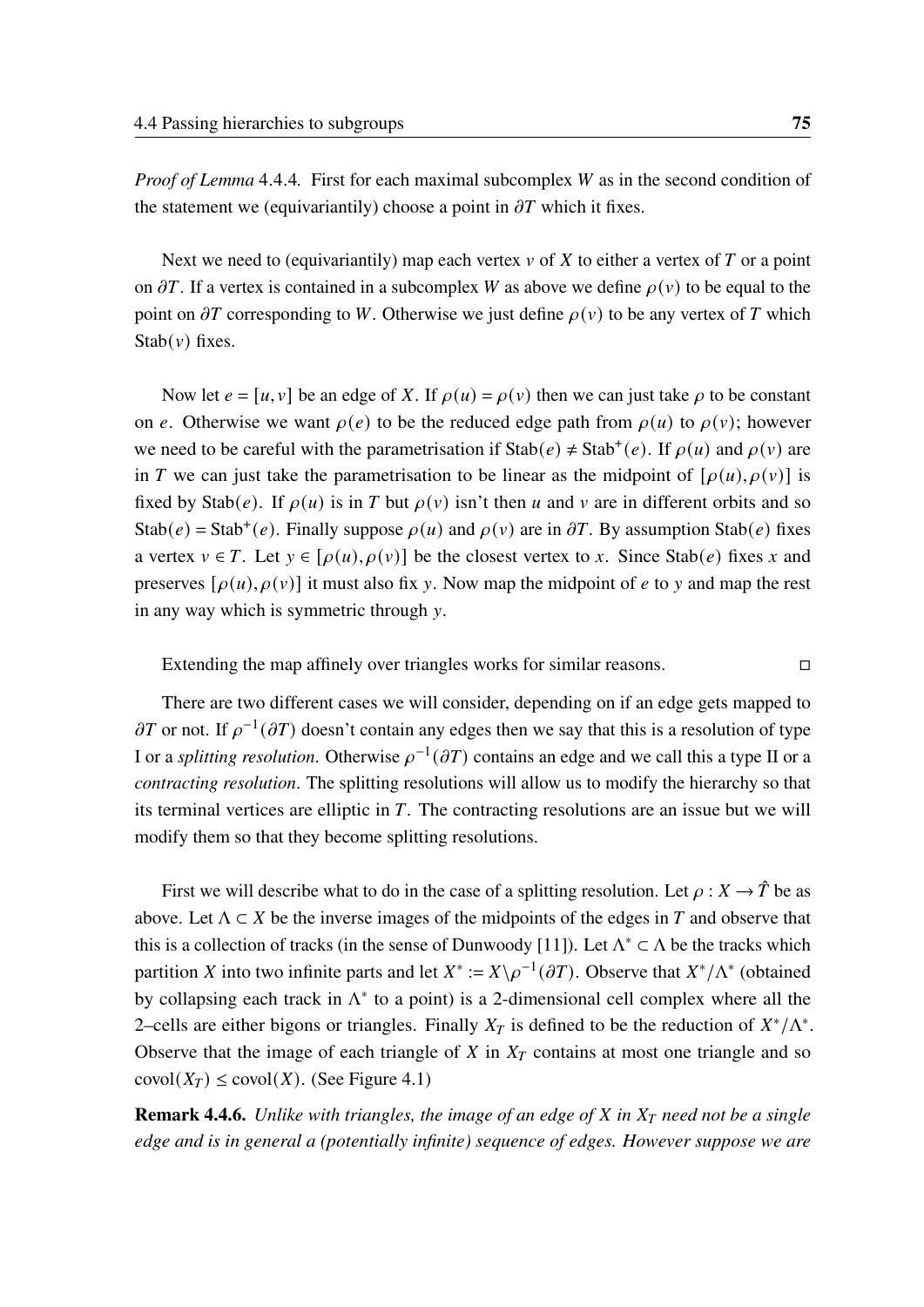<span id="page-85-0"></span>

Fig. 4.1 An example of the effects a splitting resolution has on a triangle.

*given a triangle in whose image in contains a triangle. Then the edges of this new triangle in will be a single edge in the image of a corresponding edge of the original triangle.*

**Lemma 4.4.7.** Suppose that X is connected, has  $H^1(X, \mathbb{Z}_2) = 0$  and  $\rho : X \to T$  is a splitting *resolution. Suppose also that every cutpoint of X has a stabiliser which fixes a point of T. Then*  $X_T$  *is connected with*  $H^1(X_T, \mathbb{Z}_2) = 0$ *.* 

*Proof.* Since every cutpoint of  $X$  acts elliptically on  $T$  we see that  $X^*$  is connected and therefore  $X_T$  is as well. Since each track is connected it now suffices to show that each cycle in  $H^1(X^*,\mathbb{Z}_2)$  is a boundary when mapped into  $X_T$ .

Let *B* be the second barycentric subdivision of *X*. Let  $C \subset B$  be the union of simplices which are disjoint from  $\rho^{-1}(\partial T)$  and  $A \subset B$  be the union of the simplices (and their subsimplices) which intersect non-trivially with  $\rho^{-1}(\partial T)$ . Also let  $L = A \cap C$ .

Consider the Mayer-Vietoris sequence for  $A$  and  $C$ ;

$$
\cdots \to H^1(X,\mathbb{Z}_2) \to H^1(A,\mathbb{Z}_2) \oplus H^1(C,\mathbb{Z}_2) \to H^1(L,\mathbb{Z}_2) \to \cdots
$$

Since  $B$  is the second barycentric subdivision of  $X$  we see that the stars of two distinct vertices which are in  $\rho^{-1}(\partial T)$  are disjoint. Hence each component of A is the star of a point and so  $H^1(A, \mathbb{Z}_2) \cong 0$ . Similarly we see that  $C \subset X^*$  is a deformation retract. Hence the sequence becomes

$$
0 \to H^1(X^*, \mathbb{Z}_2) \to H^1(L, \mathbb{Z}_2) \to \cdots
$$

In particular it suffices to show that each loop of  $L$  dies when we pass to  $X_T$ .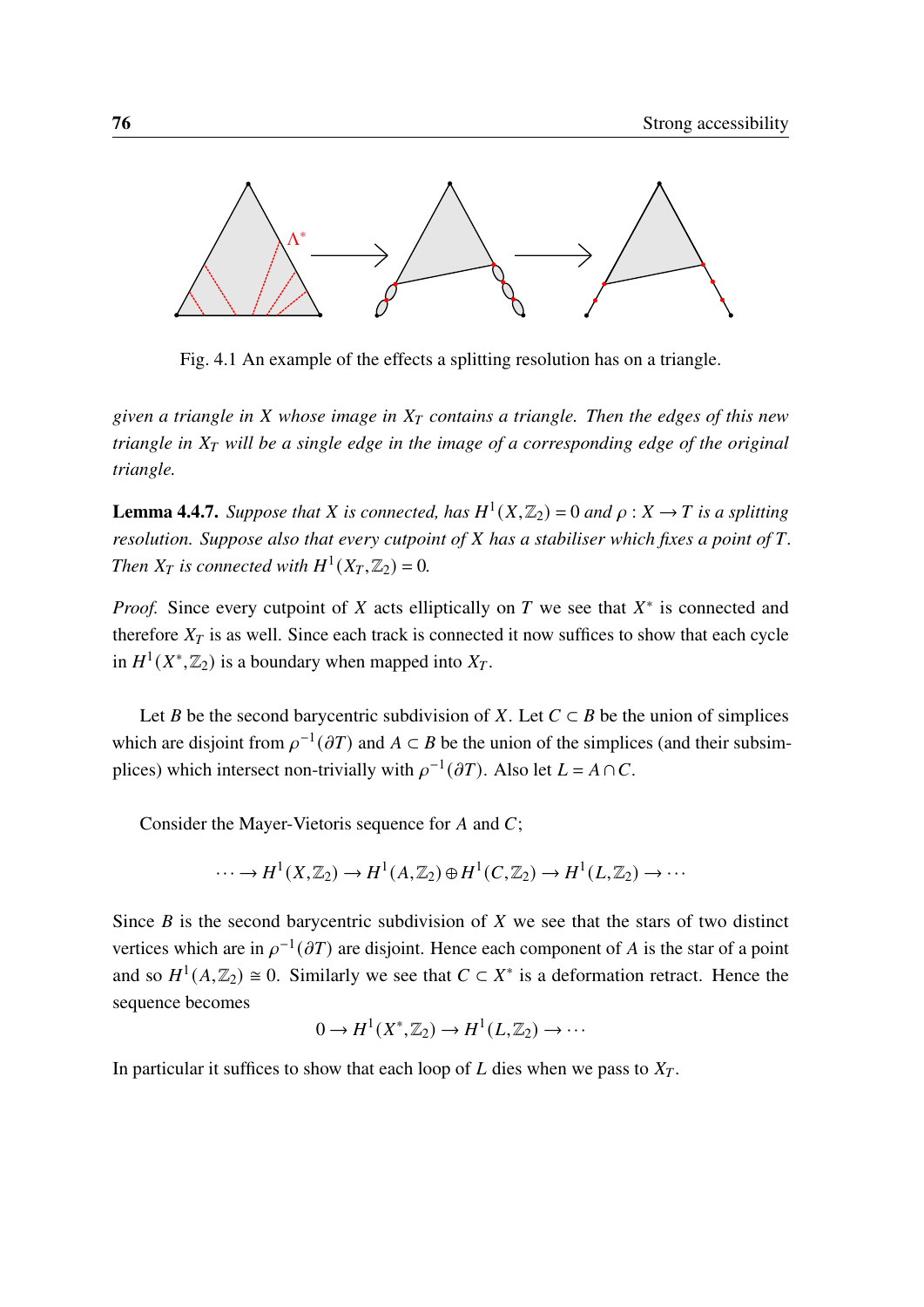

Let *d* be a reduced edge path of L. There is  $v \in \rho^{-1}(\partial T)$  with *d* homotopic to an edge path  $p_1 \cdots p_n$  in the link of v. Let  $w_i$  be the vertex common to both  $p_i$  and  $p_{i+1}$  (where the indices are taken modulo *n*). Also let  $e_i$  be the edge connecting  $w_i$  to  $v$  and  $t_i$  be the triangle with edges  $w_{i-1}$ ,  $w_i$  and v. Since  $\rho(w_i) \neq \rho(v)$  for any  $i$  and  $\rho(v) \in \partial T$  we can choose an edge  $f \in T$  such that  $f \in [\rho(w_i), \rho(v)]$  and  $f \cap \rho(p_i) = \emptyset$  for all i. Thus there is a track  $\lambda$ (which maps to the midpoint of f) whose intersection with  $t_1 \cup \cdots \cup t_n$  is homotopic to d. This implies that d is null-homotopic in  $X_T$  which implies the result.  $\Box$ 

We will now detail what to do in the case of a contracting resolution. Recall that this is the case where  $\rho^{-1}(\partial T)$  contains an edge of X. Define  $X_C$  to be the complex obtained by collapsing each component of  $\rho^{-1}(\partial T) \subset X$  to a point. We summarise the properties of  $X_C$ in the following lemma.

<span id="page-86-0"></span>**Lemma 4.4.8.** *Notation as before. Suppose that the cell stabilisers of X are all either slender or elliptic in T*. Then every vertex stabiliser of  $X_C$  is either equal to a vertex stabiliser of  $X$ *or fixes a line of* T and hence is slender. Moreover  $\rho$  descends to a map  $X_C \to \hat{T}$  where the *midpoint of each edge of*  $X_C$  *gets sent to a point in*  $T$  *and* covol( $X_C$ )  $\leq$  covol( $X$ ).

*Proof.* These properties are all obvious from the definition of  $X_C$  together with Lemma [4](#page-83-1).4.5. □

This concludes our discussion on contracting resolutions. We also need a general method for splitting a complex over its cutpoints. Suppose X is a  $H$ –complex for a subgroup  $K \le G$ . Construct a bipartite tree  $B_X$ , called the *cutpoint tree*, with vertices which correspond to the cutpoint-free components of  $X$  and the cut vertices of  $X$  and with the edges of  $B_X$  defined in the obvious way by inclusion. Note that  $K$  acts on  $B<sub>X</sub>$  with vertex stabilisers which are equal to the corresponding stabilisers in  $X$  and edge stabilisers which are equal to the stabiliser of a connected component of a link.

The above is fine if every cell of  $X$  has slender stabiliser, such as in the case of hyperbolic groups; however in general it may be the case that  $B<sub>X</sub>$  has edge groups which are *H*-elliptic but not slender. To counteract this we introduce a *reduced cutpoint tree*  $B'_X$  by collapsing the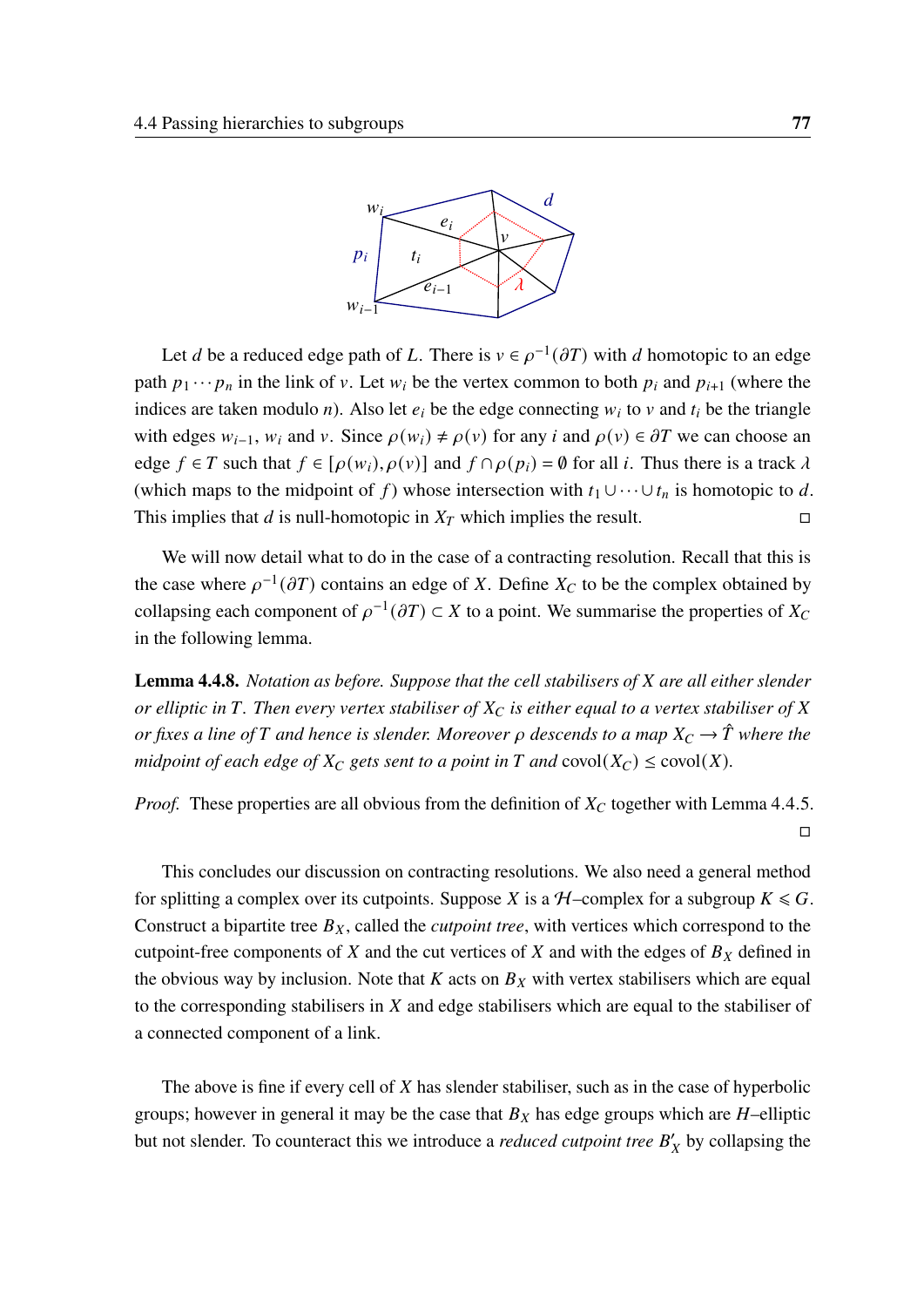edges of  $B_X$  which have non-slender stabiliser. Observe that  $B'_X$  can naturally be thought of as a  $H$ –structure (of depth 1) with the properties summarised in the following lemma.

<span id="page-87-2"></span>**Lemma 4.4.9.** Let  $B'_X$  be the cutpoint tree defined above.

- <span id="page-87-0"></span>(*a*)  $\text{covol}(B'_X) \leq \text{covol}(X)$
- <span id="page-87-1"></span>*(b)* If  $X_T$  is the splitting resolution of some complex X where the cutpoints of X have non-slender stabilisers then the vertex groups of  $B'_{X_T}$  are either slender or elliptic in  $T.$

*Proof.* For part [\(a\)](#page-87-0) we first observe that each triangle of  $X$  sits in at most one subcomplex corresponding to a non-slender vertex of  $B'_X$ . Thus we just need to know if two triangles t and  $t' = gt$  (with  $g \in K$ ) live in the same subcomplex  $X_v \subseteq X$  corresponding to a vertex  $v \in B'_X$  then they still lie in the same orbit when restricted to the vertex group  $K_v$ . This follows because if  $g \in K$  sends a triangle of  $X_v$  to another in  $X_v$  then it must preserve  $X_v$ , so  $g \in K_v$ .

For part [\(b\)](#page-87-1) we first observe that the stabiliser of each connected component  $Y \subseteq X^* \backslash \Lambda^*$ is elliptic in T by construction. The image of  $\bar{Y}$  in  $X_T$  is a maximal subcomplex Y' which doesn't contain any cutpoints with slender stabiliser. Moreover the stabiliser of  $Y$  is the same as the stabiliser of Y'. A subcomplex of  $X_T$  corresponding to a non-slender vertex of  $B'_{X_T}$  is contained in such a Y'. Hence the non-slender vertices of  $B'_{X_T}$  are elliptic in T.

Putting all of this together we obtain the following.

<span id="page-87-3"></span>**Lemma 4.4.10.** *[\[19,](#page-97-0) Lemma 7.2] Suppose G does not admit any*  $D_{\infty}$ -quotients. Let T be a *tree which*  $K \le G$  *acts on with slender edge stabilisers and let*  $K$  *be a*  $H$ –*structure for*  $K$ *. Then for each vertex*  $v \in T$  *there is a H–structure*  $\mathcal{K}_v$  *with* 

$$
\sum_i \mathrm{covol}(\mathcal{K}_{v_i}) \leq \mathrm{covol}(\mathcal{K})
$$

*where*  $\{v_i\}$  *is a set of representatives for the orbits of vertices of T.* 

*Proof.* In light of Lemma [4](#page-82-0).4.3 it suffices to show that there is another  $H$ –structure  $\tilde{K}$  with terminal vertices which are elliptic in T and with covol( $\tilde{\mathcal{K}}$ )  $\leq$  covol( $\mathcal{K}$ ).

Begin by considering the resolution of each complex associated to the terminal vertices of K. We define K' to be the same as K except whenever a complex X associated to a terminal vertex has an edge mapped into  $\partial T$  we replace it with  $X_C$  defined above. Recall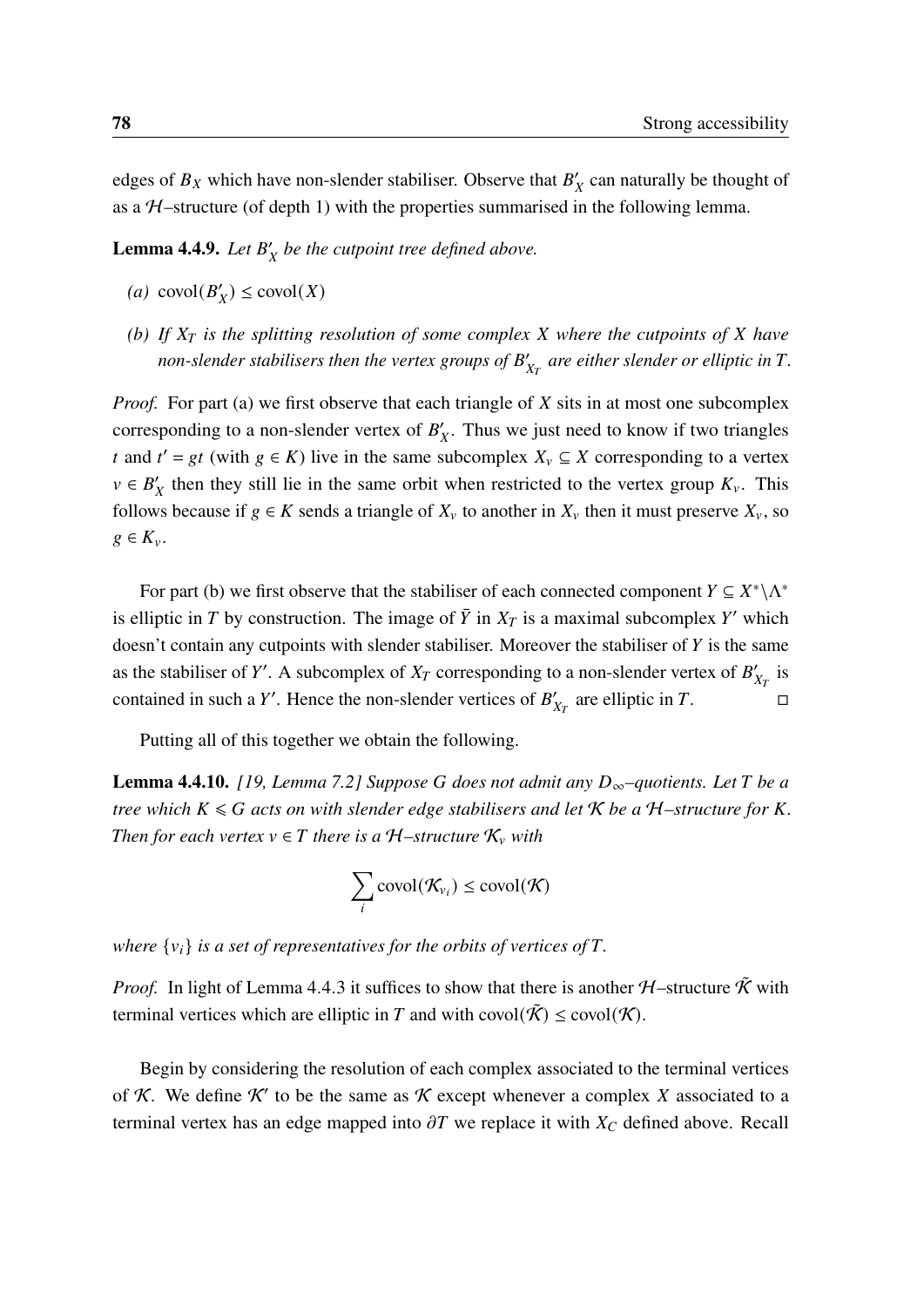from Lemma [4](#page-86-0).4.8 that  $X_C$  is a  $H$ -complex and covol $(X_C) \leq \text{covol}(X)$ . Thus K' is a  $H$ structure with covol $(\mathcal{K}') \leq \text{covol}(\mathcal{K})$ . Moreover the resolutions from each complex are now all splitting resolutions.

Before collapsing tracks it is first necessary to split the complexes over cutpoints. (Otherwise our  $X_T$  may not be connected.) Following the procedure from Lemma [4](#page-87-2).4.9 for each complex of K' containing cutpoints we construct a new H-structure K'' where all the cutpoints in the complexes have  $H$ –elliptic stabilisers. Moreover the resolutions still map each edge of the complexes to a point of T and covol $(\mathcal{K}'') \leq \text{covol}(\mathcal{K}')$ .

Finally for each complex X of  $K''$  we consider  $X_T$  as defined above. Recall from Lemma [4](#page-87-2).4.9 that each non-slender vertex of  $B'_{X_T}$  acts elliptically on T. Thus we get a new H–structure  $\tilde{\mathcal{K}}$  by replacing each terminal vertex of  $\mathcal{K}''$  with the corresponding  $B'_{X_T}$ . This  $\hat{\mathcal{K}}$  has all the properties we require.  $\Box$ 

<span id="page-88-1"></span>Remark 4.4.11. *Note that there is a natural partial map from the set of triangles in the* complexes of  $K$  and those in  $\coprod_{v\in T}\mathcal{K}_v$ . Moreover this map is G–equivariant and is both total and bijective if  $\sum_i$  covol( $\mathcal{K}_{v_i}$ ) = covol( $\mathcal{K}$ ) *where*  $\{v_i\}$  is a set of representatives for the orbits *of vertices of . An understanding of this map will be crucial for Section [4.5.](#page-88-0)*

### <span id="page-88-0"></span>4.5 Extracting trees from complexes

Now with Lemma 4.4.[10](#page-87-3) in hand we are ready to start the proof of Theorem [4](#page-78-0).2.5. Let  $v_0$  be the initial vertex of H. Start by letting  $\mathcal{K}_{v_0}$  be any H-structure for G with finite covolume. (Recall that for a finitely presented group we can take  $\mathcal{K}_{v_0}$  to have trivial tree structure and have  $G$  act freely on a cocompct (2–dimensional) simply connected simplical complex.) Now we recursively define  $\mathcal{K}_w$  for each vertex  $w \in \mathcal{H}$ . Suppose w' is the immediate ancestor of w and  $\mathcal{K}_{w'}$  is already defined. We now define  $\mathcal{K}_w$  from Lemma 4.4.[10](#page-87-3) by setting  $\mathcal K$  to be  $\mathcal{K}_{w'}$  and T to be  $T_{w'}$ .

Let  $\mathcal{T}^n$  be the set of all the triangles in all the complexes acted on by the terminal vertices of  $\mathcal{K}_w$  where  $w \in \mathcal{H}^n$ . Note that G naturally acts on  $\mathcal{T}^n$  with finitely many orbits of triangles; call this number covol $(T^n)$ . Moreover the inequality of covolumes in Lemma 4.4.[10](#page-87-3) extends to an inequality  $\text{covol}(\mathcal{T}^{n+1}) \leq \text{covol}(\mathcal{T}^n)$  for all *n*. Thus  $\text{covol}(\mathcal{T}^n)$  must eventually reach some minimum. Pick  $N_{\Delta}$  so that covol $(\mathcal{T}^{N_{\Delta}})$  = covol $(\mathcal{T}^{n})$  for any  $n \geq N_{\Delta}$ .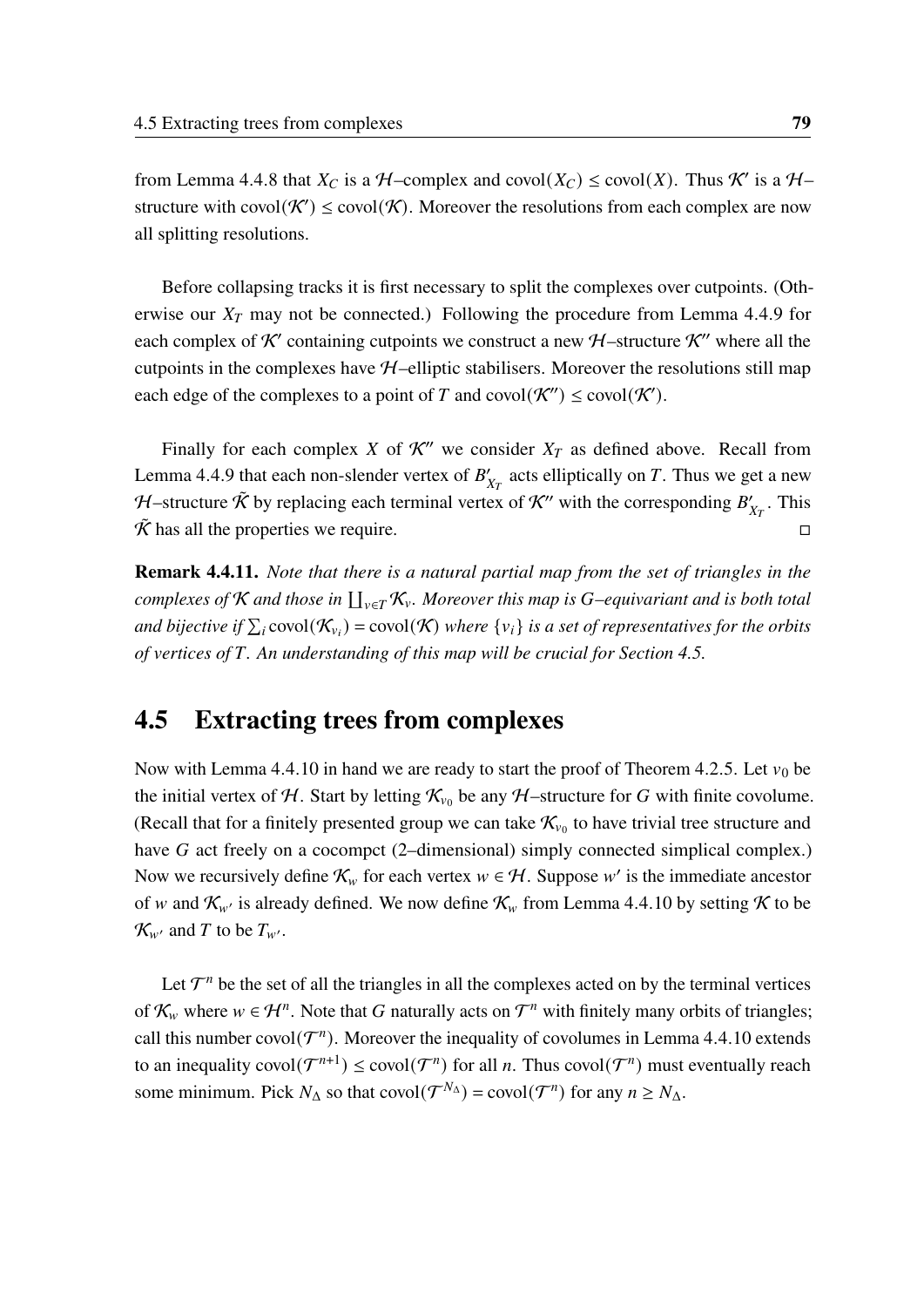Recall from Remark 4.4.[11](#page-88-1) that for  $n \geq N_A$  we can always pass a triangle to the next level of  $H$ . More precisely our construction above actually induces a  $G$ -equivariant bijective map  $\tau_{n,n+1} : \mathcal{T}^n \to \mathcal{T}^{n+1}$ . Moreover let  $\tau_{n,m} : \mathcal{T}^n \to \mathcal{T}^m$  be the composition  $\tau_{m-1,m} \circ \cdots \circ \tau_{n,n+1}$ .

A *pair* in  $\mathcal{T}^n$  is an element  $(t, t') \in \mathcal{T}^n \times \mathcal{T}^n$  where t and t' are distinct triangles in the same complex and which share a common edge  $e$ . A pair is called *stable* if it descends to a pair under any  $\tau_{n,m}$  where  $m > n$ . Let  $P(\mathcal{T}^n)$  be the set of stable pairs in  $\mathcal{T}^n$ .

We now define an equivalence relation  $\sim_n$  on  $\mathcal{T}^n$  to be the one generated by its stable pairs. Note that for each equivalence class of  $\sim_n$  we naturally get a connected subcomplex (of some H-complex which is associated to a terminal vertex of  $\mathcal{K}_v$  for some  $v \in \mathcal{H}^n$ ) consisting of all the triangles in the class together with all their subsimplices.

We now restrict our attention to a single complex  $X_w$  associated to a terminal vertex  $w \in \mathcal{K}_v$  for some  $v \in \mathcal{H}^n$  with  $n \geq N_\Delta$ . We define a bipartite graph  $B_w$  for each  $X_w$  as follows. One set of vertices will be the set of subcomplexes associated to the equivalence classes of  $\sim_n$  which are contained in  $X_w$ ; the other will be the edges of  $X_w$  which are contained in more than one of said subcomplexes. The edges of  $B_w$  are defined by inclusion in the obvious way.

Observe that  $G_w$  acts naturally on  $B_w$ . By definition the stabilisers for the subcomplexes associated to the equivalence classes of  $\sim_n$  are H–elliptic. If every edge of  $X_w$  has slender stabiliser (such as in the case for hyperbolic groups) then the stabilisers of each edge of  $B_w$ are slender. So if  $B_w$  is a tree for all large enough *n* then this proves Theorem [4](#page-78-0).2.5 by adding the  $B_w$  to the bottom layers of the  $\mathcal{K}_v$ . (Where N in the statement of Theorem [4](#page-78-0).2.5 is the first level where this occurs and the corresponding C is the maximal depth of one of the  $\mathcal{K}_{\nu}$ where v has depth N in H.) If some edge of  $X_w$  has a non-slender (H–elliptic) stabiliser then we instead first have to collapse each edge of  $B<sub>w</sub>$  with non-slender stabilser to get a new graph  $B'_w$ . Theorem [4](#page-78-0).2.5 will then follow as before.

We shall now work backwards finding a series of sufficient conditions for  $B_w$  to be a tree until we arrive at one which we can show is true for large  $n$ . First observe that this is true if we can show that, for far enough down the hierarchy, whenever  $(t, t')$  is an unstable pair with common edge e that t and t' lie in different connected components of  $X_w \backslash e$ . We now need a definition.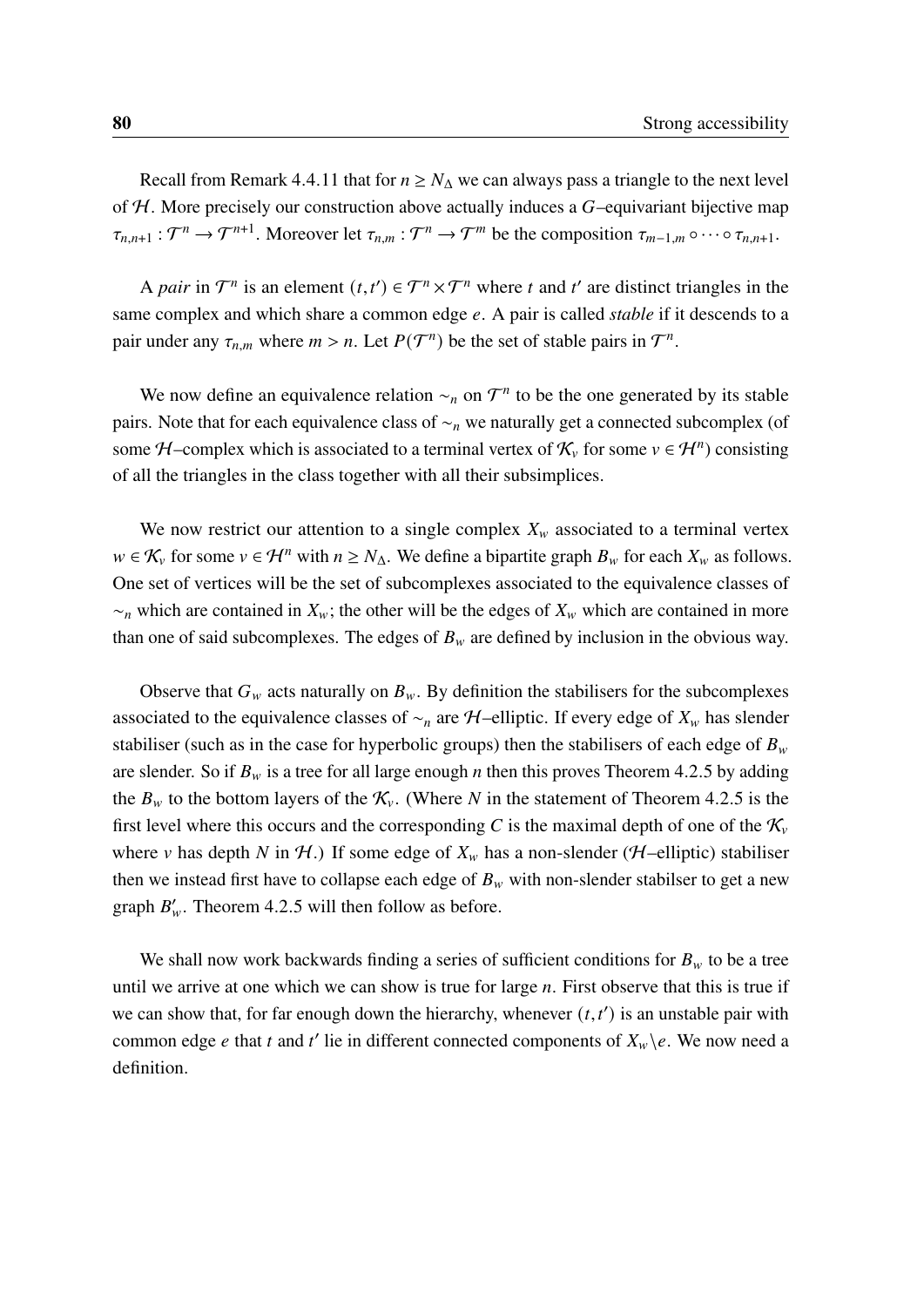**Definition 4.5.1.** *Let D be a triangulated disk with exactly one interior vertex. A cone*  $C \subseteq X$ *is the image of some simplicial map*  $\alpha$  :  $D \rightarrow X$  which sends triangles to triangles. A cone is *said to be* simple *if the image of*  $\partial \alpha : \partial S^1 \to X$  *is a simple loop; equivalently*  $\alpha$  *is injective.* 

<span id="page-90-0"></span>**Lemma 4.5.2.** [\[19,](#page-97-0) Lemma 8.5] If every simple cone of  $X_w$  is contained in an equivalence *class, then*  $B_w$  *is a tree.* 

Before proving this we require a simple proposition.

<span id="page-90-1"></span>**Proposition 4.5.3.** Let  $\gamma$  be the boundary of some cone C. Suppose  $e = [u, v]$  and  $e' = [v, w]$ *are consecutive edges of*  $\gamma$ *. If*  $u \neq w$  (so  $\gamma$  *is locally injective at vertex v) then there a simple*  $subcone C' \subseteq C$  *containing both e and e'.* 

*Proof.* Suppose  $\gamma : S^1 \to C$  is not simple. Then there are distinct  $x_1, x_2 \in S^1$  which map to some common vertex  $x \in C$ . Let A be an arc of  $S^1$  which starts at  $x_1$ , finishes at  $x_2$  and which contains  $e$  and  $e'$  as consecutive edges. Let  $A'$  be the circle formed by taking  $A$  and gluing its endpoints together. Then  $\gamma|_{A'}$  is the boundary for a proper subcone of C which contains e and  $e'$  as consecutive edges. Repeat this process until the resulting cone is simple, which must happen eventually as the area of the cone decreases at each step.  $\Box$ 

*Proof of Lemma* [4](#page-90-0).5.2. Let  $(t, t')$  be pair in  $X_w$  with common edge e. In order to prove the result it suffices to show that if t and t' are in the same connected component of  $X_w \backslash e$  then  $t \sim t'$ . In this case  $e = [u, v]$  is not a cut edge of  $X_w$ . Let a and b be the vertices of t and t' respectively that are not a part of e. Since e is not a cut edge there is an edge path  $\gamma$ (which we'll not assume is injective) from  $a$  to  $b$  which doesn't intersect  $e$ . Let  $l$  be the loop consisting of  $\gamma$  composed with  $p = [a, u] \cup [u, b]$ . Since X is simply connected there is a simply connected simplical complex  $D \subset \mathbb{R}^2$  together with a simplical map  $\rho : D \to X$ with boundary  $\partial \rho : \partial D \to l$ . Note that  $\rho$  is not required to be an embedding, even locally so. We will now assume that  $\gamma$ , D and  $\rho$  as above are chosen to lexicographically optimise the following quantities for which  $D$  is homeomorphic to a disc. ( $D$  is always homeomorphic to a disc if  $\gamma$  is injective; but this needn't be the case in general.)

- Minimises the number of triangles in  $D$ .
- Maximises the length of  $\partial D$ .

Note the length of  $\partial D$  is bounded above by three times the number of triangles of D. Thus we have a well ordering and so an optimal choice must exist.

For such optimal choices we get the following properties.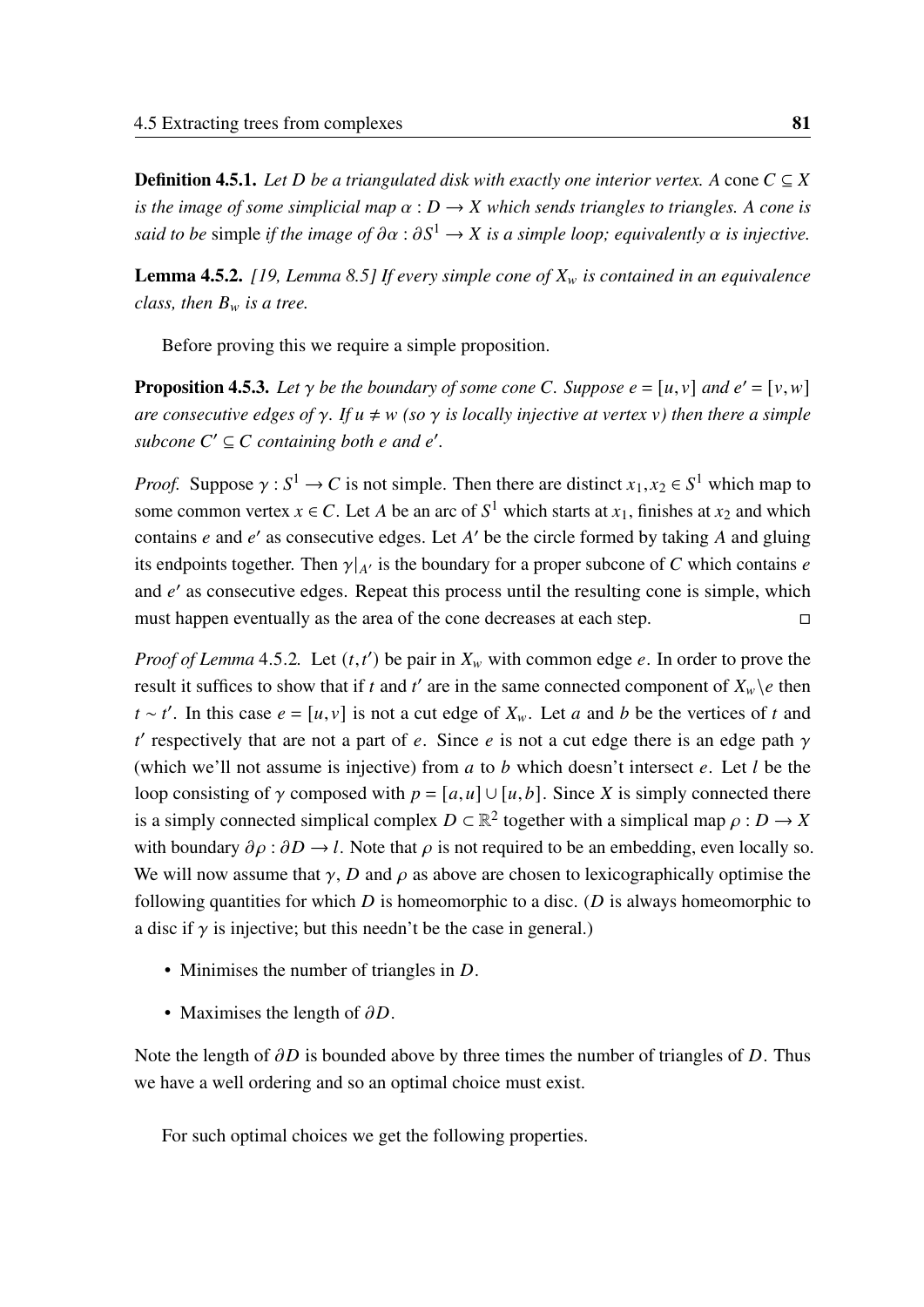• Since  $\rho$  is a homeomorphism on each simplex we see that two disjoint components of  $\rho^{-1}(e)$  must be separated by an edge path  $\lambda$  in D. Hence  $\rho^{-1}(e)$  is connected in an optimal choice as otherwise we can 'cut across'  $\lambda$  to get a new loop which bounds strictly less area.



• Every edge  $f \in \partial D$  must be in the link of a preimage of either u or v. Otherwise we could remove  $f$  and the unique triangle which contains  $f$  to obtain a new loop which bounds strictly less area.



• The only non-boundary vertices in the link of a vertex  $w'$  of  $\partial D$  are preimages of u and v. Otherwise we could make  $\partial D$  longer by adding two copies of an interior edge of  $D$  to  $\partial D$ .



Combining all of the above we see that  $D$  must look like the following picture.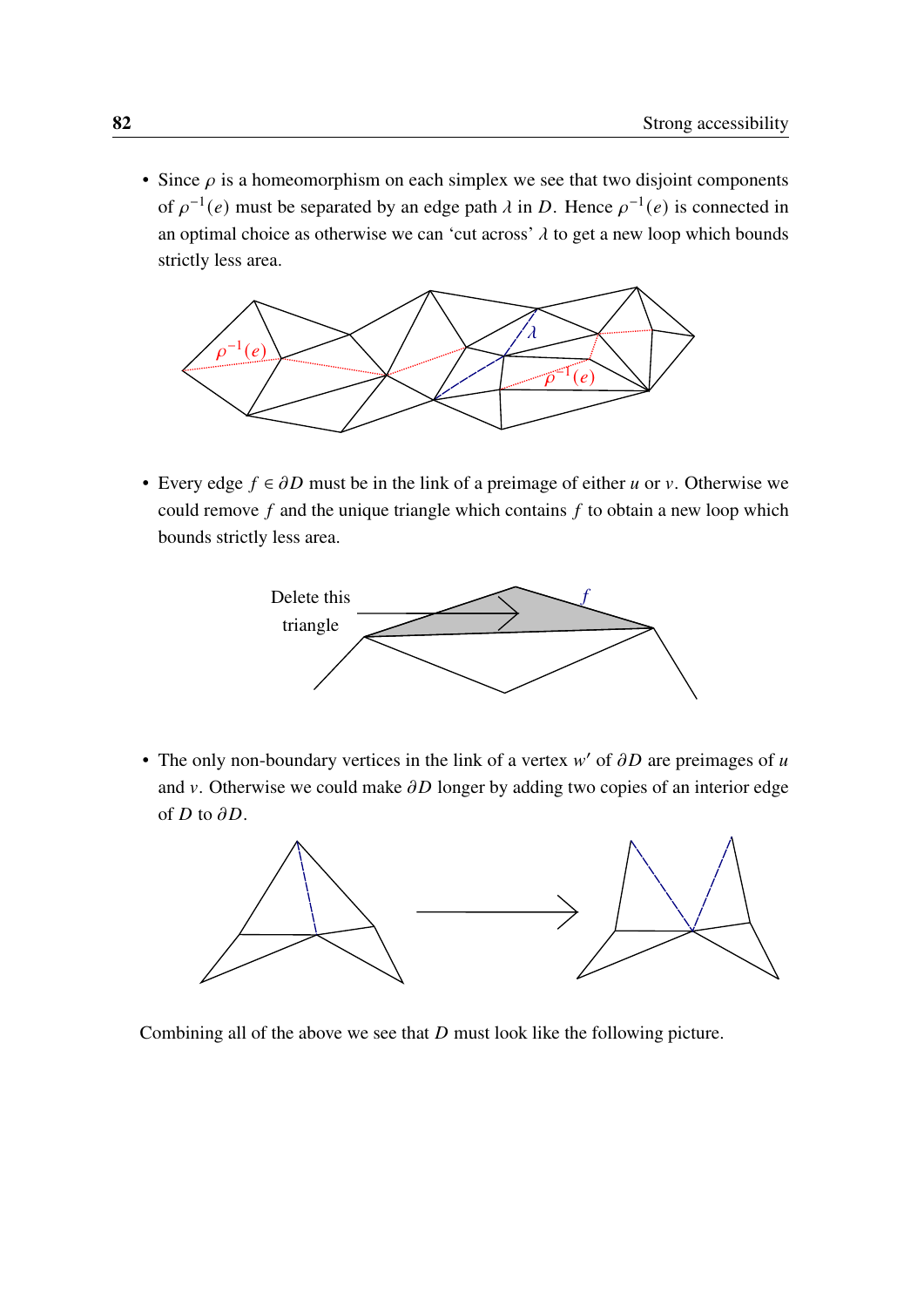

It follows that  $\gamma$  can be decomposed into locally injective subpaths  $\gamma_i$  between  $p_{i-1}$  and  $p_i$  with the following properties.  $(1 \le i \le n)$ 

- Each  $\gamma_i$  is contained in the link of either u or v.
- For each *i* there is a triangle  $t_i$  with vertices  $p_i$ , *u* and *v*.

Thus for each *i* there is a cone with central point either *u* or *v* containing both  $t_{i-1}$  and  $t_i$ . Thus by Proposition [4](#page-90-1).5.3 either  $t_{i-1} = t_i$  or there is a simple cone containing both  $t_{i-1}$  and  $t_i$ . Thus by the assumption in the statement case we get  $t_{i-1} \sim t_i$  for all *i* and so  $t = t_0 \sim t_n = t'$  $\Box$ 

Let  $\sigma_{n,m}$  be the surjective map induced by  $\tau_{n,m}$  on the equivalence classes of  $\sim_n$  and  $\sim_m$ . Our goal shall be to show that, far enough down the hierarchy, this  $\sigma_{n,m}$  is always a bijection. Then we will show that the corresponding subcomplexes are themselves rigid which will allow us to prove Theorem [4](#page-78-0).2.5.

<span id="page-92-0"></span>**Proposition 4.5.4.** *For*  $n > N_{\Delta}$  *every pair which is contained in the subcomplex associated to*  $~\sim_n$  *is a stable pair.* 

*Proof.* First note that a subcomplex Y corresponding to an equivalence class must be cutpoint free as any two triangles it contains must be joined by a sequence of stable pairs. This means that the intersection of Y and any track from the resolution  $\rho$  is either trivial or parallel to a vertex of  $Y$ .



<span id="page-92-1"></span>**Lemma 4.5.5.** There exists  $N' \geq N_{\Delta}$  such that  $\sigma_{n,m}$  is a bijection whenever  $n, m \geq N'$ .

□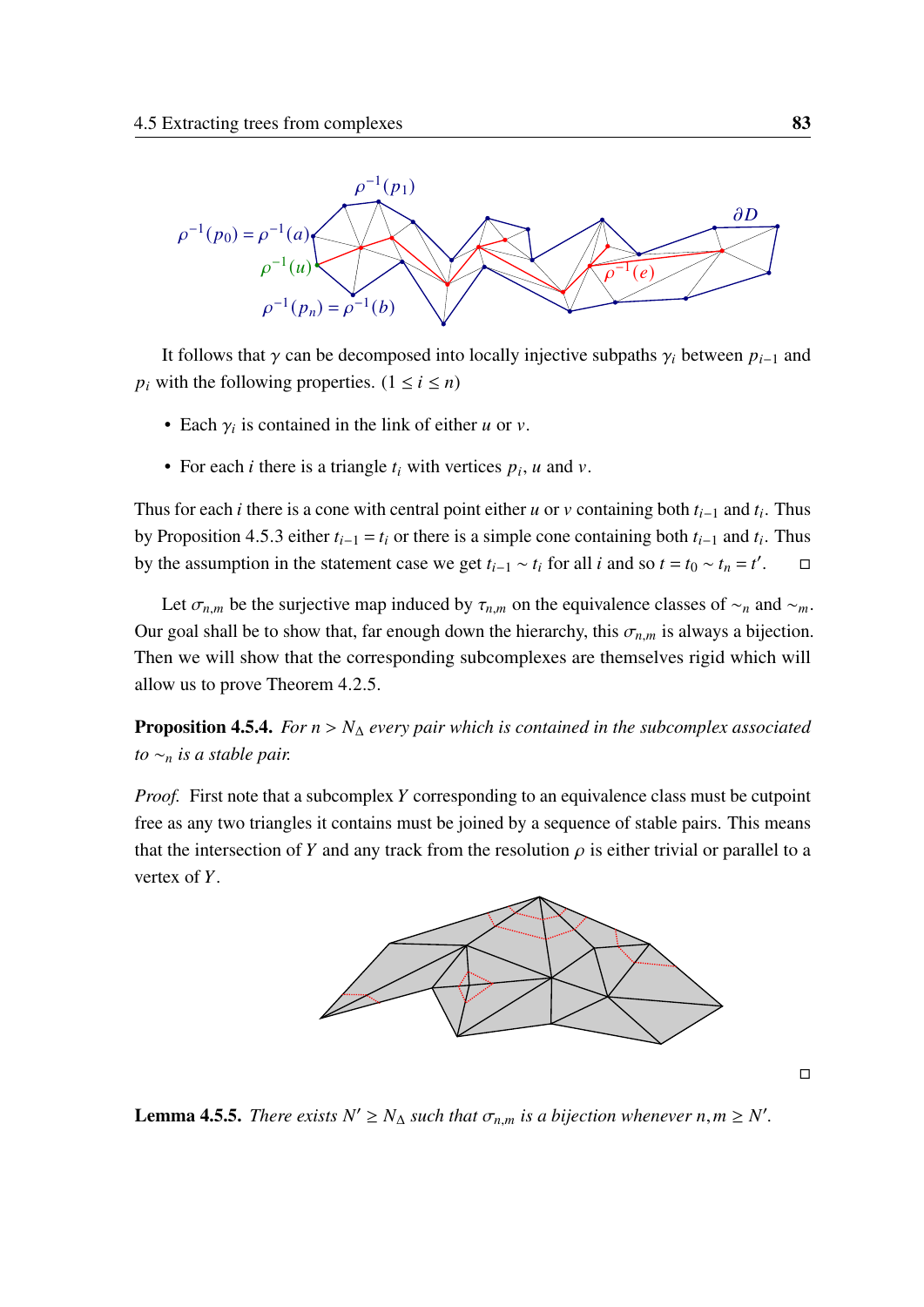*Proof.* We shall proceed by proving the following three claims about the structure of the classes of  $~\sim_n$ .

**Claim 1** There is some  $N_1 \geq N_\Delta$  such that number of orbits of equivalence classes of  $\sim_n$  and  $\sim_m$  are equal whenever  $n, m \geq N_1$ .

*Proof of Claim 1.* Since  $\tau_{n,m}$  induces a surjective equivariant map on the equivalence classes we see that the number of  $G$ -orbits of  $G$  classes is non-increasing, hence must be eventually constant. □

Let  $Y_n^1, \dots, Y_n^J$  be the associated subcomplexes to a set of representatives for the orbits of  $\sim_n$  and without loss of generality we can assume that  $Y_n^j$  maps into  $Y_n^j$ , j<br>n+1.

**Claim 2** There is some  $N_2 \ge N_1$  such that the number of orbits of edges in each  $Y_n^j$  $\frac{y'}{n}$  is constant for  $n \geq N_2$ .

*Proof of Claim 2.* Recall from Remark [4](#page-84-0).4.6 that for any given triangle there is a natural correspondence between its edges at any given level. Thus the only way to increase the number of edges is if two triangles are adjacent on one level but then not on a later one. This contradicts Proposition [4](#page-92-0).5.4.  $\Box$ 

The proof of Claim 2 also means we can meaningfully talk about the image of an edge under  $\tau_{n,m}$  as long as we restrict our attention to a single equivalence class.

**Claim 3** [\[19,](#page-97-0) Lemma 8.2] For  $n > N_2$  if  $\sigma_{n,n+1}$  isn't a bijection then there is some *j* and an edge  $e \subset Y_n^j$  such that

Stab<sup>+</sup><sub>$$
Y_n^j
$$</sub> $(e) <$ Stab<sup>+</sup> <sub>$Y_{n+1}^j$</sub>  $(\tau_{n,n+1}(e))$ 

*Proof of Claim 3.* Claim 1 implies that  $Y_n^j$  must join onto a conjugate of itself under  $\tau_{n,n+1}$ . Claim 2 implies that we have an edge  $e \subset Y_n^j$  and a  $g \in G \setminus \text{Stab}(Y_n^j)$  $\binom{n+1}{n+1}$  such that  $\tau(e) = \tau(ge)$ . We thus have  $g \in \text{Stab}_{Y_{n+1}^j}^+(\tau_{n,n+1}(e)) \setminus \text{Stab}_{Y_n^j}^+(e)$ .

We are now ready to show that  $\sigma_{n,n+1}$  is a bijection for all sufficiently large *n*. Suppose this isn't the case; then since there are only finitely many orbits of edges in each  $Y_n^j$  Claim 3 now implies that there is some j and some subsequence  $\{n_{i_k}\}$  of  $\{n_i\}$  and some edge  $e \in Y^j$  $N_2$ such that

Stab<sup>+</sup><sub>$$
Y_{n_{i_1}}(e_{n_{i_1}}) <
$$
Stab<sup>+</sup> <sub>$Y_{n_{i_2}}(e_{n_{i_2}}) <$ Stab<sup>+</sup> <sub>$Y_{n_{i_3}}(e_{n_{i_3}}) < \cdots$</sub></sub></sub> 

where  $e_n = \tau_{N_2,n}(e) \in Y_n^j$  $\mathbb{R}^{J}_{n}$ . However this is exactly the situation the ACC says cannot happen.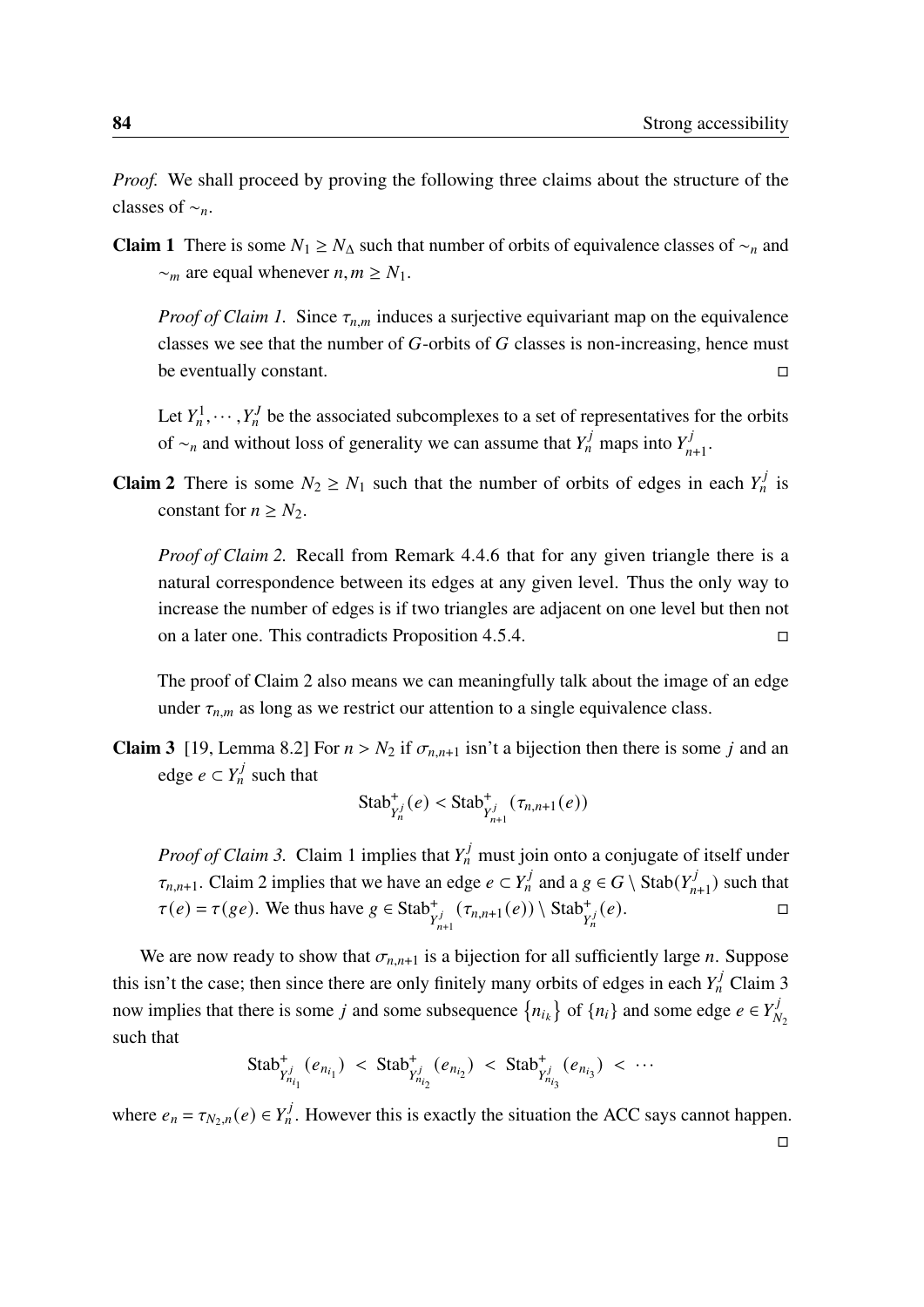Before proving Theorem [4](#page-78-0).2.5 we need one final statement about the rigidity of the  $Y_n^j$ , ,<br>n . This essentially says that eventually these complexes look identical at every level.

<span id="page-94-0"></span>**Lemma 4.5.6.** There is some  $N'' \ge N'$  with the following property. Suppose  $n, m \ge N''$  and t, t' are triangles at depth n where  $(\tau_{n,m}(t), \tau_{n,m}(t'))$  is a stable pair at depth m. Then  $(t, t')$ *is also a (stable) pair at depth n. In other words*  $\tau_{n,m}$  *induces a bijection on the set of stable pairs for*  $n, m \ge N''$ .

*Proof.* Let  $e, e'$  be the respective edges of  $t, t'$  (at level  $n > N'$ ) which get mapped to the common edge of the pair  $(\tau_{n,m}(t), \tau_{n,m}(t'))$ . Since  $n \geq N'$  we must have t and t' in the same equivalence class of  $\sim_n$ ; call the corresponding subcomplex Y. We also must have  $e' = ge$  for some g which stabilises Y as  $N' > N_2$ . The same argument as the proof of Claim 3 in the proof of Lemma [4](#page-92-1).5.5 implies that either  $e' = e$  or  $\text{Stab}_{Y}^{+}(e) < \text{Stab}_{\tau_{n,m}(Y)}^{+}(\tau_{n,m}(e))$ . As in the proof of Lemma [4](#page-92-1).5.5 the ACC says this latter case can only occur finitely many times.  $\Box$ 

*Proof of Theorem* [4](#page-78-0).2.5*.* In light of Lemma [4](#page-90-0).5.2 and Remark 4.4.[11](#page-88-1) it suffices to show that every simple cone in a complex of depth at least  $N''$  is contained in an equivalence class. We define the *push-forward* of a cone as follows. Let  $c$  be the central vertex of a cone  $C$ . If the resolution  $\rho$  induces track(s) on X whose intersection with C is homeomorphic to a circle enclosing c then we let s be the outermost such track. Otherwise set  $s = c$ . We now define the push-forward of  $C$  to be the union of the image of the triangles in  $C$  which are in the same component as the image of s.



Let C be a simple cone at depth  $n \geq N''$ . Apply push-forwards to C until we reach a cone with minimal circumference; call this new cone  $C'$ . Observe that  $C'$  is made of consecutive stable pairs and so is contained in an equivalence class. If  $C'$  has the same circumference as  $C$  then we are done, so assume that the circumference of  $C'$  is strictly smaller than that of  $C$ . In this case we see  $C'$  must contain a (stable) pair of adjacent triangles that weren't adjacent in C; however this contradicts Lemma [4](#page-94-0).5.6.  $\Box$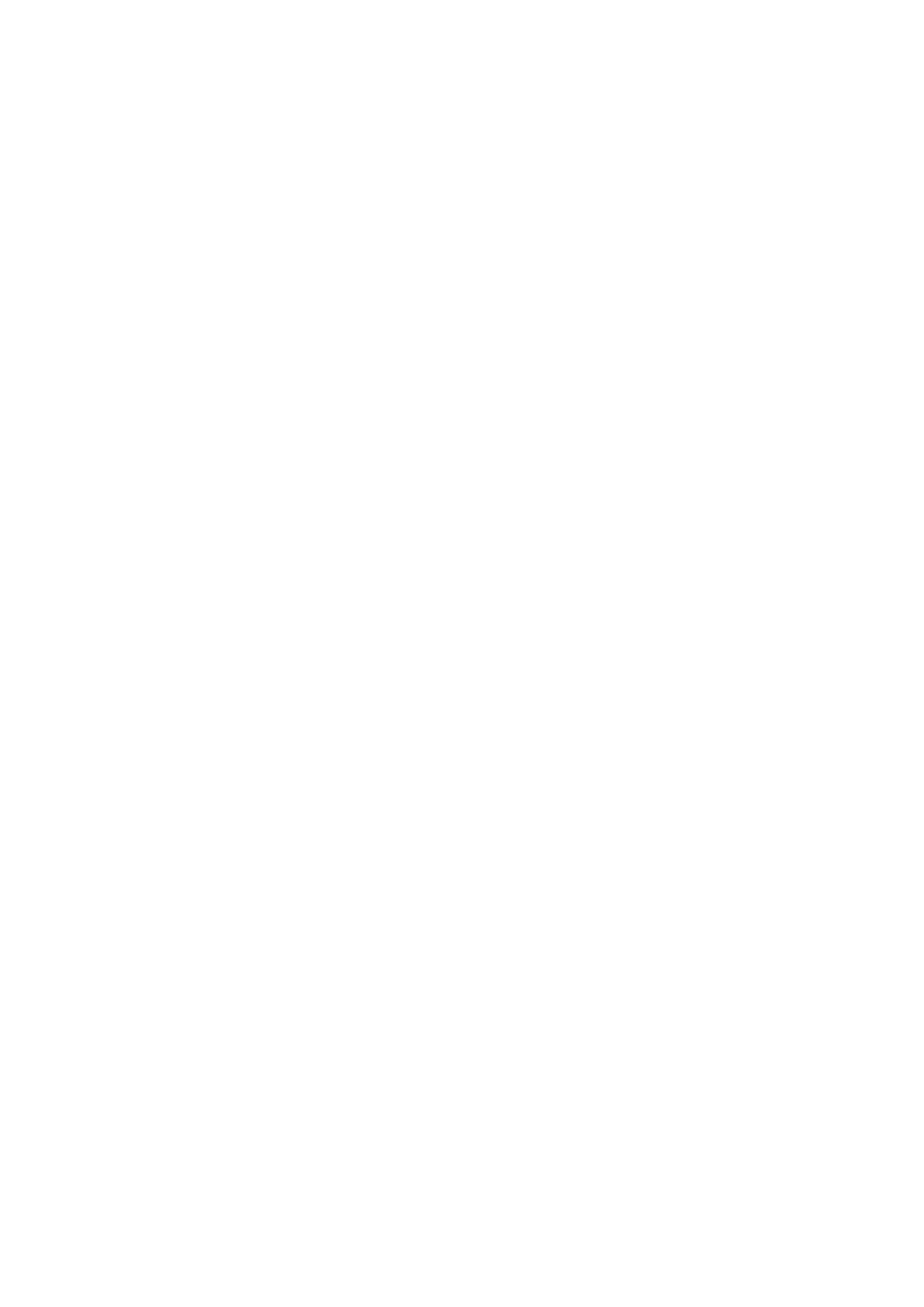## References

- [1] A.Baudisch: *Subgroups of semifree groups.* Acta Math. Acad. Sci. Hungar. 38 (1981), no. 1–4, 19–28.
- [2] M.Bestvina, M.Feighn: *Bounding the complexity of simplicial group actions on trees.* Invent. Math. 103 (1991), no. 3, 449–469.
- [3] C.Bleak, M.Kassabov, F.Matucci: *Structure theorems for groups of homeomorphisms of the circle. (English summary)* Internat. J. Algebra Comput. 21 (2011), no. 6, 1007–1036.
- [4] O.V.Bogopol'skii, V.N.Gerasimov: *Finite subgroups of hyperbolic groups. (Russian. Russian summary)* Algebra i Logika 34 (1995), no. 6, 619–622, 728; translation in Algebra and Logic 34 (1995), no. 6, 343–345 (1996)
- <span id="page-96-0"></span>[5] B.H.Bowditch: *Cut points and canonical splittings of hyperbolic groups.* Acta Math. 180 (1998), no. 2, 145–186.
- [6] N.Brady: *Finite subgroups of hyperbolic groups. (English summary)* Internat. J. Algebra Comput. 10 (2000), no. 4, 399–405.
- [7] M.Bridson, A.Haefliger: *Metric spaces of non-positive curvature.* Grundlehren der Mathematischen Wissenschaften [Fundamental Principles of Mathematical Sciences], 319. Springer–Verlag, Berlin, 1999. xxii+643 pp. ISBN: 3–540–64324–9
- [8] T.Delzant: *Sur l'accessibilité acylindrique des groupes de présentation finie. (French. English, French summary) [On the acylindrical accessibility of finitely presented groups]* Ann. Inst. Fourier (Grenoble) 49 (1999), no. 4, 1215–1224.
- [9] T.Delzant, L.Potyagailo: *Accessibilité hiérarchique des groupes de présentation finie. (French. English summary) [Hierarchical accessibility of finitely presented groups]* Topology 40 (2001), no. 3, 617–629.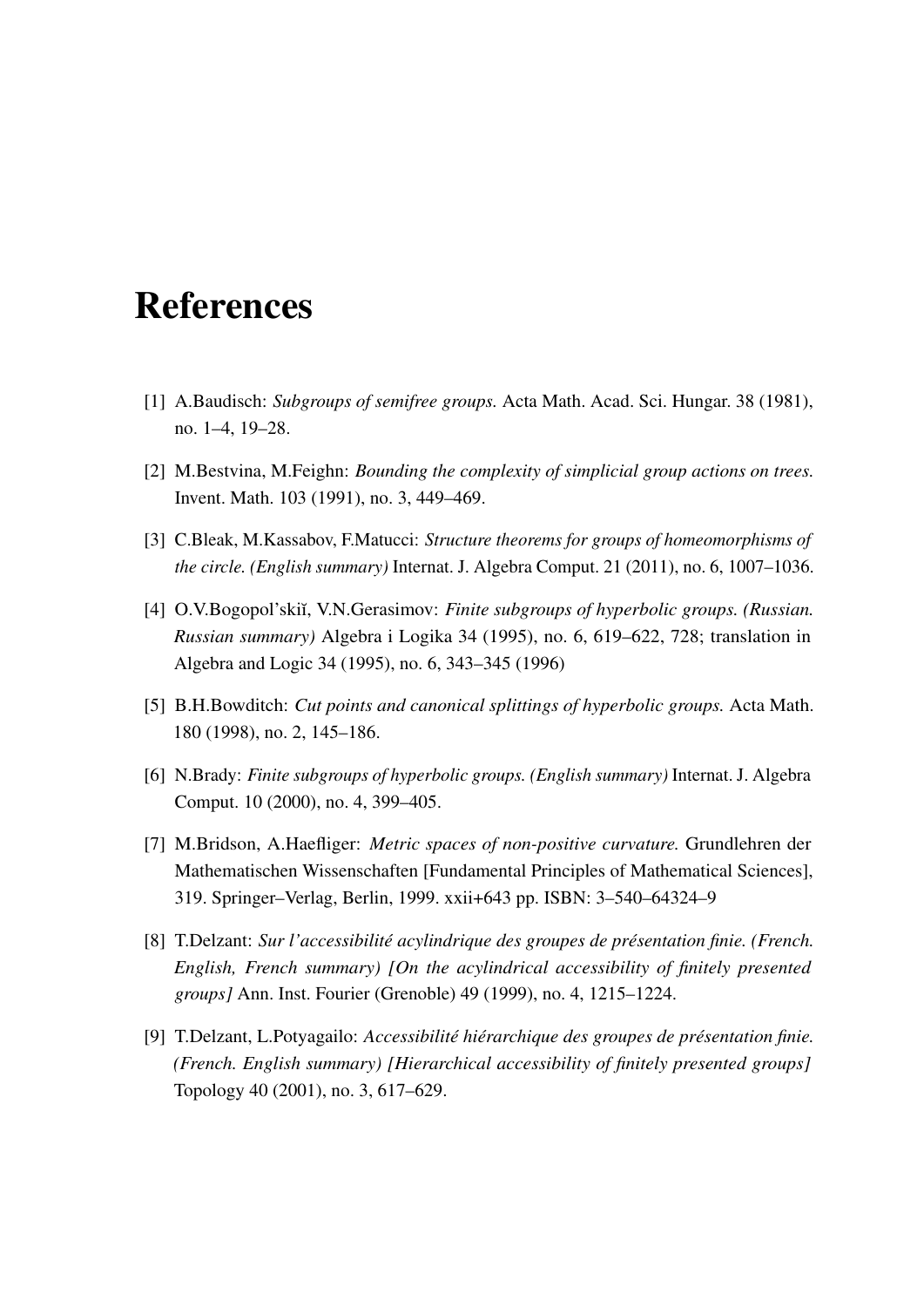- [10] M.J.Dunwoody: *An inaccessible group.* Geometric group theory, Vol. 1 (Sussex, 1991), 75–78, London Math. Soc. Lecture Note Ser., 181, Cambridge Univ. Press, Cambridge, 1993.
- <span id="page-97-4"></span>[11] M.J.Dunwoody: *The accessibility of finitely presented groups.* Invent. Math. 81 (1985), no. 3, 449–457.
- <span id="page-97-2"></span>[12] É.Ghys and P.de la Harpe. *Sur les groupes hyperboliques d'après Mikhael Gromov. (French)* Papers from the Swiss Seminar on Hyperbolic Groups held in Bern, 1988. Edited by É. Ghys and P. de la Harpe. Progress in Mathematics, 83. Birkhäuser Boston, Inc., Boston, MA, 1990. xii+285 pp. ISBN: 0–8176–3508–4
- [13] I.A.Grushko: *On the bases of a free product of groups.* Matematicheskii Sbornik, vol 8 (1940), pp. 169–182
- <span id="page-97-1"></span>[14] V.Guirardel, G.Levitt: *JSJ decompositions of groups. (English, French summary)* Astérisque No. 395 (2017), vii+165 pp. ISBN: 978–2–85629–870–1
- <span id="page-97-3"></span>[15] V.Guirardel, G.Levitt: *Trees of cylinders and canonical splittings. (English summary)* Geom. Topol. 15 (2011), no. 2, 977–1012.
- [16] W.Haken: *Über das Homöomorphieproblem der 3-Mannigfaltigkeiten. I. (German)* Math. Z. 80 (1962), 89–120.
- [17] D.Juan-Pineda, I.J.Leary: *On classifying spaces for the family of virtually cyclic subgroups. (English summary)* Recent developments in algebraic topology, 135–145.
- [18] P.A.Linnell: *On accessibility of groups.* J. Pure Appl. Algebra 30 (1983), no. 1, 39–46.
- <span id="page-97-0"></span>[19] L.Louder, N.Touikan: *Strong accessibility for finitely presented groups. (English summary)* Geom. Topol. 21 (2017), no. 3, 1805–1835.
- [20] Z.Sela: *Acylindrical accessibility for groups. (English summary)* Invent. Math. 129 (1997), no. 3, 527–565.
- [21] J-P.Serre: *Trees.* Translated from the French original by John Stillwell. Corrected 2nd printing of the 1980 English translation. Springer Monographs in Mathematics. Springer–Verlag, Berlin, 2003. x+142 pp. ISBN: 3–540–44237–5
- [22] J.R.Stallings: *Foldings of G-trees.* Arboreal group theory (Berkeley, CA, 1988), 355– 368, Math. Sci. Res. Inst. Publ., 19, Springer, New York, 1991.